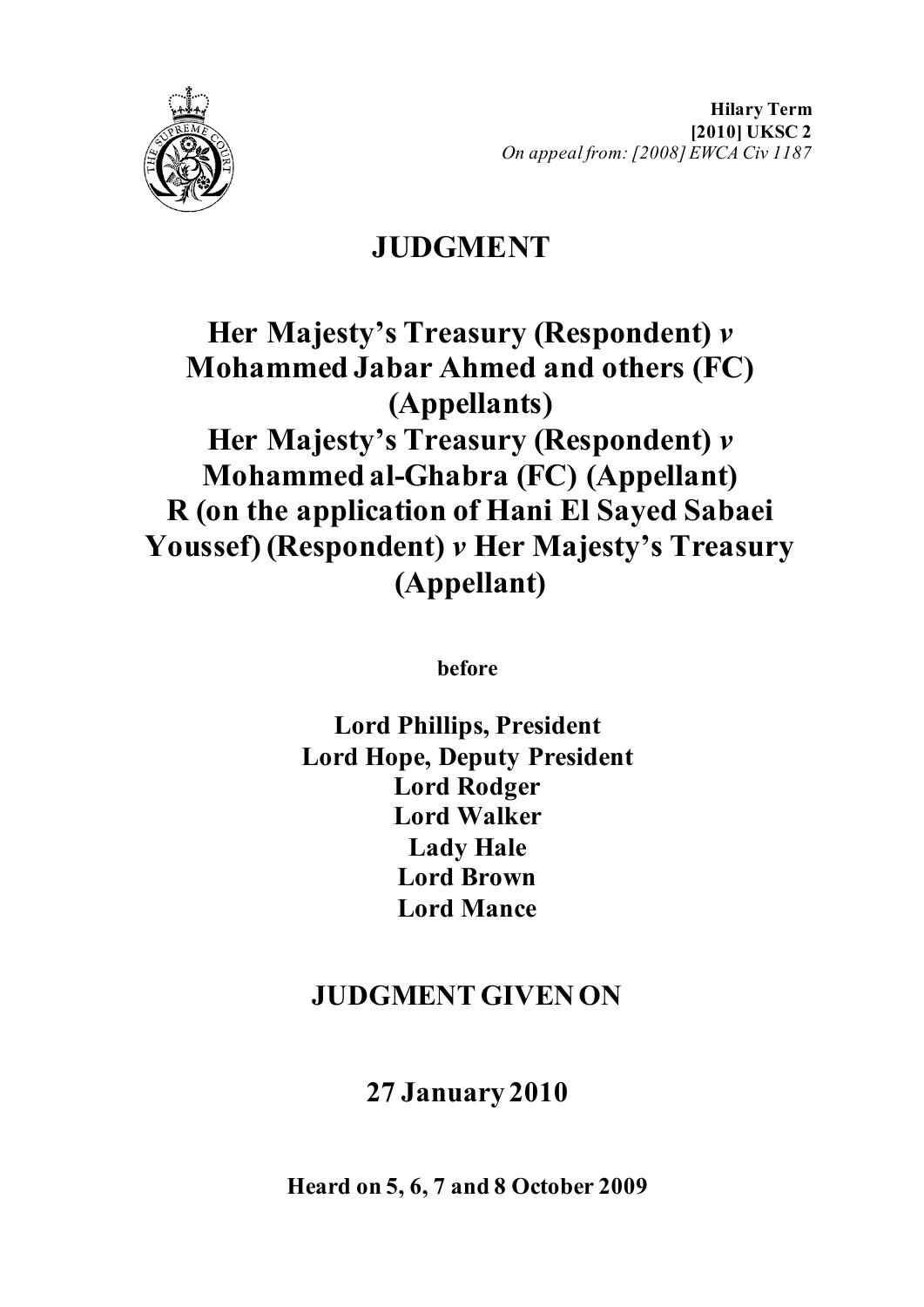*Appellants A, K and M Respondent*<br>
Tim Owen OC *Respondent Respondent*<br> *Respondent*<br> *Respondent* Tim Owen QC<br>Dan Squires

(Instructed by Birnberg Peirce and Partners )

*Appellant G* Rabinder Singh QC Richard Hermer QC Alex Bailin (Instructed by Tuckers

*Intervener (JUSTICE)* Michael Fordham QC Shaheed Fatima Iain Steele (Instructed by Clifford Chance LLP)

Sir Michael Wood Andrew O'Connor (Instructed by Treasury Solicitor )

> *Respondent HAY* Dan Squires

) (Instructed by Birnberg Peirce and Partners)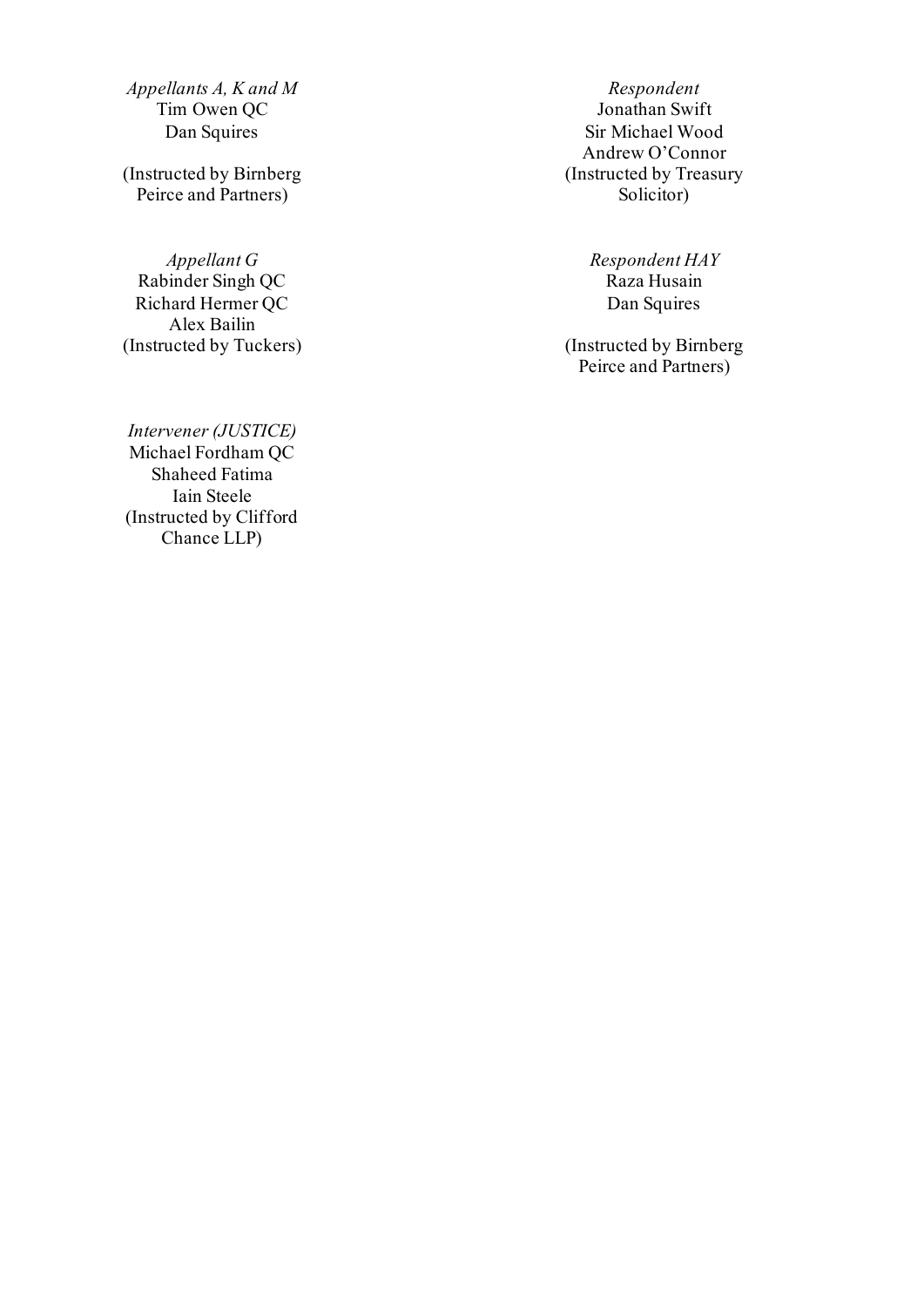### **LORD HOPE, with whom Lord Walker and Lady Hale agree**

1. On 13 December 2006 the appellant Mohammed al-Ghabra, referred to in these proceedings as "G", was informed that a direction had been made against him by HM Treasury ("the Treasury") under article 4 of the Terrorism (United Nations Measures) Order 2006 (SI 2006/2657) ("the TO") and that he was a designated person for the purposes of that Order. He was told that the direction had been made because the Treasury had reasonable grounds for suspecting that he was, or might be, a person who facilitated the commission of acts of terrorism. He was also told that, in light of the sensitive nature of the information on which the decision had been taken, it was not possible to give him further details and that the effect of the direction was to prohibit him from dealing with his funds and economic resources and to prevent anyone notified of the freeze from making funds, economic resources or financial services available to him or for his benefit. On 2 August 2007 the appellants Mohammed Jabar Ahmed, Mohammed Azmir Khan and Michael Marteen (formerly known as Mohammed Tunveer Ahmed), referred to in these proceedings as "A", "K" and "M", received letters in almost identical terms telling them that a direction had been made against them under article 4 of the TO by the Treasury.

2. A few days after G had been told that he had been designated under the TO he received a letter from the Foreign and Commonwealth Office saying the Sanctions Committee of the Security Council of the United Nations (otherwise known as "the 1267 Committee": see para 18 below) had added his name to its Consolidated List, that this meant that he was subject to a freezing of his funds, assets and economic resources and that these measures were binding on all UN member states with immediate effect and had been implemented in UK law. No mention was made at that stage of the domestic measure under which the restrictions were being imposed on him. But in March 2007 he was told that his listing meant that he was deemed to be a designated person under the Al-Qaida and Taliban (United Nations Measures) Order 2006 (SI 2006/2952) ("the AQO").

3. In September 2005 Hani El Sayed Sabaei Youssef (or Hani al-Seba'i), referred to in these proceedings as "HAY", was told that his name had been added to the Consolidated List by the 1267 Committee. As a result he too was deemed to be a designated person under the AQO. His interest in these proceedings is virtually identical to those of G and A, K and M. So, although his case comes before this court on an appeal by the Treasury to which he is the respondent (see paras 35-37, below), I shall refer to him and to G and A, K and M as "the appellants" when I need to refer to all these designated persons collectively.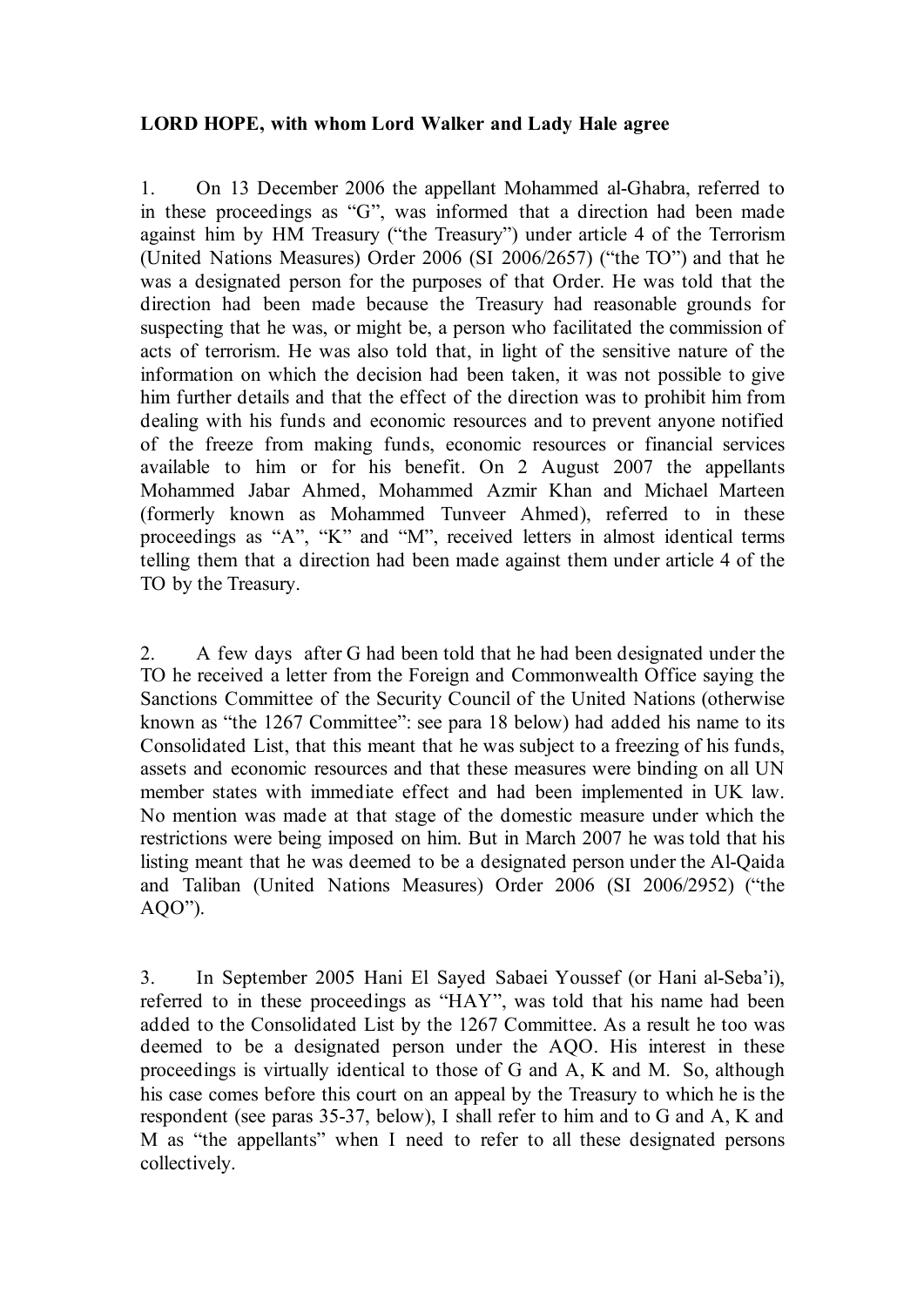4. The TO and the AQO were made by the Treasury in purported exercise of the power to make Orders in Council which was conferred on them by section 1 of the United Nations Act 1946 ("the 1946 Act"). In each case the Orders were made to give effect to resolutions of the United Nations Security Council which were designed to suppress and prevent the financing and preparation of acts of terrorism. The Orders provide for the freezing, without limit of time, of the funds, economic resources and financial services available to, among others, persons who have been designated. Their freedom of movement is not, in terms, restricted. But the effect of the Orders is to deprive the designated persons of any resources whatsoever. So in practice they have this effect. Persons who have been designated, as Sedley LJ observed in the Court of Appeal, are effectively prisoners of the state: *A and others v HM Treasury* [2008] EWCA Civ 1187; [2009] 3 WLR 25, para 125. Moreover the way the system is administered affects not just those who have been designated. It affects third parties too, including the spouses and other family members of those who have been designated. For them too it is intrusive to a high degree: see *R(M) v HM Treasury (Note)* [2008] UKHL 26, [2008] 2 All ER 1097. In that case, which concerned the payment of social security benefits to the spouses of listed persons living in the United Kingdom, the House of Lords referred a question to the Court of Justice of the European Communities for a preliminary ruling on the interpretation of Council Regulation (EC) No 881/2002 to which the Al-Qa'ida and Taliban (United Nations Measures) Order 2002 (SI 2002/111) gave effect.

5. The procedure that section 1 lays down enables Orders under it to be made by the executive without any kind of Parliamentary scrutiny. This is in sharp contrast to the scheme for the freezing of assets that has been enacted by Parliament in Part 2 of the Anti-terrorism, Crime and Security Act 2001. Orders made under that Act must be kept under review by the Treasury, are time limited and must be approved by both Houses of Parliament: sections 7, 8 and 10. The systems that have been provided for in the TO and the AQO are far more draconian. Yet they lie wholly outside the scope of Parliamentary scrutiny. This raises fundamental questions about the relationship between Parliament and the executive and about judicial control over the power of the executive.

6. The case brings us face to face with the kind of issue that led to Lord Atkin's famously powerful protest in *Liversidge v Anderson* [1942] AC 206, 244 against a construction of a Defence Regulation which had the effect of giving an absolute and uncontrolled power of imprisonment to the minister. In *The Case of Liversidge v Anderson : The Rule of Law Amid the Clash of Arms*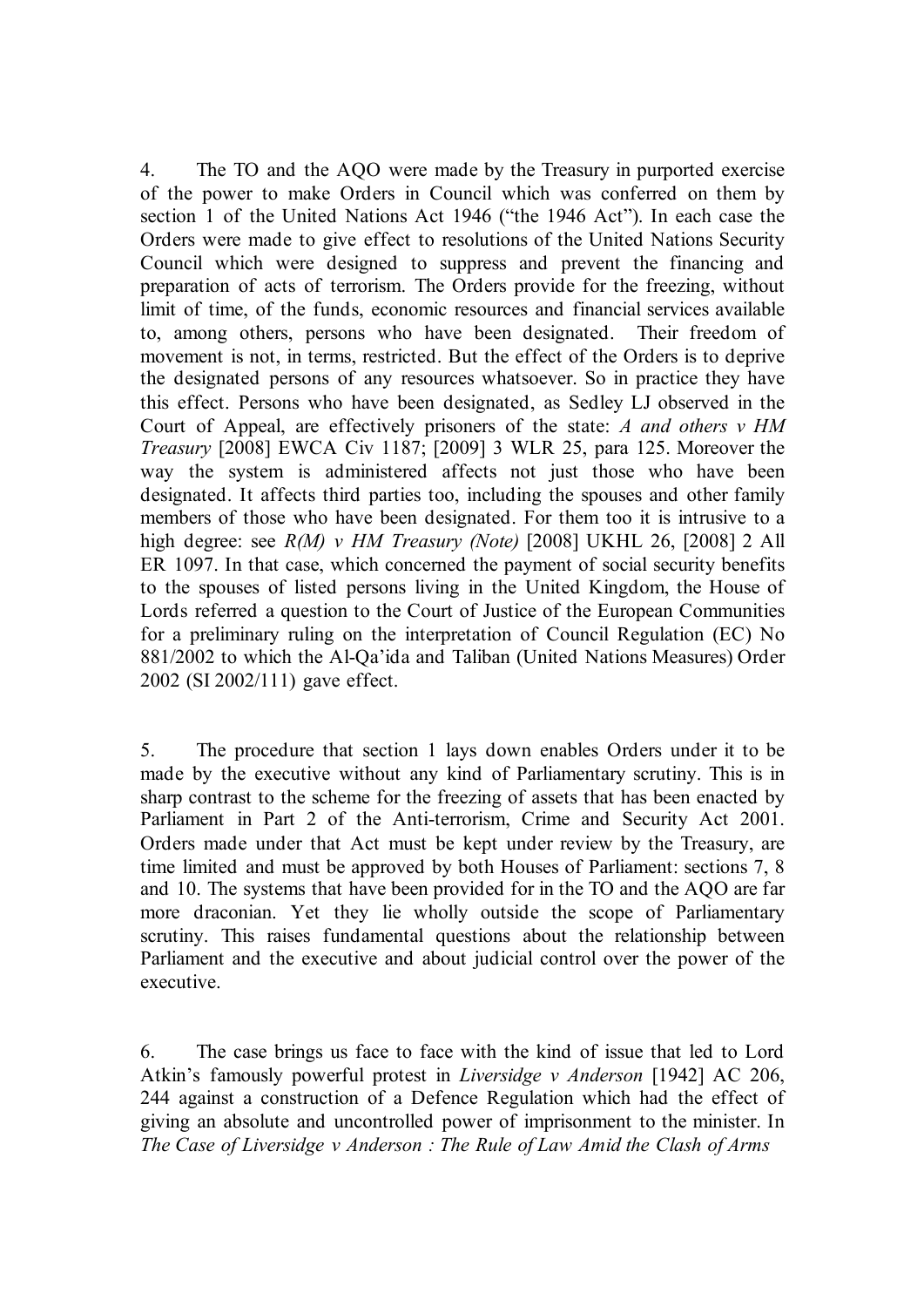(2009) 43 The International Lawyer 33, 38 Lord Bingham of Cornhill, having traced the history of that judgment, said that –

"we are entitled to be proud that even in that extreme national emergency there was one voice – eloquent and courageous – which asserted older, nobler, more enduring values: the right of the individual against the state; the duty to govern in accordance with law; the role of the courts as guarantor of legality and individual right; the priceless gift, subject only to constraints by law established, of individual freedom."

The consequences of the Orders that were made in this case are so drastic and so oppressive that we must be just as alert to see that the coercive action that the Treasury have taken really is within the powers that the 1946 Act has given them. Even in the face of the threat of international terrorism, the safety of the people is not the supreme law. We must be just as careful to guard against unrestrained encroachments on personal liberty.

### *The legislative background: the history*

7. To set the scene for the discussion that follows, it is necessary to trace the history of the various measures that have led to the appellants being dealt with in this way.

8. An examination of the legislative background must begin with the Charter of the United Nations. It was signed in San Francisco on 26 June 1945 as the Second World War was coming to an end. It came into force on 24 October 1945. The Preamble records the determination of the United Nations to save succeeding generations from the scourge of war, to reaffirm faith in fundamental human rights and to establish conditions under which justice and respect for the obligations arising from treaties and other sources of international law can be maintained. Member states bound themselves to maintain international peace and security, to take collective measures for the prevention and removal of threats to the peace and to promote and encourage respect for human rights and for fundamental freedoms: article 1.

9. No principled objections were raised against a strong Security Council. In order to achieve the goal of maintaining peace states were willing to submit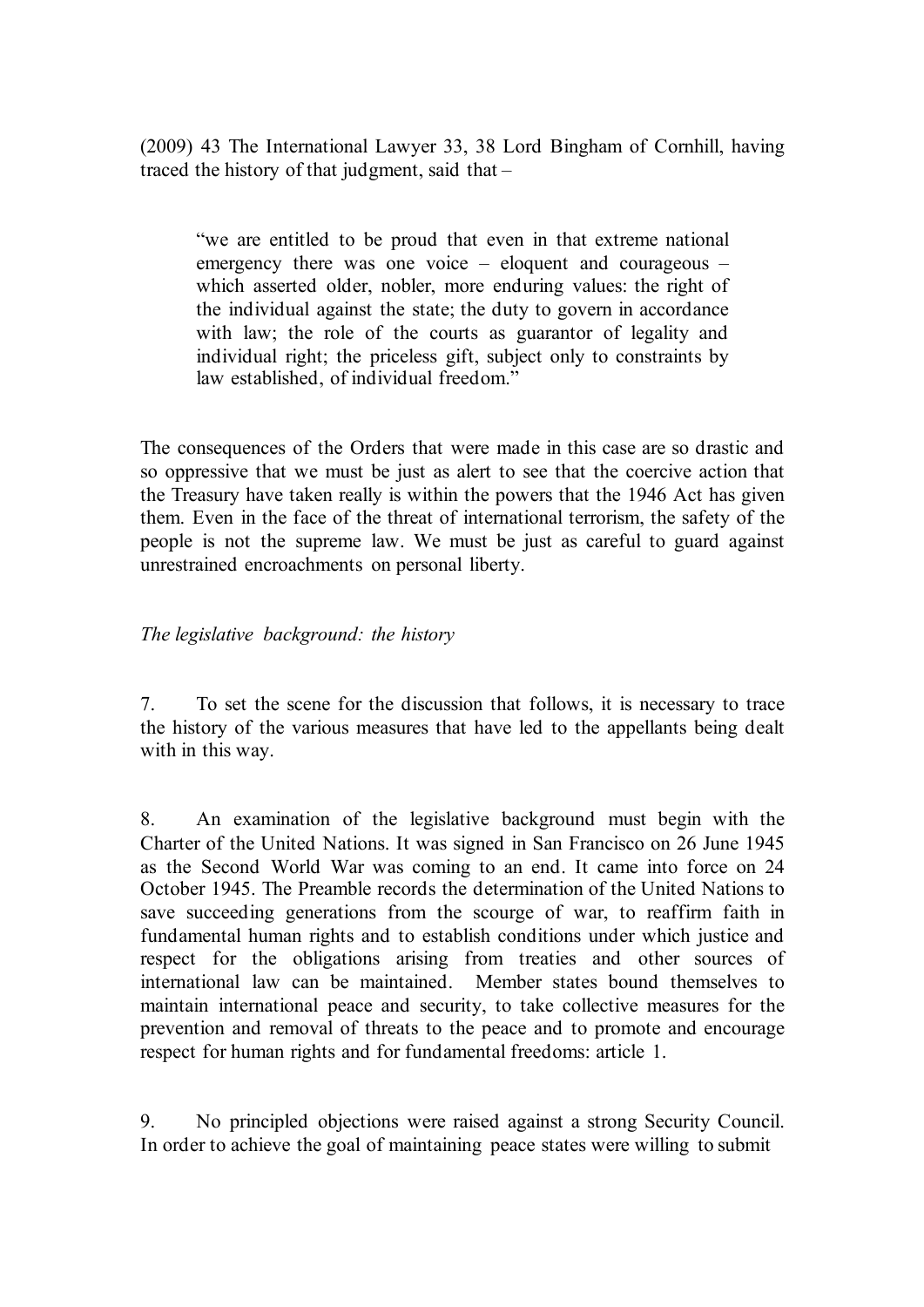to a central organ in a manner that hitherto had been unprecedented: *The Charter of the United Nations, A Commentary*, ed Bruno Simma, 2<sup>nd</sup> ed (2002),

p 703 (Professor Joachim Frowein and Dr Nico Krisch). Article 2 of the Charter states:

"The Organisation and its Members, in pursuit of the Purposes stated in Article 1, shall act in accordance with the following Principles.

…

2. All Members, in order to ensure to all of them the rights and benefits resulting from membership, shall fulfil in good faith the obligations assumed by them in accordance with the present Charter."

Article 24 confers the primary responsibility on the Security Council for the maintenance of international peace and security. Article 25 provides:

"The Members of the United Nations agree to accept and carry out the decisions of the Security Council in accordance with the present Charter."

10. Chapter VII sets out the action to be taken with respect to threats to the peace, breaches of the peace and acts of aggression. Article 39, which introduces this Chapter, provides that it is for the Security Council to determine the existence of any such threat and to make recommendations or decide what measures shall be taken in accordance with articles 41 and 42 to maintain or restore international peace and security. Article 41 states:

"The Security Council may decide what measures not involving the use of armed force are to be employed to give effect to its decisions, and it may call upon the Members of the United Nations to apply such measures. These may include complete or partial interruption of economic relations and of rail, sea, air, postal, telegraphic, radio, and other means of communication, and the severance of diplomatic relations."

Article 42 provides for the measures that may be taken if the Security Council considers that measures provided for in article 41 would be or have proved to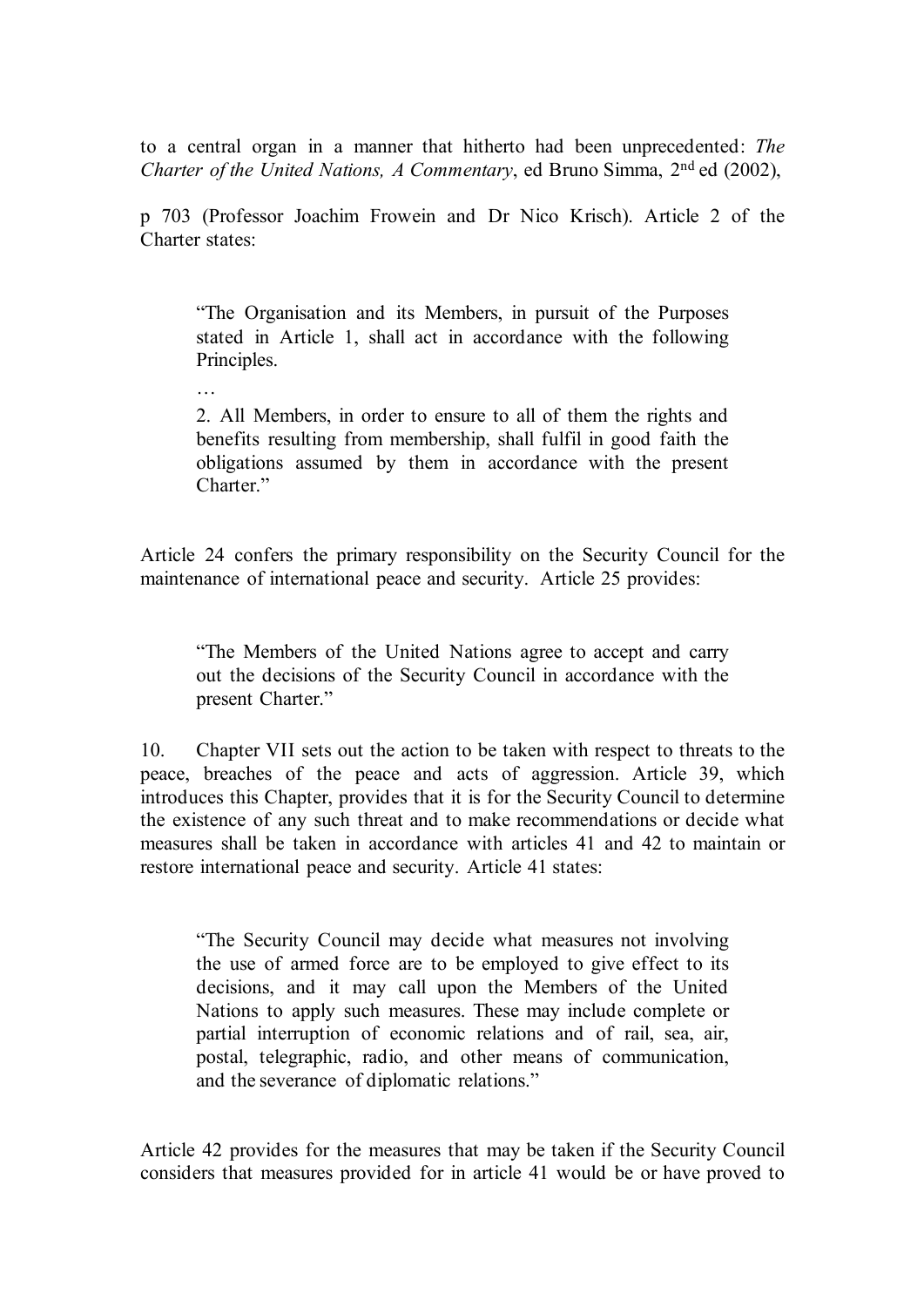be inadequate. An example of its use can be found in Resolution 1546 which was adopted by the Security Council on 8 June 2004 which gave authority for a multi-national force to take all necessary measures to contribute to the maintenance of peace and security in Iraq: see *R (Al-Jedda) v Secretary of State for Defence (JUSTICE intervening)* [2007] UKHL 58, [2008] AC 332. This case is concerned with measures that have been taken under article 41.

11. Among a number of miscellaneous provisions in Chapter XVI is article 103, with which the complementary provision in article 25 must be read. It provides:

"In the event of a conflict between the obligations of the Members of the United Nations under the present Charter and their obligations under any other international agreement, their obligations under the present Charter shall prevail."

Treaty provisions that are incompatible with *ius cogens* are void. As for the rest, article 103 does not say that treaty provisions between states which are incompatible with the Charter are void. What it says is that the Charter has higher rank, and that obligations derived from the Charter must prevail. As Professor Rudolf Bernhardt observes at p 1295 of the *Commentary*, the Charter aspires to be the "constitution" of the international community accepted by the great majority of states. Obligations under decisions and enforcement measures under Chapter VII prevail over other commitments of the members concerned in international law. As article 103 is concerned only with treaty obligations between member states it says nothing about the relationship between the Charter and the rights and freedoms of individuals in domestic law. In that regard, article 55(c) states that the United Nations shall promote universal respect for, and observance of, human rights and fundamental freedoms. But the obligation in article 25 is unqualified, and the regime in Chapter VII leaves it to the Security Council to judge whether the measures that it decides upon are consistent with the objects of the Charter.

12. The United Kingdom gave effect to the Charter in domestic law by means of the United Nations Act 1946. Section 1 of that Act provides:

"(1) If, under article 41 of the Charter of the United Nations signed at San Francisco on 26 June 1945 (being the article which relates to measures not involving the use of armed force) the Security Council of the United Nations call upon His Majesty's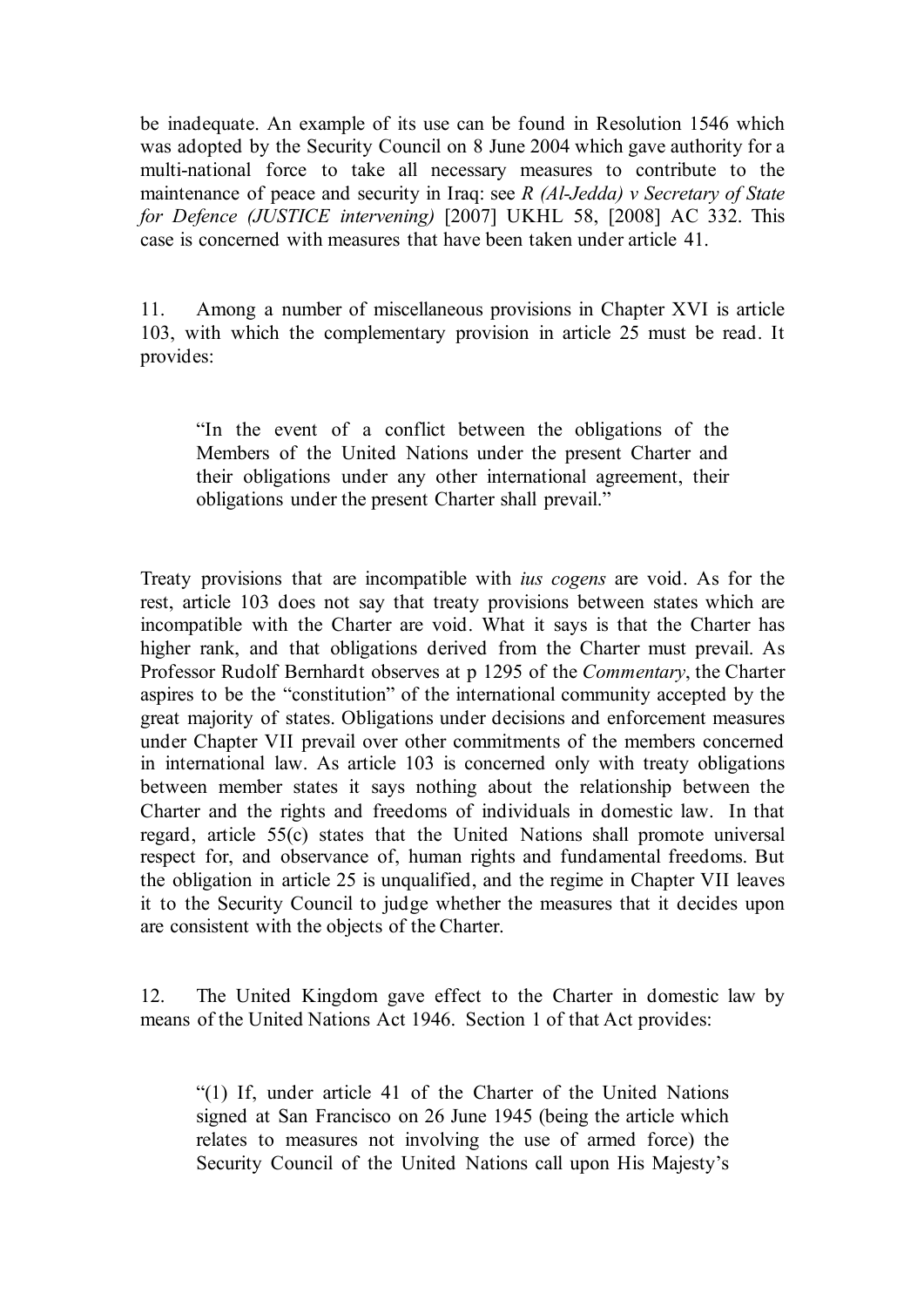Government in the United Kingdom to apply any measures to give effect to any decision of that Council, His Majesty may by Order in Council make such provision as appears to Him necessary or expedient for enabling those measures to be effectively applied, including (without prejudice to the generality of the preceding words) provision for the apprehension, trial and punishment of persons offending against the Order.  $\cdots$ 

Subsection (4) of that section as originally enacted provided that any such Order was not to be deemed to be or contain a statutory rule to which section 1(1) of the Rules Publication Act 1893 applied. That section which was repealed by section 12 of the Statutory Instruments Act 1946, required publication of an Order in the London Gazette at least 40 days before it was made.

13. As I said in *R (Stellato) v Secretary of State for the Home Department* [2007] UKHL 5, [2007] 2 AC 70, para 10, the opportunity for scrutiny of delegated legislation by Parliament is determined by the provisions of the enabling Act. Four procedures are available: affirmative resolution procedure; negative resolution procedure; simply laying; and no parliamentary stage at all. In the case of Orders in Council made under section 1 of the 1946 Act the procedure is simply laying before Parliament. All statutory instruments that are laid before Parliament are considered by the Joint Committee on Statutory Instruments. But its role is confined to assessing the technical qualities of the instrument. This is to be contrasted with the procedure which applies to an instrument upon which proceedings may be taken in either House. Under that procedure every draft instrument is considered by the Merits of Statutory Instruments Committee with a view to determining whether or not the special attention of the House should be drawn to it on grounds of a more general character. These include (a) that it is politically or legally important or gives rise to issues of public policy likely to be of interest to the House and (b) that it may be inappropriate in view of changed circumstances since the enactment of the parent Act.

14. This level of scrutiny does not apply to the procedure that was chosen for Orders in Council made under section 1 of the 1946 Act. They are not instruments upon which proceedings may be taken in either House. They are laid before Parliament for its information only, not for scrutiny of their merits or for debate. The effect of section 1 of the 1946 Act is that decisions as to the provisions that Orders made under it may or should contain lie entirely with the executive.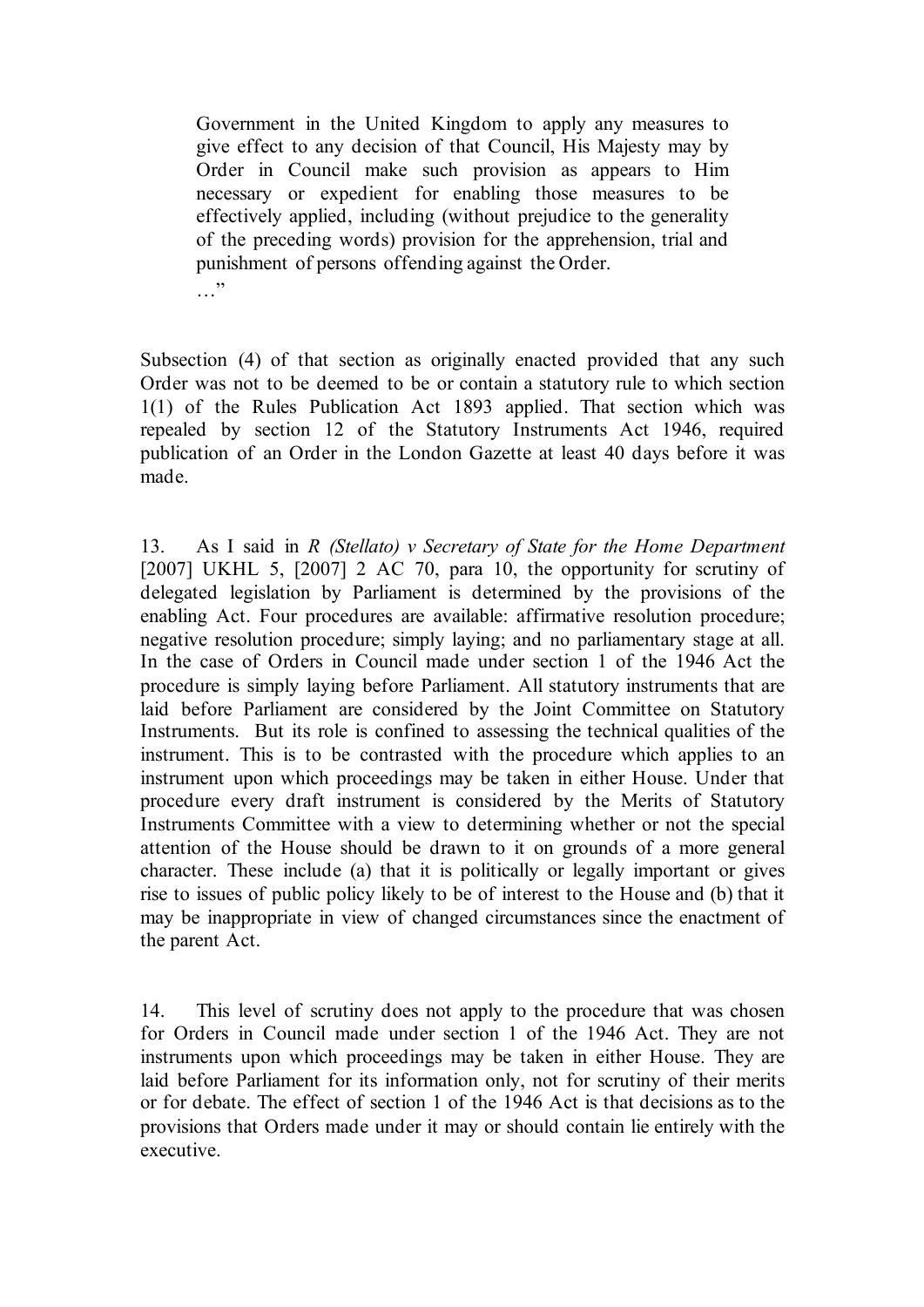15. When he introduced the United Nations Bill at its Second Reading in the House of Lords on 12 February 1946 the Lord Chancellor, Lord Jowitt, said that article 41 was the only article of the Charter that required immediate legislation in order to put His Majesty's Government in a position to fulfil their obligations as a member of the United Nations, and that when the Security Council took a decision there was an obligation on the Government to give effect to it: Hansard, HL Debates, 12 February 1946, vol 139, cols 373-375. For the opposition, Viscount Swinton said that he believed that a Bill to enable the Government to do things by Order in Council would have the complete, unanimous and enthusiastic support of everybody in the House, as if the United Nations was to succeed it must be able to take effective action and that action must be prompt and immediate: col 377. Viscount Samuel, supporting the motion, said that the Bill made provision for the eventuality that coercive measures might become necessary by the United Nations "against some State which is indulging, or is apparently about to indulge in acts of aggression": col 378. The Lord Chancellor did not suggest, in his brief reply, that this was an incorrect summary of the purpose of the enactment: col 379.

16. Remarks made during the Second Reading of the Bill in the House of Commons on 5 April 1946 cast further light as to what its purpose was understood to be at that time. Introducing the Bill, the Minister of State, Mr Philip Noel-Baker, said that it would play its part in the vitally important measures for keeping the peace, as clashes between Governments such as those which might have become wars might occur again: Hansard, HC Debates, vol 421, col 1516. Other speakers referred during the debate to the use of nonmilitary, diplomatic and economic sanctions as a means of deterring aggression between states. There was no indication during the debates at Second Reading in either House that it was envisaged that the Security Council would find it necessary under article 41 to require states to impose restraints or take coercive measures against their own citizens. The question whether it would be appropriate, if it were to do so, for the Government to be given power to introduce such measures by Orders in Council in the manner envisaged by the Bill was not discussed.

#### *The Security Council Resolutions*

17. The world has not, of course, been immune to threats to international peace and security since 1945. Numerous Security Council Resolutions ("SCRs") have been made calling upon the members of the United Nations to take measures under article 41. Prior to the terrorist attacks that were perpetrated on 11 September 2001 ("9/11") in New York, Washington and Pennsylvania they were directed primarily to the interruption by means of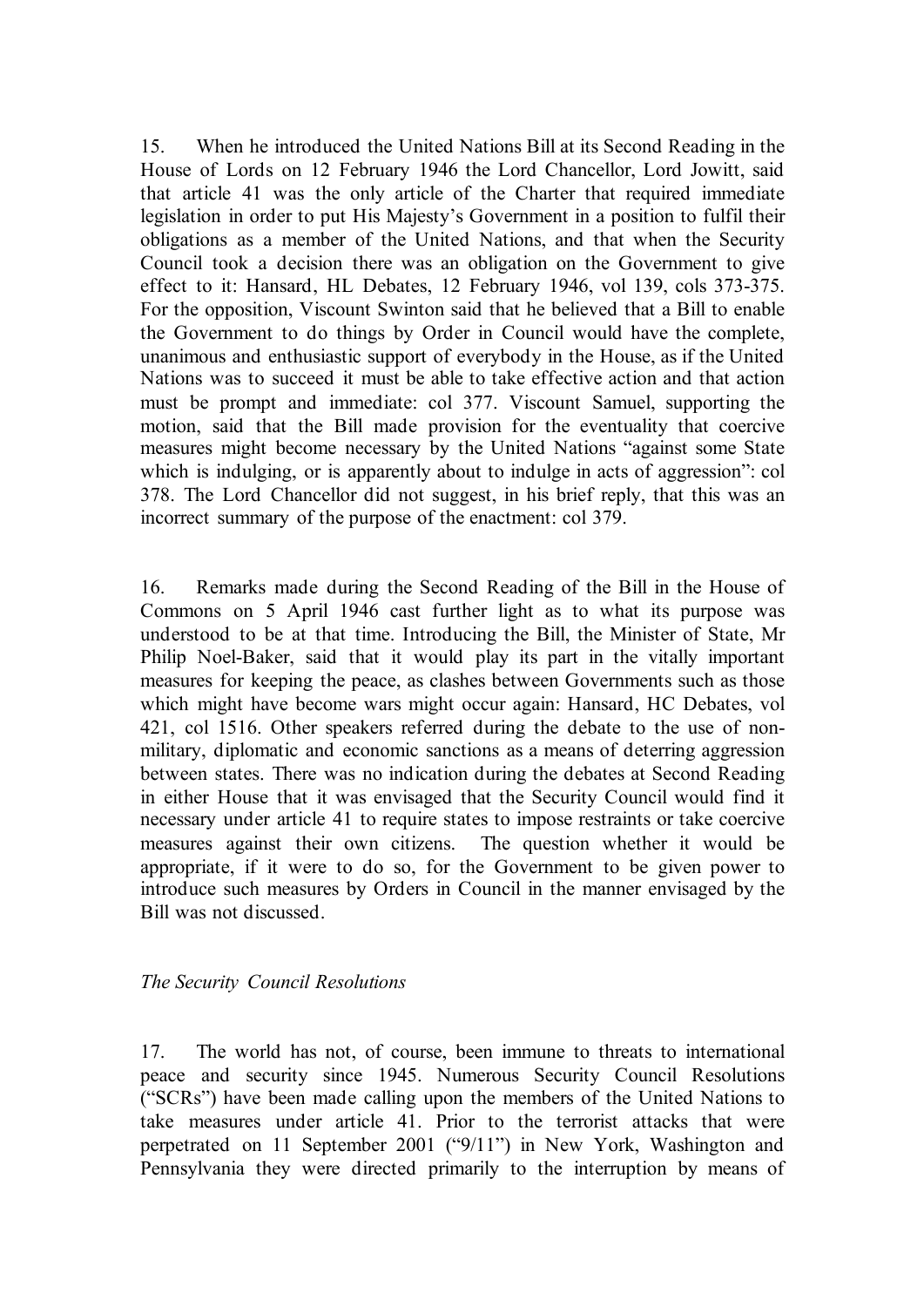sanctions of economic and other relations between states. As the Security Council's practice evolved they were directed to what states themselves might or might not do. For example, by SCR 1189(1998) the Security Council declared that every state has the duty to refrain from organizing, instigating, assisting or participating in terrorist acts in another state or acquiescing in organised activities within its territory directed towards the commission of such acts. But the bombing of United States embassies in Nairobi and Dar es Salaam in 1999 showed that the spectre of international terrorism was not capable of being defeated by measures directed to the transactions of states as such.

18. In response to these outrages the Security Council directed its attention to the activities of the ruling regimes. SCR 1267(1999) provided for the freezing of funds and other financial resources derived from or generated from property owned or controlled by the Taliban or by any undertaking owned or controlled by them: paragraph 4(b). A sanctions Committee was established to oversee implementation of these measures, known as the 1267 Committee. SCR 1333(2000) took this process a step further. It provided by paragraph 8(c) that all states should freeze funds and other financial assets of Usama bin Laden and individuals and entities associated with him to ensure that no funds were made available for the benefit of any person or entity associated with him, including the Al-Qaida organisation. Although previous practice did not go that far, it has not been suggested that it lay outside the powers of the Security Council under article 41 to direct the taking of collective measures at an international level against individuals. The drafting history indicates the contrary. The wording of article 41 was the product of the agreement reached by the Four Powers at Dumbarton Oaks that it should contain an enumeration of the non-military measures that could be taken which was illustrative and non-exhaustive: Simma, op cit, p 737.

19. SCR 1333(2000) was followed by a series of resolutions refining and updating the measures that were to be taken to deal with Al-Qaida, Usama bin Laden, the Taliban and other individuals, groups, undertakings and entities associated with them as designated by the committee established pursuant to SCR 1267. At the hearing of this appeal the most recent was SCR 1822(2008). It was followed and reaffirmed by SCR 1904(2009), which was adopted on 17 December 2009. The preamble to SCR 1822(2008) declared that terrorism in all its forms and manifestations constitutes one of the most serious threats to peace and security, reiterated the Security Council's condemnation of these persons and stressed that terrorism could only be defeated by a sustained and comprehensive approach involving the active participation and collaboration of all states. By paragraph 1 it required all states to take all the measures previously imposed by previous Resolutions with respect to Al-Qaida, Usama bin Laden and the Taliban "and other individuals, groups, undertakings and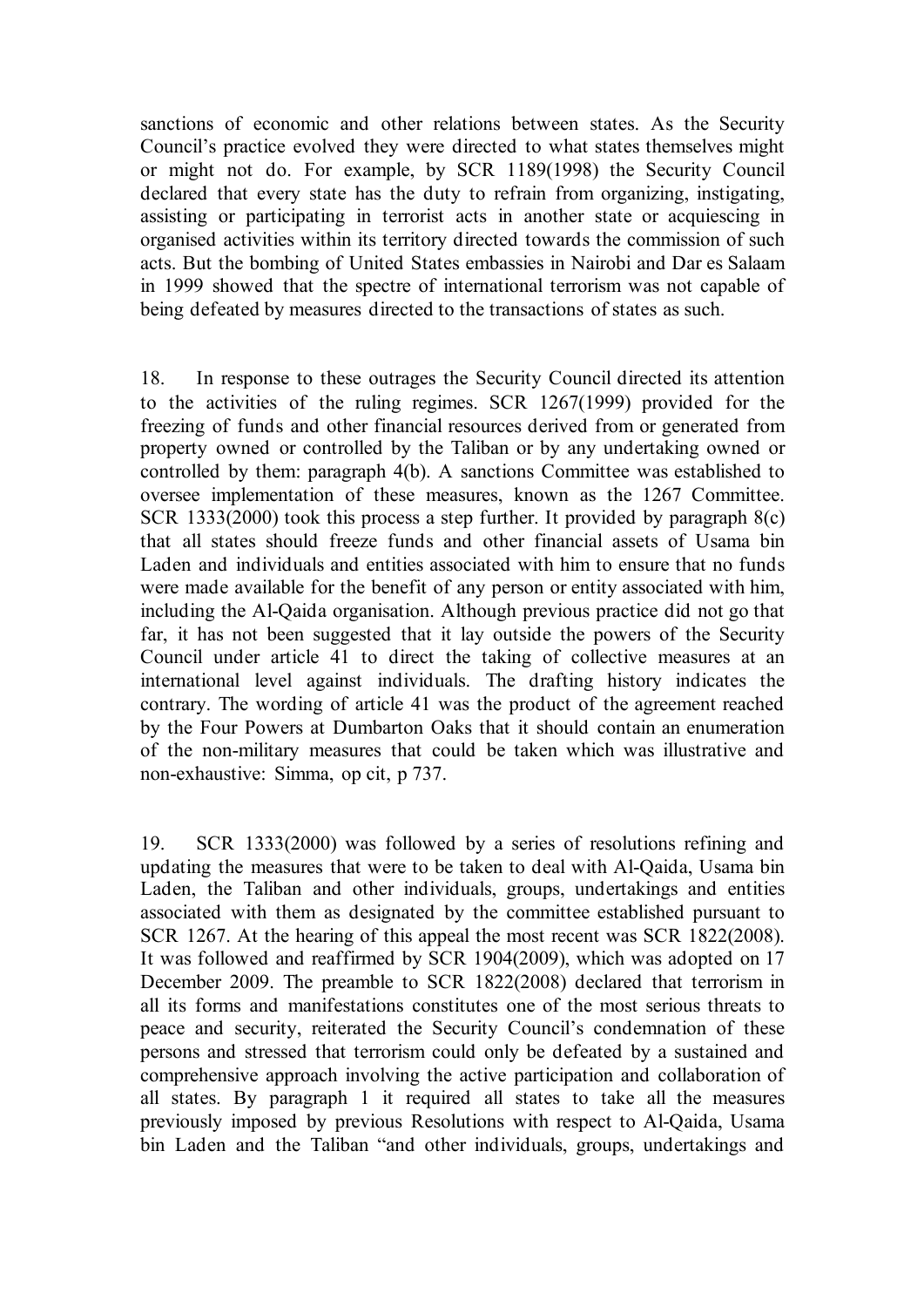entities associated with them, as referred to in the list created pursuant to Resolutions 1267(1999) and 1333(2000) (the 'Consolidated List')", including:

"(a) Freeze without delay the funds and other financial assets or economic resources of these individuals, groups, undertakings and entities, including funds derived from property owned or controlled directly or indirectly, by them or by persons acting on their behalf or at their direction, and ensure that neither these nor any other funds, financial assets or economic resources are made available, directly or indirectly for such persons' benefit, or by their nationals or by persons within their territory."

20. Paragraph 8 of SCR 1822(2008) reiterated the obligation of all Member States to implement and enforce the measures set out in paragraph 1 and urged all states to redouble their efforts in that regard. Paragraph 9 encouraged all Member States to submit to the 1267 Committee for inclusion on the Consolidated List names of individuals, groups, undertakings and entities participating by any means in the financing or support of acts or activities of Al-Qaida, Usama bin Laden and the Taliban and other individuals, groups, undertakings and entities associated with them. The persons on that list are the persons to whom the prohibitions in SCR 1267(1999) and subsequent Resolutions applied. Provision was made in paragraphs 19–23 for de-listing and in paragraphs 24-26 for review and maintenance of the Consolidated List. Individuals, groups, undertakings and entities have the option of submitting a petition for de-listing directly to a body known as the Focal Point. The Committee is directed to work, in accordance with its guidelines, to consider petitions for removal from the Consolidated List of those who no longer meet the criteria established in the relevant Resolutions.

21. On 28 September 2001, as part of its response to 9/11, the Security Council broadened its approach to the problem still further. It decided that action required to be taken against everyone who committed or attempted to commit terrorist acts or facilitated their commission. It adopted SCR 1373(2001). The preamble to this Resolution recognised the need for states to complement international co-operation by taking additional measures to prevent and suppress, in their territories through all lawful means, the financing and preparation of any acts of terrorism. In paragraph 1 it was declared that the Security Council had decided that all States shall:

"(a) Prevent and suppress the financing of terrorist acts; (b) Criminalize the wilful provision or collection … of funds by their nationals or in their territories with the intention that the funds should be used … to carry out terrorist acts; (c) Freeze without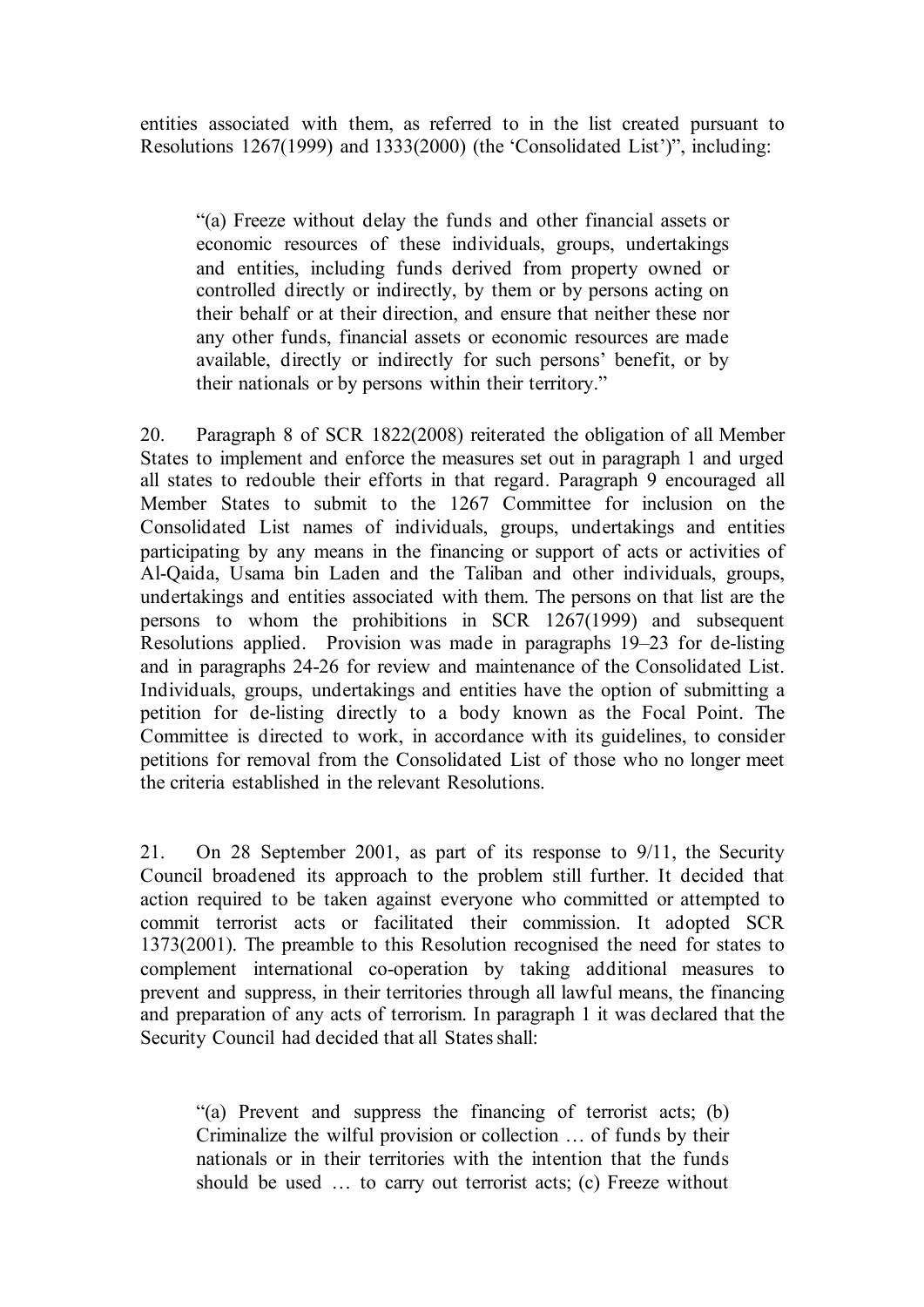delay funds and other financial assets or economic resources of persons who commit, or attempt to commit, terrorist acts or participate in or facilitate the commission of terrorist acts; of entities owned or controlled … by such persons; and of persons and entities acting on behalf of, or at the direction of such persons and entities…; [and] (d) Prohibit their nationals or any persons and entities within their territories from making funds, financial assets or economic resources or financial or other related services available … for the benefit of persons who commit or attempt to commit or facilitate or participate in the commission of terrorist acts, of entities owned or controlled … by such persons and of persons and entities acting on behalf of or at the direction of such persons."

In paragraph 2 it was declared that the Security Council had decided that all States shall, among various other measures –

"(d) Prevent those who finance, plan, facilitate or commit terrorist acts from using their respective territories for those purposes against other States or their citizens;

(e) Ensure that any person who participates in the financing, planning, preparation or perpetration of terrorist acts or in supporting terrorist acts is brought to justice...."

Provision was made in paragraph 6 for establishing a Committee of the Security Council, consisting of all its members, to monitor implementation of the Resolution. In paragraph 8 the Security Council expressed its determination to ensure the full implementation of the Resolution, in accordance with its responsibilities under the Charter. This Resolution was followed by SCR 1452(2002) which was adopted on 20 December 2002.

22. In order to give effect to SCR 1333(2000) and its successors within the European Community, the Council adopted Regulation (EC) No 881/2002 ordering the freezing of the funds and other economic resources of the persons and entities whose names appear on a list annexed to that Regulation. Practice has varied among member states as to whether to implement their obligations under the UN Charter in parallel with their obligation to legislate in their national legal orders in conformity with Regulation 881. Reports of the member states to the 1267 Committee indicate that eleven of the twenty seven member states appear to have relied on Regulation 881 alone. The remaining sixteen member states, including the United Kingdom, have adopted their own legislative measures which run in parallel with the Regulation.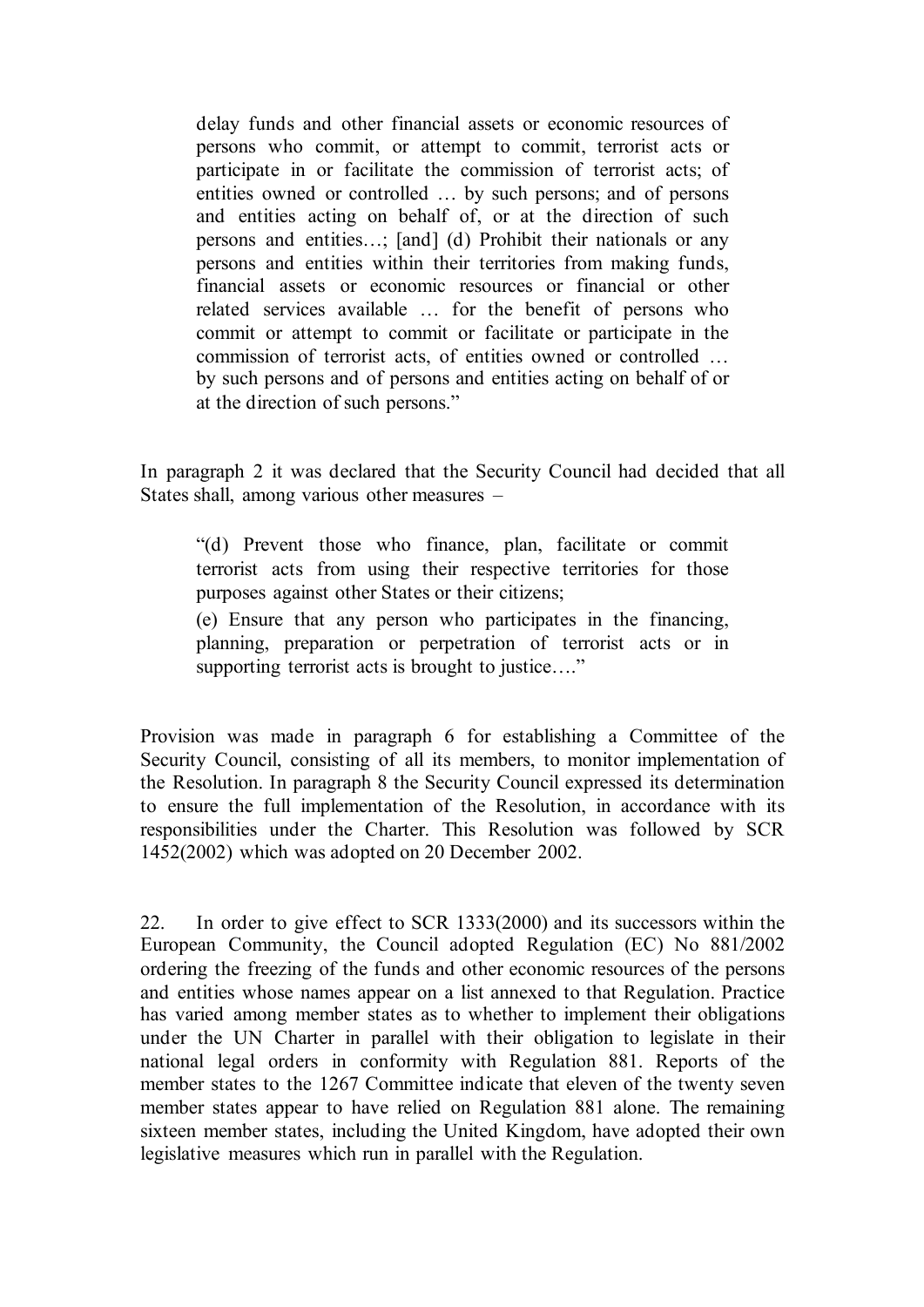23. The United Kingdom Parliament had already enacted the Terrorism Act 2000 for the creation of a criminal regime dealing with the funding of terrorism. It received the Royal Assent on 20 July 2000. In response to the events of 9/11 the Bill which became the Anti-terrorism, Crime and Security Act 2001 was presented to Parliament on 12 November 2001. It received the Royal Assent on 14 December 2001. It was followed by the Prevention of Terrorism Act 2005, which received the Royal Assent on 11 March 2005, the Terrorism Act 2006 which received the Royal Assent on 30 March 2006 and the Counter-Terrorism Act 2008 which received the Royal Assent on 26 November 2008. Part 2 of the 2001 Act provided for the making of freezing orders. The 2005 Act provided for the making of control orders. The 2006 Act, among other things, amended the definition of terrorism in the 2000 and 2001 Acts to eliminate disparities between its definition in domestic law and that in various international conventions to which the United Kingdom is a party. The 2008 Act introduced a procedure for setting aside financial restrictions decisions taken by the Treasury. The restrictions that were imposed on the appellants in this case were made by the Treasury under section 1 of the 1946 Act. They were not made under powers that were specifically designed for that purpose by primary legislation.

24. Effect was first given to SCR 1373 by the Terrorism (United Nations Measures) Order 2001 (SI 2001/3365), which was made on 9 October 2001, laid before Parliament on the same day and came into force on 10 October 2001. The wording of its leading provision was modelled on that of the SCR. Article 3 of the Order provided:

"Any person who, except under the authority of a licence granted by the Treasury under this article, makes any funds or financial (or related) services available directly or indirectly to or for the benefit of –

- (a) a person who commit, attempts to commit, facilitates or participates in the commission of acts of terrorism,
- (b) a person controlled or owned directly or indirectly by a person in (a), or
- (c) a person acting on behalf, or at the direction of, a person in (a),
- is guilty of an offence under this Order."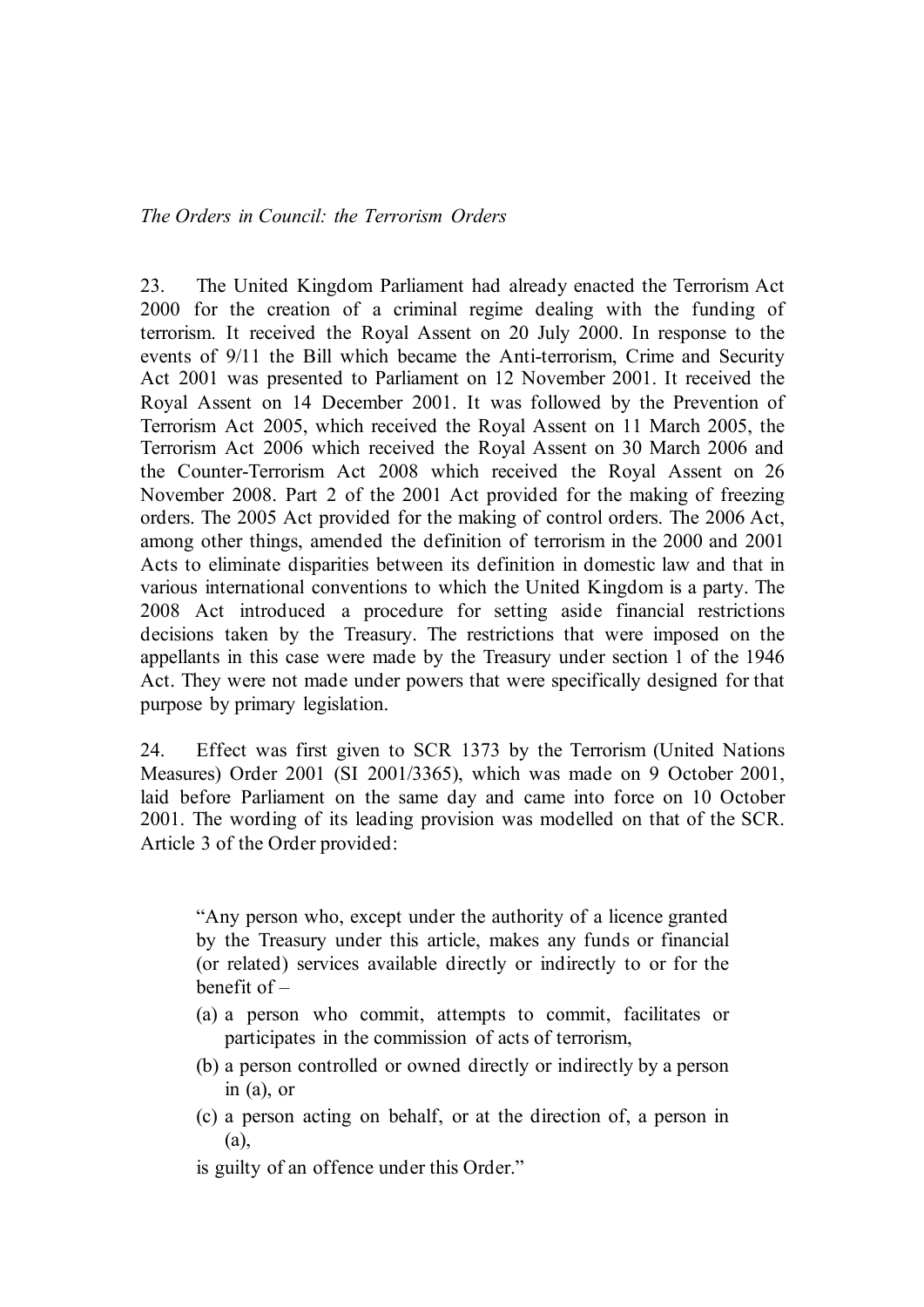25. The Terrorism (United Nations Measures) Order 2006 (SI 2006/2657) ("the TO") was laid before Parliament on 11 October 2006 and came into force on 12 October 2006. As its preamble records, it was made to give effect to SCR 1373(2001) and SCR 1452(2002). By article 20(1) it revoked the 2001 Order. In place of article 3 of that Order there is a new article 3, which is in these terms:

"(1) For the purposes of this Order a person is a designated person if –

(a) he is identified in the Council Decision, or

(b) he is identified in a direction.

2) In this Part 'direction' (other than in articles 4(2)(d) and  $5(3)(c)$  means a direction given by the Treasury under article  $4(1)$ ."

Article 4 provides:

"(1) Where any condition in paragraph (2) is satisfied, the Treasury may give a direction that a person identified in the direction is designated for the purposes of this Order.

(2) The conditions are that the Treasury have reasonable grounds for suspecting that the person is or may be  $-$ 

(a) a person who commits, attempts to commit, participates in or facilitates the commission of acts of terrorism;

(b) a person identified in the Council Decision;

(c) a person owned or controlled, directly or indirectly, by a designated person; or

(d) a person acting on behalf of or at the direction of a designated person..

…

(4) The Treasury may vary or revoke a direction at any time."

Article 5(4) provides that the High Court or, in Scotland, the Court of Session may set aside a direction on the application of the person identified in the direction.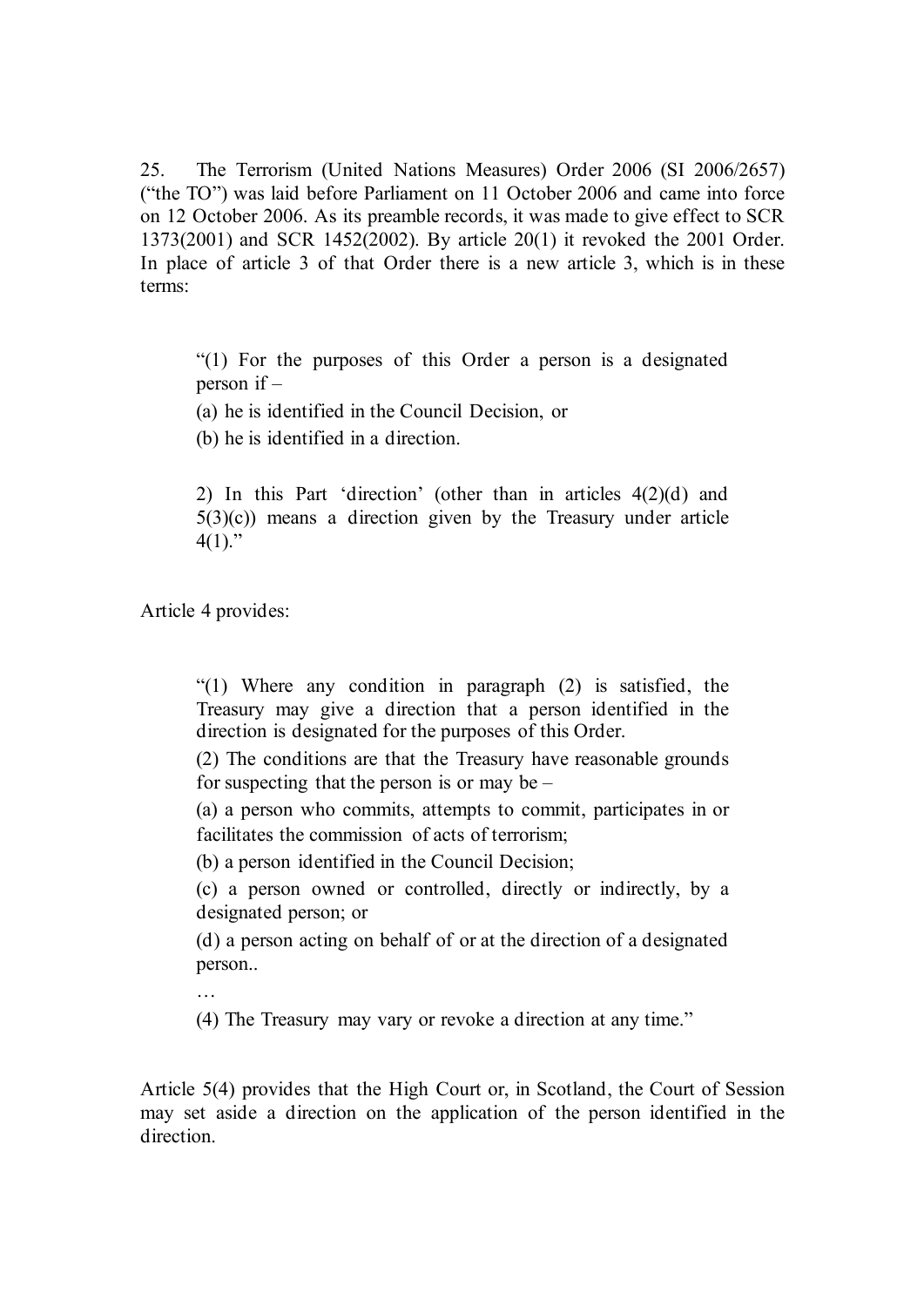#### 26. Article 7 of the TO provides:

"(1) A person (including the designated person) must not deal with funds or economic resources belonging to, owned or held by a person referred to in paragraph (2) unless he does so under the authority of a licence granted under article 11.

(2) The prohibition in paragraph (1) applies in respect of  $-$ 

(a) any person who commits, attempts to commit, participates in or facilitates the commission of acts of terrorism;

(b) any designated person;

(c) any person owned or controlled , directly or indirectly, by a person referred to in sub-paragraph (a) or (b); and

(d) any person acting on behalf or at the direction of a person referred to in sub-paragraph (a) or (b).

(3) A person who contravenes the prohibition in paragraph (1) is guilty of an offence.

…"

Article 7(6) defines the phrase "deal with" in terms which are designed to catch every conceivable kind of transaction in respect of funds and economic resources. Article 8 provides that a person must not make funds, economic resources or financial services available, directly or indirectly, to or for the benefit of a person referred to in article 7(2) unless he does so under the authority of a licence granted under article 11. Licences under article 11 may be general or granted to a category of persons or to a particular person, may be subject to conditions and may be of indefinite duration or subject to an expiry date. The Treasury may vary or revoke the licence at any time.

27. On 8 July 2009 a further Order in this sequence, the Terrorism (United Nations Measures) Order 2009 (SI 2009/1747), was laid before Parliament. It came into force on 10 August 2009. Like the 2001 and 2006 Terrorism Orders, it was made under section 1 of the 1946 Act to give effect to SCR 1373(2001). It revoked the 2006 Order, but it provided that persons such as A, K, and M and G who had been designated under the 2006 Order were to remain subject to its terms until 31 August 2010 unless their designation was revoked by that date: article 26(4). On 22 October 2009, two weeks after the hearing of these appeals had been concluded, G was informed that his designation under the 2006 Order had been revoked and that he had been redesignated under the 2009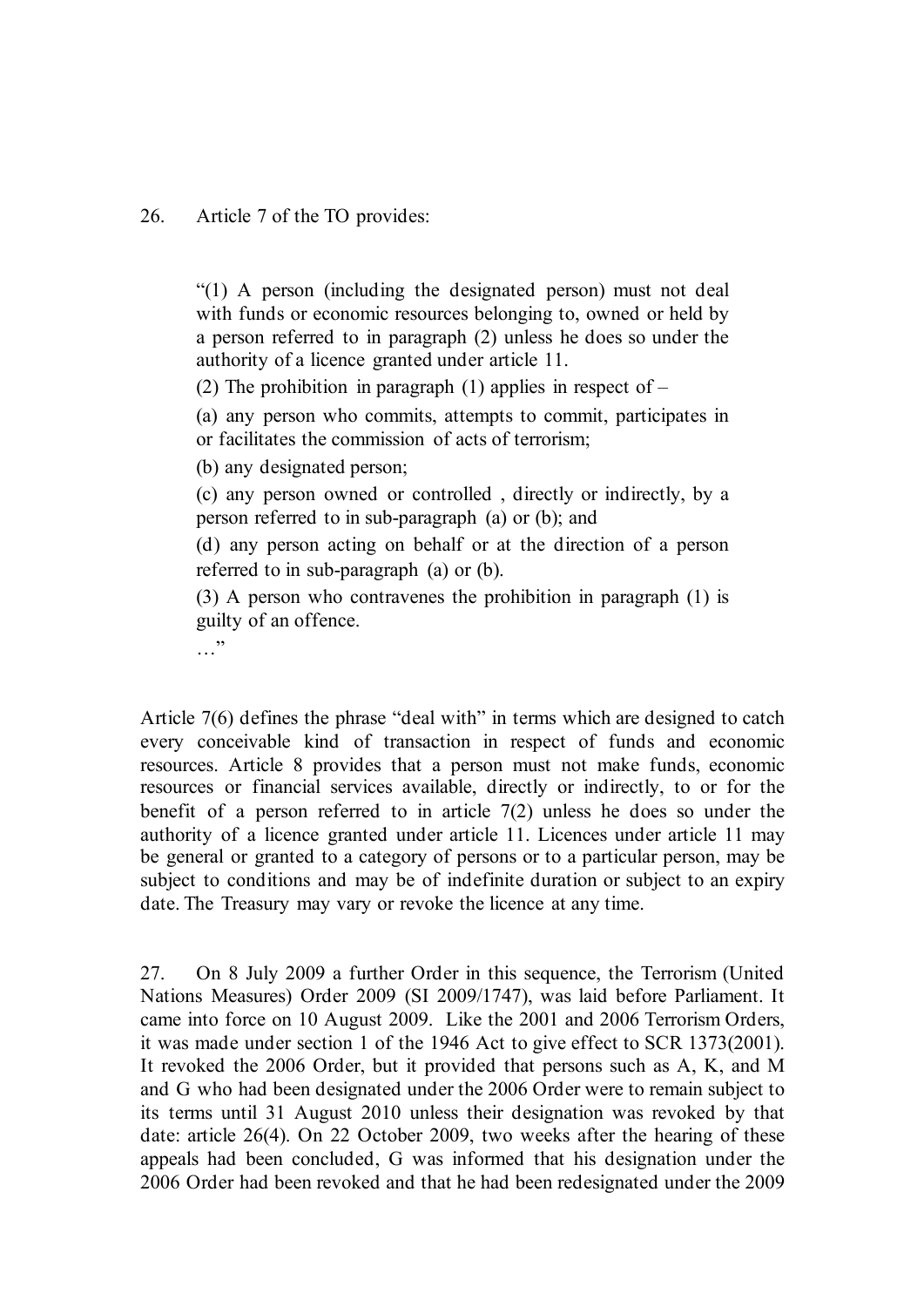Order. On 30 October 2009 A, K and M were redesignated under the 2009 Order and their designations under the 2006 Order were likewise revoked.

28. There are some differences between the 2006 and the 2009 Orders, such as to the definition of dealing with an economic resource, which ameliorate to some degree the onerous effects of the regime on spouses and other third parties who interact with the designated person. The prohibitions that the 2009 Order imposes on making funds, financial services available for his benefit, and on making economic resources available to him or for his benefit, apply only if the benefit that he obtains or is able to obtain is significant: articles  $12(4)(a)$ ,  $13(3)(a)$ ,  $14(4)(a)$ . An additional pre-condition for designation has been introduced by article 4(1)(b). The Treasury must consider that the direction is necessary for purposes connected with protecting members of the public from the risk of terrorism. But, subject to these minor adjustments, the impact of the regime on the designated person himself is just as rigorous as it was under the 2006 Order, and the phrase "reasonable grounds for suspecting" in article 4(2) of the 2006 Order has been retained in the 2009 Order: see article 4(2). So, although the 2009 Order is not before the court in these proceedings, the arguments that have been directed to the 2006 Order ("the TO") can be taken to apply to it also. They have not been superseded by the action that the Treasury has taken since the end of the hearing on 8 October 2009.

# *The Al-Qaida and Taliban Order*

29. The Treasury's response to the Security Council's direction by a series of resolutions including SCR 1452(2002) that measures that were to be taken to deal with Al-Qaida, Usama bin Laden, the Taliban and other individuals, groups undertakings and entities associated with them as designated by the committee established pursuant to SCR 1267 was to make the Al-Qa'ida and Taliban (United Nations Measures) Order 2002 (SI 2002/111). It was replaced by Al-Qaida and Taliban (United Nations Measures) Order 2006, which was laid before Parliament on 15 November 2006 and came into force on 16 November 2006. As in the case of the TO, this Order sets out a rigorous system of prohibitions and licences which is applied to persons who are designated persons for its purposes.

- 30. Article 3 defines the expression "designated persons". It provides:
	- "(1) For the purposes of this Order
		- (a) Usama bin Laden,
		- (b) any person designated by the Sanctions Committee, and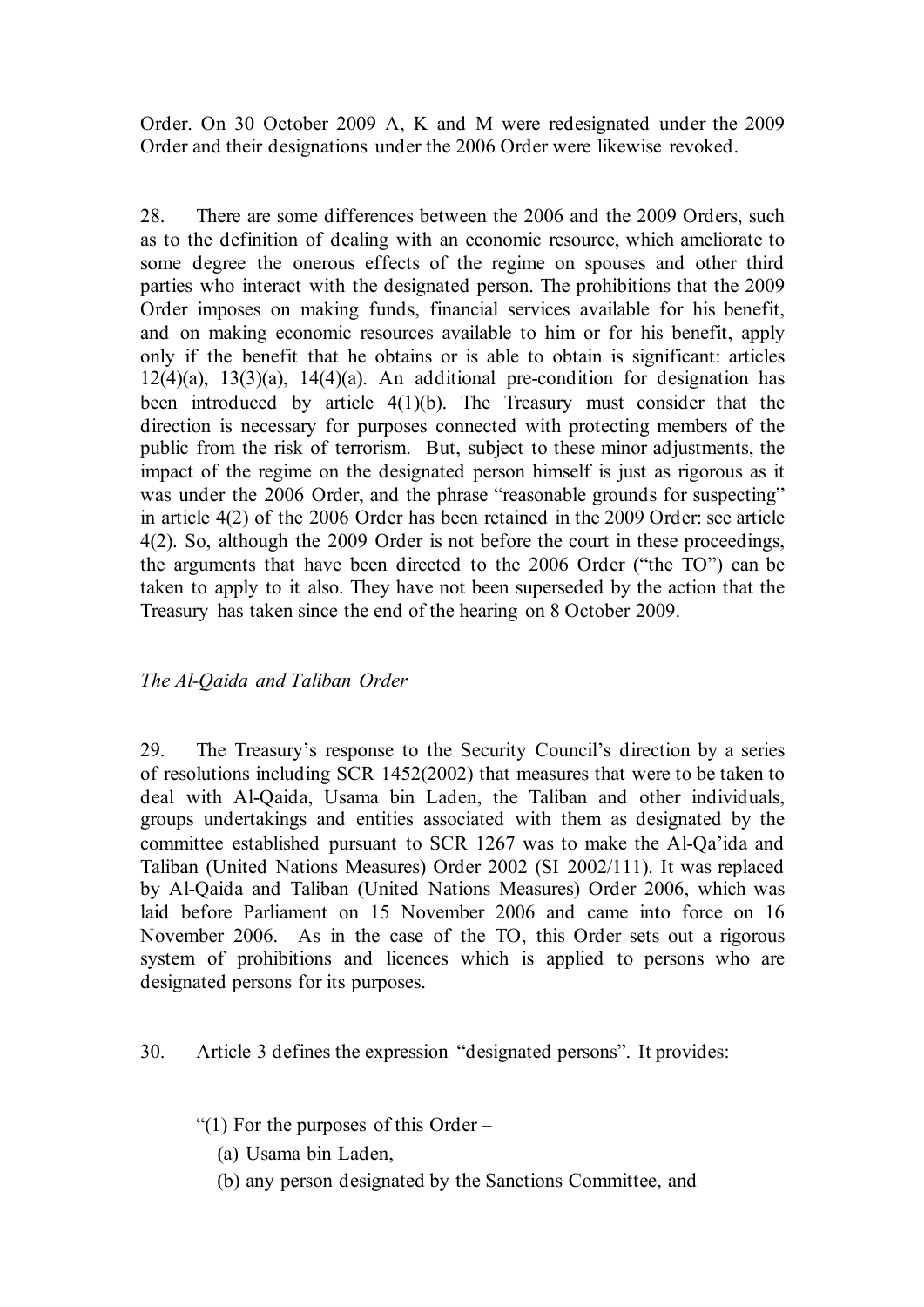(c) any person identified in a direction,

is a designated person.

(2) In this Part 'direction' … means a direction given by the Treasury under article 4(1).

Article 4 sets out the Treasury's power to designate in these terms:

"(1) Where any condition in paragraph (2) is satisfied, the Treasury may give a direction that a person identified in the direction is designated for the purposes of this Order.

(2) The conditions are that the Treasury have reasonable grounds for suspecting that the person is or may be  $-$ 

(a) Usama bin Laden,

(b) a person designated by the Sanctions Committee,

(c) a person owned or controlled, directly or indirectly, by a designated person; or

(d) a person acting on behalf of or at the direction of a designated person.

…

(4) The Treasury may vary or revoke a direction at any time."

Article 5(4) provides that the High Court or, in Scotland, the Court of Session may set aside a direction on the application of the person identified in the direction or any other person affected by the direction.

# *The facts*

31. Two of the three cases before this court are appeals against orders made by the Court of Appeal on 30 October 2008. In the first case, A, K and M are brothers aged 31, 35 and 36. They are UK citizens and, at the time of their designation, lived in East London with their respective wives and children. A and K no longer live with their families, and their current whereabouts are unknown. Their solicitor, with whom they have not been in contact for a number of months, attributes their disappearance to the damaging effects upon them and their families of the regimes to which they were subjected by the Treasury. It placed an extraordinary burden on their wives, created significant mental health difficulties and led ultimately to the breakdown of their marriages. M's marriage has also broken down, but he has continued to have a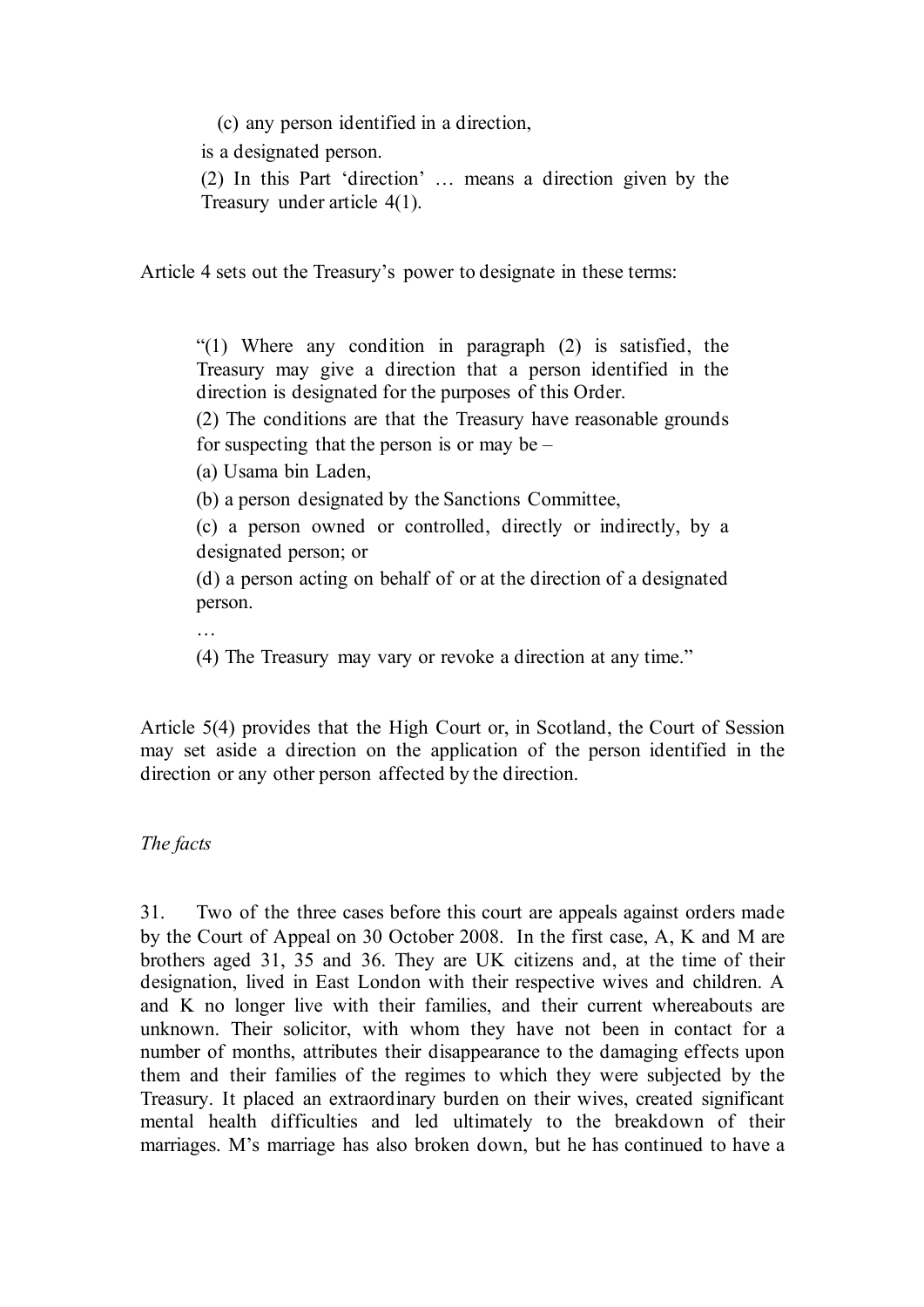close relationship with his children. He lives at his ex-wife's address where his children live also.

32. A, K and M have never been charged or arrested for terrorism related offences. By letters dated 2 August 2007 they were informed that directions had been made in respect of each of them under article 4 of the TO. They received letters which stated that the direction had been made because the Treasury had reasonable grounds for suspecting that "you are, or may be, a person who facilitates the commission of acts of terrorism" but that, in light of the sensitive nature of the information on which it was taken, they were unable to give them further details. Their solicitors requested further information. By a letter dated 12 September 2007 the Treasury provided further details about the factual basis for the decision to make the directions, to the extent that this was said to be possible given the sensitive nature of some of the material relied upon. It was said that an Al-Qaida linked operative had identified A and M as East London based Al-Qaida facilitators and that M and his brother K had travelled to Pakistan with the intention of delivering money to contacts there and participating in terrorist training.

33. In the second case, G was informed by a letter dated 13 December 2006 in almost identical terms to that received by A, K and M that a direction had been made against him under article 4 of the TO. A few days later he received a letter from the Foreign and Commonwealth Office saying that the 1267 Committee of the Security Council had added him to its Consolidated List and that this meant that he was subject to a freezing of his funds, assets and economic resources. He was told that these measures were binding on all United Nations member states and had been implemented in UK law. He was told that he could petition the Committee to seek de-listing. He was not told until later that his listing had been at the request of the United Kingdom. It was not until March 2007 that he was told that his listing meant that he was a designated person under the AQO. Article 3(1)(b) provides that for the purposes of that Order any person designated by the Committee is a designated person. It appears to have been assumed on his behalf that a direction was made against him under article 4(1) of the AQO. But there is no evidence that this ever happened, and it would have been unnecessary as he was a designated person for the purposes of that Order simply by reason of the fact that he had been listed.

34. A, K, M and G issued proceedings in the Administrative Court seeking orders under article 5(4) of the TO setting aside the directions made against them in pursuance of that Order by the Treasury. G also sought an order under article 5(4) of the AQO setting aside "the direction made against him" under article 4(1) of that Order "in so far as the court considers that such a direction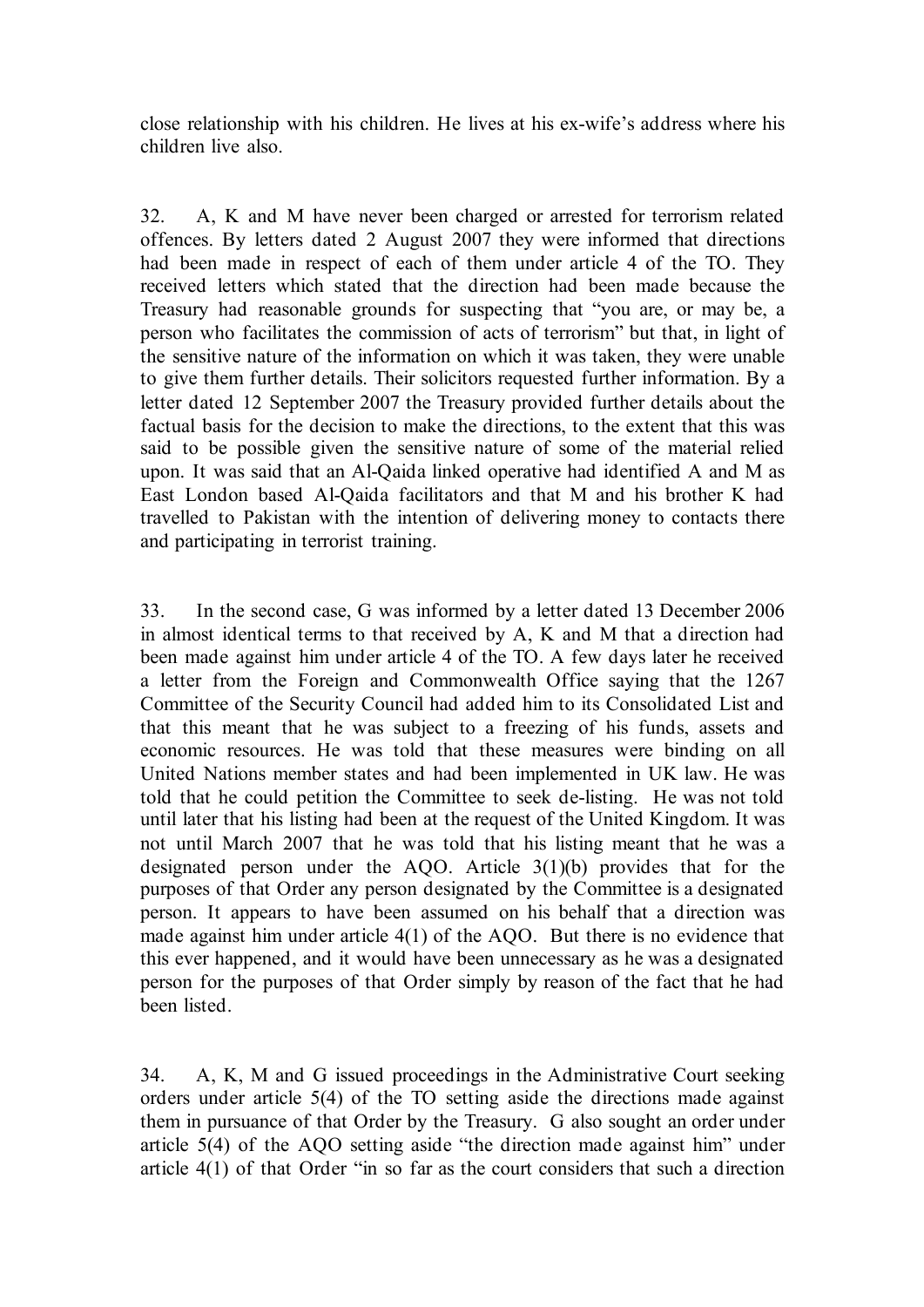has been lawfully made". The proceedings were consolidated. On 24 April 2008 Collins J held that the TO and the AQO were ultra vires and he quashed both Orders: [2008] EWHC 869 (Admin), [2008] 3 All ER 361. He gave the Treasury permission to appeal, and the orders that he made were stayed pending the hearing of an appeal. On 30 October 2008 the Court of Appeal (Sir Anthony Clarke MR and Wilson LJ, Sedley LJ dissenting in part) allowed the appeal in part. It held that the words "or may be " in article 4(2) of the TO were not warranted by the SCR, and that, although these words could be severed from the rest of article 4(2), as all the directions had included these words it was necessary to quash the directions. It also held that the provisions of the AQO were lawful but that a person who was designated under article 3(1) was entitled to seek judicial review of the merits of the decision. A, K, M and G were given leave to appeal by an appeal committee of the House of Lords on 3 March 2009.

35. The third proceedings were brought by HAY, who also is resident in the United Kingdom. He is 49 years of age, is married and lives in London with his wife and four of his children. He and his wife are Egyptian nationals and have lived in the United Kingdom since 1994. His name was added to the Consolidated List by the 1267 Committee on 29 September 2005. As a result he became a designated person for the purposes of the AQO in terms of article 3(1)(b). Unlike G, the proposal that his name be added to the list was not made by the United Kingdom. It provided no information to the 1267 Committee in relation to its decision to add his name to the list. But, as it is a member of the 1267 Committee, the United Kingdom had access to all the information available to the Committee that was relied upon at the time of its decision. In December 2005 his solicitors wrote both to the Treasury and to the Foreign and Commonwealth Office requesting disclosure of the state that had proposed HAY's addition to the Consolidated List and of the information that the Committee had relied on in reaching its decision. The Foreign and Commonwealth Office made repeated requests over a long period to the nominating state and to the Committee in an attempt to satisfy these requests. As a result an Interpol Red Note relating to HAY was sent to his solicitors under cover of a letter dated 26 September 2008. It was made clear in this letter that this was not the only information provided to the Committee. But the United Kingdom did not have permission to release any other information, and the nominating state refused to allow its identity to be disclosed.

36. HAY issued a claim for judicial review on 9 February 2009 in which he sought a merits based review of the information relied upon by the 1267 Committee. In the alternative he sought an order quashing the AQO, at least in so far as it applied to him. On 7 April 2009 he submitted an amended claim form which indicated that he was proceeding only on the basis that the AQO was ultra vires. Shortly before the hearing the Foreign Secretary completed a review of the information available to him as to whether HAY continued to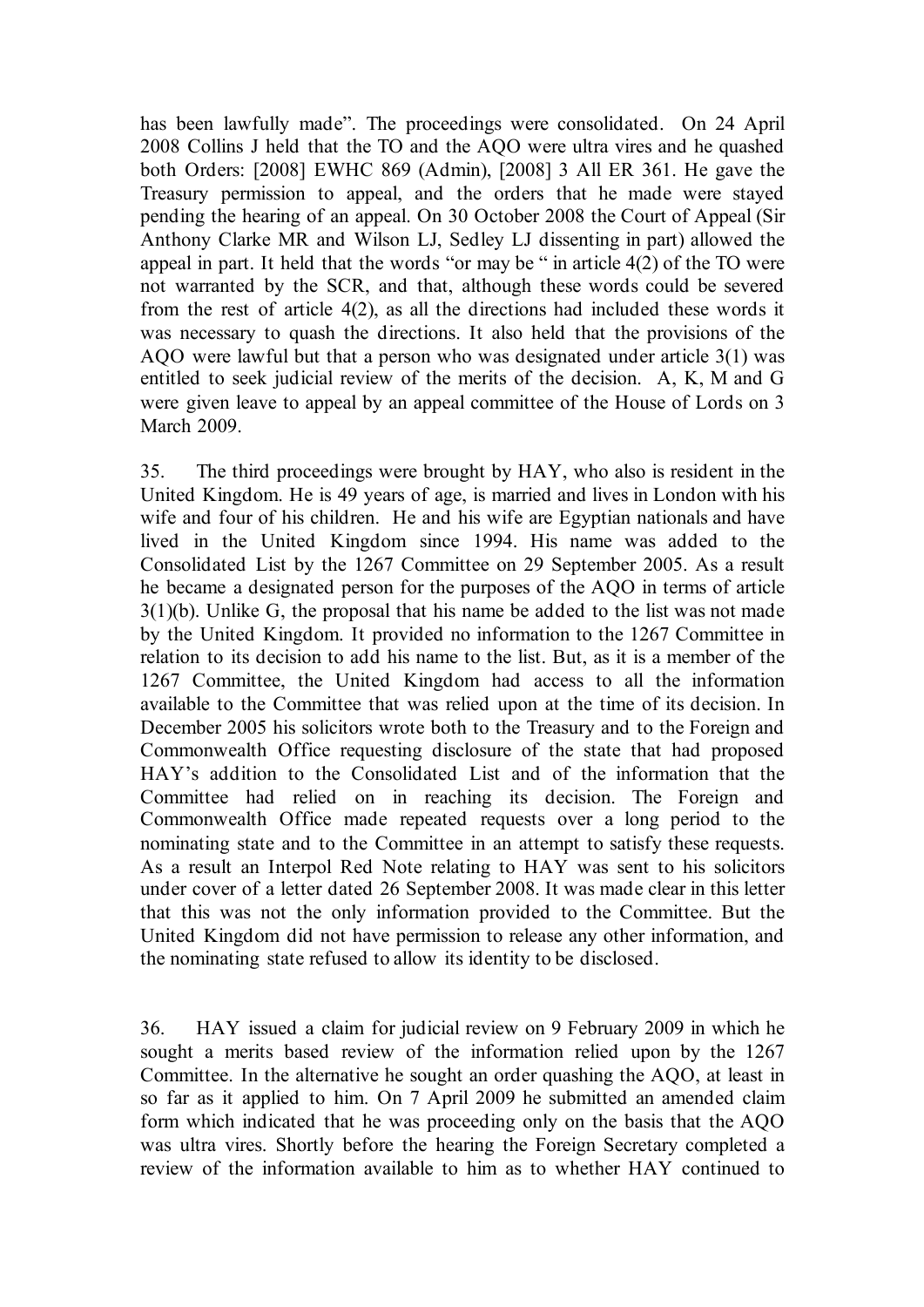meet the criteria applied by the 1267 Committee to determine whether or not a person should be on the Consolidated List. The 1267 Committee, for its part, is presently undertaking a review of the cases of all persons whose names appeared on the list as at June 2008. HAY is in the second tranche of these cases. A decision in his case is unlikely to be reached in the near future. The Foreign Secretary has made an application for HAY's name to be removed from the list, as he considers that HAY's listing is no longer appropriate: see para 82, below.

37. Owen J granted HAY's application for judicial review and made a declaration that the AQO was unlawful in so far as it applied to HAY: [2009] EWHC 1677 (Admin). He concluded that the AQO was ultra vires the 1946 Act but he declined to make a quashing order. He held that the practical effect of the AQO was to preclude access to the court for protection of what HAY contended were his basic rights: para 45. The Treasury appealed against this decision, and by an order dated 14 July 2009 Owen J gave it permission under the leap-frog provisions to appeal to the House of Lords so that its appeal could be heard together with the appeals by A, K, M and G. In response to representations made by HAY's solicitors the Treasury amended his licence conditions which enable his wife to obtain welfare benefits, with the result that she is no longer required to provide monthly reports on how the family spend their money. Otherwise, despite the Foreign Secretary's view that listing is no longer appropriate, the freezing regime remains in place. The Treasury's position is that HAY and his family must remain subject to the AQO unless and until the 1267 Committee decides to remove him from the Consolidated List.

38. The effect of the regimes that the TO and the AQO impose is that every transaction, however small, which involves the making of any payments or the passing of funds or economic resources whatever directly or indirectly for the benefit of a designated person is criminalised. This affects all aspects of his life, including his ability to move around at will by any means of private or public transport. To enable payments to be made for basic living expenses a system of licensing has been created. It is regulated by the Treasury, whose interpretation of the sanctions regime and of the system of licensing and the conditions that it gives rise to is extremely rigorous. The overall result is very burdensome on all the members of the designated person's family. The impact on normal family life is remorseless and it can be devastating, as the cases of A and K illustrate. As already mentioned (see para 28, above), the effects on third parties have been ameliorated to some extent in the case of designations made under the 2009 Order. Some transactions are affected only if they are "significant". But, taken overall, the regime that is imposed under it remains to a high degree restrictive and, so far as the designated person himself is concerned, just as paralysing.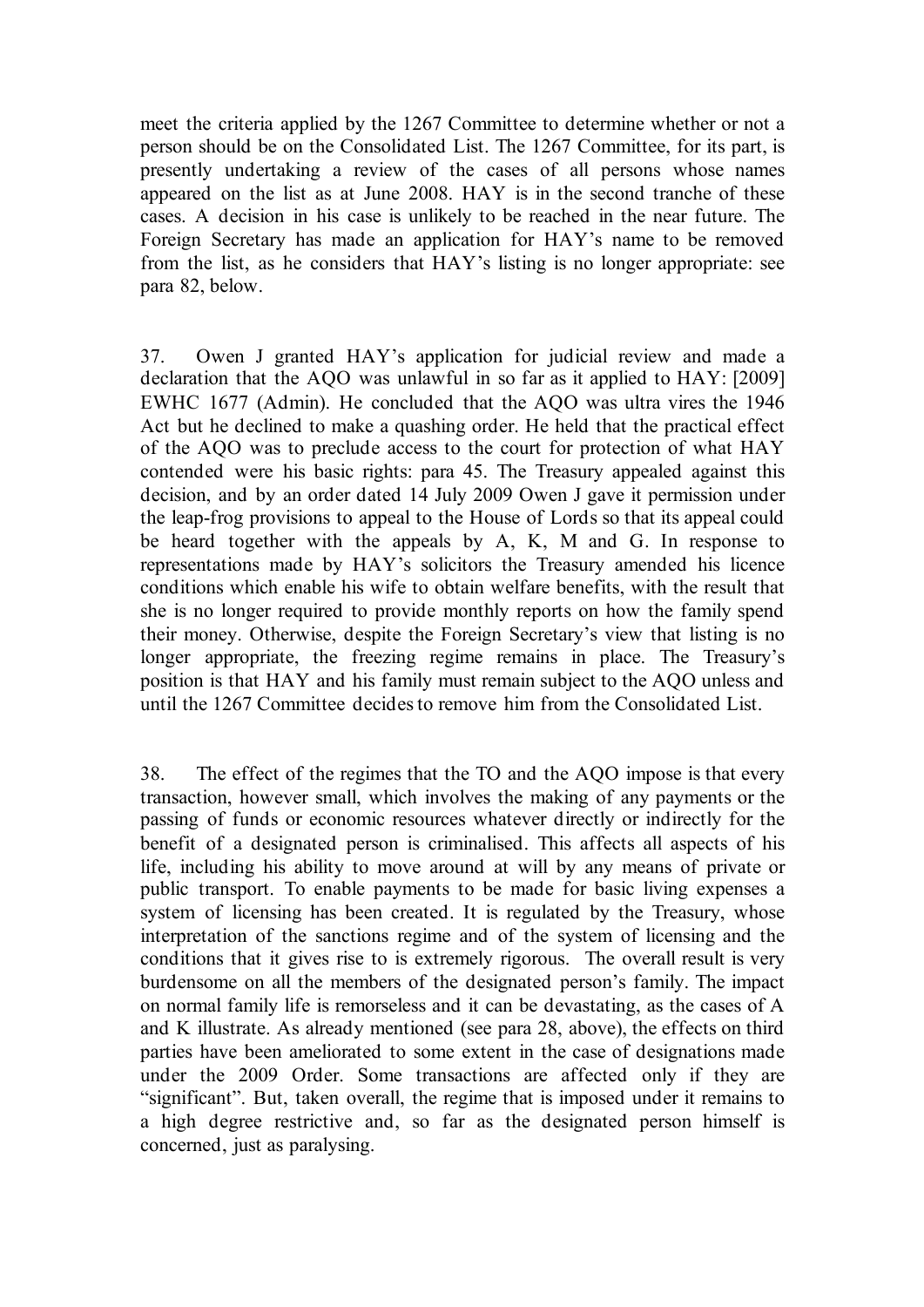39. Sir Anthony Clarke MR accepted that the orders are oppressive in their nature and that they are bound to have caused difficulties for the appellants and their families: [2009] 3 WLR 25, para 25. Wilson LJ said that they imposed swingeing disabilities upon those who were designated: para 152. In *R(M) v HM Treasury* [2008] 2 All ER 1097 the House of Lords described the regime as applied to HAY's wife as disproportionate and oppressive and the invasion of the privacy of someone who was not a listed person as extraordinary: para 15. The appellants have all been subjected to a regime which indefinitely freezes their assets under which they are not entitled to use, receive or gain access to any form of property, funds or economic resources unless licensed to do so by the executive. For example, HAY has been denied access to any funds since September 2005. His only permitted subsistence support is in kind provided by his wife. She is permitted, by licence from the Treasury, to access welfare benefits, which are the family's sole source of support. But she may spend money only on what the Treasury determines are "basic expenses". Until recently she was required to report to the Treasury on every item of household expenditure, however small, including expenditure by her children.

#### *The issues*

40. As Mr Owen QC for A, K and M said at the outset of his submissions, the fundamental issue in this case is whether the Treasury was empowered by section 1 of the 1946 Act to introduce an asset freezing regime by means of an Order in Council. He submitted that the TO was ultra vires on three grounds: (1) illegality because it was passed without Parliamentary approval, (2) lack of legal certainty and proportionality and (3) the absence of procedures that enabled designated persons to challenge their designation. For G, Mr Rabinder Singh QC submitted that the AQO was likewise ultra vires the 1946 Act, and that both the TO and the AQO were unlawful by virtue of section 6 of the Human Rights Act 1998 because they were incompatible with article 8 of the European Convention on Human Rights and with article 1 of Protocol 1. For HAY, Mr Husain submitted that the AQO was ultra vires the 1946 Act because it violated his client's right of access to a court for an effective remedy.

41. Some of the issues raised by these submissions are common to both Orders, and others arise under only one of them. They can perhaps best be grouped as follows:

*Both Orders*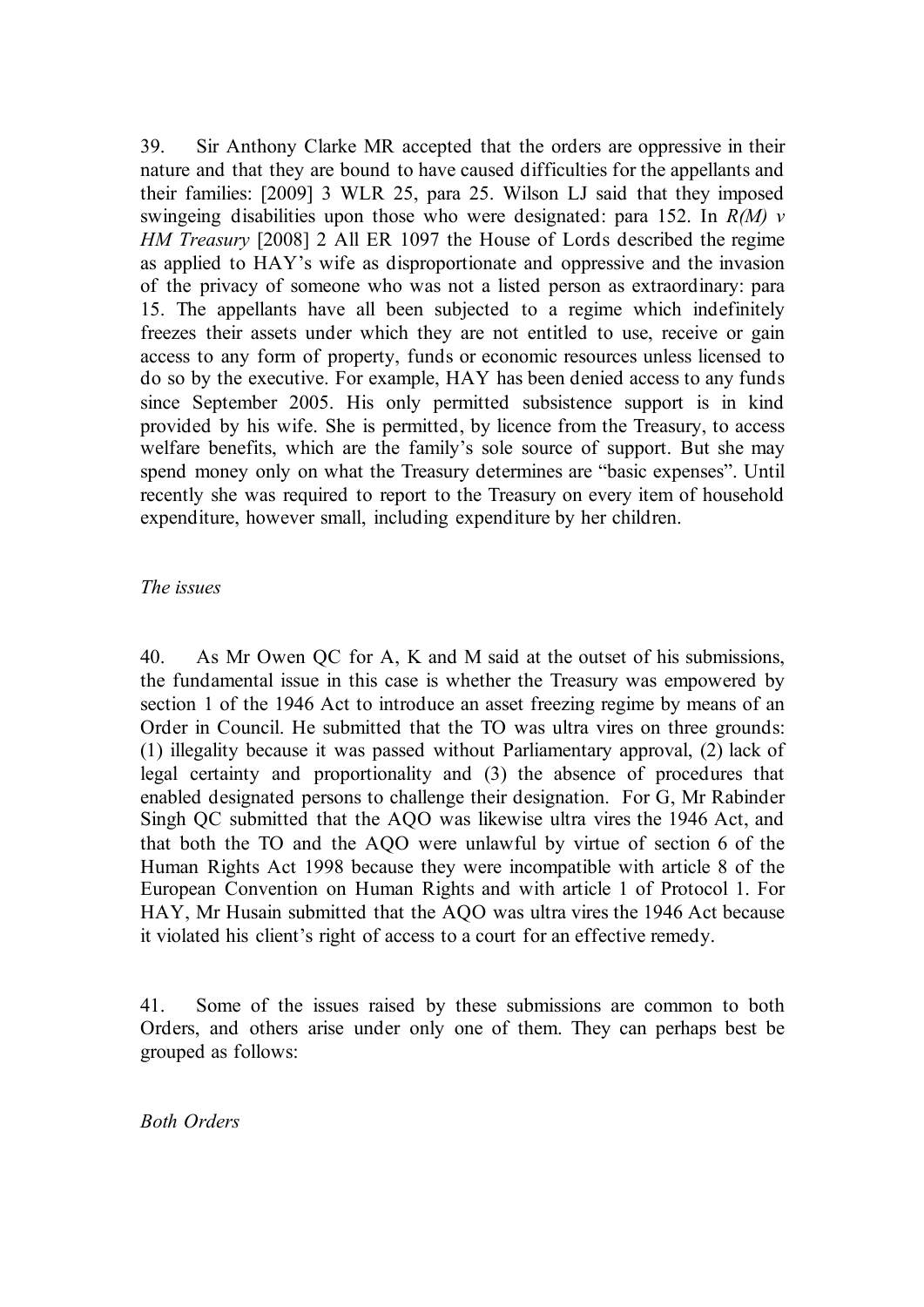- 1. Are the Orders ultra vires the 1946 Act by reference to the principle of legality?
- 2. Are the Orders incompatible with the Convention rights under the Human Rights Act 1998?

# *The TO*

3. If it is not ultra vires on one or other of the previous grounds, is the TO ultra vires the 1946 Act because its terms go beyond those required by the SCR?

# *The AQO*

4. Is the AQO ultra vires the 1946 Act because it violates the right of effective judicial review?

*Section 1 of the 1946 Act*

42. As the scope of the power conferred by section 1(1) of the 1946 Act is in issue, it is first necessary to examine its wording: see para 12 above, where its full terms are set out. It provides that if the Security Council of the United Nations calls upon the Government to give effect to any of its decisions under article 41 –

"…His Majesty may by Order in Council make such provision as appears to Him necessary or expedient for enabling those measures to be effectively applied, including (without prejudice to the generality of the preceding words) provision for the apprehension, trial and punishment of persons offending against the Order."

The question is what limits, if any, there are on the power conferred by this subsection. According to its own terms, it extends to "any" measures mandated by the Security Council. The word "any" gives full weight to the obligation to accept and carry out the decisions of the Security Council that article 25 of the Charter lays down. But the provisions that may be imposed by this means in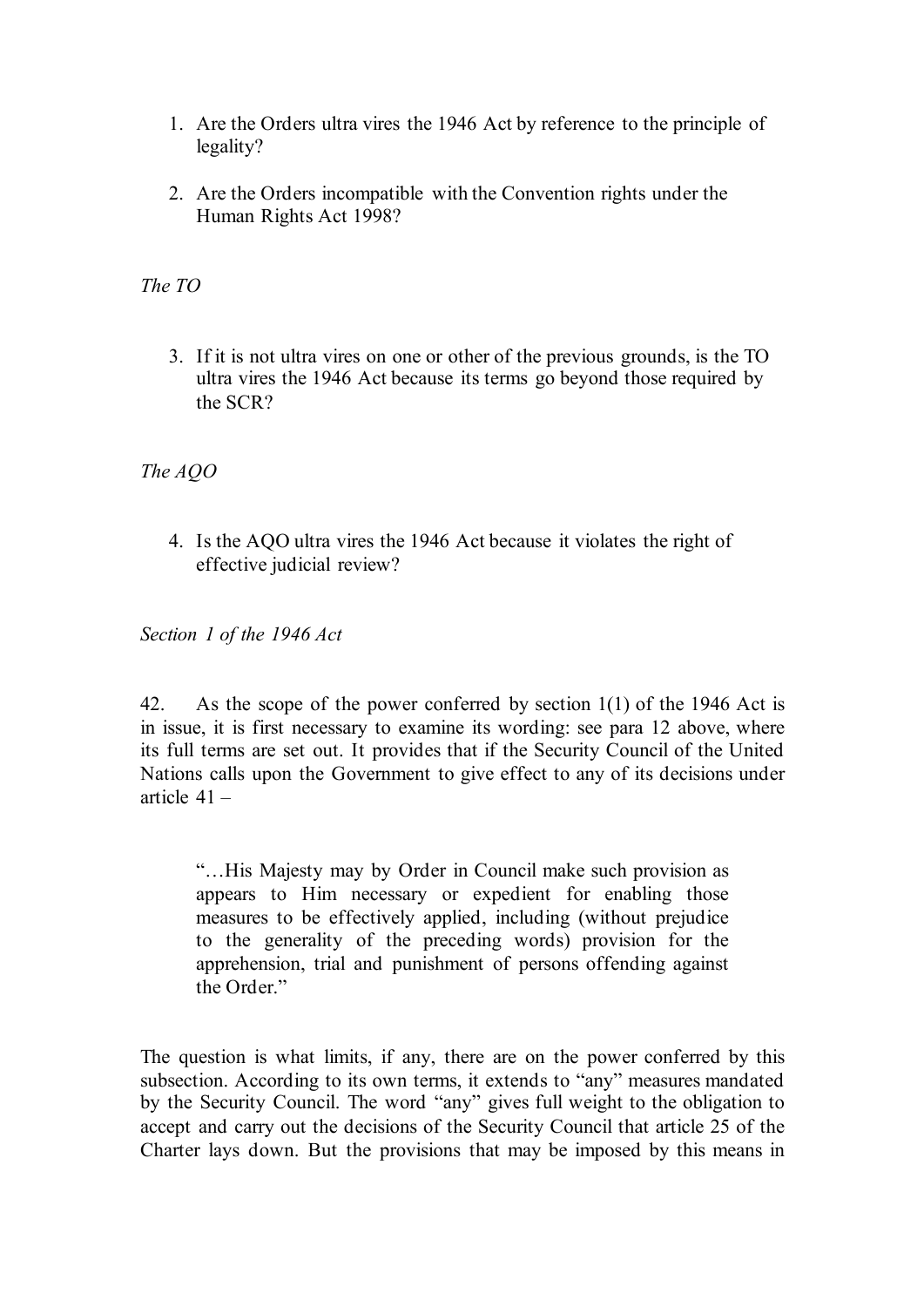domestic law must be either "necessary" or "expedient" to enable those measures to be "applied" effectively.

43. Mr Swift for the Treasury said that the words "necessary" and "expedient" were directed to the content of the Order in Council, not the legislative route by which its provisions were given the force of law. I agree, but I do not think that the legislative route that section 1 contemplated can be left out of account. The exclusion of section 1(1) of the Rules Publication Act 1893 by section 1(4) and the direction that the Order is to be forthwith after it is made laid before Parliament are important pointers to the kind of measure that was envisaged when this provision was enacted. They indicate that it was anticipated that the measures that the Security Council was likely to call for would require urgent action rendering Parliamentary scrutiny impracticable. As Mr W S Morrison said in the course of the debate at Second Reading, the procedure possessed "the necessary combination of speed and authority to enable instant effect to be given to the international obligations to which we are pledged": Hansard, HC Debates, vol 421, col 1517.

44. The section leaves the question whether any given measure is "necessary" or "expedient" to the judgment of the executive without subjecting it, or any of the terms and conditions which apply to it, to the scrutiny of Parliament. In the context of what was envisaged when the Bill was debated in 1946, which was the use of non-military, diplomatic and economic sanctions as a means of deterring aggression between states, the surrender of power to the executive to ensure the taking of immediate and effective action in the international sphere is unsurprising. The use of the power as a means of imposing restraints or the taking of coercive measures targeted against individuals in domestic law is an entirely different matter. A distinction must be drawn in this respect between provisions made "for the apprehension, trial and punishment of persons offending against the Order" (see the concluding words of section 1(1)) and those against whom the Order is primarily directed. So long as the primary purpose of the Order is within the powers conferred by the section, ancillary measures which are carefully designed to ensure their efficacy will be also. The crucial question is whether the section confers power on the executive, without any Parliamentary scrutiny, to give effect in this country to decisions of the Security Council which are targeted against individuals.

45. It cannot be suggested, in view of the word "any", that the power is available only for use where the Security Council has called for non-military, diplomatic and economic sanctions to deter aggression between states. But the phrase "necessary or expedient for enabling those measures to be effectively applied" does require further examination. The closer those measures come to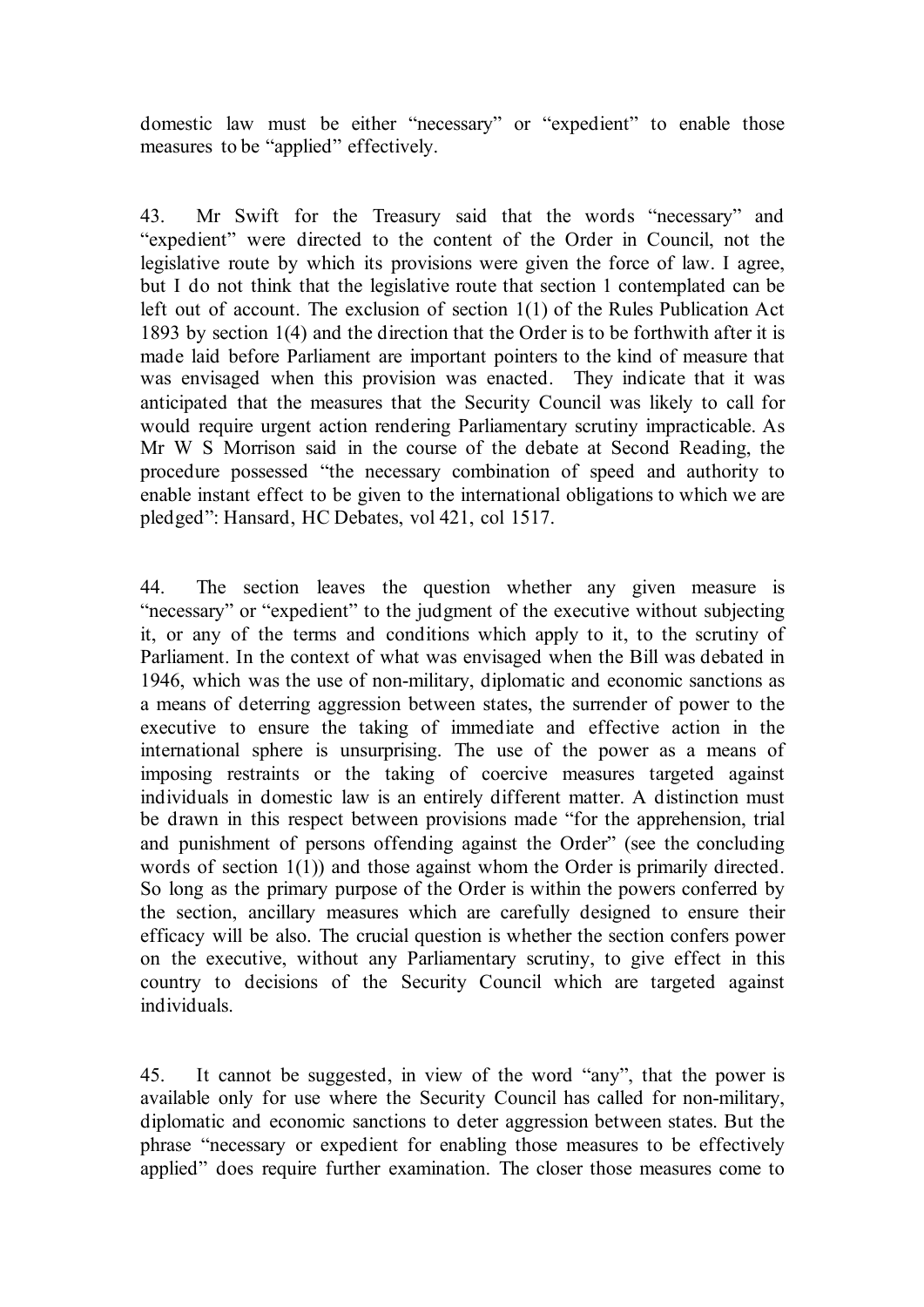affecting what, in *R v Secretary of State for the Home Department, Ex p Simms* [2000] 2 AC 115, 131, Lord Hoffmann described as the basic rights of the individual, the more exacting this scrutiny must become. If the rule of law is to mean anything, decisions as to what is necessary or expedient in this context cannot be left to the uncontrolled judgment of the executive. In *Chester v Bateson* [1920] 1 KB 829, 837, Avory J referred to Lord Shaw of Dunfermline's warning in *R v Halliday* [1917] AC 260, 287 against the risk of arbitrary government if the judiciary were to approach actions of government in excess of its mandate in a spirit of compliance rather than that of independent scrutiny. The undoubted fact that section 1 of the 1946 Act was designed to enable the United Kingdom to fulfil its obligations under the Charter to implement Security Council resolutions does not diminish this essential principle. As Lord Brown says in para 194, the full honouring of these obligations is an imperative. But these resolutions are the product of a body of which the executive is a member as the United Kingdom's representative. Conferring an unlimited discretion on the executive as to how those resolutions, which it has a hand in making, are to be implemented seems to me to be wholly unacceptable. It conflicts with the basic rules that lie at the heart of our democracy.

46. If authority were needed for these propositions it is to be found in *R v Secretary of State for the Home Department, Ex p Pierson* [1998] AC 539. At p 573 Lord Browne-Wilkinson said:

"I consider first whether there is any principle of construction which requires the court, in certain cases, to construe general words contained in the statute as being impliedly limited. In my judgment there is such a principle. It is well established that Parliament does not legislate in a vacuum: statutes are drafted on the basis that the ordinary rules and principles of the common law will apply to the express statutory provisions."

At p 575, having examined the authorities, he said:

"From these authorities I think the following proposition is established. A power conferred by Parliament in general terms is not to be taken to authorise the doing of acts by the donee of the power which adversely affect the legal rights of the citizen or the basic principles on which the law of the United Kingdom is based unless the statute conferring the power makes it clear that such was the intention of Parliament."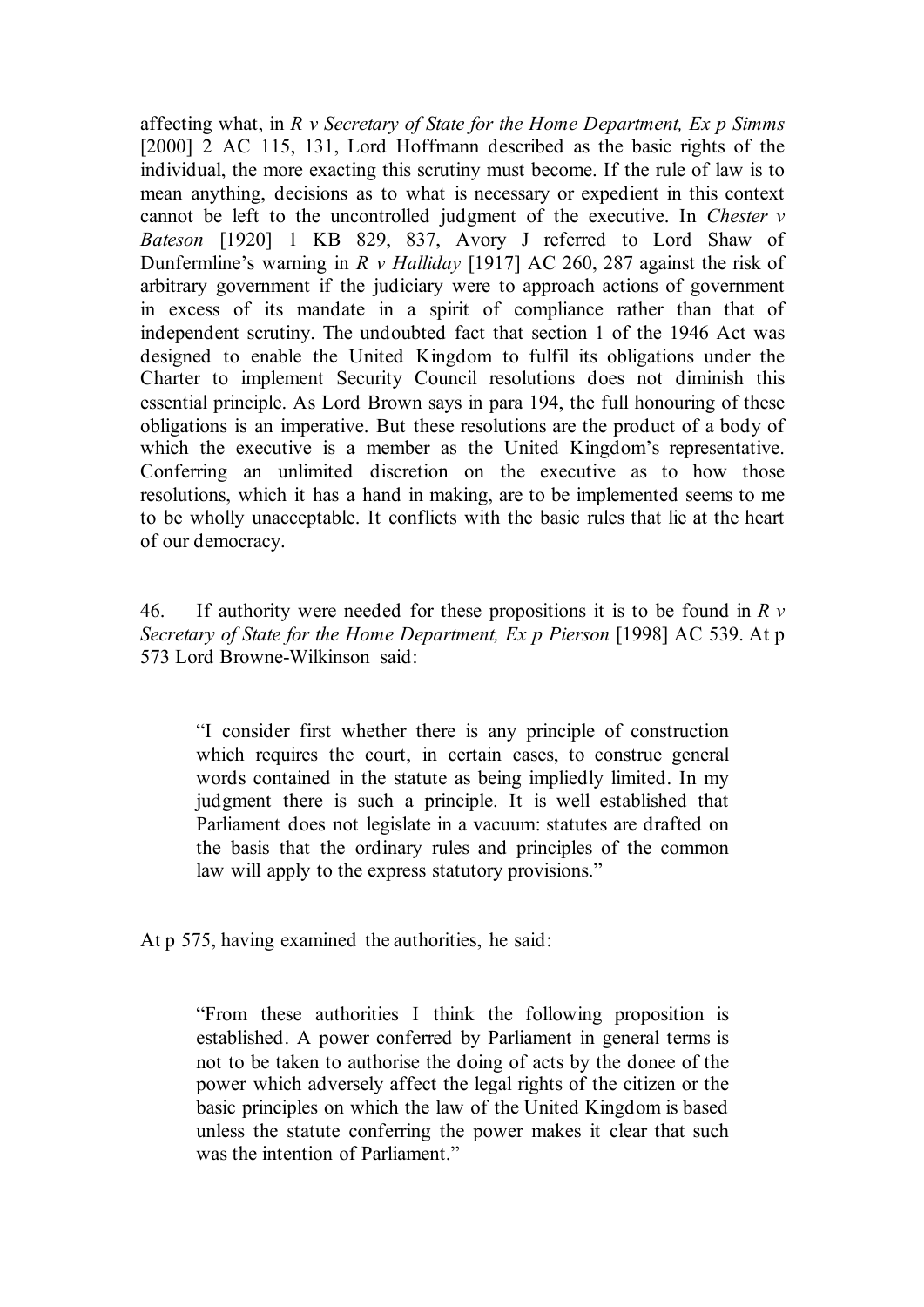47. I would approach the language of section 1 of the 1946 Act, therefore, on the basis that Parliament did not surrender its legislative powers to the executive any more than must necessarily follow from the words used by it. The words "necessary" and "expedient" both call for the exercise of judgment. But this does not mean that its exercise is unlimited. The wording of the Order must be tested precisely against the words used by the Security Council's resolution and in the light of the obligation to give effect to it that article 25 lays down. A provision in the Order which affects the basic rights of the individual but was unavoidable if effect was to be given to the resolution according to its terms may be taken to have been authorised because it was "necessary". A provision may be included which is "expedient" but not "necessary". This enables provisions to be included in the Order which differ from those used by the resolution or are unavoidably required by it. But it does not permit interference with the basic rights of the individual any more that is necessary and unavoidable to give effect to the SCR and is consistent with the principle of legality.

48. The points that I have just made may be taken from the wording of section 1 itself. But underlying them is a more fundamental point, which is whether measures of the kind which are before us in this case should have been made by Order in Council at all. Concern about excessive use of the power that section 1 of the 1946 Act confers is not new. In February 1999 the House of Commons Foreign Affairs Committee drew attention to the way a resolution of the Security Council about the imposition of sanctions against Sierra Leone had been implemented by an Order in Council made under section 1 of the 1946 Act. The SCR did not define Sierra Leone, leaving the extent of its application ambiguous. The Order in Council defined it in terms which removed any ambiguity but arguably went beyond the scope of the SCR. This was thought by the Committee to create a significant pitfall for anyone inside or outside the Foreign and Commonwealth Office who had read the SCR but not the Order in Council.

49. In its report the Committee said that the way in which the Order in Council was dealt with was unacceptable as it was subject to no parliamentary procedure. Had it been necessary for a Minister to appear before a Standing Committee on Delegated Legislation or to defend the Order on the floor of the House of Lords, it was likely that wider attention would have been given to its true meaning and extent. It recommended that the 1946 Act be amended so that delegated legislation made under section 1 was subject to affirmative resolution in both Houses of Parliament and that any sanctions order approved by a Minister of the Foreign and Commonwealth Office be brought specifically to the attention of the Foreign Affairs Committee: *Second Report of the Foreign Affairs Select Committee on Sierra Leone*, Session 1998-1999, HC 116-I, 9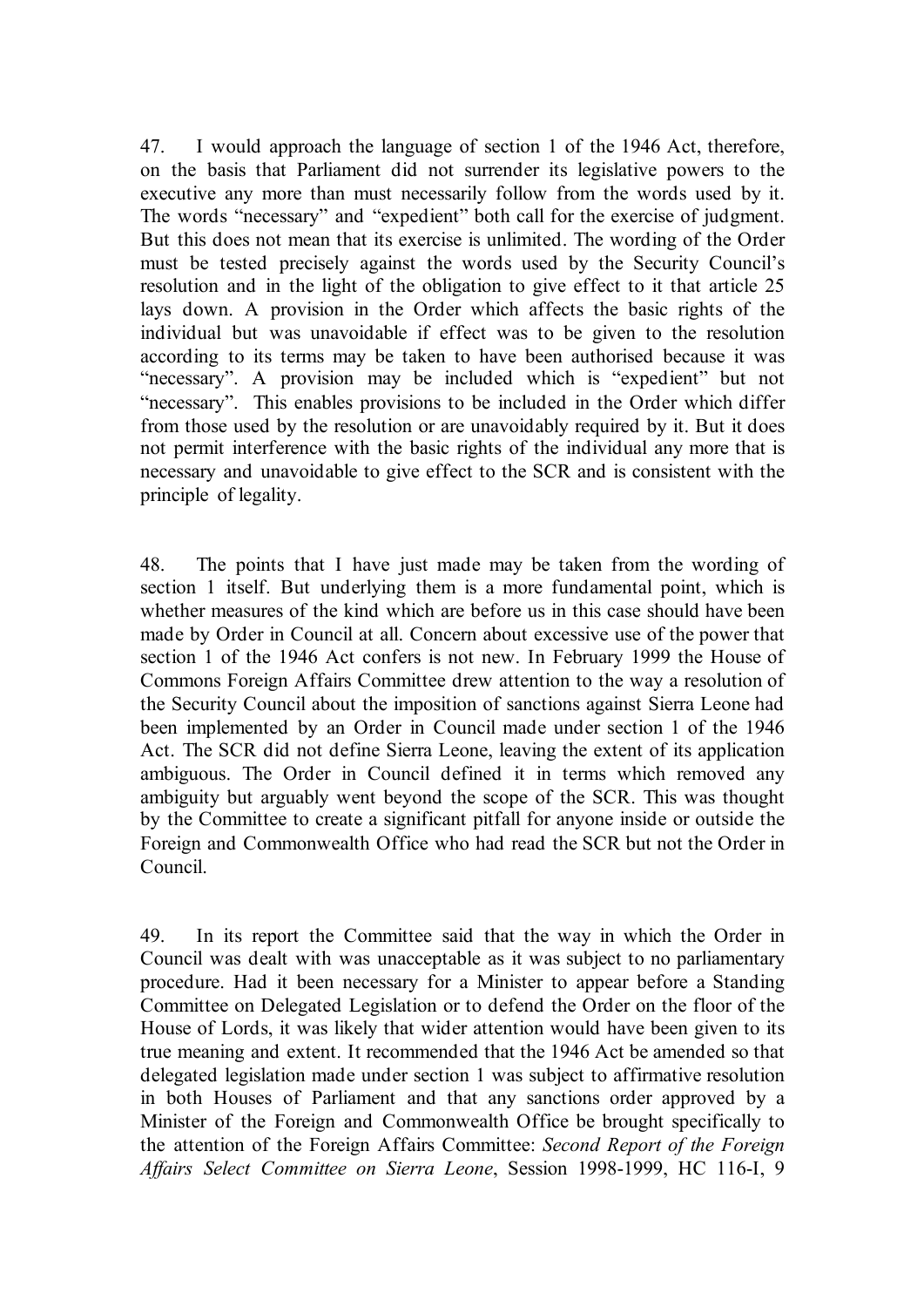February 1999. In its response (Cm 4325, 1999) the Government said that it was willing to keep the working of the 1946 Act under review, but that application of the affirmative procedure to sanctions orders would put the United Kingdom in breach of its international obligations if an Order was not approved. The recommendation that such Orders be brought to the attention of the Committee has not been adopted, nor has section 1 of the 1946 Act been amended.

50. The Government's reason for declining to follow the Select Committee's recommendations may have appeared sufficient at the time of its response. But the case for avoiding scrutiny in the interests of certainty has been weakened by the change of direction that the Security Council has adopted for the freezing of assets to suppress terrorism. Other member states have not found it necessary in this context to rely exclusively on an unlimited delegation of the power to give effect to Security Council resolutions to the executive. Australia gave effect to the post 9/11 SCRs initially by means of regulations passed under the Charter of the United Nations Act 1945. But it then made provision for an asset freezing regime by the Suppression of the Financing of Terrorism Act 2002 which inserted a new Part IV into the 1945 Act. New Zealand initially implemented SCR 1373(2001) by means of regulations made under its United Nations Act 1946, but has replaced them by an asset regime under the Terrorism Suppression Act 2002. The regimes that both Australia and New Zealand have introduced by means of primary legislation are exacting. But they contain various, albeit limited, safeguards and in so far as they interfere with basic rights of the individual that interference has been expressly authorised by their respective legislatures.

51. As I have already noted (see para 23, above), the United Kingdom Parliament had already enacted the Terrorism Act 2000 for the creation of a criminal regime dealing with the funding of terrorism before the events of 9/11. In response to those events, at a time when the general perception was that further terrorist attacks of that kind were likely to occur, the Anti-terrorism, Crime and Security Act 2001 was enacted. It received the Royal Assent on 14 December 2001. The focus of attention now was on threats to the United Kingdom and its residents from foreign states and foreign nationals. No mention was made of the Security Council's resolutions in the long title. But Part 2 of the Act, which makes provision for the making of freezing orders, appears to have been modelled on the initiatives that it had already taken both by the Security Council and, under section 1 of the 1946 Act, by the Treasury by means of the Terrorism (United Nations Measures) Order 2001 (see para 24, above).

52. Section 4 of the 2001 Act provides: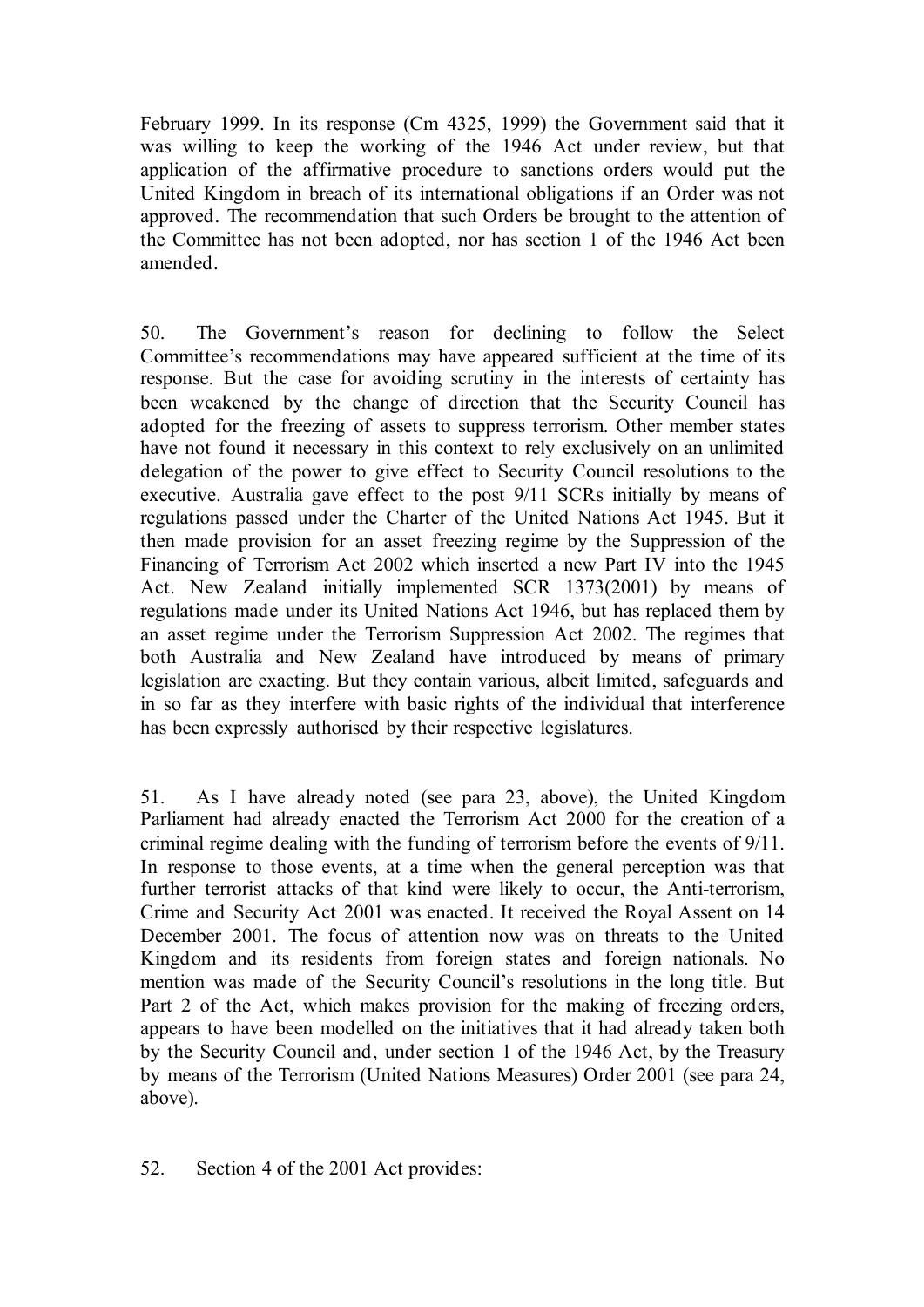"(1) The Treasury may make a freezing order if the following two conditions are satisfied.

(2) The first condition is that the Treasury reasonably believe that –

(a) action to the detriment of the United Kingdom's economy (or part of it) has been or is likely to be taken by a person or persons, or

(b) action constituting a threat to the life or property of one or more nationals of the United Kingdom or residents of the United Kingdom has been or is likely to be taken by a person or persons.

(3) If one person is believed to have taken or to be likely to take the action the second condition is that the person is  $-$ 

(a) the government of a country or territory outside the United Kingdom, or

(b) a resident of a country or territory outside the United Kingdom.

(4) If two or more persons are believed to have taken or to be likely to take the action the second condition is that each of them falls within paragraph (a) or (b) of subsection (3); and different persons may fall within different paragraphs."

Where the conditions that section 4 sets out are satisfied, the prohibitions contained in the freezing order extend to all persons in the United Kingdom and all persons elsewhere who are United Kingdom nationals: section 5(2). It prohibits persons from making funds available to or for the benefit of a person or persons specified in the order. Section 5(3) provides:

"The order may specify the following (and only the following) as the person or persons to whom or for whose benefit funds are not to be made available –

- (a) the person or persons reasonably believed by the Treasury to have taken or to be likely to take the action referred to in section 4;
- (b) any person the Treasury reasonably believe has provided or is likely to provide assistance (directly or indirectly) to that person or any of those persons."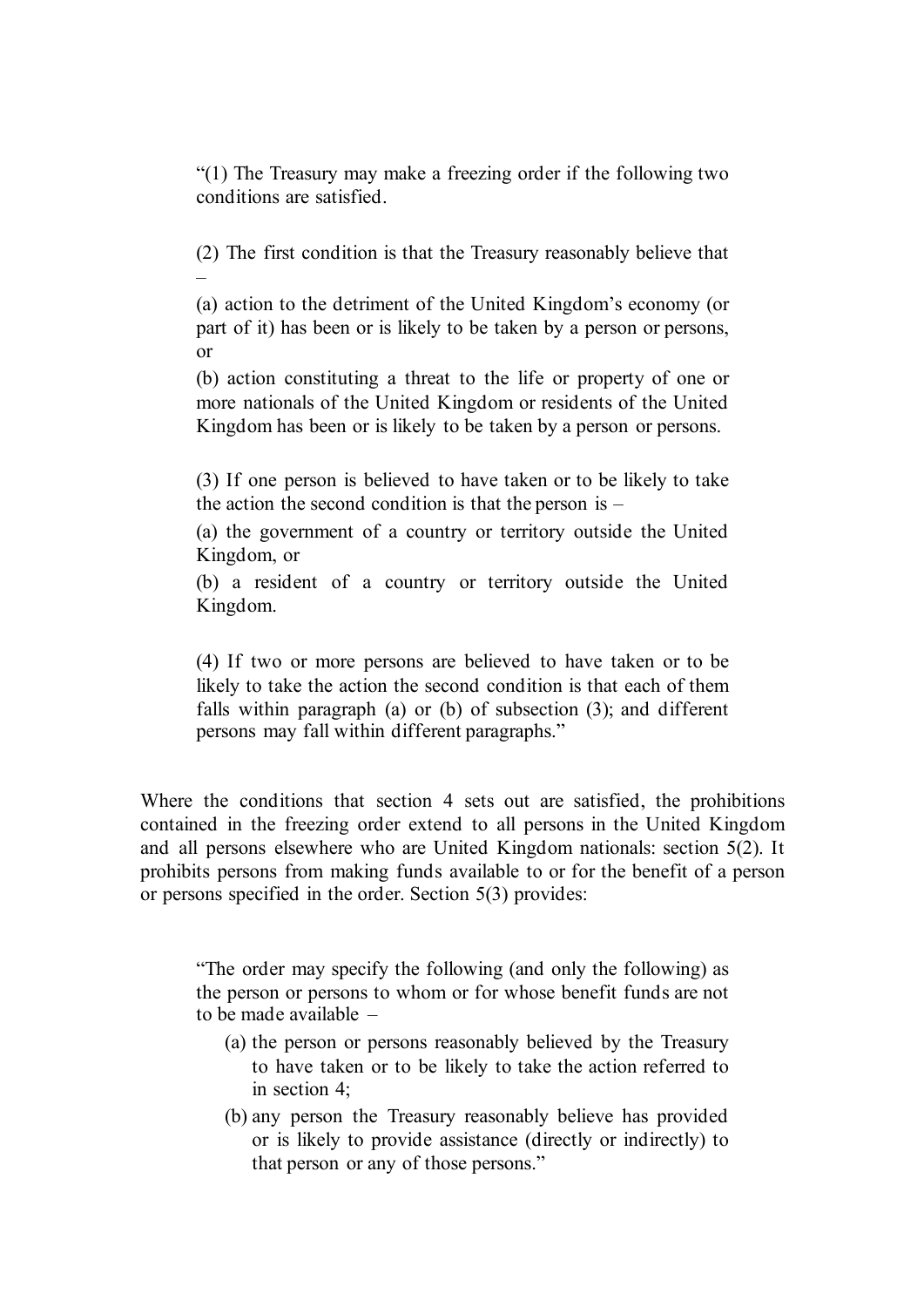53. Detailed provision is made in Schedule 3 for the content of freezing orders, including a system for the granting of licences authorising funds to be made available. Orders made under the Act are subject to the affirmative resolution procedure (section 10), and they cease to have effect after two years (section 8). To a large degree, the power to make freezing orders under this Act enables the Treasury to do what paras 1(d) and 2(d) of SCR 1373(2001) require (see para 21 above). But it is more precisely worded, and it contains various safeguards. Although the test in section  $4(2)(b)$  is that action which is a threat to the life or property of one or more nationals or residents of the United Kingdom has been or is likely to be taken, it is by no means obvious that the power that it confers was not available for use in the appellants' cases. In their letter dated 12 September 2007 to A, K and M's solicitors, in which further details were given about the factual basis for the decision to make the directions in their cases, the Treasury referred to various contacts between those appellants and persons in Pakistan who were engaged in terrorist activities. The persons with whom they are said to have been in contact would appear to satisfy the conditions in subsection  $(2)(b)$  of section 4, and they would appear to be persons of the kind referred to in section 5(3)(b). Yet the Treasury have, it seems, chosen not to make use of the powers given to them by this Act, preferring to use the general power under section 1 of the 1946 Act. Mr Swift said that this was a matter for political control. By this I think he meant it was no business of the court to interfere. For the reasons already given in para 45, above, I disagree. In my opinion the rule of law requires that the actions of the Treasury in this context be subjected to judicial scrutiny.

54. Against that background I now turn to the issues that have been raised about the validity of the TO and the AQO, and the directions that have been made under them, in these appeals.

*The TO*

55. The Treasury's initial response to SCR 1373(2001) was to make the Terrorism (United Nations Measures) Order 2001. The key provision in this Order is to be found in article 3: see para 24, above. For convenience I will set it out again here. It was in these terms:

"Any person who, except under the authority of a licence granted by the Treasury under this article, makes any funds or financial (or related) services available directly or indirectly to or for the benefit of –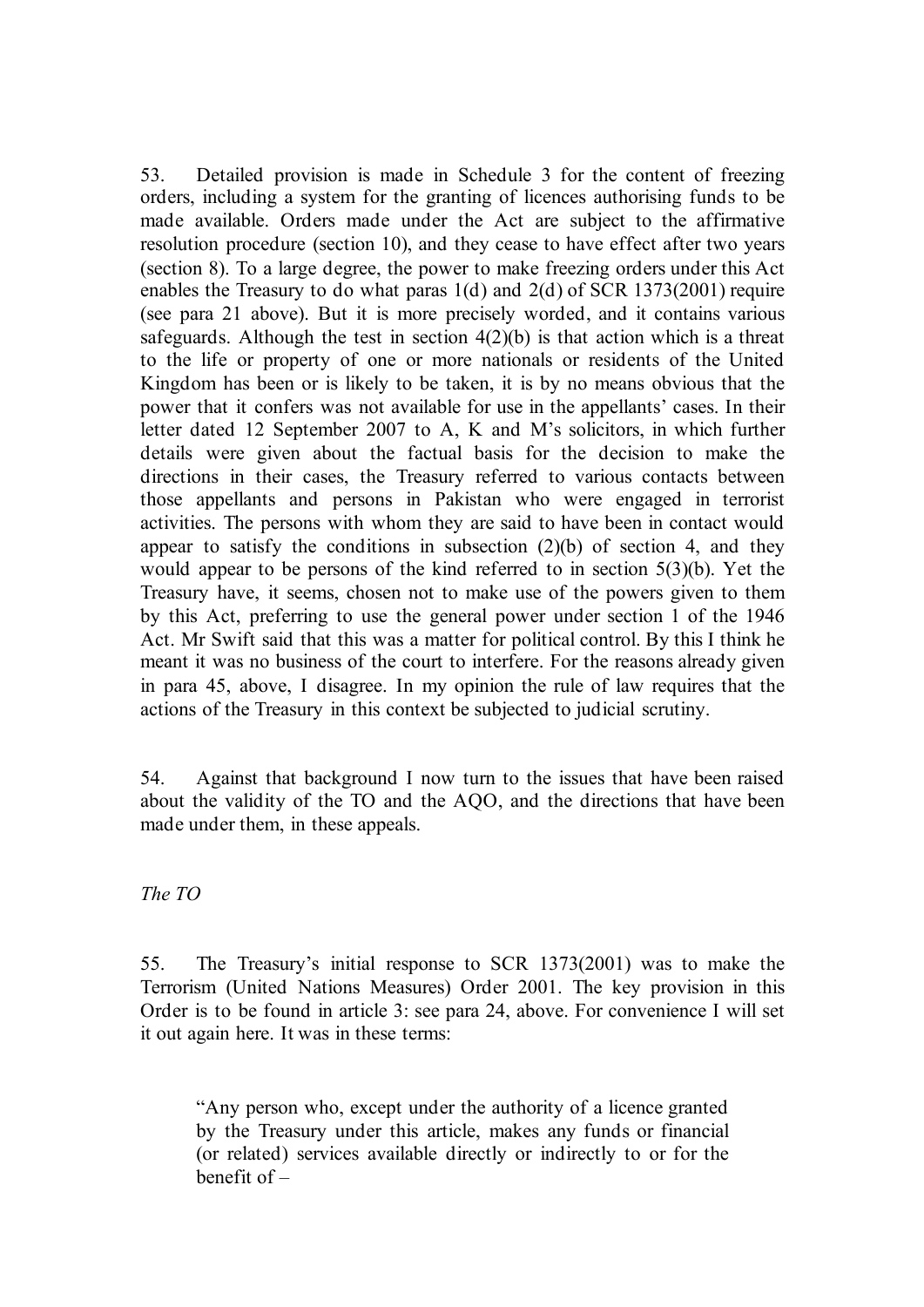- (a) a person who commits, attempts to commit, facilitates or participates in the commission of acts of terrorism,
- (b) a person controlled or owned directly or indirectly by a person in  $(a)$ ,
- (c) a person acting on behalf, or at the direction, of a person in (a),

is guilty of an offence under this Order."

The wording of this article was closely modelled on that of para 1(d) of the SCR. Article 4, which was headed "Freezing of Funds" and was modelled on para 1(c) of the SCR, provided that where the Treasury had reasonable grounds for suspecting that the person by, for or on behalf of whom any funds were held was or might be a person described in article 3, it might by notice direct that those funds were not to be made available to any person, except under the authority of a licence granted by the Treasury under that article.

56. The TO, which was made in 2006 and replaced the 2001 Order, introduced the system, to which objection is taken in this case, for persons to be designated if they are identified in a direction given by the Treasury. The power to designate is set out in Article 4: see para 25, above. It provides in para (2)(a) that the Treasury may give a direction if they have reasonable grounds for suspecting that the person is or may be a person who commits, attempts to commit, participates in or facilitates the commission of acts of terrorism.

57. The question is whether, by introducing the words "have reasonable grounds for suspecting that the person is or may be", the Treasury exceeded their powers under section 1 of the 1946 Act. The Court of Appeal held that the introduction of the "reasonable grounds for suspecting" test was within the ambit of that section, provided that the person's right to challenge the direction was preserved: but that there was no warrant in the SCR for the addition of the words "or may be" and that, as the directions under the TO were made by reference to those words, they should be quashed: [2009] 3 WLR 25, paras 46, 124 and 135. There is no appeal against its decision as to the inclusion of "or may be", and the Treasury have made fresh directions against A, K, M and G which do not include these words. The validity of the "reasonable grounds for suspecting" test remains in issue.

58. SCR 1373(2001) is not phrased in terms of reasonable suspicion. It refers instead to persons "who commit, or attempt to commit, terrorist acts". The preamble refers to "acts of terrorism". The standard of proof is not addressed. The question how persons falling within the ambit of the decision are to be identified is left to the member states. Transposition of the direction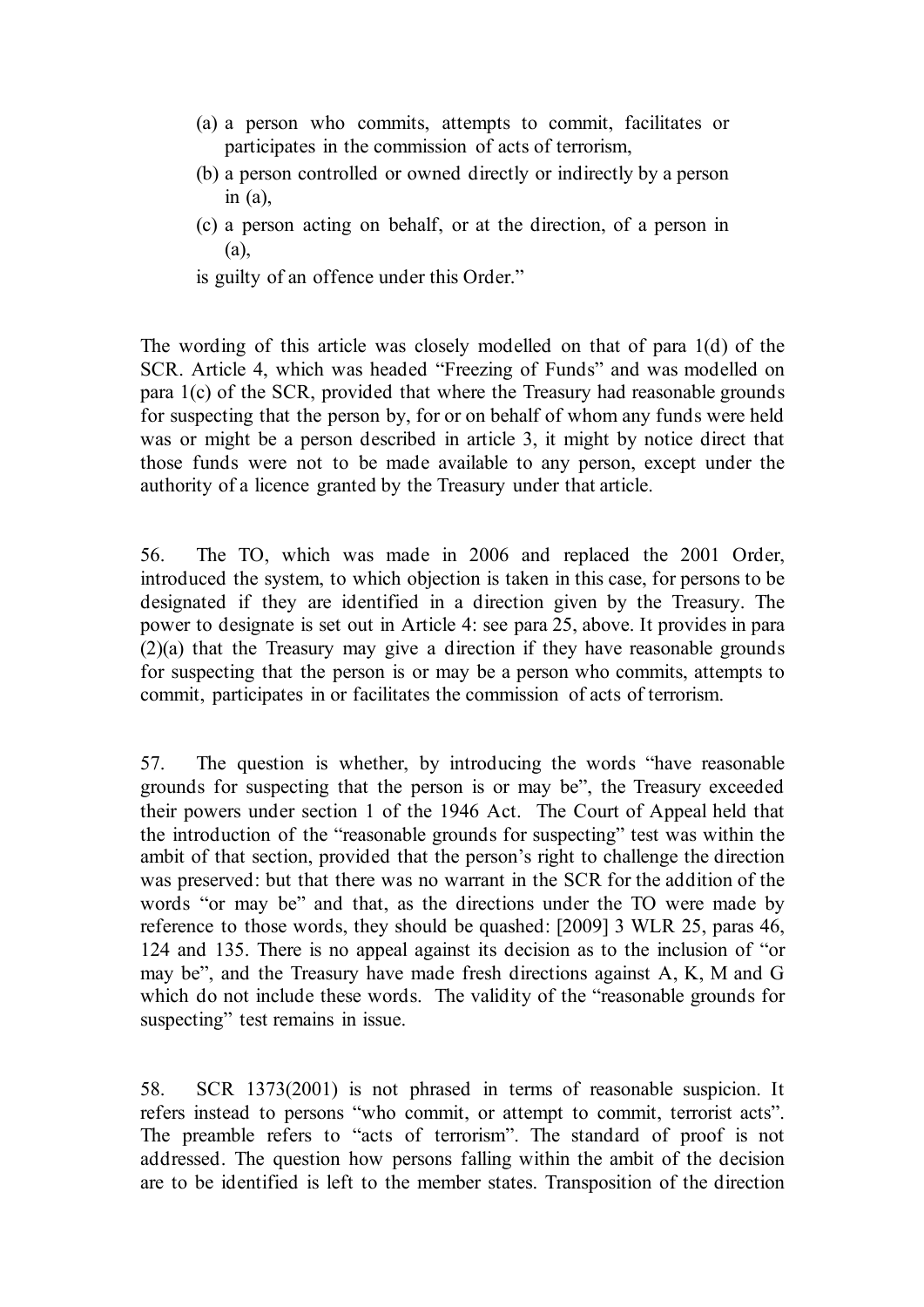into domestic law under section 1 of the 1946 Act raises questions of judgment as to what is "necessary" on the one hand and what is "expedient" on the other. It was not necessary to introduce the reasonable suspicion test in order to reproduce what the SCR requires. It may well have been expedient to do so, to ease the process of identifying those who should be restricted in their access to funds or economic resources. But widening the scope of the Order in this way was not just a drafting exercise. It was bound to have a very real impact on the people that were exposed to the restrictions as a result of it. The facts of these cases show how devastating their imposition can be on the restricted persons and their families. This raises fundamental questions, such as the standard of proof that should be required, whether the directions should be capable of being challenged by an effective form of judicial review and whether they should last indefinitely or be time limited. The validity of the introduction of the reasonable grounds test must be assessed in the light of the entire system that the TO provides for. Is it acceptable that the exercise of judgment in matters of this kind should be left exclusively, without any form of Parliamentary scrutiny, to the executive?

59. Mr Swift submitted that the reasonable grounds test was within the scope of the SCR. He accepted that the less direct the link to the wording of the SCR, the greater the scope for argument about the Order's legality. But he submitted that the test was needed to enable restrictions directed by the Security Council to work effectively and that it was soundly based on international practice. Mr Guthrie, the Head of HM Treasury's Asset Freezing Unit, said in his witness statement that this is the standard that is applied by the United Nations International Task Force. It had overall support among states. The SCR contemplated interference with the economic and other rights of those affected by it. The objection that the designated person had no access to an effective judicial remedy had been met by Part 6 of the Counter-Terrorism Act 2008, which introduced a scheme for subjecting financial restrictions decisions of the Treasury under the UN Terrorism Orders and orders made under Part 2 of the 2001 Act to proceedings for judicial review.

60. I do not think that these arguments are sufficient to meet the basic objection to the use of the powers of section 1 of the 1946 to impose the restrictions provided for by the TO on the grounds of a reasonable suspicion only. I can leave aside the use of unsupervised delegated powers to block access to the courts which Sedley LJ in the Court of Appeal, I think rightly, regarded as a fatal flaw in the Order: para 147. It was common ground that, given the intensity of judicial review that would be appropriate under Part 6 of the 2008 Act, this objection has been met by the fact that decisions of the Treasury under the UN terrorism orders are subject to its provisions: see section 63(1)(a) of the 2008 Act. There remains however the objection that the restrictions strike at the very heart of the individual's basic right to live his own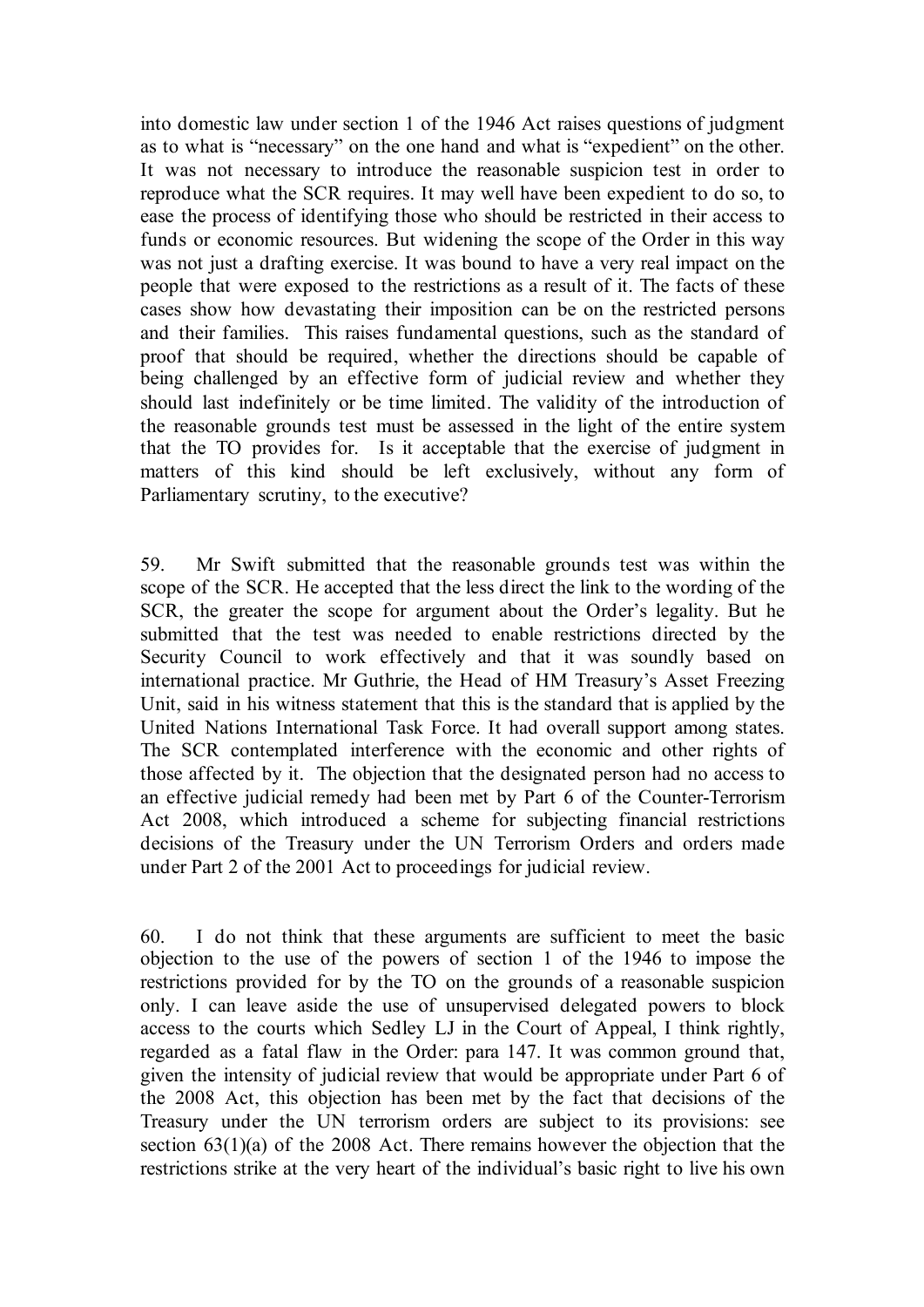life as he chooses. Collins J, in his impressive judgment, described the range of powers that it conferred on the Treasury as draconian, and the AQO as even more so: [2008] 3 All ER 361, para 11. It is no exaggeration to say, as Sedley LJ did in para 125, that designated persons are effectively prisoners of the state. I repeat: their freedom of movement is severely restricted without access to funds or other economic resources, and the effect on both them and their families can be devastating.

61. I would hold that, by introducing the reasonable suspicion test as a means of giving effect to SCR 1373(2001), the Treasury exceeded their powers under section 1(1) of the 1946 Act. This is a clear example of an attempt to adversely affect the basic rights of the citizen without the clear authority of Parliament – a process which Lord Browne-Wilkinson condemned in *R v Secretary of State for the Home Department, Ex p Pierson* [1998] AC 539. As Lord Hoffmann said in *R v Secretary of State for the Home Department, Ex p Simms* [2000] 2 AC 115, 131, fundamental rights cannot be overridden by general or ambiguous words. The absence of any indication that Parliament had the imposition of restrictions on the freedom of individuals in mind when the provisions of the 1946 Act were being debated makes it impossible to say that it squarely confronted those effects and was willing to accept the political cost when that measure was enacted. In my opinion the TO is ultra vires section 1(1) of the 1946 Act and, subject to what I say about the date when these orders should take effect, it together with the directions that have been made under it in the cases of A, K, M and G must be quashed.

62. Various subsidiary arguments were advanced to the effect that the TO was ultra vires because in certain material respects it lacked legal certainty. As I consider that it is open to attack on more fundamental grounds, however, I prefer to express no opinion as to whether any of these criticisms of its terms were well founded and, if so, what would be the consequences.

*The AQO*

63. Mr Singh QC submits for the appellant G that the AQO is ultra vires section 1 of the 1946 and that it is also unlawful by virtue of section 6(1) of the Human Rights Act 1998. He adopted Mr Owen's submissions as part of his argument on the first point. Mr Husain for HAY, who has the benefit of a decision in his favour by Owen J in the administrative court, submitted that the AQO was ultra vires because it violated his right of access to a court as he was unable to obtain an effective remedy. G, it will be recalled (see para 33, above), was listed by the 1267 Committee at the request of the United Kingdom. HAY's name, on the other hand, was added to the list at the request of another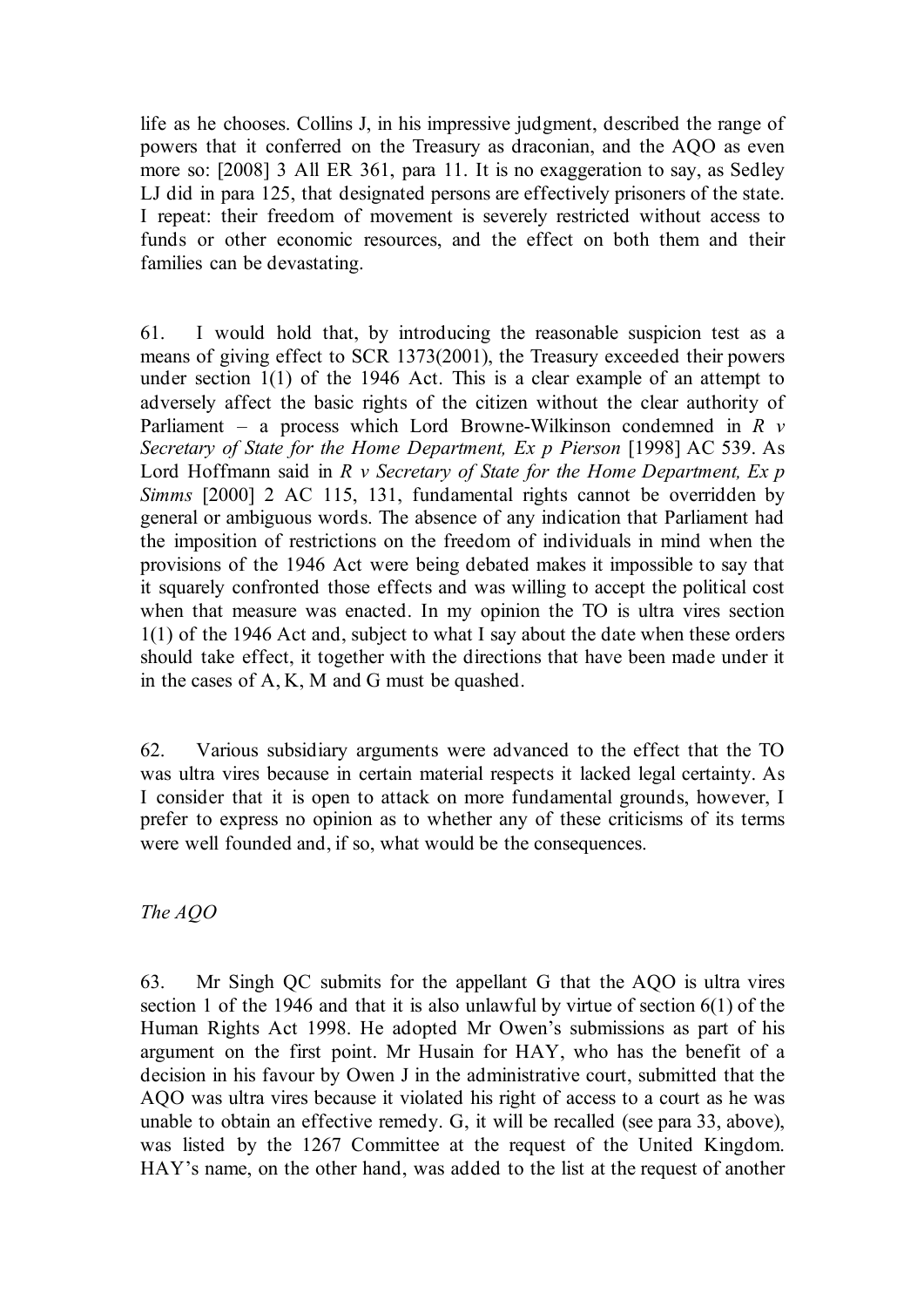state in September 2005 (see para 35). His listing is regarded by the United Kingdom as no longer appropriate. But its efforts so far to obtain the de-listing of HAY's name have proved to be unsuccessful.

64. Unlike the TO, the AQO does not rely for its application, at least in the first instance, on a reasonable grounds to suspect test. To this extent it does, as Lord Brown says in para 197, faithfully implement the relevant SCRs. The persons who are designated persons for its purposes are (a) Usama bin Laden, (b) any person designated by the Sanctions Committee and (c) any person identified in a direction: article 3. A reasonable grounds to suspect test is introduced by article 4, which provides that the Treasury may give a direction that a person is designated for the purposes of the Order if they have reasonable grounds for suspecting that the person is or may be Usama bin Laden or a person designated by the Sanctions Committee or a person owned or controlled by a designated person or acting on his behalf. Mr Swift explained that the latitude that had been built into article 4 was explicable, at least in part, by problems caused by the widespread use of assumed names by those who were engaged in terrorist activities. It is not necessary to explore the consequences of its use in the context of the AQO any further in this case, however. Both G and HAY are designated persons because their names are on the list maintained by the 1267 Committee. As they have not been subjected to freezing orders on the basis of a reasonable suspicion, the grounds on which I would hold that the TO was ultra vires do not apply to their designation under the AQO.

65. The question which is common to both G and HAY is whether the AQO is ultra vires section 1 of the 1946 Act because there is no effective judicial remedy against a listing by the 1267 Committee. But I must deal first with Mr Singh's argument that the AQO is unlawful under section 6(1) of the Human Rights Act 1998 which, as he explained, he advanced as an alternative to his main submission that the AQO was ultra vires section 1 of the 1946 Act.

66. Mr Singh's case under section 6(1) of the Human Rights Act is that the AQO is unlawful because it interferes with G's rights protected by articles 6 and 8 of the European Convention on Human Rights and article 1 of Protocol 1. He submits that G's rights under article 8 and article 1 of Protocol 1 are obviously interfered with, and that his rights under article 6 are interfered with too as his designation under the AQO interfered with his civil rights but did not give him a meaningful right of access to a court which was capable of granting him an effective remedy. He frankly acknowledged that the decision of the House of Lords in *R (Al-Jedda) v Secretary of State for Defence* [2008] AC 332 was against him on this branch of his argument. But he invited this court to reconsider that decision, especially in the light of the decision of the European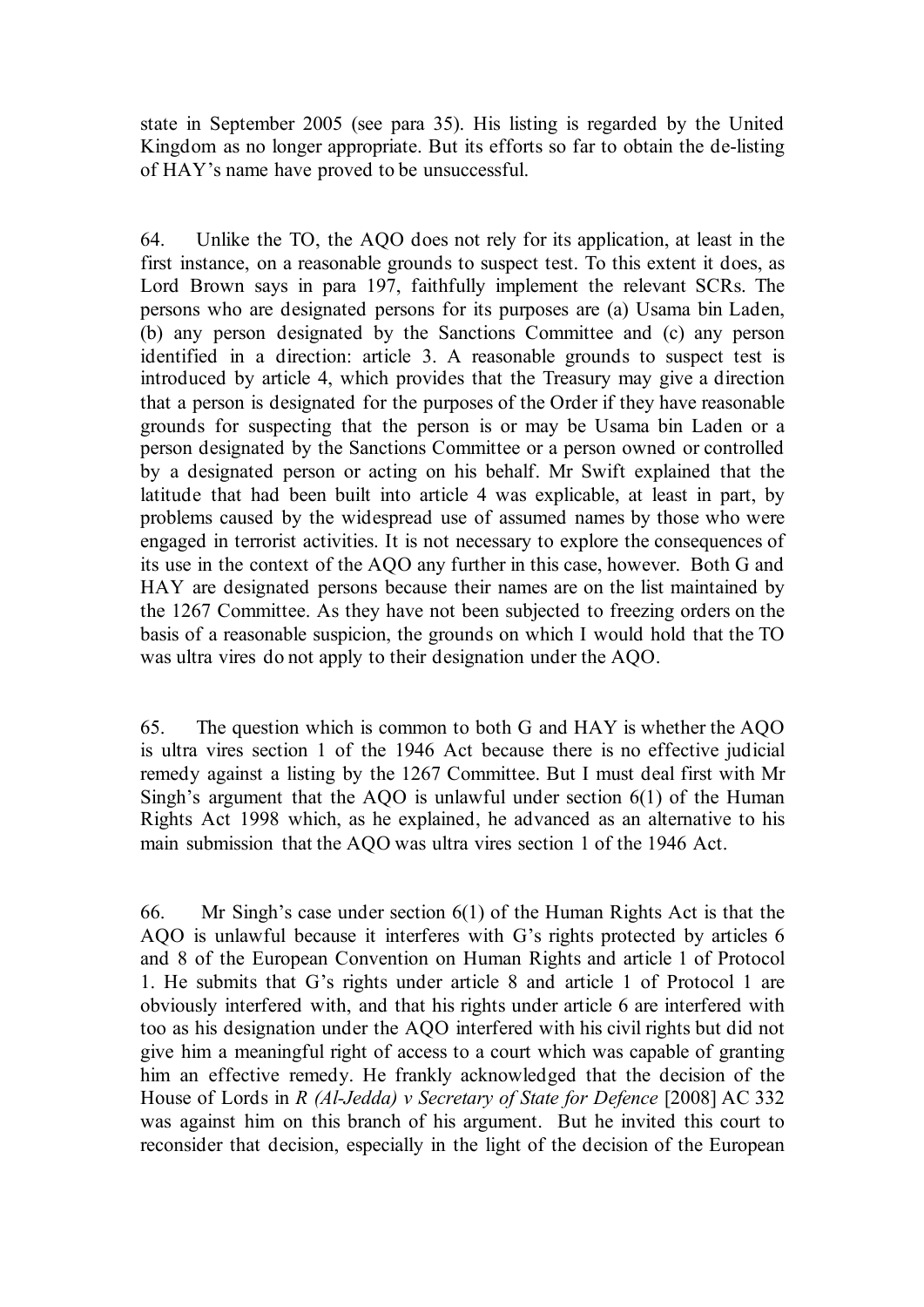Court of Justice in *Kadi v Council of the European Union* (Joined Cases C-402/05P and C-415/05P) [2009] AC 1225.

67. In *Kadi v Council of the European Union* the ECJ was asked to consider Council Regulation (EC) No 881/2002 implementing UN resolutions under Chapter VII of the Charter of the United Nations for the freezing of the funds and economic resources controlled directly or indirectly by persons associated with Osama bin Laden, Al Qaeda (sic) or the Taliban. It ordered the freezing of the funds and other economic resources of the person and entities whose names appeared on a list annexed to that regulation. Mr Kadi was one of those named on that list, as his name was on the list kept by the Sanctions Committee of the United Nations. He sought annulment of the regulation on the grounds that it was not competent for the Council to adopt it and that it infringed several of his fundamental rights, including his right to property and his right to be heard and to an effective judicial review. The case is important and deserves close attention because of the way the ECJ dealt with the argument about the protection of fundamental rights. Advocate General Maduro observed in para 51 of his opinion that the Community institutions had not afforded any opportunity to Mr Kadi to make known his views on whether the sanctions against him were justified and whether they should be kept in force:

"The existence of a de-listing procedure at the level of the United Nations offers no consolation in that regard. That procedure allows petitioners to submit a request to the Sanctions Committee or to their government for removal from the list. Yet, the processing of that request is purely a matter of intergovernmental consultation. There is no obligation on the Sanctions Committee actually to take the views of the petitioner into account. Moreover, the de-listing procedure does not provide even minimal access to the information on which the decision was based to include the petitioner in the list."

In para 52 he said that the right to effective judicial protection holds a prominent place in the firmament of fundamental rights. In paras 54 and 55 he said that had there been a genuine and effective mechanism of judicial control by an independent tribunal at the level of the United Nations this might have released the Community from the obligation to provide this within the Community legal order but that, as this was not so, Mr Kadi's claim that the regulation infringed his rights was well founded.

68. In its judgment the ECJ endorsed this approach. In paras 281-283 it said that the Community was based on the rule of law, inasmuch as neither its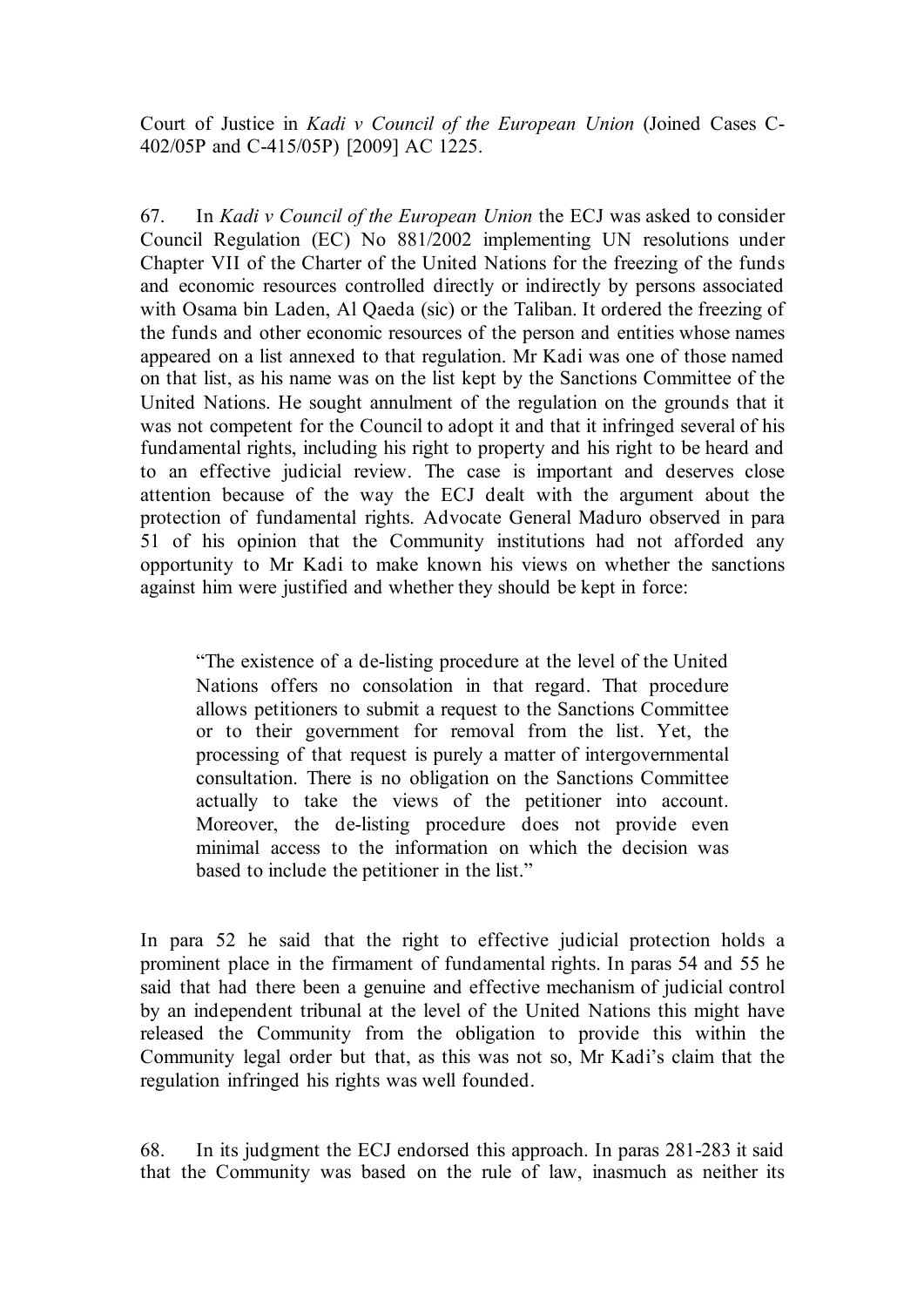member states nor its institutions could avoid review of conformity of their acts with the EC treaty, that an international agreement could not affect the autonomy of the Community legal system and that according to settled case law fundamental rights formed an integral part of the general principles of law whose observance the Court ensured. In para 285 it said:

"It follows from all those considerations that the obligations imposed by an international agreement cannot have the effect of prejudicing the constitutional principles of the EC Treaty, which include the principle that all Community acts must respect fundamental rights, that respect constituting a condition of their lawfulness which it is for the Court to review in the framework of the complete system of legal remedies established by the Treaty."

The court went on to say that it did not follow from the principles governing the international legal order under the United Nations that any judicial review of the internal lawfulness of the contested regulation in the light of fundamental freedoms was excluded by virtue of the fact that that measure is intended to give effect to a resolution of the Security Council adopted under Chapter VII of the Charter of the United Nations: para 287. The existence within the United Nations of the re-examination procedure could not give rise to generalised immunity from jurisdiction within the internal legal order of the Community, and the Community judicature must ensure the full review of all Community acts including measures designed to give effect to resolutions adopted by the Security Council under Chapter VII: paras 299 and 326. In his paper, *Terrorism and the ECJ: Empowerment and democracy in the EC legal order* (2009) 34 EL Rev 103, 126 Professor Takis Tridimas said that the ECJ's commitment to the protection of fundamental rights was to be applauded, but that as regards the exercise of finding a balance between the overriding interests of public security and the rights of the individual it marked the beginning rather than the end of the inquiry.

69. The ECJ is not alone in regarding the way the decisions under the listing system administered by the 1267 Committee are dealt with as incompatible with the fundamental right that there should be an opportunity for a review by an independent tribunal of their lawfulness. In *Abdelrazik v The Minister of Foreign Affairs* [2009] FC 580 Zinn J sitting in the Federal Court of Canada said in para 51:

"I add my name to those who view the 1267 Committee regime as a denial of basic legal remedies and as untenable under the principles of international human rights. There is nothing in the listing or de-listing procedure that recognises the principles of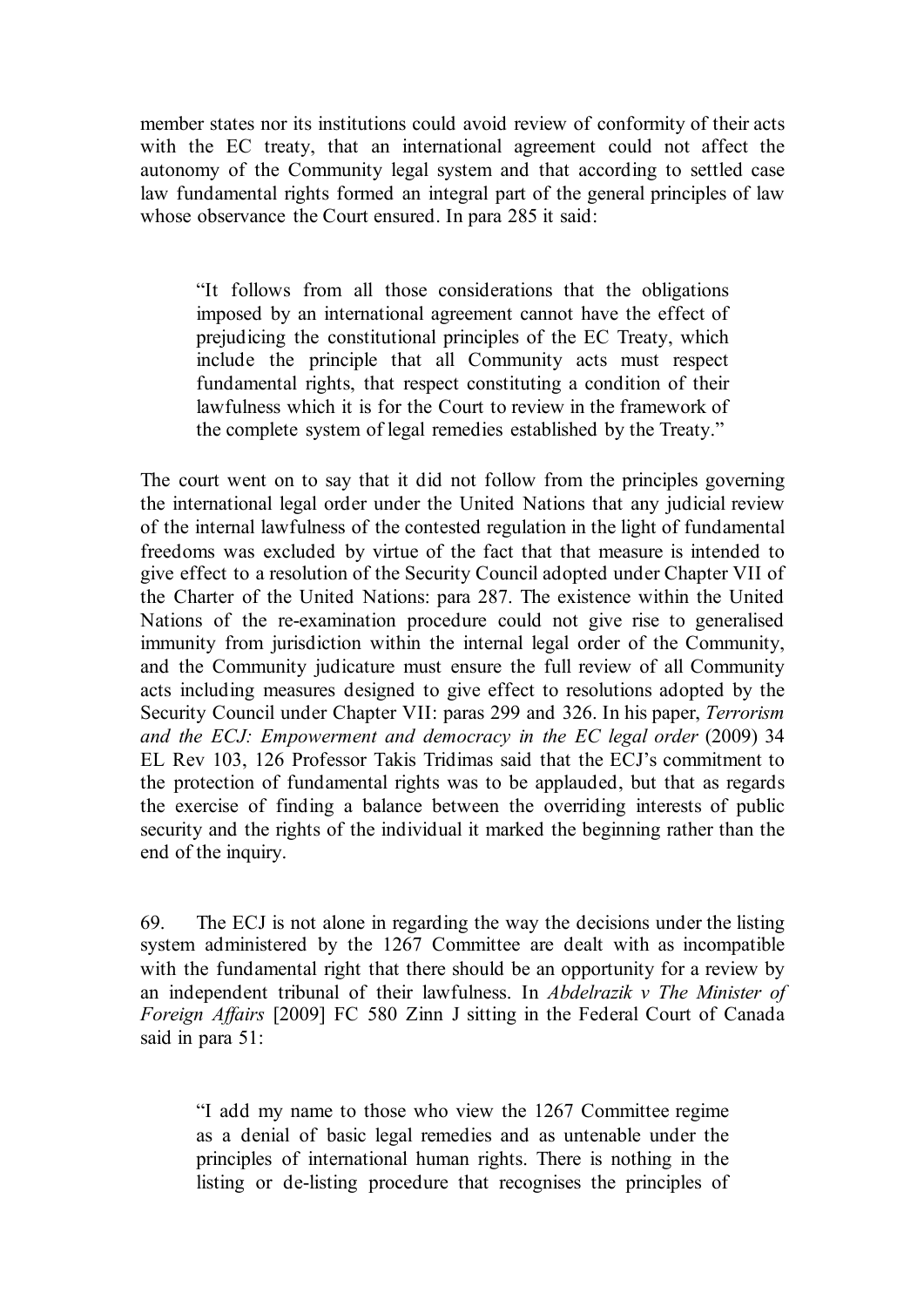natural justice or that provides for basic procedural fairness. … It can hardly be said that the 1267 Committee process meets the requirement of independence and impartiality when, as appears may be the case involving Mr Abdelrazik, the nation requesting the listing is one of the members of the body that decides whether to list or, equally as important, to de-list a person. The accuser is also the judge."

He found that Mr Abdelrazik's right under the Canadian Charter of Rights and Freedoms to enter Canada, his country of citizenship, which had been denied to him because he was listed and facilitating his return by purchasing an airline ticket on his behalf was precluded by the ban on transferring assets to a listed entity, had been breached. He held that the remedy to which Mr Abdelrazik was entitled required the Canadian government to take immediate action so that he be returned to Canada.

70. In *KindHearts for Charitable Humanitarian Development Inc v Timothy Geithner*, Case 3.08c v 02400, 18 August 2009, the United States District Court for the Northern District of Ohio upheld a challenge to a provisional determination under President Bush's Executive Order No. 13224 of 24 September 2001 by the Office of Foreign Assets Control of the US Treasury Department that KindHearts was a specially designated global terrorist on the ground that blocking access to its assets pending investigation was contrary to its Fourth Amendment right to be secure against unreasonable search and seizure. The judge held that the Office's handling of KindHearts' request for access to blocked assets to pay counsel's fees had been arbitrary and capricious without individualised consideration of the facts of the case. It is worth noting that the President's EO was issued before the Security Council adopted SCR 1373(2001). This appears to be the first time that a challenge to the taking of action of that kind has been successful in the United States.

71. Caution must however be exercised in drawing any firm conclusions from these cases. The decisions of the courts in Canada and the United States were not made under reference to an international human rights instrument such as the European Convention. It should be noted too that in *Diggs v Shultz*, 470 F.2d 461 (DC Cir 1972) the US Federal Court of Appeals held that it lacked the authority to compel the President to comply with a UNSCR obligation regarding sanctions against Rhodesia, as subsequent legislation by Congress which plainly contravened the SCR had equal status to the obligation under the treaty: see also *Whitney v Robertson* 124 US 190 (1888). The ECJ was not faced in *Kadi v Council of the European Union* with the problem that article 103 of the UN Charter gives rise to in member states in international law, as the institutions of the European Community are not party to the UN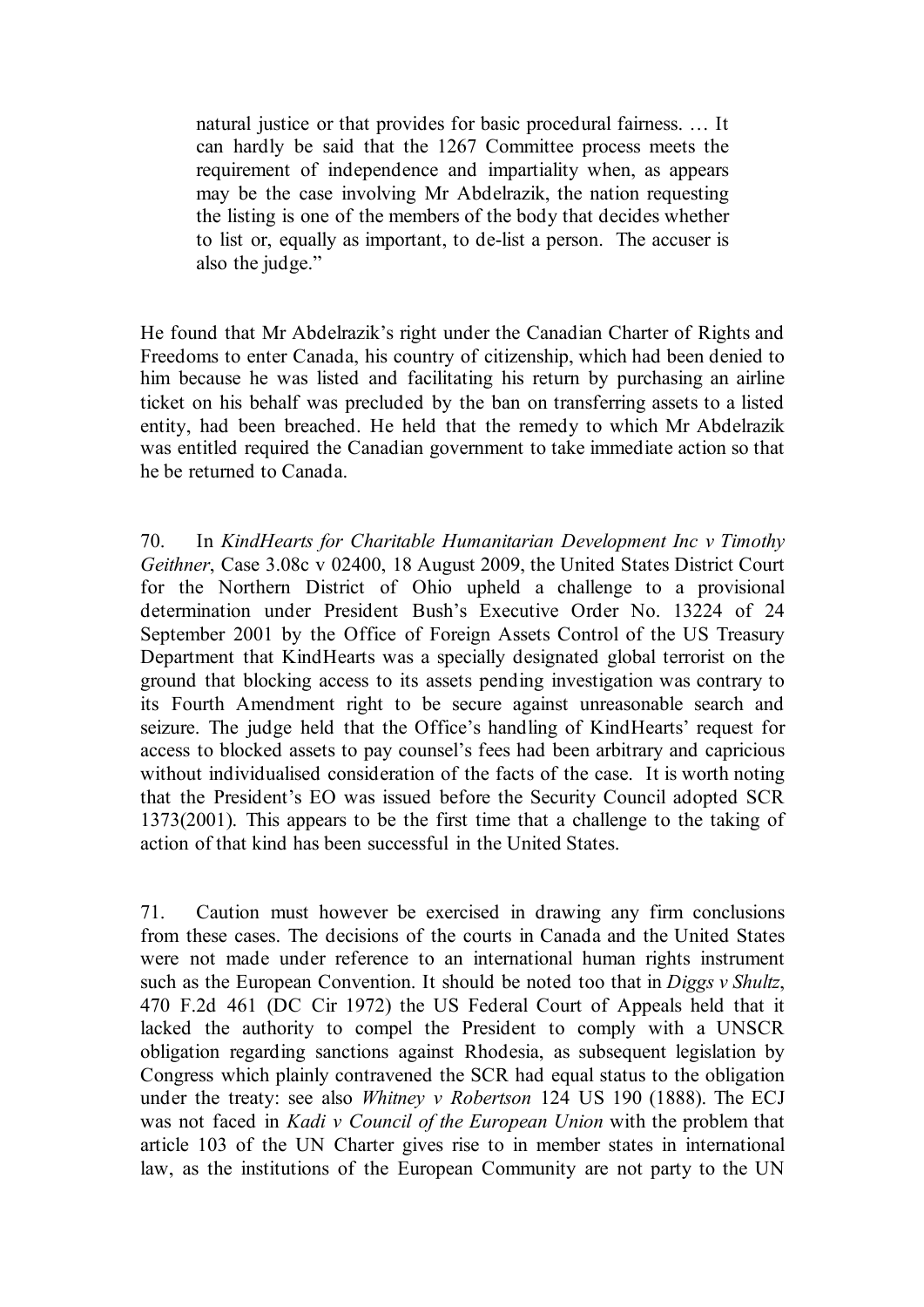Charter. We must take our guidance from *R (Al-Jedda) v Secretary of State for Defence* [2008] AC 332*.* In that case the House was unanimous in holding that the obligation under article 25 of the Charter was, by virtue of article 103, to prevail over any other international agreement, including the Convention. It had regard to a passage in *Behrami v France; Saramati v France, Germany and Norway* (2007) 45 EHRR SE 85, para 149, which in para 36 of his opinion in *Al-Jedda* Lord Bingham of Cornhill said was a strong statement. In that paragraph the Strasbourg court said that the Convention cannot be interpreted in a manner which would subject the acts and omissions of contracting parties which are covered by UNSCRs to the scrutiny of the court, as to do so would be to interfere with the fulfilment of the UN's key mission to secure international peace and security.

72. Lord Bingham gave this explanation for the conclusion that the House had reached in *Al-Jedda's* case:

"35. Emphasis has often been laid on the special character of the European Convention as a human rights instrument. But the reference in article 103 to 'any other international agreement' leaves no room for any excepted category, and such appears to be the consensus of learned opinion. The decisions of the International Court of Justice (*Questions of Interpretation and Application of the 1971 Montreal Convention Arising from the Aerial Incident at Lockerbie (Libyan Arab Jamahiriya v United Kingdom)* [1992] ICJ Rep 3, para 39; and *Application of the Convention on the Prevention and Punishment of the Crime of Genocide* [1992] IJC Rep 325, 439-440, paras 99-100 per Judge ad hoc Lauterpacht) give no warrant for drawing any distinction save where an obligation is jus cogens and according to Judge Bernhardt it now seems to be generally recognised that binding Security Council decisions taken under Chapter VII supersede all other treaty commitments (*The Charter of the United Nations: A Commentary* 2nd ed, ed Simma, pp 1299-1300).

36. I do not think that the European court, if the appellant's article 5(1) claim were before it as an application, would ignore the significance of article 103 of the Charter in international law. …"

In para 39, acknowledging that there was clash between a power or duty to detain exercisable on the express authority of the Security Council and a fundamental human right which the United Kingdom had undertaken to secure to those within its jurisdiction, he said that there was only one way that they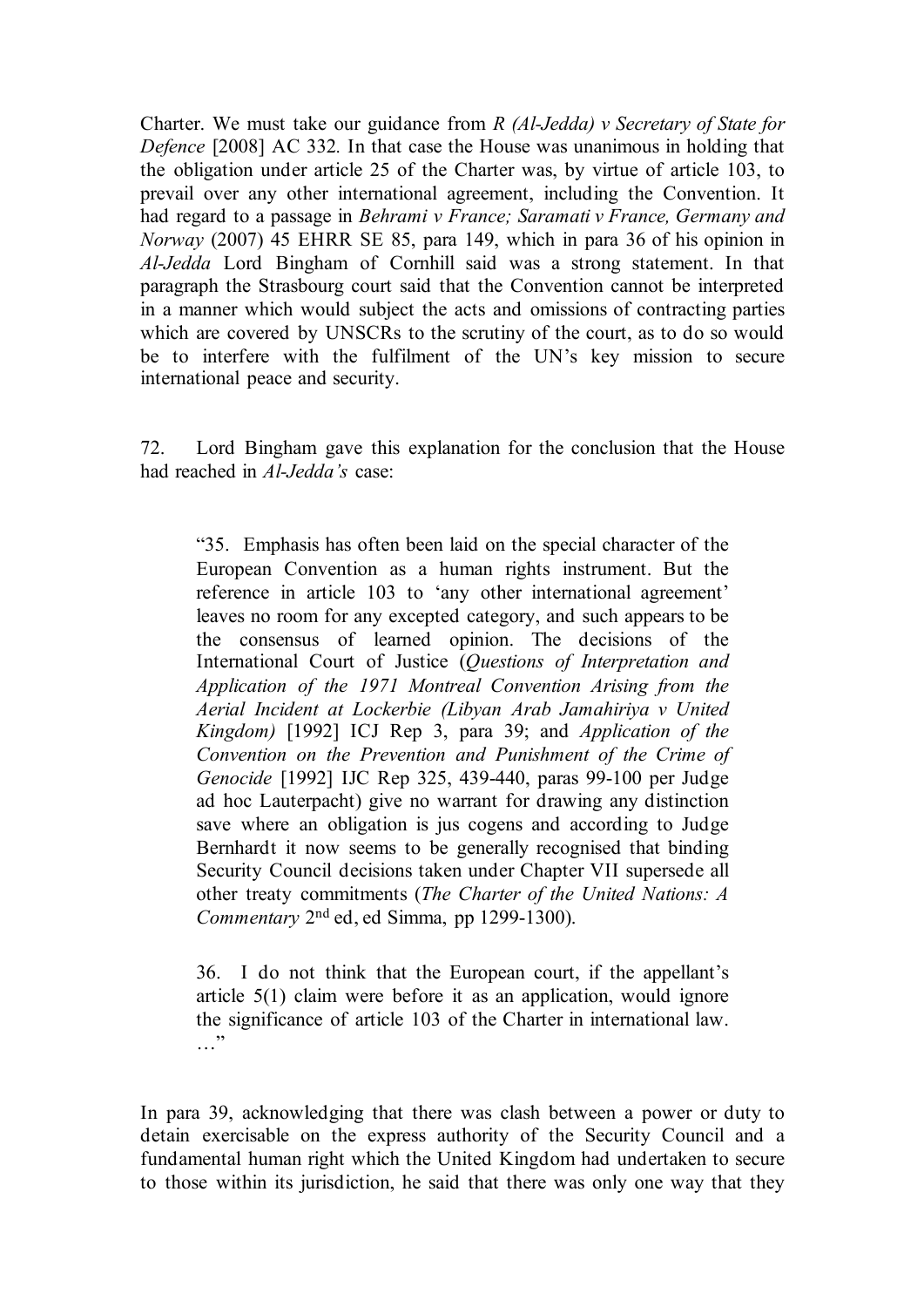could be reconciled. This was by ruling that the United Kingdom might exercise the power of detention authorised by the Security Council but must ensure that the detainee's rights under article 5 were not infringed to any greater extent than was inherent in such detention.

73. The Security Council resolutions that were in issue in that case were made pursuant to article 42 of the Charter not, as in this case, under article 41. But Mr Singh did not suggest, in my view rightly, that it could be distinguished on that ground. What he did suggest was that the Grand Chamber of the European Court of Human Rights, before which the *Al-Jedda* case is to be heard, might reach a different view on this matter, especially in the light of the decision of the ECJ in *Kadi v Council of the European Union*. He pointed out that, as the prohibition on the death penalty, unlike that against torture, was not ius cogens, the logical conclusion of the *Al-Jedda* approach was that a direction by the Security Council that those found guilty of terrorist acts must be sentenced to death would have to prevail over article 2 of the Convention and article 1 of Protocol 13 (the Death Penalty Protocol). It was arguable that this was to drive the effect of article 103 too far: see *Soering v United Kingdom*  (1989) 11 EHRR 439. The same could be said of the breaches of Convention rights that resulted from the SCRs directing the kind of freezing regime that the AQO was designed to give effect to, especially in view of their indefinite effect and the lack of effective access to an independent tribunal for the determination of challenges to decisions about listing and de-listing.

74. I do not think that it is open to this court to predict how the reasoning of the House of Lords in *Al-Jedda* would be viewed in Strasbourg. For the time being we must proceed on the basis that article 103 leaves no room for any exception, and that the Convention rights fall into the category of obligations under an international agreement over which obligations under the Charter must prevail. The fact that the rights that G seeks to invoke in this case are now part of domestic law does not affect that conclusion. As Lord Bingham memorably pointed out in *R (Ullah) v Special Adjudicator* [2004] 2 AC 323, para 20, the Convention is an international instrument, the correct interpretation of which can be authoritatively expounded only by the Strasbourg court. It must be for the Strasbourg court to provide the authoritative guidance that is needed so that all the contracting states can adopt a uniform position about the extent to which, if at all, the Convention rights or any of them can be held to prevail over their obligations under the UN Charter.

75. But this leaves open for consideration how the position may be regarded under domestic law. Mr Singh submitted that the obligation under article 25 of the Charter to give effect to the SCRs directing the measures to be taken against Usama bin Laden, Al-Qaida and the Taliban had to respect the basic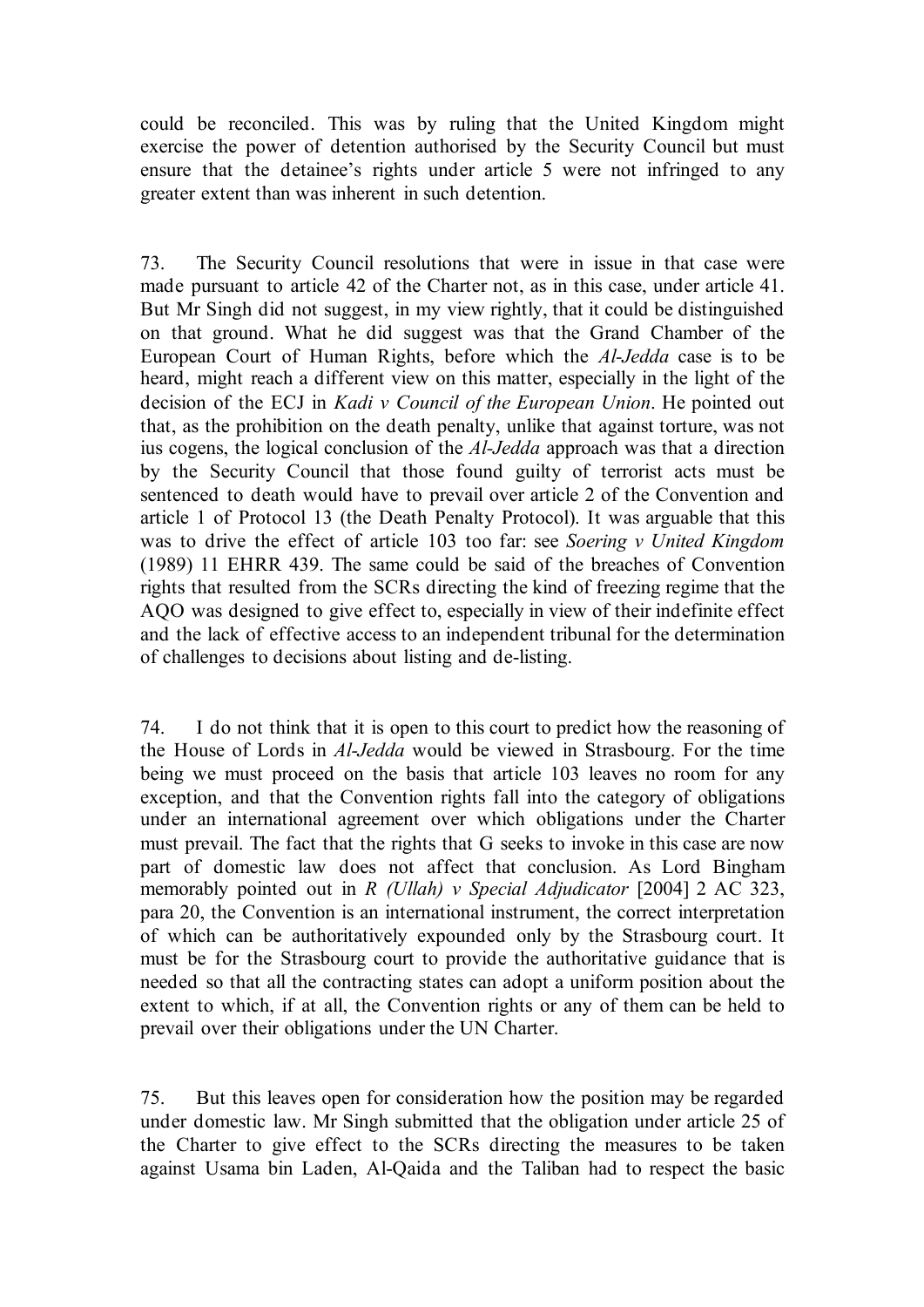premises of our own legal order. Two fundamental rights were in issue in G's case, and as they were to be found in domestic law his right to invoke them was not affected by article 103 of the UN Charter. One was the right to peaceful enjoyment of his property, which could only be interfered with by clear legislative words: *Entick v Carrington* (1765) 19 Howell's State Trials 1029, 1066, per Lord Camden CJ. The other was his right of unimpeded access to a court: *R (Anufrijeva) v Secretary of State for the Home Department* [2004] 1 AC 604, para 26, per Lord Steyn. As it was put by Viscount Simonds in *Pyx Granite Co Ltd v Ministry of Housing and Local Government* [1960] AC 260, 286, the subject's right of access to Her Majesty's courts for the determination of his rights is not to be excluded except by clear words. As Mr Singh pointed out, both of these rights are embraced by the principle of legality, which lies at the heart of the relationship between Parliament and the citizen. Fundamental rights may not be overridden by general words. This can only be done by express language or by necessary implication. So it was not open to the Treasury to use its powers under the general wording of section 1(1) of the 1946 Act to subject individuals to a regime which had these effects.

76. I would accept Mr Singh's proposition that, as fundamental rights may not be overridden by general words, section 1 of the 1946 Act does not give authority for overriding the fundamental rights of the individual. It does not do so either expressly or by necessary implication. The question is whether the effect of G's designation under the AQO has that effect. To some extent this must be a question of degree. Some interference with the right to peaceful enjoyment of one's property may have been foreseen by the framers of section 1, as it authorises the making of provision for the apprehension, trial and punishment of persons offending against the Order. To that extent coercive steps to enable the measures to be applied effectively can be regarded as within its scope. But there must come a point when the intrusion upon the right to enjoyment of one's property is so great, so overwhelming and so timeless that the absence of any effective means of challenging it means that this can only be brought about under the express authority of Parliament. Has that point been reached in the case of those who are designated persons under the AQO?

77. The opportunity to seek judicial review under Part 6 of the 2008 Act is not available in the case of persons such as G who are subject to the AQO only because they have been listed by the 1267 Committee. No direction under article 4(1) of the AQO was made in his case. Even if such a direction had been made he would still be a designated person to whom the AQO applied as he has been designated by the Committee: see article 3(1)(b). In the Court of Appeal Sir Anthony Clarke MR summarised the position in which G found himself in this way [2009] 3 WLR 25, para 108: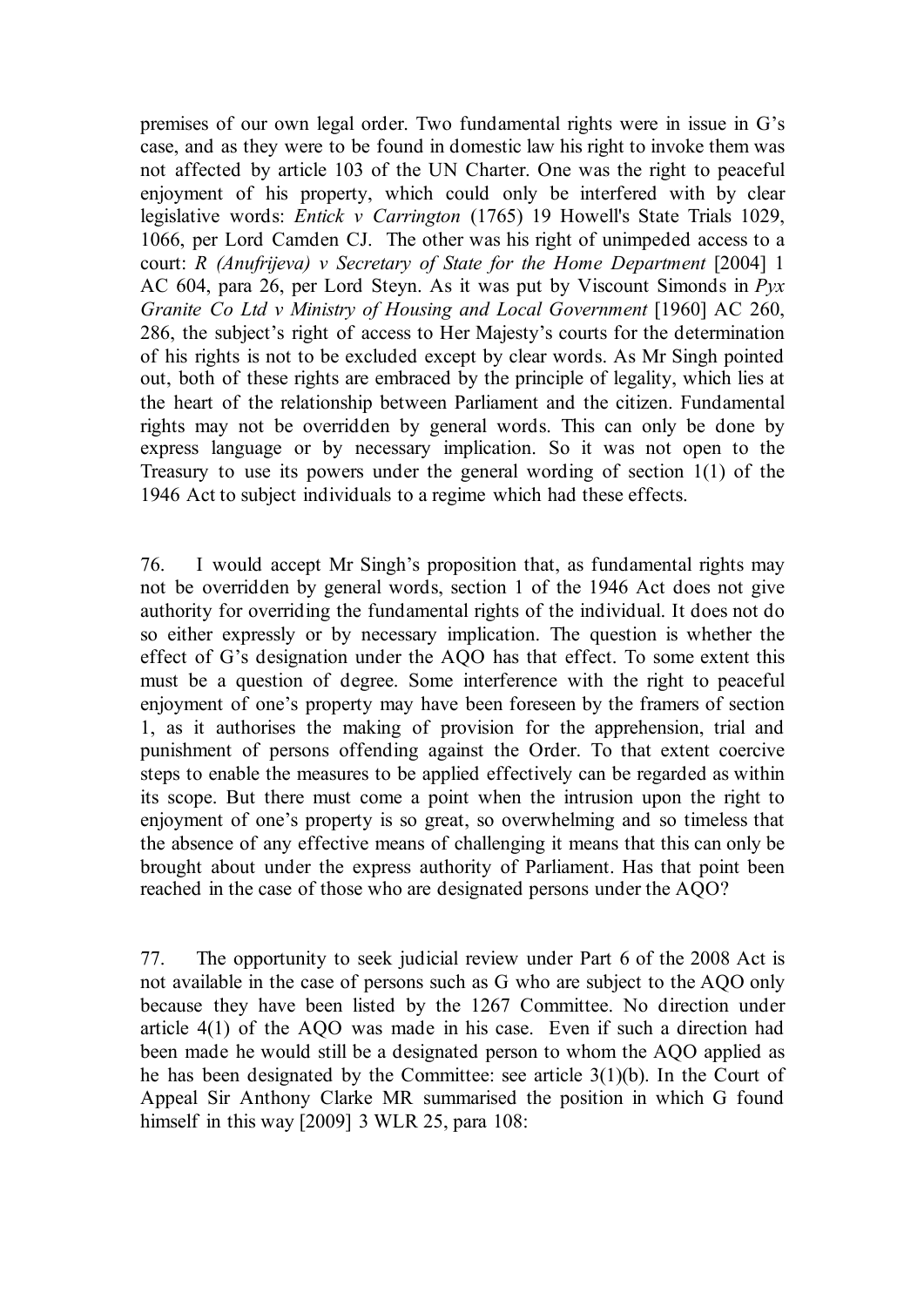"It is common ground that G is subject to the AQO only because he has been listed by the UN Sanctions Committee ("the committee"). He has never had any contact with the committee, has no idea who precisely made the decision or upon what evidence it was based, although he does now know that it was the UK Government which requested that he be listed. It presumably had some evidential basis for its request. Indeed, it was presumably on the same basis as that relied upon by HMT in making a direction for his designation under the TO and was thus said to be so sensitive that G could not be given details. As to the committee, Mr Singh stresses that there is no information in the public domain that throws any light on who its members are, what degree of independence they enjoy, what evidential test they apply and what, if any, safeguards are in place to protect the rights of the individuals affected."

78. Some further details can be obtained from the *Guidelines of the Security Council Committee established pursuant to Resolution 1267(1999) Concerning Al-Qaida and the Taliban and Associated Individuals and Entities* of 9 December 2008. They state that the committee is comprised of all the members of the Security Council from time to time, that decisions of the committee are taken by consensus of its members and that a criminal charge or conviction is not necessary for a person's inclusion in the consolidated list that the committee maintains, as the sanctions are intended to be preventative in nature. It would appear that listing may be made on the basis of a reasonable suspicion only. It is also clear that, as the committee works by consensus, the effect of the guidelines is that the United Kingdom is not able unilaterally to procure listing, but it is not able unilaterally to procure de-listing either under the "Focal Point" procedure established under SCR 1730(2006). Although the Security Council has implemented a number of procedural reforms in recent years and has sought improvement in the quality of information provided to the 1267 Committee for the making of listing decisions, the Treasury accepted in its response of 6 October 2009 (Cm 7718) to the House of Lords European Union Committee's *Report into Money Laundering and the Financing of Terrorism* (19th Report, Session 2008-2009, HL Paper 132) that there is scope to further improve the transparency of decisions made by the 1267 Committee and the effectiveness of the de-listing process. On 17 December 2009 the Security Council adopted SCR 1904(2009) which provides in paras 20 and 21 that, when considering de-listing requests, the Committee shall be assisted by an Ombudsperson appointed by the Secretary-General, being an eminent individual of integrity, impartiality and experience, and that the Office of the Ombudsman is to deal with requests for de-listing from individuals and entities in accordance with procedures outlined in an annex to the resolution. While these improvements are to be welcomed, the fact remains that there was not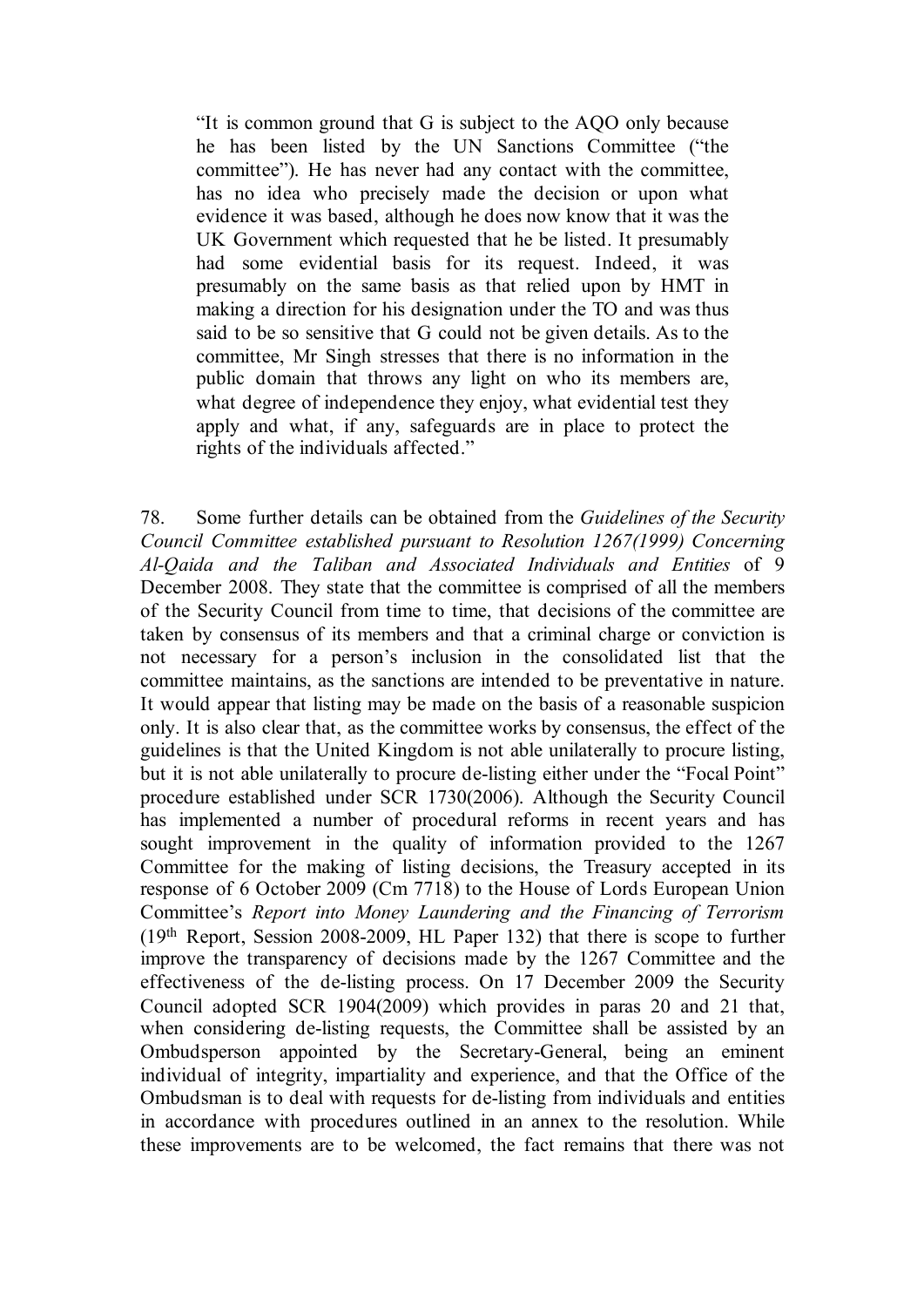when the designations were made, and still is not, any effective judicial remedy.

79. Mr Swift accepted that the principle of legality requires that the power to impose restrictions such as those that flow from designation under the AQO should be subject to judicial review. But he said that it was vital to identify the decision that had to be scrutinised. In G's case the proper focus was on article 3(1)(b) of the AQO. Its effect was that all those designated by the 1267 Committee were subject to the Order. The reasons why the person had been so designated were not relevant in domestic law. He added that the United Kingdom would be setting a bad example if it were to default on its obligation to give effect to the resolutions that had this effect. It was not open to Member States to go behind the system that had been set up to meet the global challenge that was presented by terrorism.

80. While I recognise the force of Mr Swift's argument, it seems to me that it does not meet the essence of Mr Singh's complaint. Nor does the fact that the AQO does what SCR 1267 and subsequent resolutions required of it. In part Mr Singh's complaint was about the inability of the 1267 Committee's procedures to provide an effective remedy. But it was also about the means that had been used in domestic law to subject G to the AQO's regime. As Zinn J said in *Abdelrazik v The Minister of Foreign Affairs* [2009] FC 580, para 51, there is nothing in the listing or de-listing procedure that recognises the principles of natural justice or that provides for basic procedural fairness. Some steps have been taken to address this problem, but there is still much force in these criticisms. The essential point that Mr Singh makes is that G ought not to have been subjected to this by an Order made under section 1 of the 1946 Act which avoids Parliamentary scrutiny. This is a fundamental objection which, as in the case of the TO, is directed to the dangers that lie in the uncontrolled power of the executive.

81. I would hold that G is entitled to succeed on the point that the regime to which he has been subjected has deprived him of access to an effective remedy. As Mr Swift indicates, seeking a judicial review of the Treasury's decision to treat him as a designated person will get him nowhere. G answers to that description because he has been designated by the 1267 Committee. What he needs if he is to be afforded an effective remedy is a means of subjecting that listing to judicial review. This is something that, under the system that the 1267 Committee currently operates, is denied to him. I would hold that article 3(1)(b) of the AQO, which has this effect, is ultra vires section 1 of the 1946 Act. It is not necessary to consider for the purposes of this case whether the AQO as a whole is ultra vires except to say that I am not to be taken as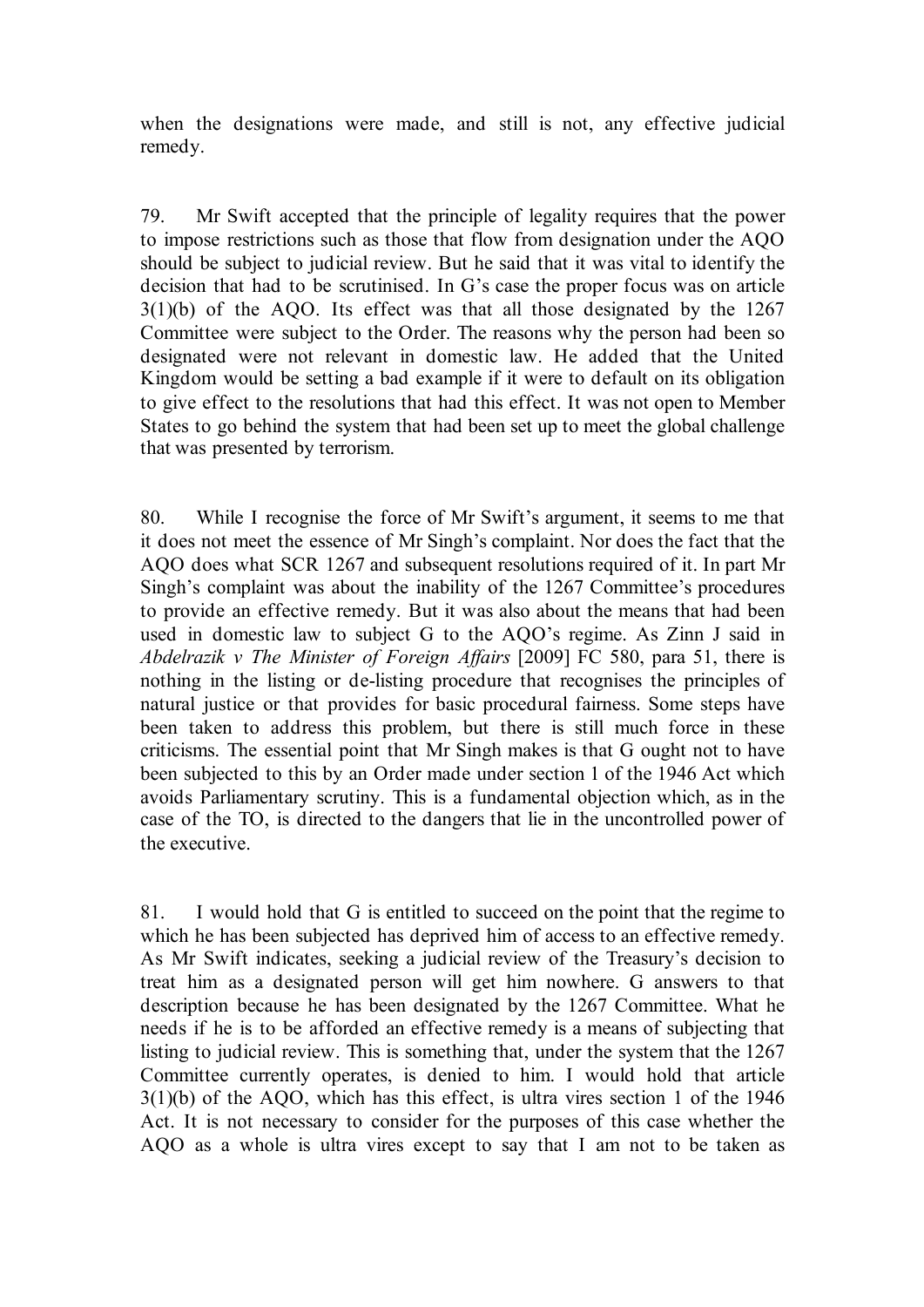indicating that article 4 of that Order, had it been applicable in G's case, would have survived scrutiny.

82. I would treat HAY's case in the same way. He too is a designated person by reason of the fact that his name is on the 1267 Committee's list. As has already been observed, the United Kingdom is now seeking that his name should be removed from it. By letter dated 1 October 2009 the Treasury's Sanctions Team informed his solicitors that the de-listing request was submitted on 26 June 2009 but that at the committee's first consideration of it a number of States were not in a position to accede to the request. Further efforts to obtain de-listing are continuing, but this has still not been achieved. So he remains subject to the AQO. In this situation he too is being denied an effective remedy.

# *Conclusion*

83. I would allow the appeals by A, K, M and G. I would declare that the TO is ultra vires and I would quash that Order. I would allow G's appeal as regards the AQO to the extent of declaring that article 3(1)(b) of that Order is ultra vires. Had the Terrorism (United Nations Measures) Order 2009 under which A, K, M and G have now been re-designated been before us, I would have quashed that Order too as it is open to objection on the same grounds. I would allow the Treasury's appeal in HAY's case to the extent of setting aside the declaration by Owen J that the AQO as a whole is ultra vires and substituting for it the order that I would make in G's case.

84. I would however suspend the operation of the orders that I would make as regards the AQO for a period of one month from the date of the judgment to give the Treasury time to consider what steps, if any, they should now take. I would have suspended the operation of the orders in the appeals of A, K, M and G as regards the TO had it not been for the fact that they have all been redesignated under the 2009 Order. The designations made under that order are not before the court in these proceedings. It will be for the administrative court to consider whether the Treasury need time to consider their position should an application be made to it for these fresh designations to be set aside. It is perhaps arguable that suspension of the order relating to the AQO is not needed in HAY's case in view of the steps that are currently being taken for him to be de-listed by the 1267 Committee. But so long as he remains on the list the United Kingdom is bound by article 25 of the Charter to treat him as a designated person and must take steps to subject him to a freezing order in this country. So I think that suspension of the order is needed in his case to enable the Treasury, if so minded, to take the steps to give effect to this obligation pending the proceedings for HAY's de-listing.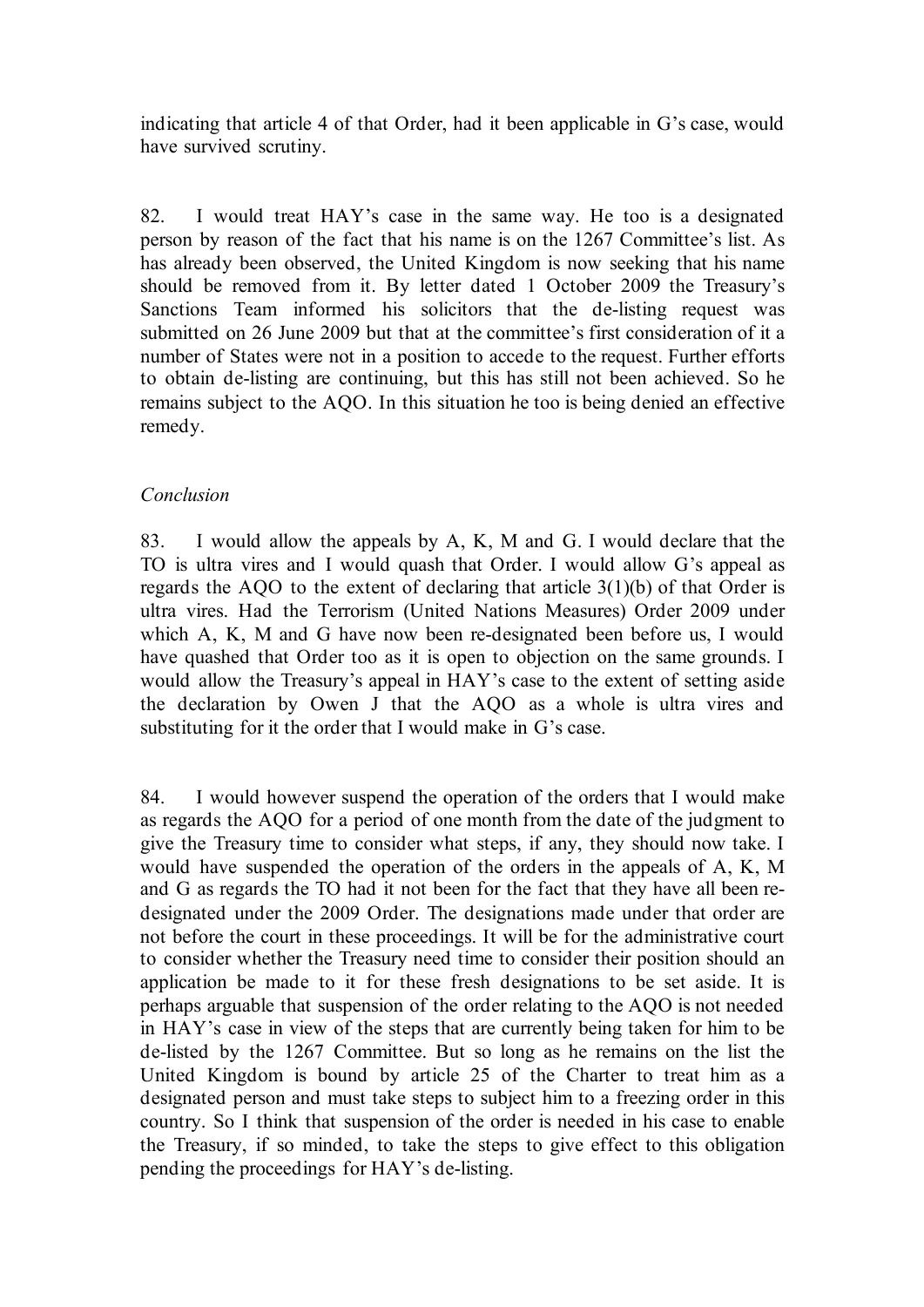# **LORD PHILLIPS**

85. It is particularly appropriate that these should be the first appeals to be heard in the Supreme Court of the United Kingdom, for they concern the separation of powers. At issue is the extent to which Parliament has, by the United Nations Act 1946 ("the 1946 Act"), delegated to the executive the power to legislate. Resolution of this issue depends upon the approach properly to be adopted by the court in interpreting legislation which may affect fundamental rights at common law or under the European Convention on Human Rights ("the Convention").

86. I am grateful to Lord Hope for the clarity with which he has performed the laborious task of describing the legislative background and history of these appeals. Although we have held that anonymity cannot be justified in this case it is convenient to continue to refer to the individuals who have been subjected to freezing orders by initials and I shall follow the example of Lord Hope in referring to them all collectively as "the appellants". I shall also adopt his references to the different forms of freezing order by the initials TO and AQO.

87. The appellants claim, for a variety of reasons, that the freezing orders made against them were *ultra vires,* that is, beyond the power conferred by section 1 of the 1946 Act, which is set out by Lord Hope at paragraph 12**.** That section confers power on, in effect, the Government, by Order in Council to make "such provision" as appears "necessary or expedient" for enabling "measures to be effectively applied". The measures in question are those that the Security Council has, pursuant to article 41 of the Charter, decided should be "employed to give effect to its decisions" and called upon Members to apply. The Security Council embodies such decisions in Resolutions.

88. There are three different bases for contending that the freezing orders are *ultra vires*:

- i) The freezing orders violate rights protected by the European Convention on Human Rights ("the Convention").
- ii) The relevant Security Council Resolutions do not fall within the scope of the 1946 Act.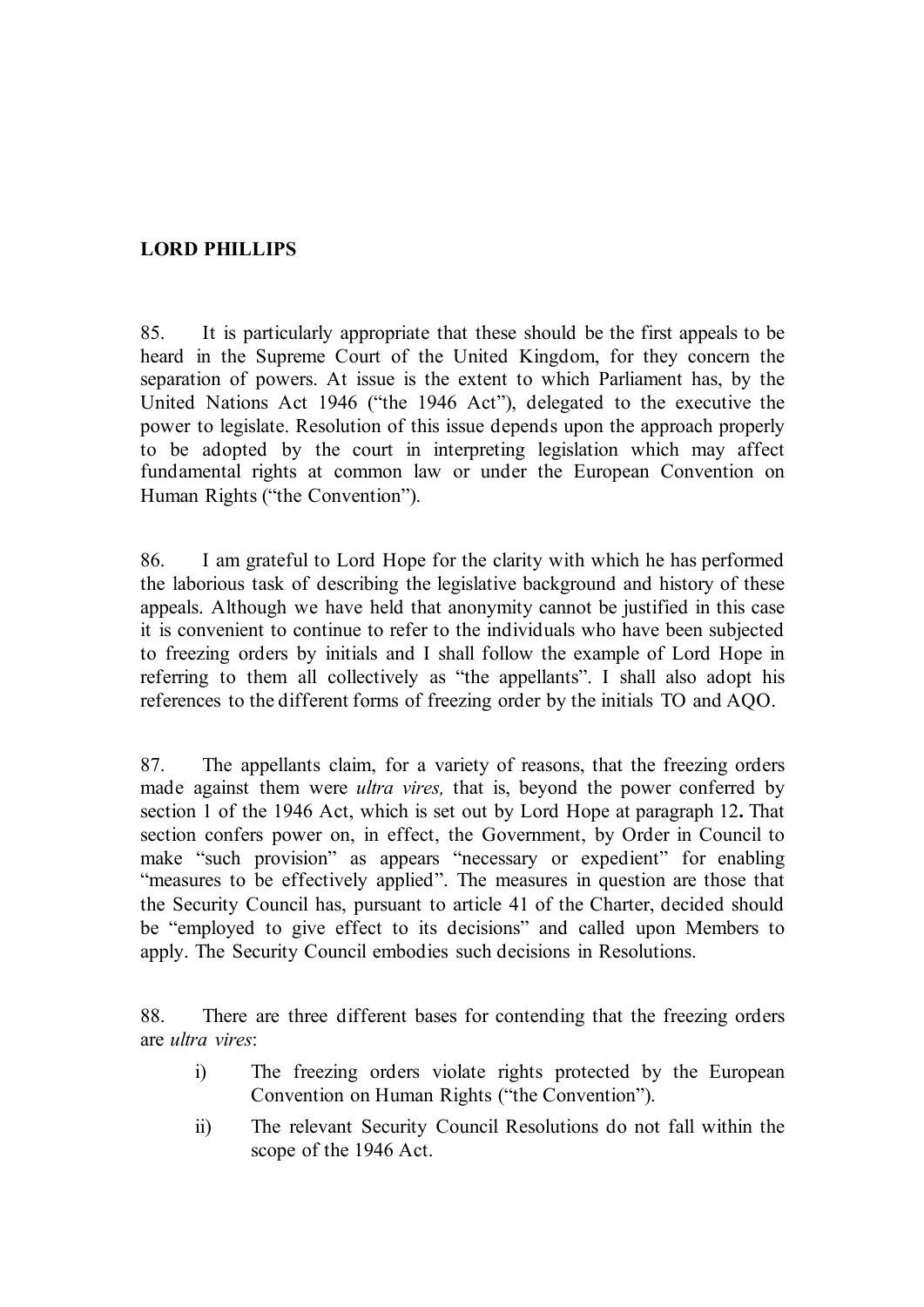iii) The terms of the freezing orders do not fall within the powers of the 1946 Act.

#### *Convention Rights*

89. The appellants did not put reliance on Convention rights at the forefront of their case, but I propose to start with this ground of appeal. Section 1 of the 1946 Act was passed in order to provide a way of giving effect to this country's treaty obligations under the United Nations Charter. Executive action in the form of an Order in Council can be used to implement decisions of the Security Council under article 41 of the Charter. The Human Rights Act 1998 ("the HRA") was passed to give effect to this country's obligations under the Convention. Section 6(1) of the HRA prohibits the executive from action that infringes a Convention right. It provides:

"It is unlawful for a public authority to act in a way which is incompatible with a Convention right."

The appellants contend that the freezing orders are incompatible with a number of Convention rights and that, accordingly it was unlawful to make them.

90. There is another way that the HRA can be deployed. Section 3 of the Act requires, in so far as possible, that legislation be read and given effect in a way which is compatible with the Convention rights. It can be argued that the power to make Orders in Council conferred by section 1 of the 1946 Act must be read subject to the implied proviso that such Orders must not violate Convention rights.

91. The appellants argue that the freezing orders violate their right to respect for family life under article 8 of the Convention, their peaceful enjoyment of their possessions under article 1 of the First Protocol and their right to a fair trial under article 6. Mr Swift, for the Treasury, does not accept that, if these articles are applicable, they have been infringed by the freezing orders. His primary submission is, however, that in so far as there is a conflict between the duty of the United Kingdom to comply with Security Council Resolutions under article 41 of the Charter and a duty to secure human rights under the Convention, the former duty prevails. He contends that no claim will lie under section 6(1) of the HRA in respect of breach of Convention rights which are "trumped" in this way by obligations under the Charter.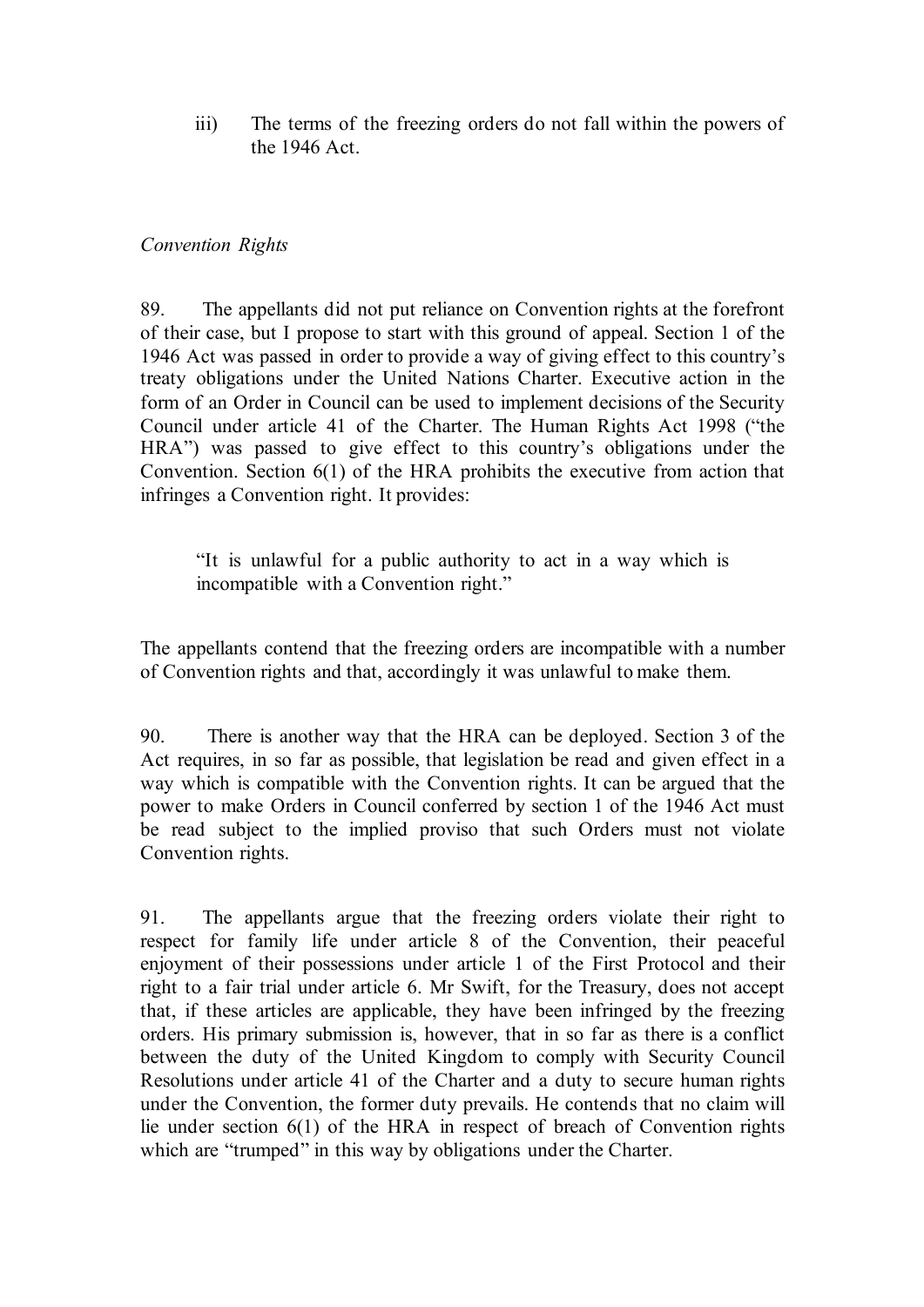92. The starting point of this argument is article 103 of the UN Charter. Article 25 requires members of the United Nations to carry out decisions of the Security Council in accordance with the Charter. Article 103 provides

"In the event of a conflict between the obligations of the Members of the United Nations under the present Charter and their obligations under any other international agreement, their obligations under the present Charter shall prevail."

93. Next one must turn to the definition of "the Convention" in section 21 of the HRA:

"the Convention for the Protection of Human Rights and Fundamental Freedoms, agreed by the Council of Europe at Rome on 4th November 1950 *as it has effect for the time being in relation to the United Kingdom* " (my emphasis).

In *R (Quark Fishing Ltd) v Secretary of State for Foreign and Commonwealth Affairs* [2005] UKHL 57; [2006] 1 AC 529 the House of Lords held that this definition reflected the policy of the HRA, which was to "bring rights home", so that no claim for breach of section  $6(1)$  would lie unless the Strasbourg Court would also find a violation of the Convention by the United Kingdom. It follows that the provision of section 6(1) rendering unlawful action incompatible with Convention rights will not render unlawful the making of the freezing orders if the Strasbourg Court accepts that the duty to comply with the Security Council Resolutions takes precedence over the duty to comply with the Convention.

94. That is not a question that the Strasbourg Court has had, directly, to resolve. The Grand Chamber did, however, make some very relevant comments when giving its decision as to admissibility in *Behrami v France; Saramati v France, Germany and Norway* (2007) 45 EHRR SE 85*.*The applicants in those cases complained of the action and inaction of members of an international security force ("KFOR") that had been deployed in Kosovo pursuant to Security Council Resolution 1244(1999). The Grand Chamber ultimately held that the applications were not admissible on the ground that the Court was not competent *ratione personae.* This was because the individual respondents fell to be treated as part of KFOR and KFOR was exercising powers "lawfully delegated under Chapter VII of the Charter by the UN Security Council". In these circumstances the actions of the respondents were "directly attributable to the UN, an organisation of universal jurisdiction fulfilling its imperative collective security objective" (para 151).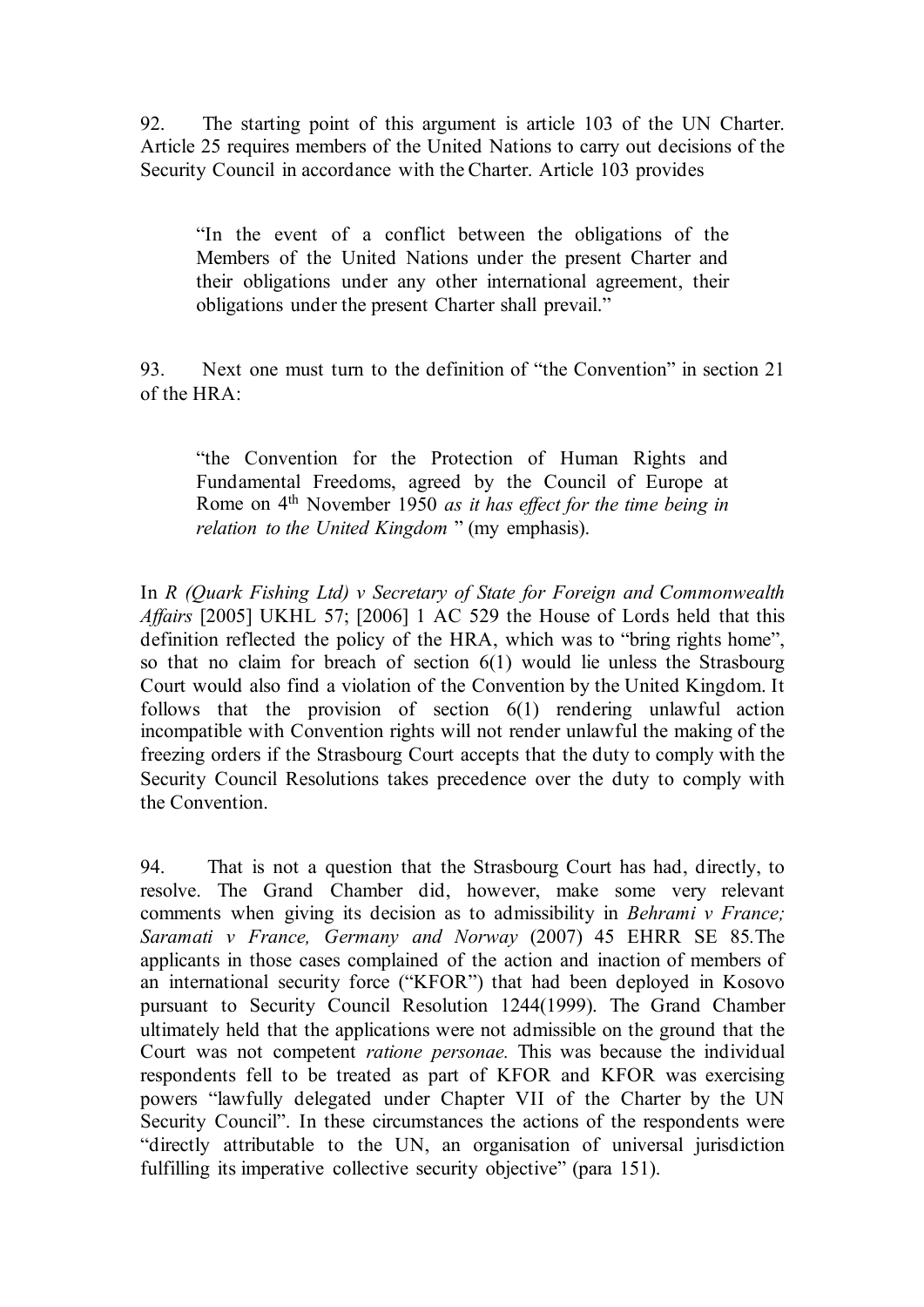95. Under the heading "Relevant Law and Practice" the Court made the following observations about article 103 of the UN Charter:

"The ICJ considers article 103 to mean that the Charter obligations of UN member states prevail over conflicting obligations from another international treaty, regardless of whether the latter treaty was concluded before or after the UN Charter or was only a regional arrangement (*Nicaragua v United States of America*, ICJ Reports, 1984, p 392, at para 107. See also *Kadi v Council and Commission*, para 183, judgment of the Court of First Instance of the European Communities ('CFI') of 21 September 2005 (under appeal) and two more recent judgments of the CFI in the same vein: *Yusuf and Al Barakaat v Council and Commission*, 21 September 2005, paras 231, 234, 242-243 and 254 as well as *Ayadi v Council*, 12 July 2006, para 116). The ICJ has also found article 25 to mean that UN member states' obligations under a UNSC Resolution prevail over obligations arising under any other international agreement (Orders of 14 April 1992 (provisional measures), Questions of Interpretation and Application of the 1971 Montreal Convention arising from the Aerial Incident at Lockerbie (*Libyan Arab Jamahiriya v United States of America and Libyan Arab Jamahiriya v United Kingdom*), ICJ Reports, 1992, p.16, para 42 and p 113, para 39, respectively)."(para 27).

96. Later in its judgment the Grand Chamber cited the first paragraph of article 30 of the Vienna Convention on the Law of Treaties:

"1. Subject to article 103 of the Charter of the United Nations, the rights and obligations of states parties to successive treaties relating to the same subject matter shall be determined in accordance with the following paragraphs."(para 35)

97. The Court went on to make the following observations about the Convention and the UN acting under Chapter VII of its Charter: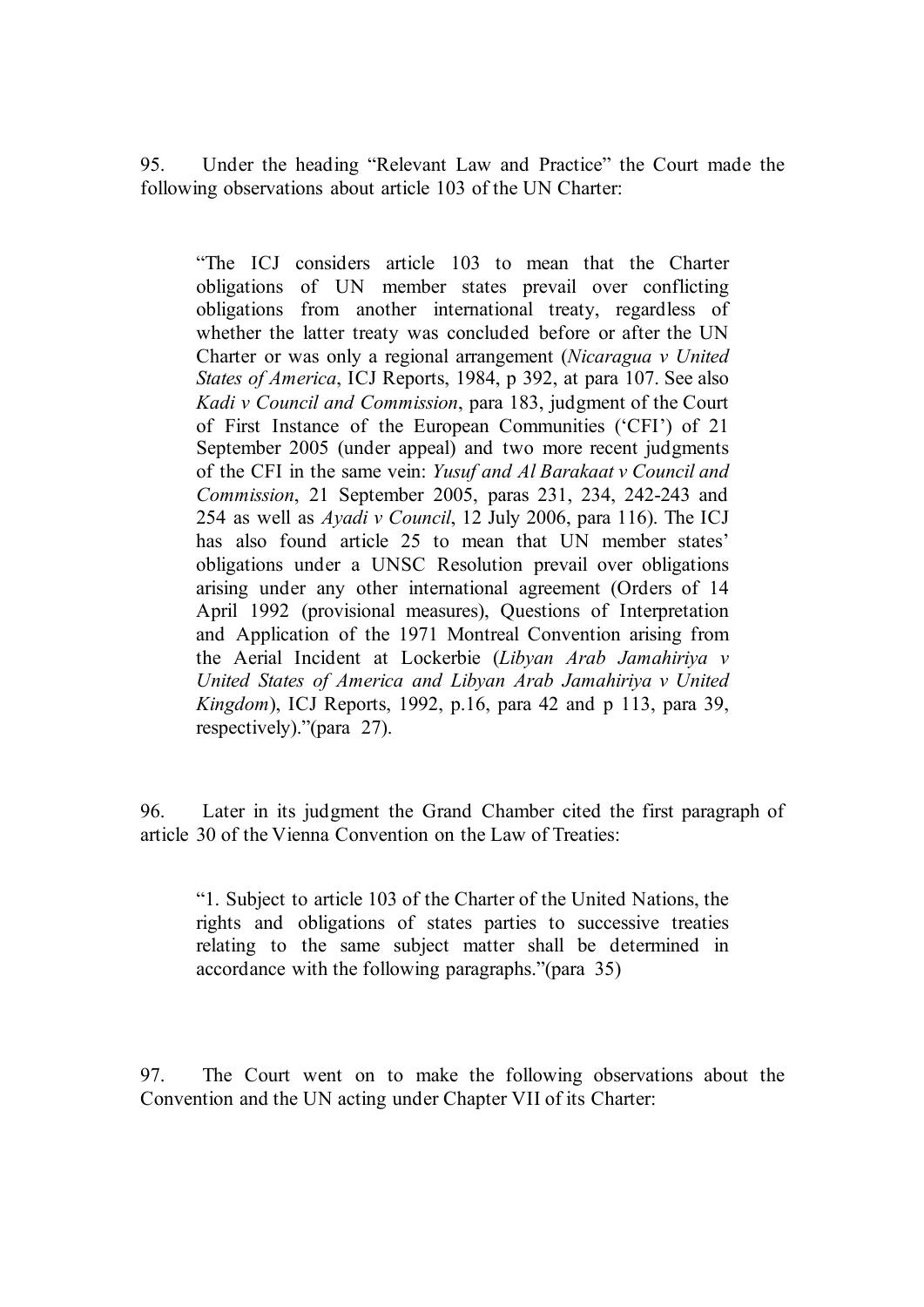"147. The Court first observes that nine of the twelve original signatory parties to the Convention in 1950 had been members of the UN since 1945 (including the two respondent States), that the great majority of the contracting parties joined the UN before they signed the Convention and that currently all contracting parties are members of the UN. Indeed, one of the aims of this Convention (see its preamble) is the collective enforcement of rights in the Universal Declaration of Human Rights of the General Assembly of the UN. More generally, it is further recalled, as noted at para 122 above, that the Convention has to be interpreted in the light of any relevant rules and principles of international law applicable in relations between its contracting parties. The Court has therefore had regard to two complementary provisions of the Charter, articles 25 and 103, as interpreted by the International Court of Justice (see para 27 above).

148. Of even greater significance is the imperative nature of the principle aim of the UN and, consequently, of the powers accorded to the UNSC under Chapter VII to fulfil that aim. In particular, it is evident from the Preamble, articles 1, 2 and 24 as well as Chapter VII of the Charter that the primary objective of the UN is the maintenance of international peace and security. While it is equally clear that ensuring respect for human rights represents an important contribution to achieving international peace (see the Preamble to the Convention), the fact remains that the UNSC has primary responsibility, as well as extensive means under Chapter VII, to fulfil this objective, notably through the use of coercive measures. The responsibility of the UNSC in this respect is unique and has evolved as a counterpart to the prohibition, now customary international law, on the unilateral use of force (see paras 18-20 above).

149. In the present case, Chapter VII allowed the UNSC to adopt coercive measures in reaction to an identified conflict considered to threaten peace, namely UNSC Resolution 1244 establishing UNMIK and KFOR. Since operations established by UNSC Resolutions under Chapter VII of the UN Charter are fundamental to the mission of the UN to secure international peace and security and since they rely for their effectiveness on support from member states, the Convention cannot be interpreted in a manner which would subject the acts and omissions of contracting parties which are covered by UNSC Resolutions and occur prior to or in the course of such missions, to the scrutiny of the Court. To do so would be to interfere with the fulfilment of the UN's key mission in this field… "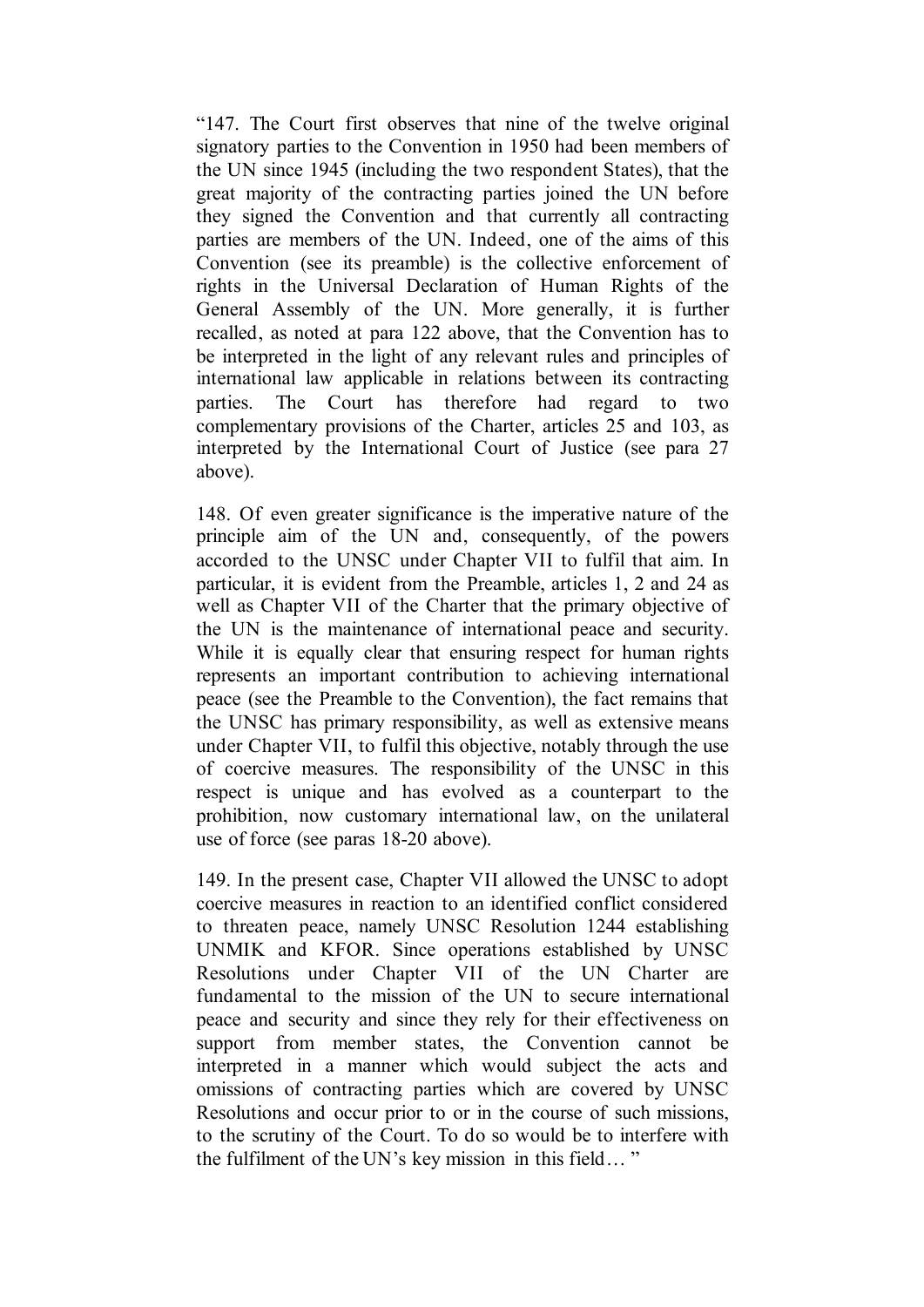98. These passages suggest that the Grand Chamber was prepared to recognise the primacy of obligations under the UN Charter over obligations under the Convention. That the Strasbourg Court would take such an approach was accepted by the House of Lords in *R(Al-Jedda) v Secretary of State for Defence (JUSTICE intervening)* [2007] UKHL 58; [2008] AC 332. The claimant in that case had been detained by British forces in Iraq, acting pursuant to Security Council Resolution 1546 made under article 42 of the Charter. He claimed under the HRA a declaration that his detention infringed his rights under article 5(1) of the Convention. The Court of Appeal [2006] EWCA Civ 327; [2007] QB 621 held that the United Kingdom's obligations under Resolution 1546 prevailed over its obligations under the Convention and that accordingly, applying *Quark Fishing*, no action could be founded on the HRA.

99. The House of Lords upheld the Court of Appeal. In paragraph 21 of his opinion Lord Bingham cited the passage from *Behrami* that I have set out at paragraph 97 above. He went on to hold:

"I do not think that the European court, if the appellant's article 5(1) claim were before it as an application, would ignore the significance of article 103 of the Charter in international law. The court has on repeated occasions taken account of provisions of international law, invoking the interpretative principle laid down in article 31(3)(c) of the Vienna Convention on the Law of Treaties, acknowledging that the Convention cannot be interpreted and applied in a vacuum and recognising that the responsibility of states must be determined in conformity and harmony with the governing principles of international law: see, for instance, *Loizidou v Turkey* (1996) 23 EHRR 513, paras 42- 43, 52; *Bankovic v Belgium* (2001) 11 BHRC 435, para 57; *Fogarty v United Kingdom* (2001) 34 EHRR 302, para 34; *Al-Adsani v United Kingdom* (2001) 34 EHRR 273, paras 54-55; *Behrami and Saramati*, 45 EHRR SE 85, para 122. In the latter case, in para 149, the court made the strong statement quoted in para 21 above."

100. Mr Rabinder Singh QC, in argument advanced on behalf of G which was adopted by the other appellants, recognised that the reasoning of the House of Lords in *Al-Jedda*, which was equally applicable to obligations arising under article 41 of the UN Charter, would be fatal to the appellants' claim of breach of section 6(1) of the HRA. He contended, however, that the landscape had been changed by the recent decision of the European Court of Justice ("ECJ")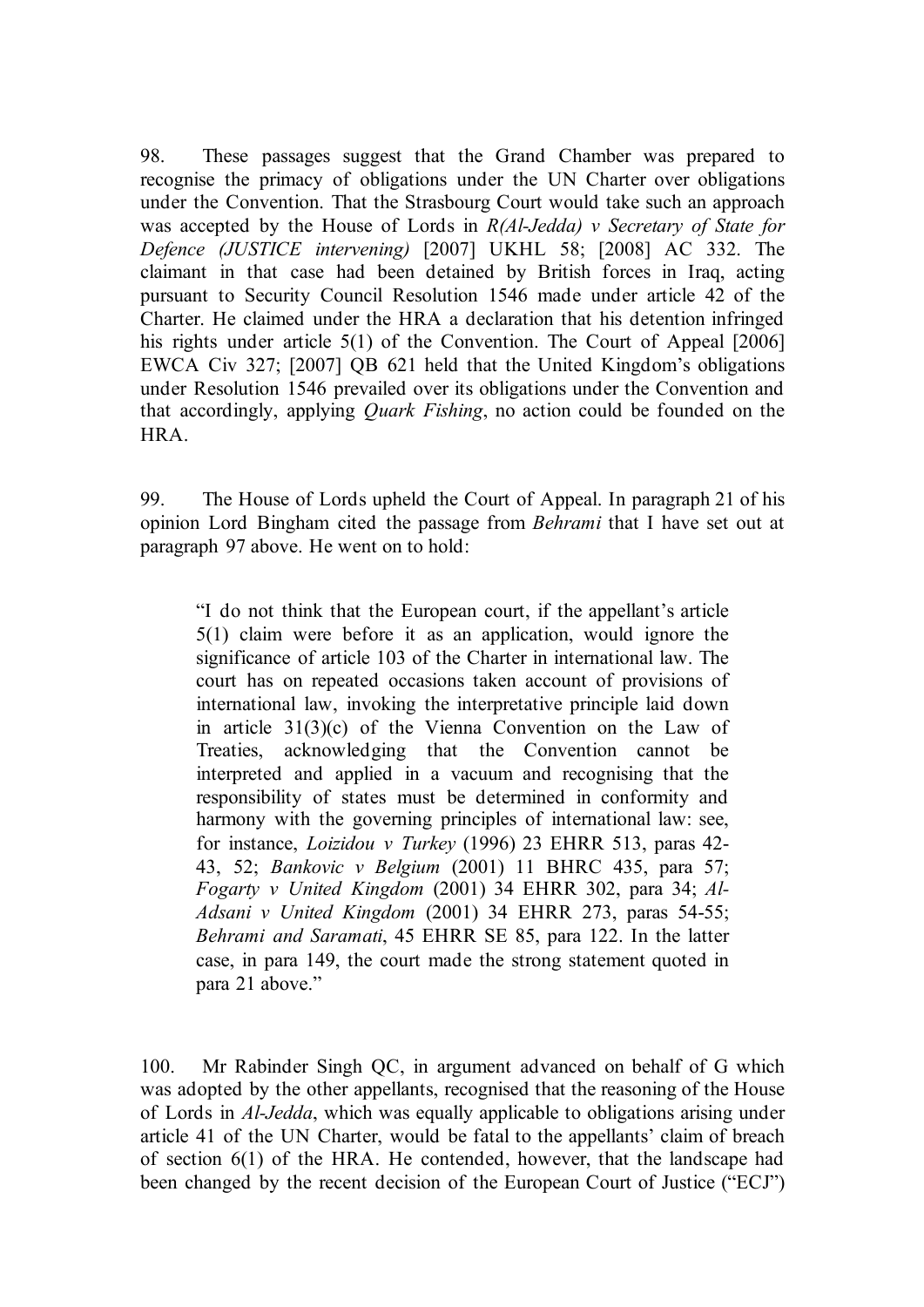in *Kadi v Council of the European Union* (Joined Cases C-402/05P and C-415/05P) [2009] AC 1225. In the light of that decision it was no longer right to assume that the Strasbourg Court would hold that obligations under the UN Charter took precedence over obligations under the Convention. The decision of the House of Lords in *Al-Jedda* has been challenged in an application to Strasbourg, so that the Strasbourg Court will have to consider this matter in the context of that very case.

101. The background to *Kadi* was the practice adopted by the European Council of adopting Regulations to give effect in the Community to UN resolutions under Chapter VII of the Charter. Pursuant to this practice the Council adopted Regulation 881/2002 in order to implement the Security Council resolutions that the United Kingdom has sought to implement by the freezing orders. Mr Kadi is one of those whose name is on the list kept by the 1267 Committee and brought proceedings seeking the annulment of the Regulation on the grounds (i) that it was not competent for the Council to adopt it and (ii) that it infringed his fundamental rights. Before the Court of First Instance both grounds failed. Before the ECJ the challenge to the Council's competence failed, but the challenge based on infringement of his fundamental rights succeeded.

102. The ECJ emphasised that it was concerned with the legitimacy of Regulation 881 as a matter of Community law. It held:

" 285…the obligations imposed by an international agreement cannot have the effect of prejudicing the constitutional principles of the EC Treaty, which include the principle that all Community acts must respect fundamental rights, that respect constituting a condition of their lawfulness which it is for the Court to review in the framework of the complete system of legal remedies established by the Treaty.

286. In this regard it must be emphasised that, in circumstances such as those of these cases, the review of lawfulness thus to be ensured by the Community judicature applies to the Community act intended to give effect to the international agreement at issue, and not to the latter as such.

287. With more particular regard to a Community act which, like the contested Regulation, is intended to give effect to a Resolution adopted by the Security Council under Chapter VII of the Charter of the United Nations, it is not, therefore, for the Community judicature, under the exclusive jurisdiction provided for by article 220EC, to review the lawfulness of such a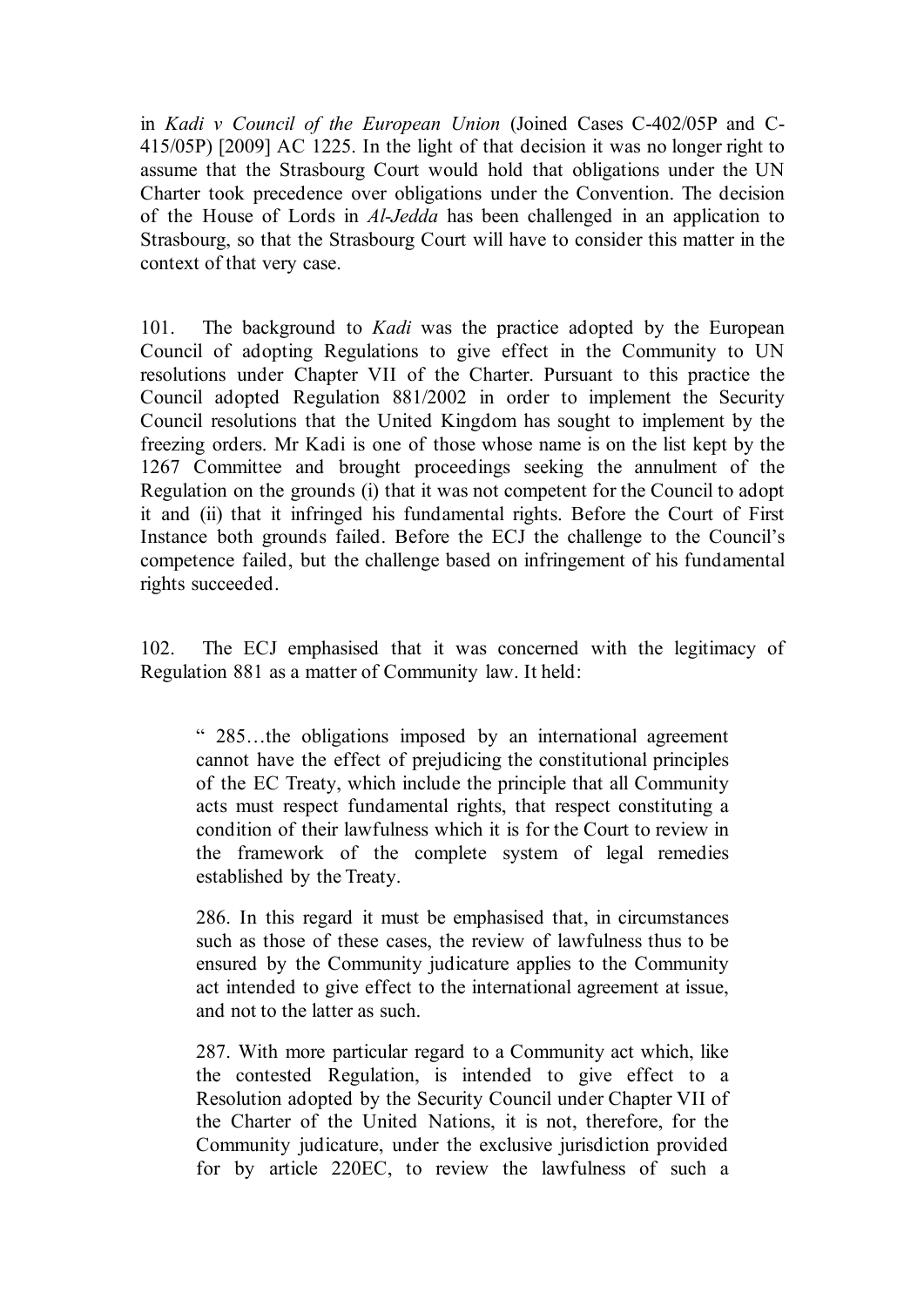Resolution adopted by an international body, even if that review were to be limited to examination of the compatibility of that Resolution with jus cogens.

288. However, any judgment given by the Community judicature deciding that a Community measure intended to give effect to such a Resolution is contrary to a higher rule of law in the Community legal order would not entail any challenge to the primacy of that Resolution in international law."

103. The ECJ went on to find that the regime imposed by Regulation 881 did not respect fundamental rights in a number of respects. There was no communication to those who were put on the 1267 Committee's list of the evidence relied upon to justify their inclusion. In these circumstances their rights of defence, and in particular the right to be heard, were not respected. The right to an effective legal remedy was not observed (paragraphs 347 to 350). Because Mr Kadi suffered a significant restriction of his right to property in circumstances where he was not enabled to put his case to the relevant authorities his plea that his fundamental right to respect for property had been infringed was well founded. Regulation 881, insofar as it concerned him (and another appellant whose case was heard with his), had to be annulled (paras 369 to 372).

104. It is important to note that this decision was about the legitimacy of a Council Regulation judged against the rules of the autonomous and self contained regime instituted under the EC Treaty. Advocate General Maduro in his opinion had gone so far as to suggest at para 30, p 1241 that:

"if the Court were to annul the contested Regulation on the ground that it infringed Community rules for the protection of fundamental rights, then, by implication, member states could not possibly adopt the same measures without  $-$  in so far as those measures came within the scope of Community law – acting in breach of fundamental rights as protected by the court."

105. Mr Singh did not suggest that the decision in *Kadi* had any direct effect on the legitimacy of the freezing orders. He simply submitted that it gave cause to reconsider the premise on which the decision of the House of Lords in *Al-Jedda* had been based.

106. I do not believe that any firm conclusion can be drawn from the decision in *Kadi* as to the approach that the Strasbourg Court will take to the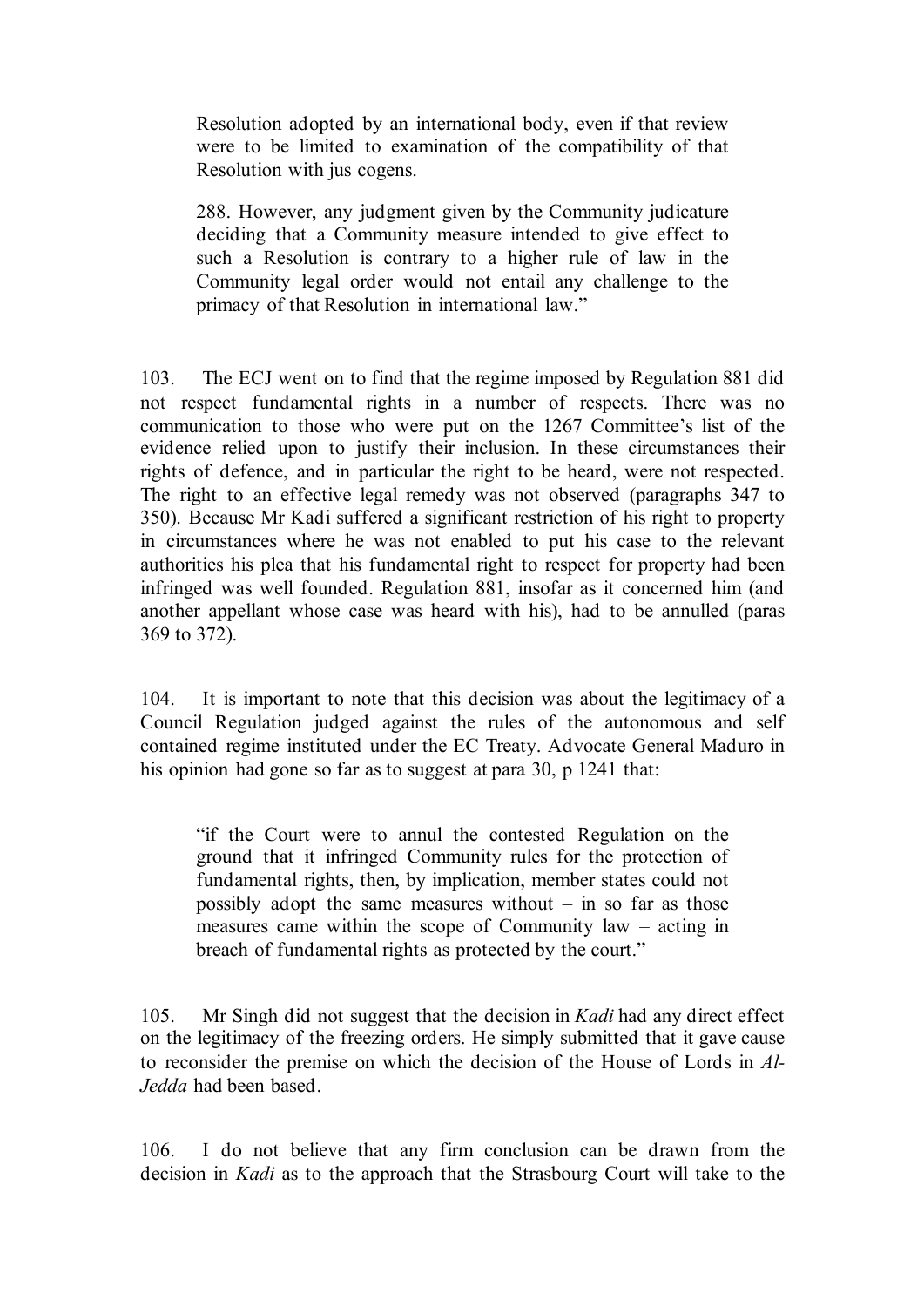conflict between the obligations imposed by Security Council Regulations and Convention obligations. In these circumstances it would not be right to depart from the decision in *Al-Jedda.* As Mr Singh recognised, it follows from that decision that the appellants can found no claim on the provisions of the HRA.

## *Do the Resolutions fall within the scope of the 1946 Act?*

107. I turn to the second basis for contending that the freezing orders are *ultra vires*, namely that the relevant Security Council Resolutions do not fall within the scope of the 1946 Act. Two separate arguments are advanced in respect of this basis. The first applies both to the TO and to the AQO. The argument was advanced by Mr Owen QC on behalf of A, K and M but adopted by the other appellants, and is as follows. The 1946 Act only permits the making of orders that transpose specific measures directed by the Security Council. The relevant Resolutions do not simply direct Members to implement specific measures but require them to fashion the legislative design that gives effect to the measures. This is a task for Parliament, not the executive.

108. The other argument relates only to the AQO. It is that the relevant Resolutions require Member States to interfere with fundamental rights of individuals within their territories on grounds that those individuals will have no right to challenge before a court. It is argued that section 1 of the 1946 Act does not extend to such a Resolution.

109. The issues raised by this argument are issues of statutory interpretation. Treaties entered into by the United Kingdom do not take direct effect. Treaties are entered into by the Government under the Royal Prerogative, but unless and until Parliament incorporates them into domestic law, they confer no powers upon the executive nor rights or duties upon the individual citizen – *JH Rayner (Mincing Lane) Ltd v Department of Trade and Industry* [1990] 2 AC 418, 499- 500.

110. The 1946 Act is designed to provide a means of giving effect to the international obligations imposed upon the United Kingdom under article 41 of the UN Charter. The primary arguments advanced by the appellants relate to the true interpretation of section 1 of that Act. Their arguments in relation to this have not turned on the natural meaning of the section. Rather they have relied upon a principle of construction that requires limitations to be placed on the scope of statutory powers as a matter of presumption or implication. This they have described as the principle of legality.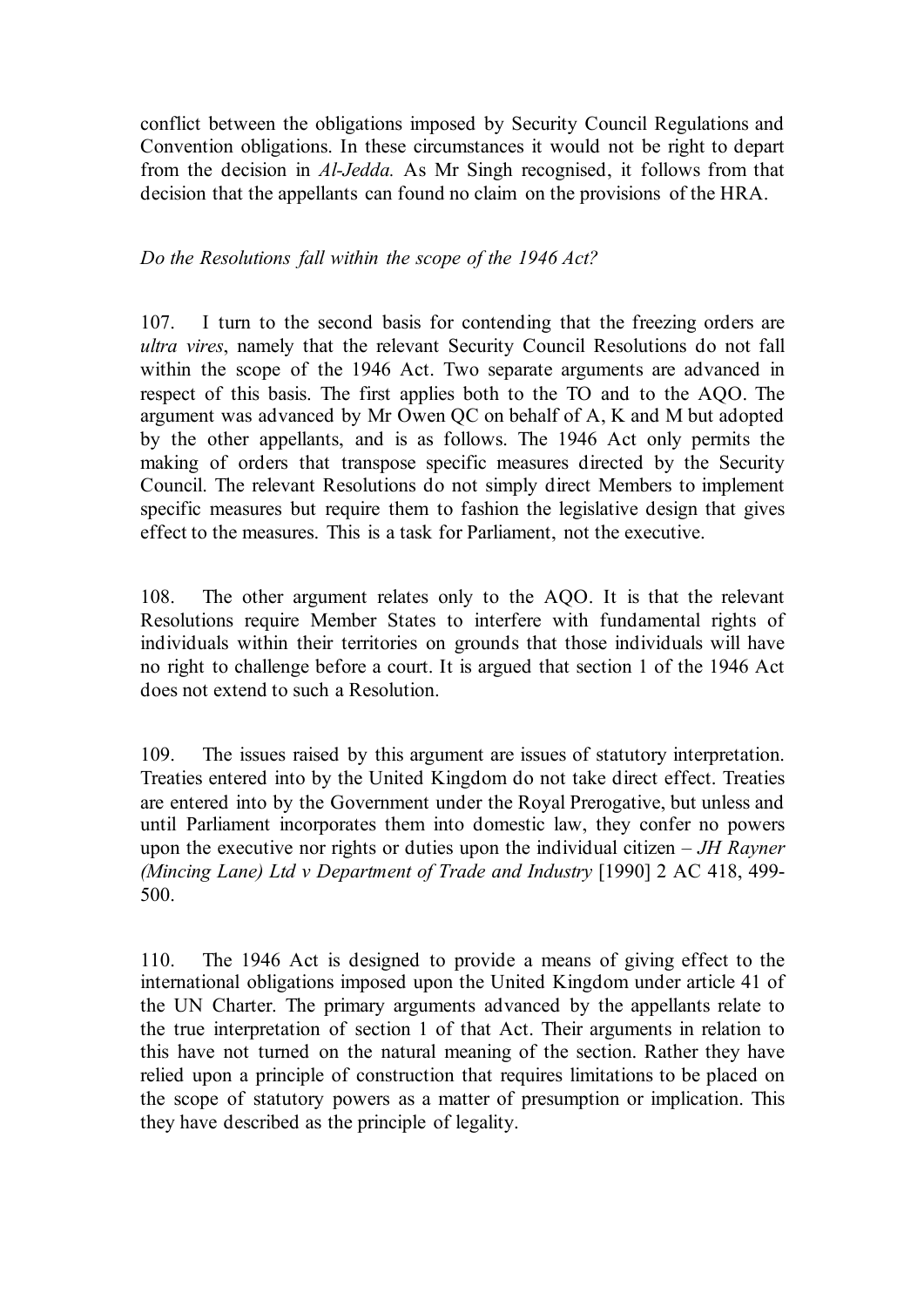## *The principle of legality*

111. The appellants have put this principle at the forefront of their argument on the interpretation of the 1946 Act. Under this principle the court must, where possible, interpret a statute in such a way as to avoid encroachment on fundamental rights, sometimes described as constitutional rights. Lord Hope at paragraph 46 has cited the passages in the speech of Lord Browne-Wilkinson in *Pierson* in which he described this principle. Equally pertinent is the oft cited passage in the speech of Lord Hoffmann in *Simms* at p 131:

"Parliamentary sovereignty means that Parliament can, if it chooses, legislate contrary to fundamental principles of human rights. The Human Rights Act 1998 will not detract from this power. The constraints upon its exercise by Parliament are ultimately political, not legal. But the principle of legality means that Parliament must squarely confront what it is doing and accept the political cost. Fundamental rights cannot be overridden by general or ambiguous words. This is because there is too great a risk that the full implications of their unqualified meaning may have passed unnoticed in the democratic process. In the absence of express language or necessary implication to the contrary, the courts therefore presume that even the most general words were intended to be subject to the basic rights of the individual. In this way the courts of the United Kingdom, though acknowledging the sovereignty of Parliament, apply principles of constitutionality little different from those which exist in countries where the power of the legislature is expressly limited by a constitutional document."

112. Lord Hoffmann went on to say that the principle of legality applied as much to subordinate legislation as to Acts of Parliament. Lord Hoffmann made it plain that the principle of legality was one that applied to the interpretation of general or ambiguous words in the absence of express language or necessary implication to the contrary. At the time of his judgment the Human Rights Act had not yet come into effect and Lord Hoffmann commented that the principle of legality had been expressly enacted as a rule of construction in section 3 of the Act. I believe that the House of Lords has extended the reach of section 3 of the HRA beyond that of the principle of legality.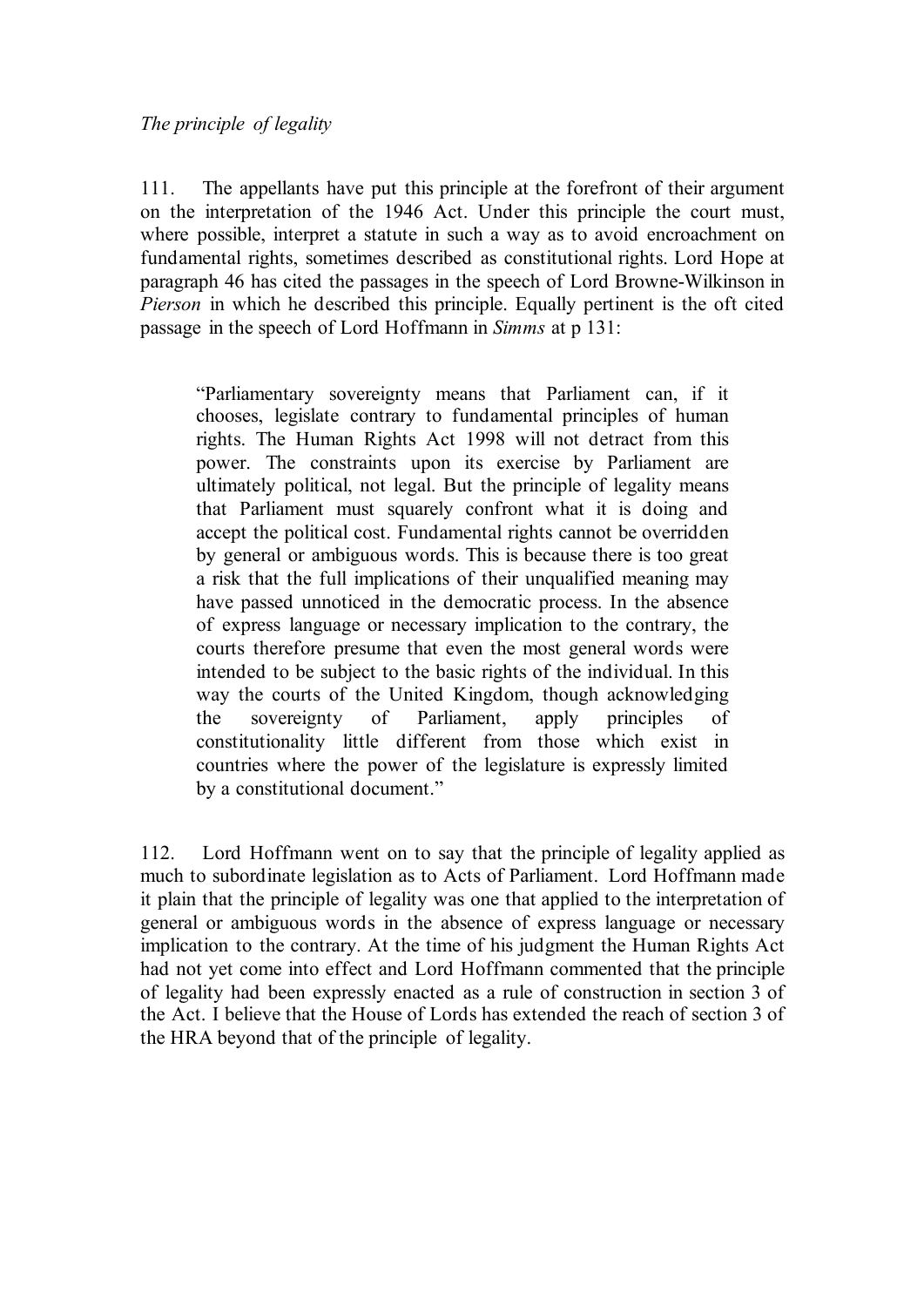## 113. Section 3(1) provides:

"So far as it is possible to do so, primary legislation and subordinate legislation must be read and given effect in a way which is compatible with the Convention rights"

114. The Convention rights are defined in section 1 to mean the rights and fundamental freedoms set out in articles 2 to 12 and 14 of the Convention, articles 1 to 3 of the First Protocol and article 1 of the Thirteenth Protocol.

115. The effect of section 3 has been the subject of extensive academic discussion – see the literature referred to in footnote 27 to paragraph 4.08 in the Second Edition (2009) of *The Law of Human Rights by Clayton and Tomlinson.* It has also been the subject of judicial consideration on a number of occasions in the House of Lords. It is not necessary to refer in detail to this body of authority. It suffices to note that it accords to section 3 a role of constitutional significance. By enacting section 3, Parliament has been held to direct the courts to interpret legislation in a way which is compatible with Convention rights, even where such interpretation involves departing from the "unambiguous meaning the legislation would otherwise bear", or the "legislative intention of Parliament" – see *Ghaidan v Godin-Mendoza* [2004] UKHL 30; [2004] 2 AC 557 at paragraph 30 per Lord Nicholls and *Sheldrake v Director of Public Prosecutions* [2004] UKHL 43; [2005] 1 AC 264 at paragraph 24 per Lord Bingham. Such an interpretation must, however, be one that is "possible" having regard to the underlying thrust or intention of the legislation.

116. *Bennion on Statutory Interpretation,* 5th ed (2008), at section 270, p.823, comments that the term "principle of legality" is likely to lead to confusion but goes on to suggest that the "so-called principle of legality" was widened by a majority of the House of Lords in *R (Anufrijeva) v Secretary of State for the Home Department* [2003] UKHL 36; [2004] 1 AC 604 so as to contradict what Lord Bingham (who dissented) called "a clear and unambiguous legislative provision" (para 20), the provision in question being contained in delegated legislation.

117. The other members of the House did not, however, purport to depart from wording that was clear and unambiguous – see Lord Steyn at para 31, Lord Hoffmann at para 37, Lord Millett at para 43 and Lord Scott at para 58. I do not consider that the principle of legality permits a court to disregard an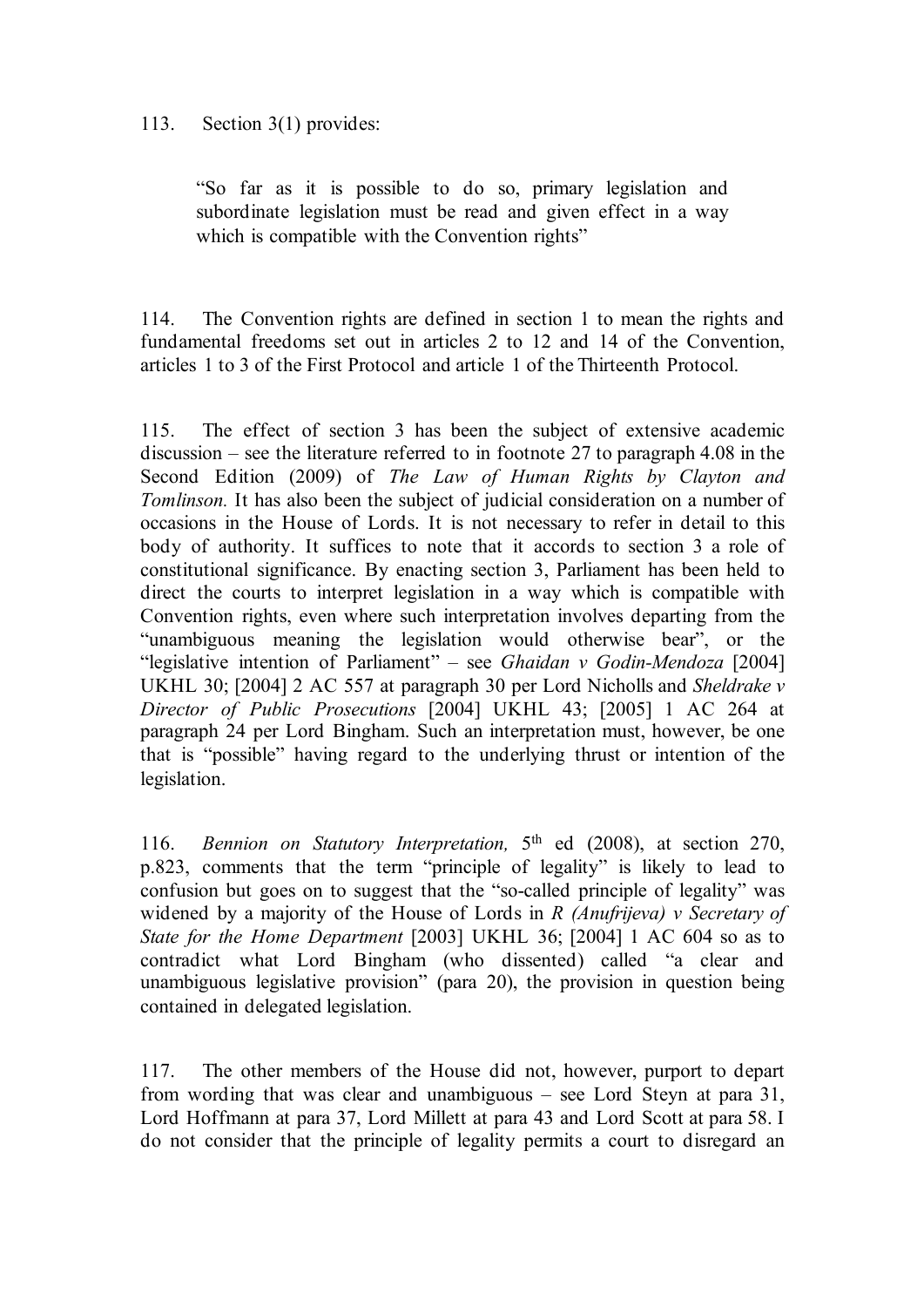unambiguous expression of Parliament's intention. To this extent its reach is less than that of section 3 of the HRA.

*Transposition and legislative design*

118. Mr Owen QC for A, K and M put at the forefront of his submissions the contention that the 1946 Act authorised Orders in Council that gave effect to specific measures directed by the Security Council but not Orders in Council that themselves directed what measures should be taken. He contrasted "transposition" that was authorised by the Act and "legislative design" that was not. He submitted that this distinction was one that fell within the principle of legality. In a written note he clarified his submission as follows:

"The constitutional principle at issue in the instant case is that the recognition by the common law of the supremacy of Parliament is based on an assumption that Parliament will not surrender its law making powers to the Executive (or an international body) on an uncontrolled and uncertain basis. Unless the contrary intention is clearly and expressly indicated, no Act of Parliament will be construed as delivering a 'blank cheque' to the Executive to legislate at will in any area, simply because it is called upon to do so by an international body".

119. This submission was supported by the intervener. On behalf of JUSTICE, Mr Fordham QC submitted that, under the principle of legality, only Parliament could impose an asset freezing regime. Because such a regime interfered with fundamental rights, it was necessary that the controls imposed should be necessary, proportional and certain and attended with basic procedural safeguards under which the individual would secure a fair hearing and effective judicial protection. These were matters for Parliament, not the executive. These submissions overlapped with the submission that the 1946 Act could not, on its true construction, authorise Orders in Council which interfered with fundamental rights.

120. Mr Owen turned to two New Zealand cases for support for his submission. In *Reade v Smith* [1959] NZLR 996 Turner J sitting in the Supreme Court had to consider the scope of section 6 of the Education Amendment Act 1915 (No 2), which was in the following terms: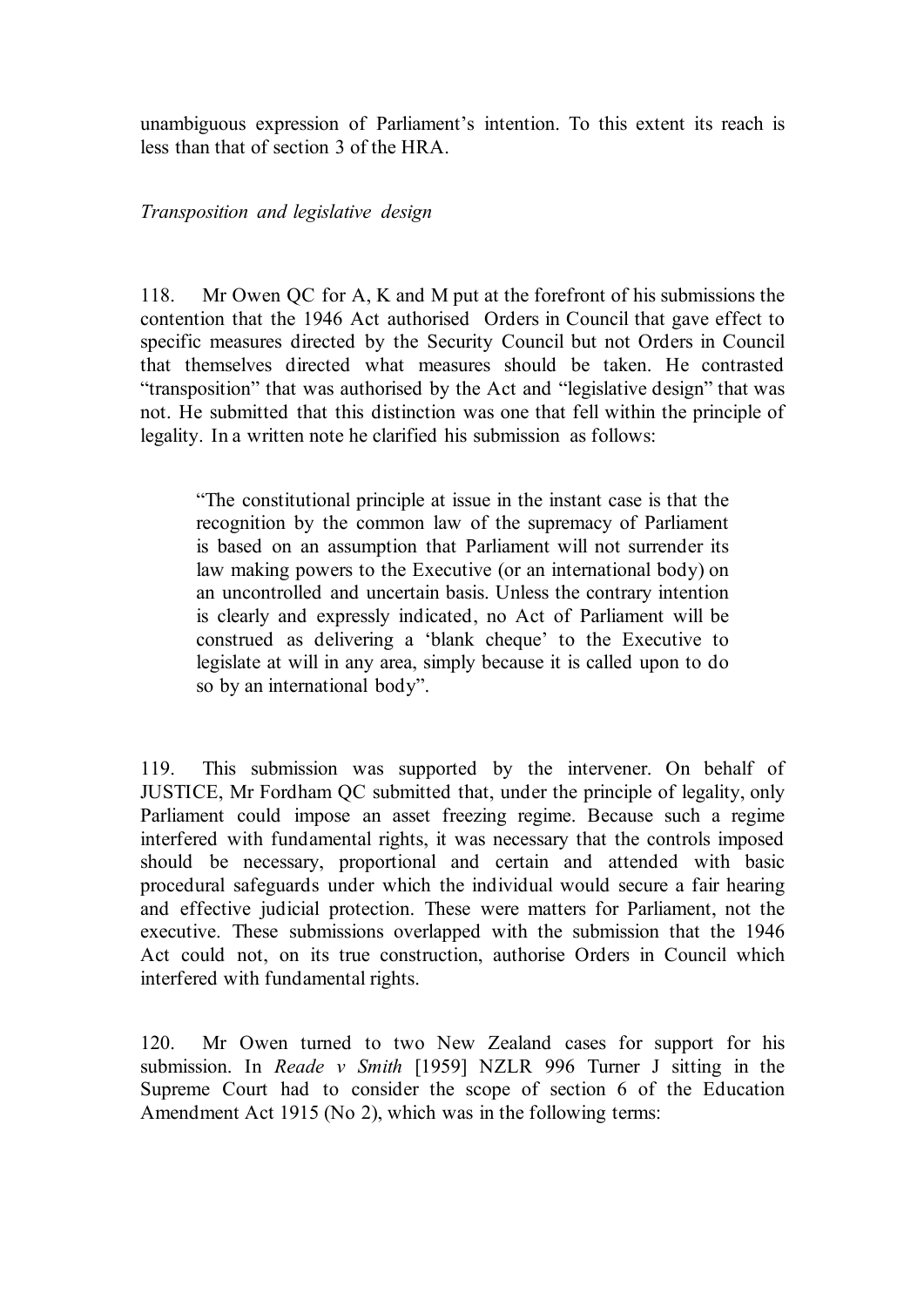"The Governor-General in Council may make such Regulations as he thinks necessary or expedient for avoiding any doubt or difficulty which may appear to him to arise in the administration of the principal Act by reason of any omission or inconsistency therein, and all such Regulations shall have the force of law, anything to the contrary in the principal Act notwithstanding.**"**

He observed at pp 1003-1004:

"To anyone accustomed to the notion that the law-giving powers of the people are reposed by them in Parliament, it may come as a surprise to learn that since 1915 the Legislature appears to have surrendered these powers to the Executive as regards such matters as are covered by this section; and that not content with delegating its principal function to the Governor-General, it has purported to sign a blank cheque and to ratify in advance whatever he shall do by regulation, even if it is in conflict with the express provisions of the Education Act itself. In construing a section which at first sight may appear to carry self-abnegation so far, the Court will strive to give it a restricted interpretation, preferring to regard Parliament as not having made any more complete surrender of its powers than must necessarily follow from the plain words used."

121. In *Brader v Ministry of Transport* [1981] 1 NZLR 73 the Court of Appeal had to consider the scope of section 11 of the Economic Stabilisation Act 1948 which gave the Minister power by Order in Council to make such regulations "as appear to him to be necessary or expedient for the general purpose of this Act". At p 78 Cooke J remarked:

"It may be added that the recognition by the common law of the supremacy of Parliament can hardly be regarded as given on the footing that Parliament would abdicate its function."

This remark was made, however, in the context of restricting the power conferred on the Minister to within reasonable limits. The Court went on to hold that the Minister had acted *intra vires* in making it a criminal offence to drive a private car on specified "carless days" with the object of saving petrol.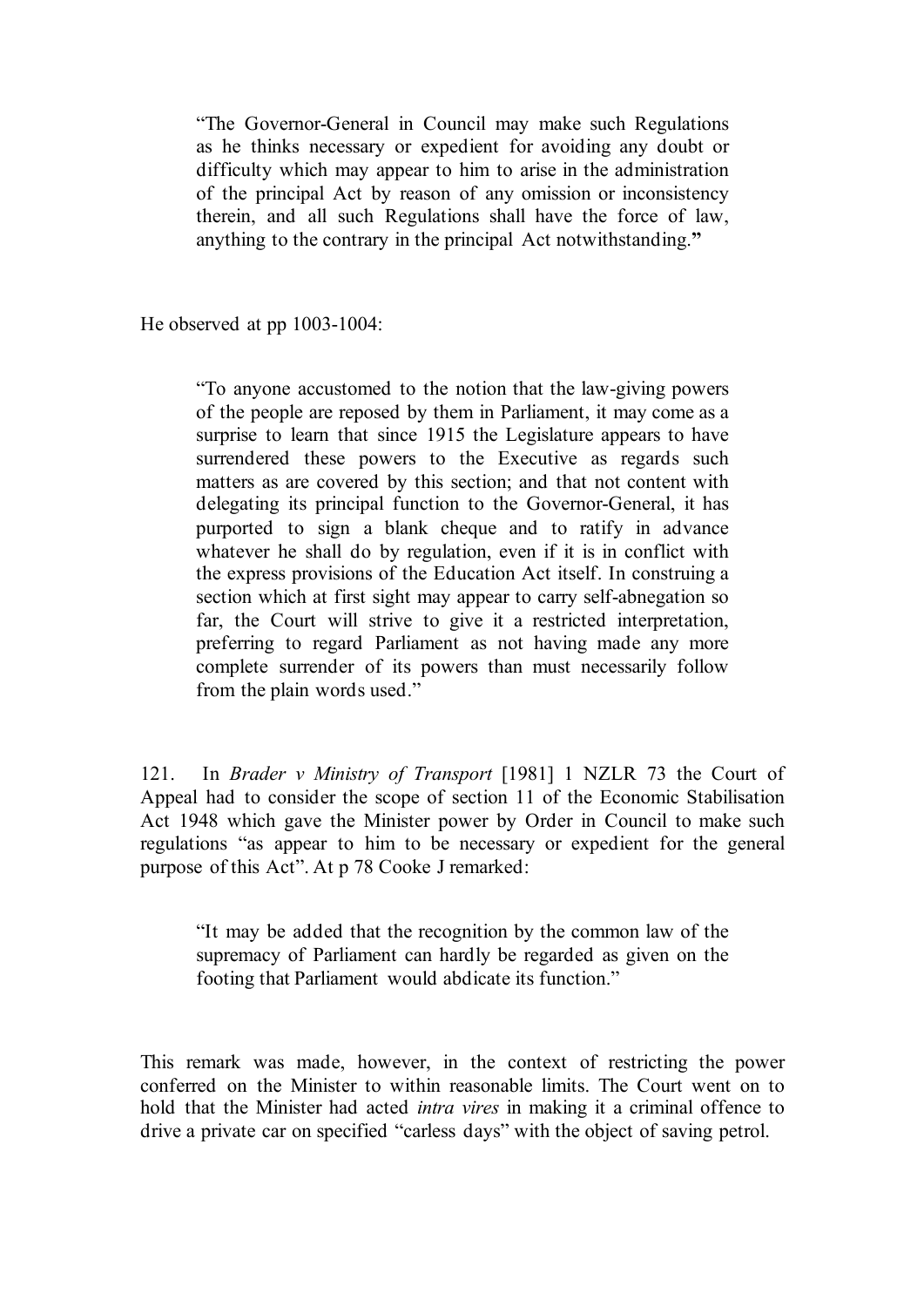122. These decisions fall short of supporting the proposition that the principle of legality raises a general presumption against Parliament delegating to the executive the power to make regulations that call for legislative design. *Brader* points in the opposite direction. I reject Mr Owen's submissions on this point. I would accept, however, that a statutory provision which delegates to the executive the power to make regulations should be strictly construed and that, where the power is conferred in general terms, it may be necessary to imply restrictions in its scope in order to avoid interference with individual rights that is not proportionate to the object of the primary legislation.

123. Mr Owen was on stronger ground when he submitted that some limitations had to be placed upon the power conferred by the 1946 Act. He drew attention to paragraph 2(d) of UN SCR 1373 which decides that all States shall

"Prevent those who finance, plan, facilitate or commit terrorist acts from using their respective territories for those purposes against other States or their citizens."

He submitted that on the Treasury's interpretation of the 1946 Act there would have been no obstacle to the Government imposing by Order in Council the provisions contained in the Anti-terrorism, Crime and Security Act 2001, permitting indefinite detention of foreign nationals, or preventative measures such as control orders now contained in the Prevention of Terrorism Act 2005. When pressed in argument, Mr Swift for the Treasury accepted, with some reluctance, that such was indeed his position.

124. I do not accept that the 1946 Act authorises such wide ranging legislation. The natural meaning of the wording of section 1, when read with the wording of article 41 of the Charter, imposes limits on the power granted by section 1. That power is to make such provision as appears necessary or expedient for enabling the effective application of "measures not involving the use of armed force" which the Security Council has decided "are to be employed to give effect to its decisions". Measures to which the 1946 Act refers must necessarily have a degree of specificity. They have to be capable of being "employed" or "effectively applied". They will often be the means to an objective rather than the objective itself. Preventing terrorists from using the territory of the United Kingdom for terrorist acts is an objective, it is not a "measure". It is not something that can be "employed" or "applied". Detention of foreign nationals or the imposition of control orders are measures, but they are not measures the employment of which forms any part of the decision of the Security Council that is set out in paragraph 2(d) of Resolution 1373.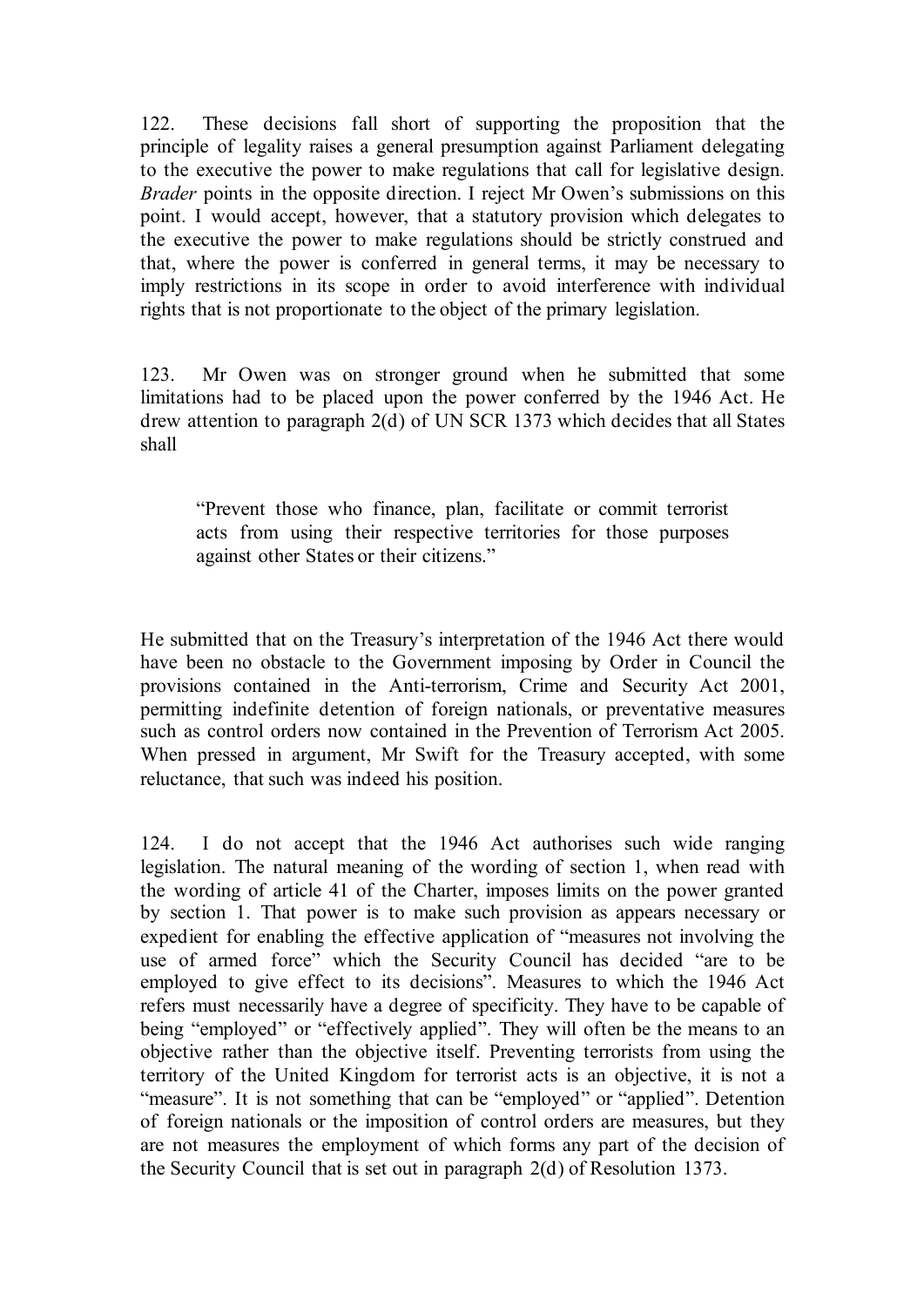125. The generality of the provisions of paragraph 2(d) contrasts with the specificity of paragraph  $1(b)(c)$  and (d) of the same Resolution. It is to these provisions that the TO gives effect. These provisions are specific measures. They fall within the scope of the wording of section 1 of the 1946 Act in that one can sensibly speak of provisions that are necessary or expedient to enable them "to be effectively applied". They can also properly be described as "measures" that the Security Council has decided "are to be employed to give effect to its decisions" under article 41. The TO involves a degree of legislative design, including the creation of offences and the range of penalties that relate to them, but legislation of this type is expressly provided for by section 1 of the 1946 Act.

126. For these reasons I reject the submission that, whether under the natural meaning of section 1 of the 1946 Act, or under the application of the principle of legality, the TO falls outside the powers conferred by the section simply because the TO involves a degree of legislative design rather than mere transposition.

127. I propose to defer consideration of the argument that the Resolutions to which the AQO relates fall outside the scope of the 1946 Act in order to deal first, in relation to the TO, with the third basis for arguing that the freezing orders are ultra vires, which is that the terms of the freezing orders fall outside the scope of what is permitted by the 1946 Act.

*Do the terms of the TO fall outside the powers of the 1946 Act?*

128. The following points are advanced by the appellants:

- i) The TO goes further than the relevant Security Council Resolution requires.
- ii) The freezing orders are disproportionate and oppressive.
- iii) The terms of the freezing orders are uncertain.
- iv) In the case of the TO adequate provision is not made to enable those designated to challenge their designation.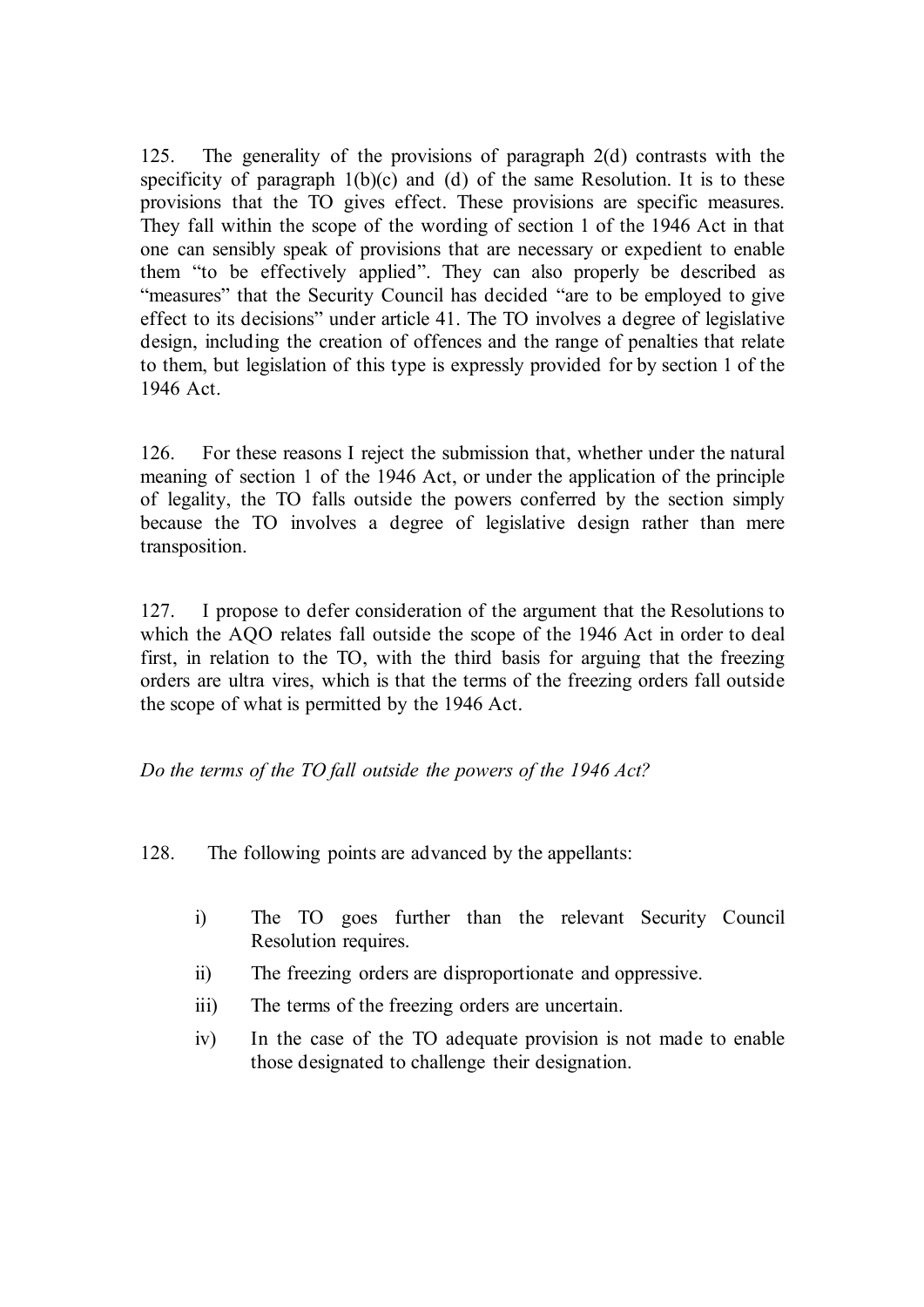*Does the TO go further than the Resolution requires?*

129. Resolution 1373 recited that the Security Council decided that all States should:

"1 (c) Freeze without delay funds and other financial assets or economic resources of persons who commit, or attempt to commit, terrorist acts or participate in or facilitate the commission of terrorist acts; of entities owned or controlled directly or indirectly by such persons; and of persons and entities acting on behalf of, or at the direction of such persons and entities, including funds derived or generated from property owned or controlled directly or indirectly by such persons and associated persons and entities;

(d) Prohibit their nationals or any persons and entities within their territories from making any funds, financial assets or economic resources or financial or other related services available, directly or indirectly, for the benefit of persons who commit or attempt to commit or facilitate or participate in the commission of terrorist acts, of entities owned or controlled, directly or indirectly, by such persons and of persons and entities acting on behalf of or at the direction of such persons;"

130. Section 1 of the 1946 Act empowers the making by Order in Council of such provision as appears "necessary or expedient" for enabling the measures in the Resolution to be effectively applied. The conditions laid down by the 2006 TO for making a freezing order are set out in paragraph 4(2):

"(2) The conditions are that the Treasury have reasonable grounds for suspecting that the person is or may be—

(a) a person who commits, attempts to commit, participates in or facilitates the commission of acts of terrorism;

(b) a person identified in the Council Decision;

(c) a person owned or controlled, directly or indirectly, by a designated person; or

(d) a person acting on behalf of or at the direction of a designated person."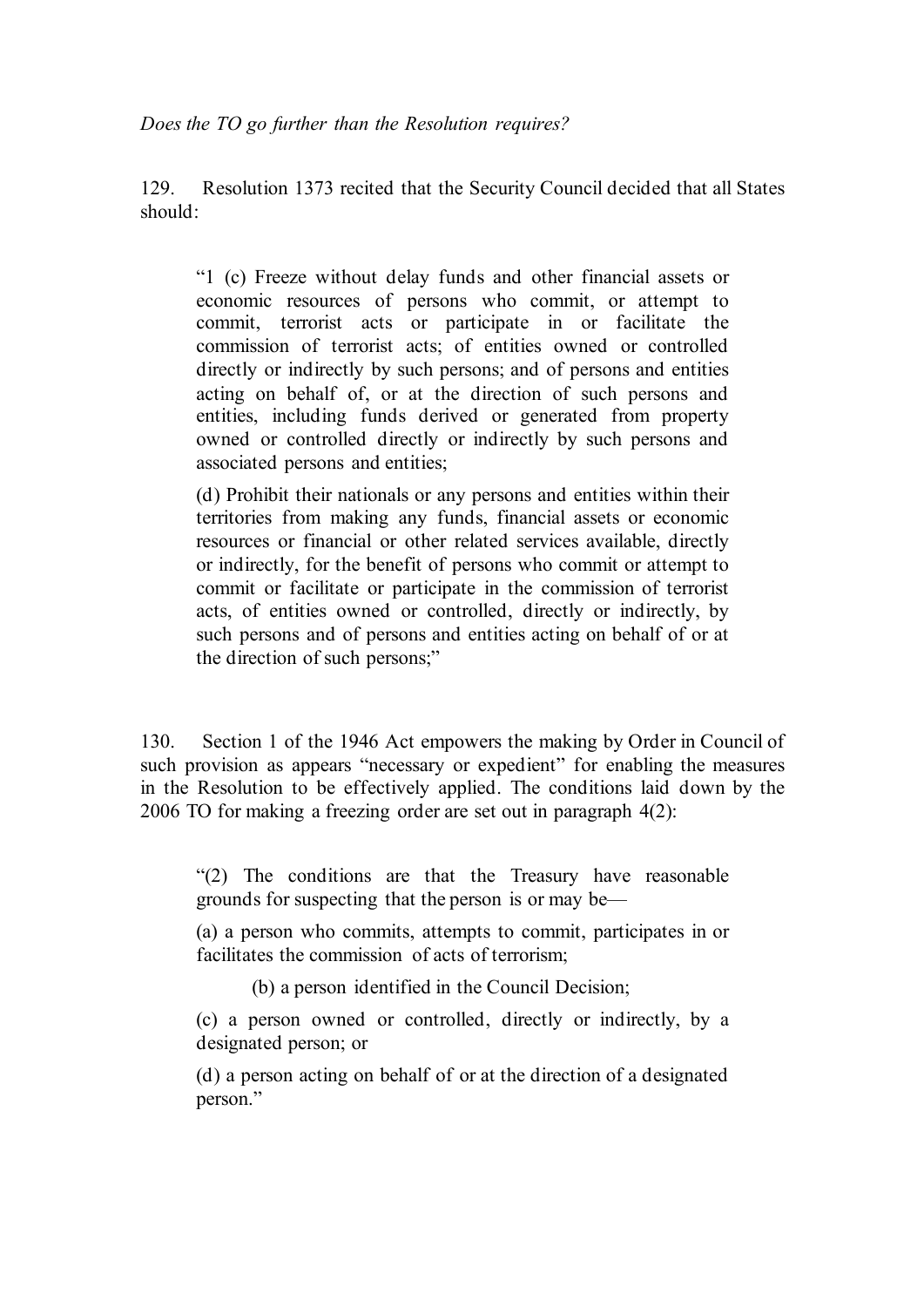131. The wording of the TO tracks the wording of the Resolution, save that those who can be made subject to the Order are not only those described in the Resolution but those whom the Treasury have reasonable grounds for suspecting fall or may fall within that description. The issue is whether it can properly be said to be "necessary or expedient" to apply this test of reasonable suspicion in order to ensure that the measures in the Resolution are effectively applied to those described in the Resolution. This question goes not merely to the legitimate scope of the TO but to the legitimacy of the entire TO regime.

132. The Court of Appeal concluded that a "reasonable suspicion" test fell within the scope of what appeared "necessary or expedient" to give effect to the measures in the Resolution. The Master of the Rolls treated this as essentially a question of the standard of proof and observed that such a test had been accepted by the Strasbourg Court in relation to a similar problem arising out of the risk of terrorism. He concluded:

"I would accept such a test as lawful provided that the person concerned has a proper opportunity to challenge the decision made against him" (para 42).

He went on to hold, however, that the inclusion of the words "or may be" went beyond what was necessary or expedient. He considered that these words widened the test of "reasonable suspicion" to an extent that was not legitimate, albeit that "there is scope for argument as to how much difference this will make" (paras 47-49).

133. There may be a tendency to approach the requirements of the Resolution by reference to other measures that have been taken in this jurisdiction to combat terrorism, such as control orders imposed on the basis of reasonable suspicion. Such, however, are exceptional measures, treading the boundaries of what is compatible with respect for fundamental rights and the rule of law. They should not be treated as the norm. Identification of the requirements of Resolution 1373 should be approached, in the first instance, by consideration of the natural meaning of its provisions. That natural meaning appears to me to be relatively clear. The object of the Resolution appears from the following statement in its preamble:

"*Recognizing* the need for States to complement international cooperation by taking additional measures to prevent and suppress, in their territories through all lawful means, the financing and preparation of any acts of terrorism."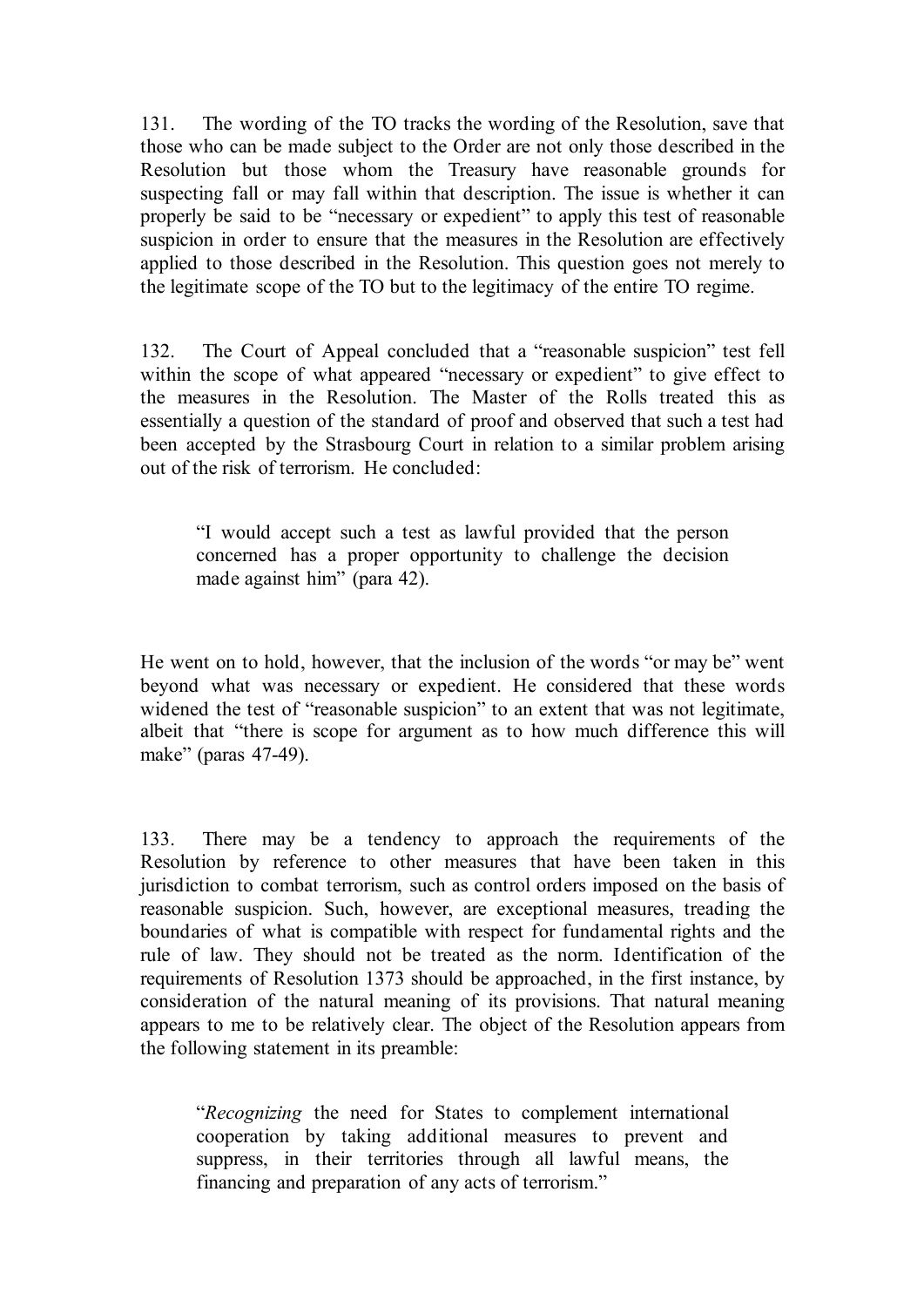134. The first specific measure called for by the Resolution in paragraph 1(b) is that States shall:

"Criminalize the wilful provision or collection, by any means, directly or indirectly, of funds by their nationals or in their territories with the intention that the funds should be used, or in the knowledge that they are to be used, in order to carry out terrorist acts."

135. Paragraph 2(e) adds to this:

"Ensure that any person who participates in the financing, planning, preparation or perpetration of terrorist acts or in supporting terrorist acts is brought to justice and ensure that, in addition to any other measures against them, such terrorist acts are established as serious criminal offences in domestic laws and regulations and that the punishment duly reflects the seriousness of such terrorist acts;"

136. Paragraph 1(c) requires the freezing of the assets of those who commit the acts that the Resolution has required should be criminalised and their agents. Thus what the Resolution requires is the freezing of the assets of criminals. The natural way of giving effect to this requirement would be by freezing the assets of those convicted of or charged with the offences in question. This would permit the freezing of assets pending trial on a criminal charge, but would make the long term freezing of assets dependent upon conviction of the relevant criminal offence to the criminal standard of proof.

137. The Resolution nowhere requires, expressly or by implication, the freezing of the assets of those who are merely suspected of the criminal offences in question. Such a requirement would radically change the effect of the measures. Even if the test were that of reasonable suspicion, the result would almost inevitably be that some who were subjected to freezing orders were not guilty of the offences of which they were reasonably suspected. The consequences of a freezing order, not merely on the enjoyment of property, but upon the enjoyment of private and family life are dire. If imposed on reasonable suspicion they can last indefinitely, without the question of whether or not the suspicion is well-founded ever being subject to judicial determination.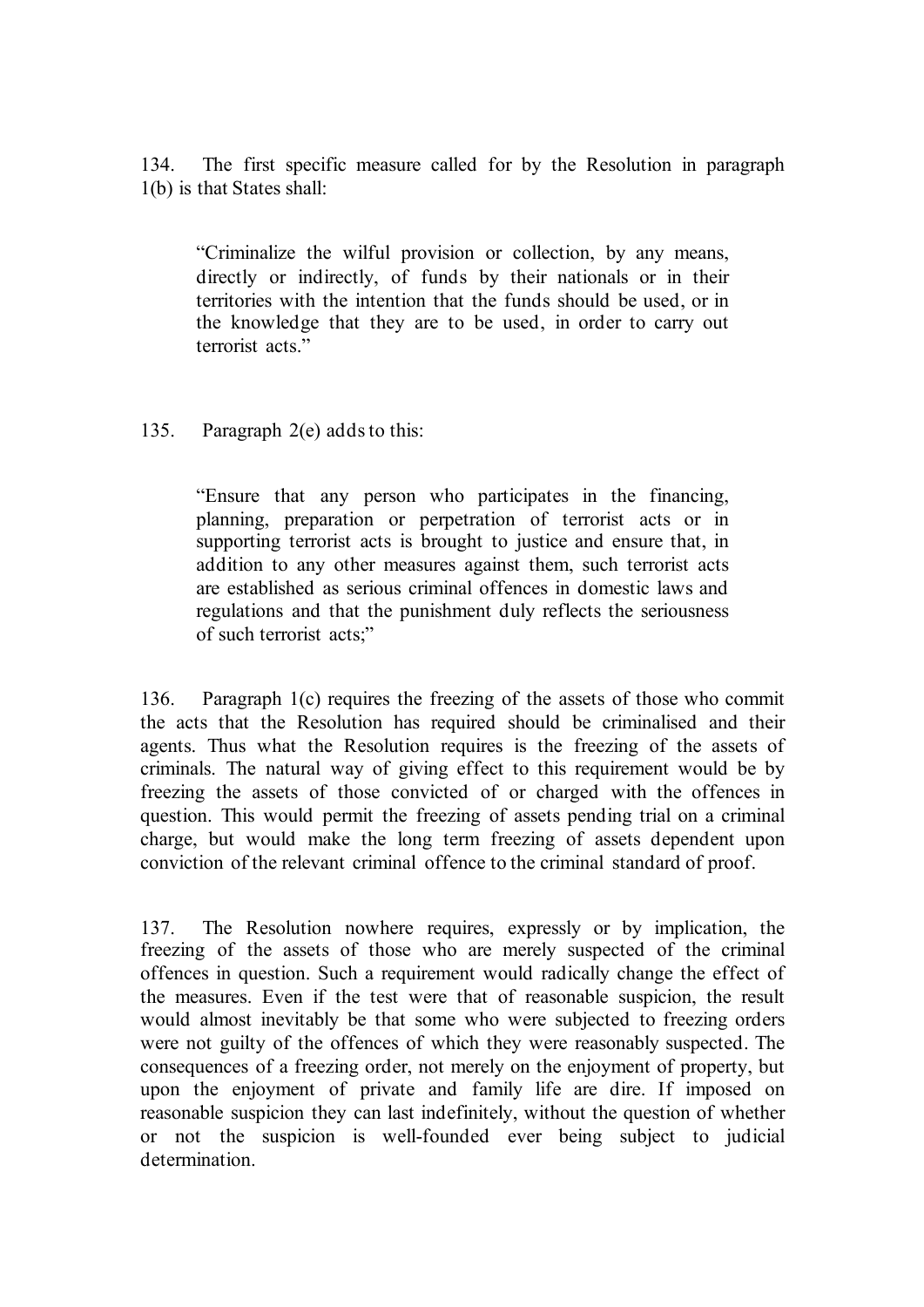138. It may be argued that it is "expedient" to throw the net wide in order to ensure that the criminals are caught within it, even if this is at the expense of enmeshing those who are not. But I would not give "expedient", as used in the 1946 Act, so extravagant a scope. Whether in so deciding I am applying the principle of legality, or a simple rule of construction that confines general words within reasonable limits where fundamental rights are in play, matters not. Bennion would probably say that they are one and the same – see p 823.

139. It is, I think, legitimate to look at the parallel series of Resolutions adopted by the Security Council under article 41 that have led to the AQO for guidance on the intended scope of Resolution 1373. I have done so, but found nothing to indicate that the Security Council has decided that freezing orders should be imposed on a basis of mere suspicion. Resolution 1333 first made provision for the Committee to keep what subsequently became the Consolidated List of "individuals and entities designated as being associated with Usama bin Laden". The scheme is that the Committee determines what names should be included on the list in the light of information provided by Member States. In recent years there has been an increasing emphasis on the duty of States to specify the evidence justifying the proposal that a name be placed on the list – see Resolution 1617 (2005), paragraph 4; Resolution 1735 (2006), paragraph 5 and Resolution 1822 (2008) paragraph 12.

140. The "Guidelines of the Committee for the Conduct of its Work", as amended up to 9 December 2008 provide in paragraph 6(d):

"Member States shall provide a detailed statement of case in support of the proposed listing that forms the basis or justification for the listing in accordance with the relevant resolutions. The statement of case should provide as much detail as possible on the basis(es) for listing indicated above, including: (1) specific findings demonstrating the association or activities alleged; (2) the nature of the supporting evidence (e.g. intelligence, law enforcement, judicial, media, admissions by subject, etc.) and (3) supporting evidence or documents that can be supplied. States should include details of any connection with a currently listed individual or entity. States shall identify those parts of the statement of case that may be publicly released, including for the use by the Committee for development of the summary described in paragraph (h) below or for the purpose of notifying or informing the listed individual or entity of the listing, and those parts that may be released upon request to interested States."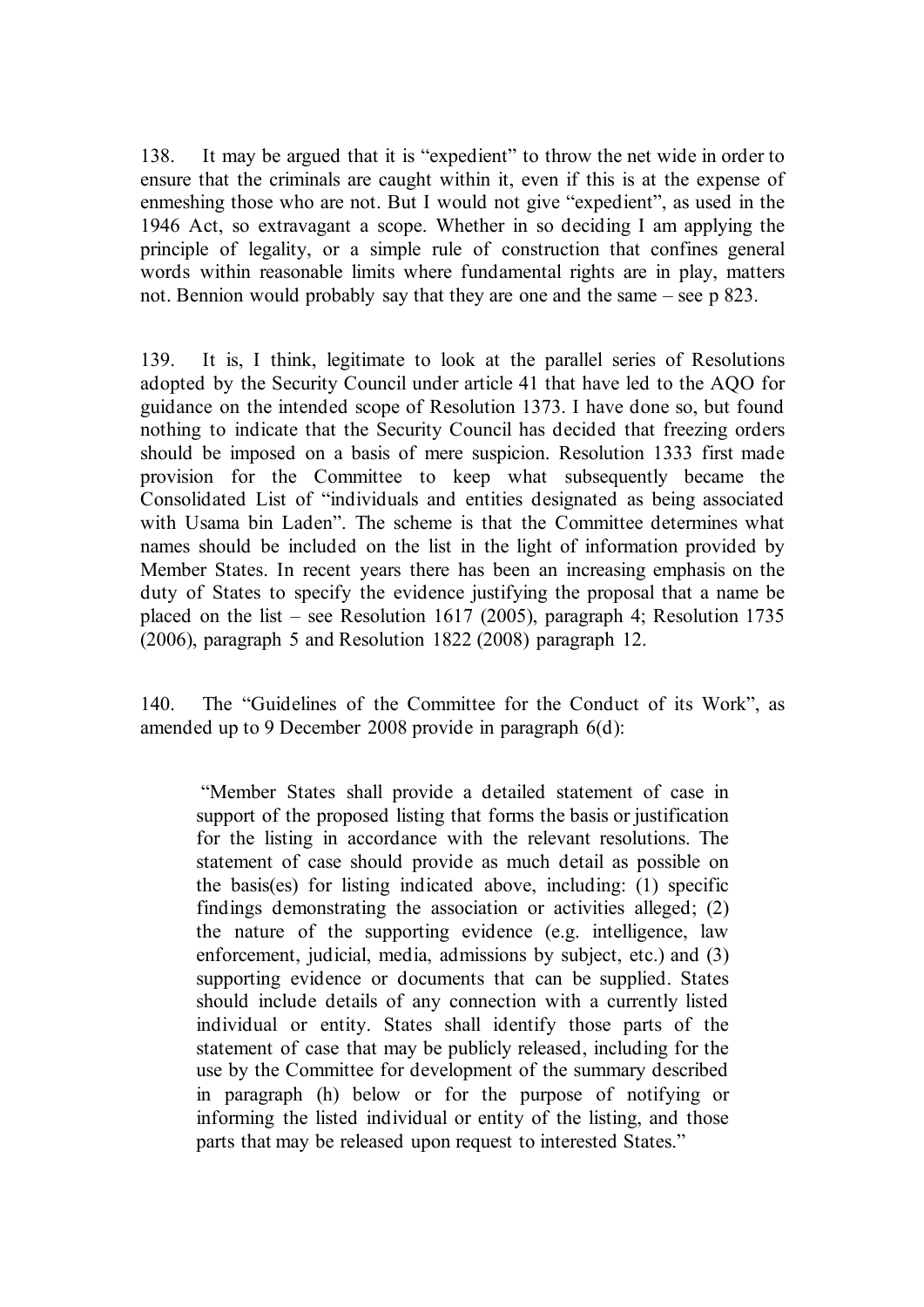#### 141. Paragraph 6 (c) of the Guidelines provides:

"Before a Member State proposes a name for addition to the Consolidated List, it is encouraged, if it deems it appropriate, to approach the State(s) of residence and/or nationality of the individual or entity concerned to seek additional information. States are advised to submit names as soon as they gather the supporting evidence of association with Al-Qaida and/or the Taliban. A criminal charge or conviction is not necessary for inclusion on the Consolidated List as the sanctions are intended to be preventative in nature. The Committee will consider proposed listings on the basis of the 'associated with' standard described in paragraphs 2 and 3 of Resolution 1617 (2005), as reaffirmed in paragraph 2 of Resolution 1822 (2008). When submitting names of groups, undertakings and/or entities, States are encouraged, if they deem it appropriate, to propose for listing at the same time the names of the individuals responsible for the decisions of the group, undertaking and/or entity concerned."

142. The Resolutions cited lay down specific factual tests for association with Al-Qaida and the Taliban. The statement that a criminal charge or conviction is not necessary, if applied to the TO regime, opens the door to the suggestion that freezing orders should be imposed not merely where ancillary to a criminal charge or conviction, but in circumstances where there are reasonable grounds for believing that the subject of the order has been guilty of the relevant offending – see, by way of example, the test for a freezing order under section 4 of the Anti-terrorism, Crime and Security Act 2001.

143. Whether an Order in Council providing for the making of freezing orders on the basis of reasonable belief would fall within the scope of the 1946 Act is not a question that I would resolve in the abstract. It would be manifestly preferable for any such measure to be imposed by primary legislation, which would not be restricted by the need to keep strictly within the requirements of the relevant Resolution. For the reasons that I have given I would quash the TO on the ground that, by applying a test of reasonable suspicion, it goes beyond what is necessary or expedient to comply with the relevant requirements of Resolution 1373 and thus beyond the scope of section 1 of the 1946 Act.

144. It is not necessary to address the alternative reasons advanced by the appellants for contending that the terms of the TO fall outside the powers of the 1946 Act, but I will record my agreement with the conclusions expressed by Lord Mance in paragraphs 232 to 236 of his judgment.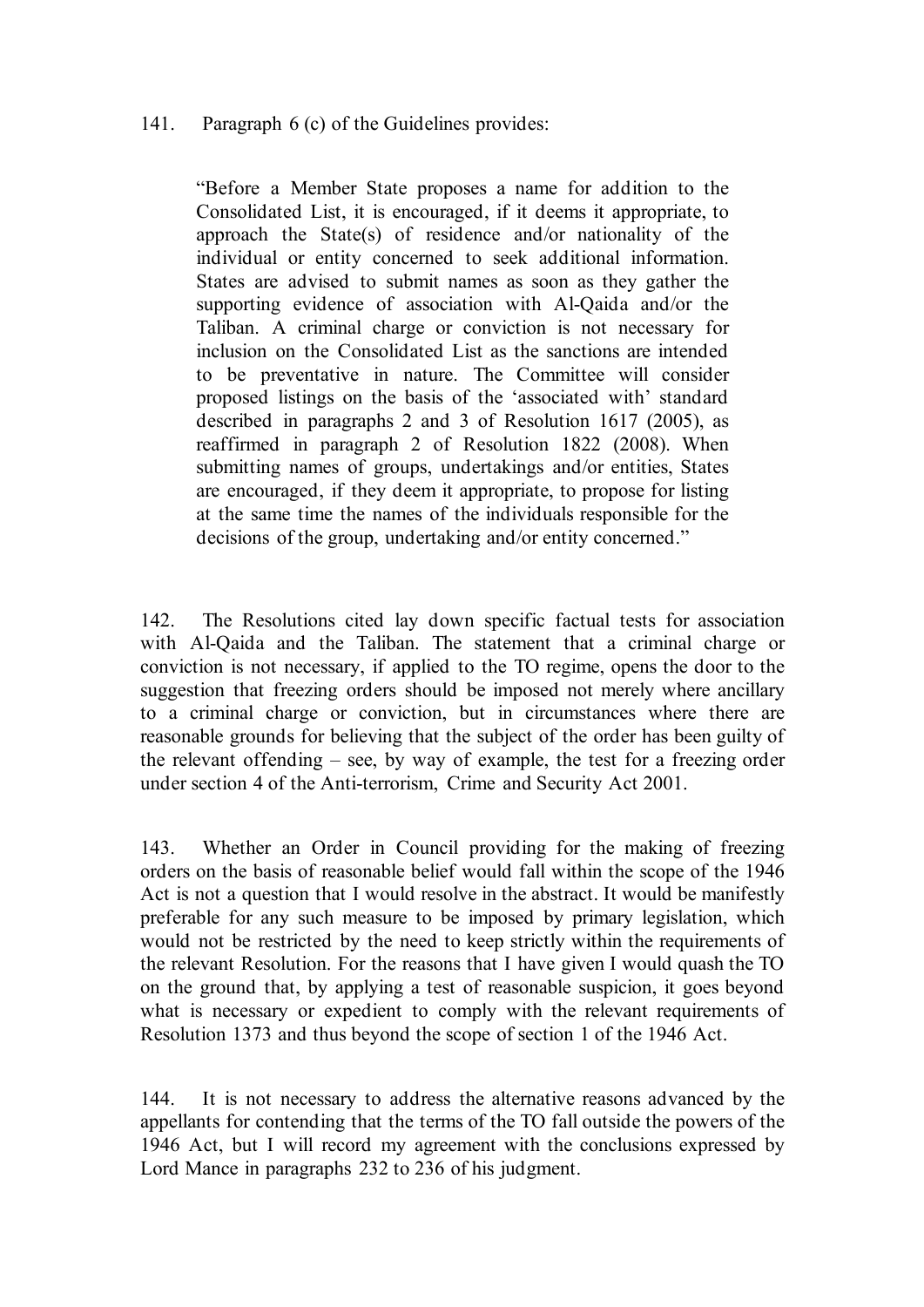145. The common law rights of G and HAY to the enjoyment of their property, to privacy and to family life are very severely invaded by the AQO. Their counsel have adopted the submissions that were advanced on behalf of A, K and M to the effect that the principle of legality renders ultra vires orders that have such draconian effect and that lack certainty. If, however, they have justifiably been placed on the Consolidated List on the ground that they have been supporting the activities of Al-Qaida, Usama bin Laden or the Taliban they can reasonably expect serious interferences with those rights. Their primary complaint is that they have no right to challenge before a court their inclusion on that list. Access to a court to challenge interference with rights is, they submit, a fundamental right protected by the principle of legality.

146. Access to a court to protect one's rights is the foundation of the rule of law. Mr Swift accepted that if the AQO purported to exclude access to a court it would be ultra vires. He submitted, however, that it did no such thing. Designation by the Sanctions Committee was a fact that, under English law as embodied in the AQO, resulted in the imposition of severe restrictions on the rights of the person listed. It was open to any individual who experienced such restrictions, to challenge, by judicial review proceedings, whether the AQO rendered such interference lawful. In such proceedings the appellant could put in issue the assertion that he was a person designated on the Sanction Committee's list. He could challenge the validity of the Order, as indeed G and HAY had done. What he could not do was challenge the basis upon which the Sanctions Committee had placed him on the list, for that question had no relevance to his rights under English law.

147. I find this argument unreal. On the Treasury's case, the relevant Resolutions and the 1946 Act, when read together, have had a devastating effect on G's and HAY's rights and left them unable to make an effective judicial challenge to the reasons for treating them in this way. That results from the fact that, by the 1946 Act Parliament, in effect, granted to the Security Council the power to specify legislation that it required Member States to enact and granted to the executive the power to enact that legislation by Order in Council. The stark issue is, having regard to the principle of legality did the AQO fall outside limitations, express or implied, to the scope of this legislation?

148. I have already, in paragraphs 124 to 126 identified some limitations on the scope of section 1 of the 1946 Act, derived from the language of the section. As I explained, those limitations did not place the TO outside the ambit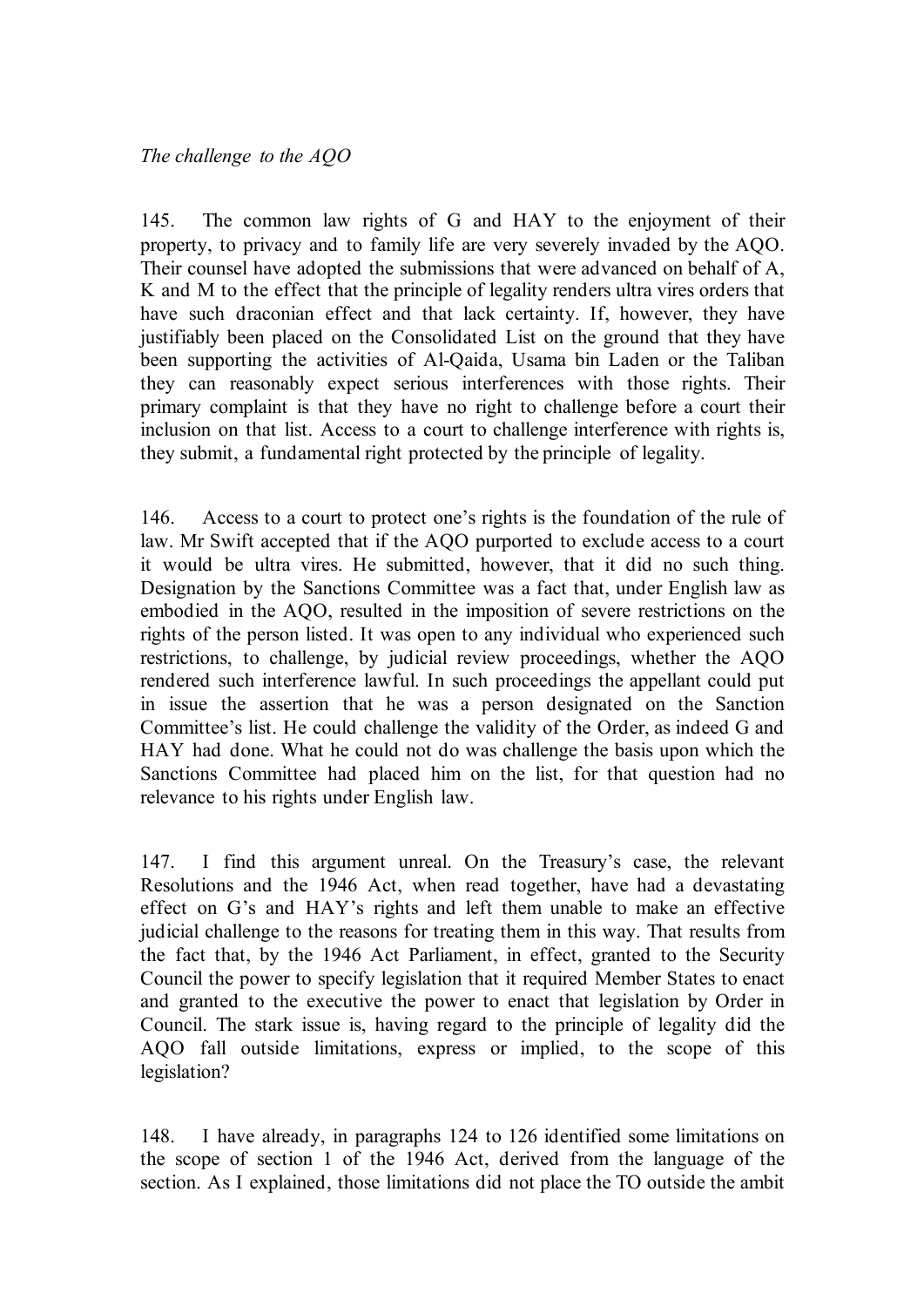of the section. The same, *a fortiori,* is true in the case of the AQO. The Resolutions to which that Order gives effect decide upon measures which are significantly more specific than those in the Resolutions giving rise to the TO, for the application of the AQO measures is restricted to those on the Consolidated List.

149. The list is, however, the primary object of the challenge brought by G and HAY to the legitimacy of the AQO. Names are placed on the list at the suggestion of Member States. A Member State has to give particulars of its reasons for putting forward a name, but it can place an embargo on disclosing those reasons to the name, or even on disclosing the fact that it was the State responsible for the inclusion of the name on the list. That is precisely what has occurred in the case of HAY. The Security Council has shown an appreciation of the need to provide a means whereby an individual can challenge the inclusion of his name on the Consolidated List. The Guideline that I have quoted at paragraph 140 above makes provision for notifying a listed individual of those parts of a Member State's statement of the case against him that the State identifies may be publicly released and Resolutions make express provision for de-listing, including the establishment of a focal point for submitting requests for de-listing – see Resolution 1730. But these provisions fall far short of the provision of access to a court for the purpose of challenging the inclusion of a name on the Consolidated List, and far short of ensuring that a listed individual receives sufficient information of the reasons why he has been placed on the list to enable him to make an effective challenge to the listing.

150. Does an Order in Council that subjects individuals to severe interference with their rights to the enjoyment of property, to privacy and to family life on the ground that they are associated with terrorists, in circumstances where they are denied the right to know the case against them or to have access to a court to challenge that case, fall within the power conferred by section 1 of the 1946 Act? The natural meaning of section 1 is wide enough to extend to implementation of the measures in Resolution 1267 and the later relevant Resolutions that are reproduced in the AQO. Are those measures none the less implicitly excluded from the ambit of the section under the principle of legality?

151. The first question to address is whether the provisions of section 1 are subject to any implied limitation at all. As to this there was no dispute between the parties. Mr Swift accepted that, if the Security Council decided, by a Resolution under article 41, that Member States should obtain information from terrorist suspects by the application of torture, section 1 of the 1946 Act would not apply to that measure. I think that at the very least the powers conferred by section 1 must be limited to measures imposed by the Security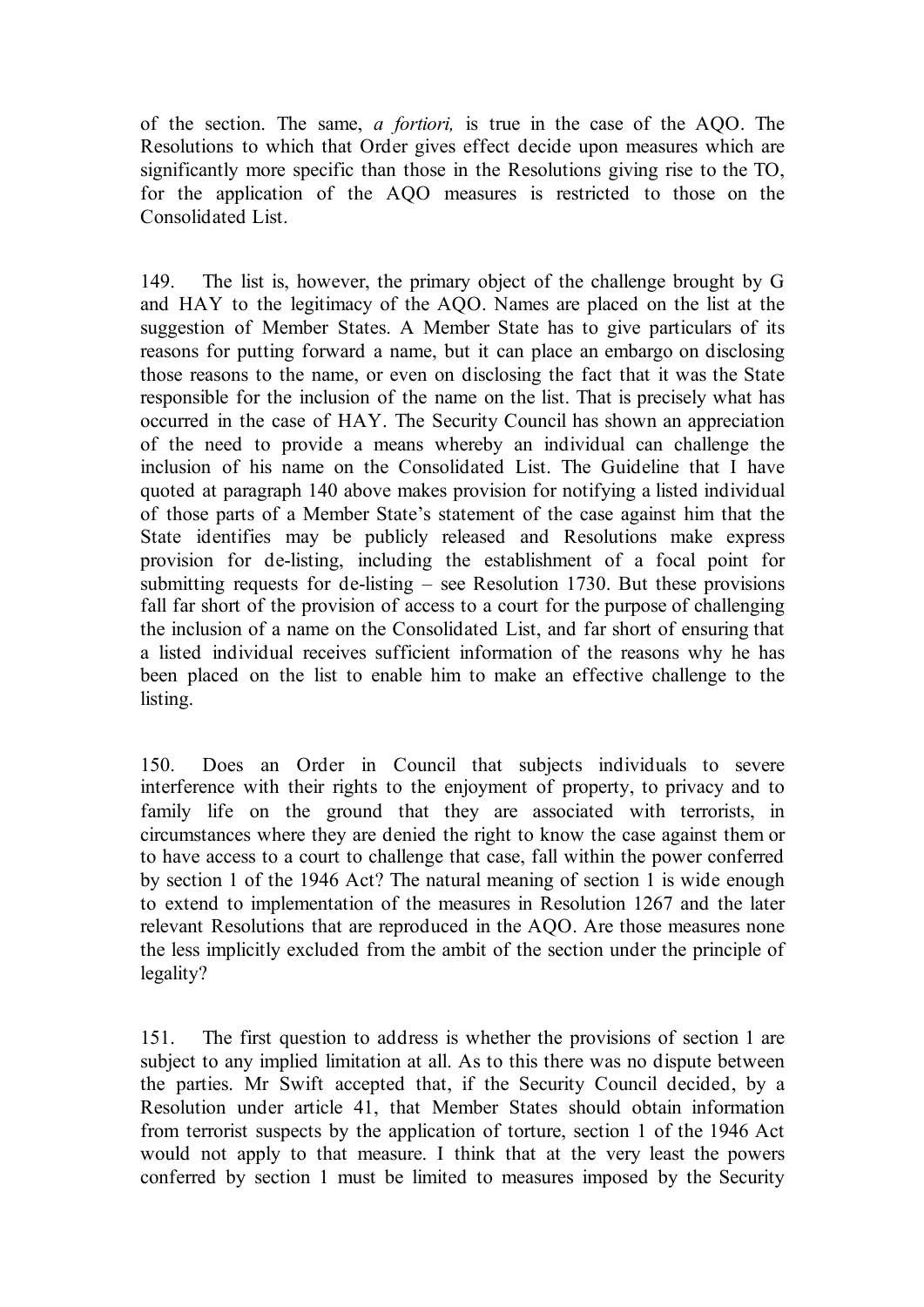Council that are *intra vires*. The general, albeit not universal view, is that this would exclude measures that violated *jus cogens* – see the discussion in the article by Tridimas and Gutierrez-Fons on *EU Law, International Law, Economic Sanctions against Terrorism: The Judiciary in Distress?* Vol 32 901 Fordham Int'l LJ, at pp 930-931. The implication of this would seem to be that it must be open to the domestic courts in this country to review the *vires* of Security Council Resolutions in order to rule on the validity of Orders made under the 1946 Act – see footnote 159 to p 932 of the same article.

152. It has not, however, been suggested on behalf of any of the appellants that the relevant Resolutions were *ultra vires*. None the less they are of a kind that Parliament cannot reasonably have anticipated when enacting the 1946 Act. Article 41 gives, by way of example of the "measures not involving the use of armed force" to which it relates, "complete or partial interruption of economic relations and of rail, sea, air, postal, telegraphic, radio, and other means of communication, and the severance of diplomatic relations." These were measures against rogue States, not by States against individuals within them, and it is no cause for surprise that, when debating the Bill in the House of Lords, Viscount Samuel remarked:

> "This particular Bill makes provision for the eventuality that coercive measures may become necessary by the United Nations against some State which is indulging, or is apparently about to indulge, in acts of aggression. Those coercive measures may be either military or non-military – what we are accustomed to speak of under the name of sanctions, economic sanctions, or similar sanctions." Hansard 12 February 1946 col 378 HL.

153. The fact that Parliament may not have anticipated the nature of the measures upon which the Security Council decided over sixty years after the 1946 Act was passed does not mean that the Act cannot, on its true construction, apply to them – see *Royal College of Nursing of the United Kingdom v Department of Health and Social Security* [1981] AC 800 at p 822. It is necessary to consider the intention of Parliament, reading the statute "in the historical context of the situation which led to its enactment" – per Lord Bingham of Cornhill *R(Quintavalle) v Secretary for Health* [2003] UKHL 13; [2003] 2 AC 687 para 8. Reference to Hansard demonstrates the enthusiasm in 1946 of all sections of both Houses for the new United Nations and the Security Council, of which the United Kingdom was a permanent member. Parliament should not be presumed to have intended that the measures covered by section 1 of the 1946 Act would be restricted to measures similar to the examples in article 41 of the Charter.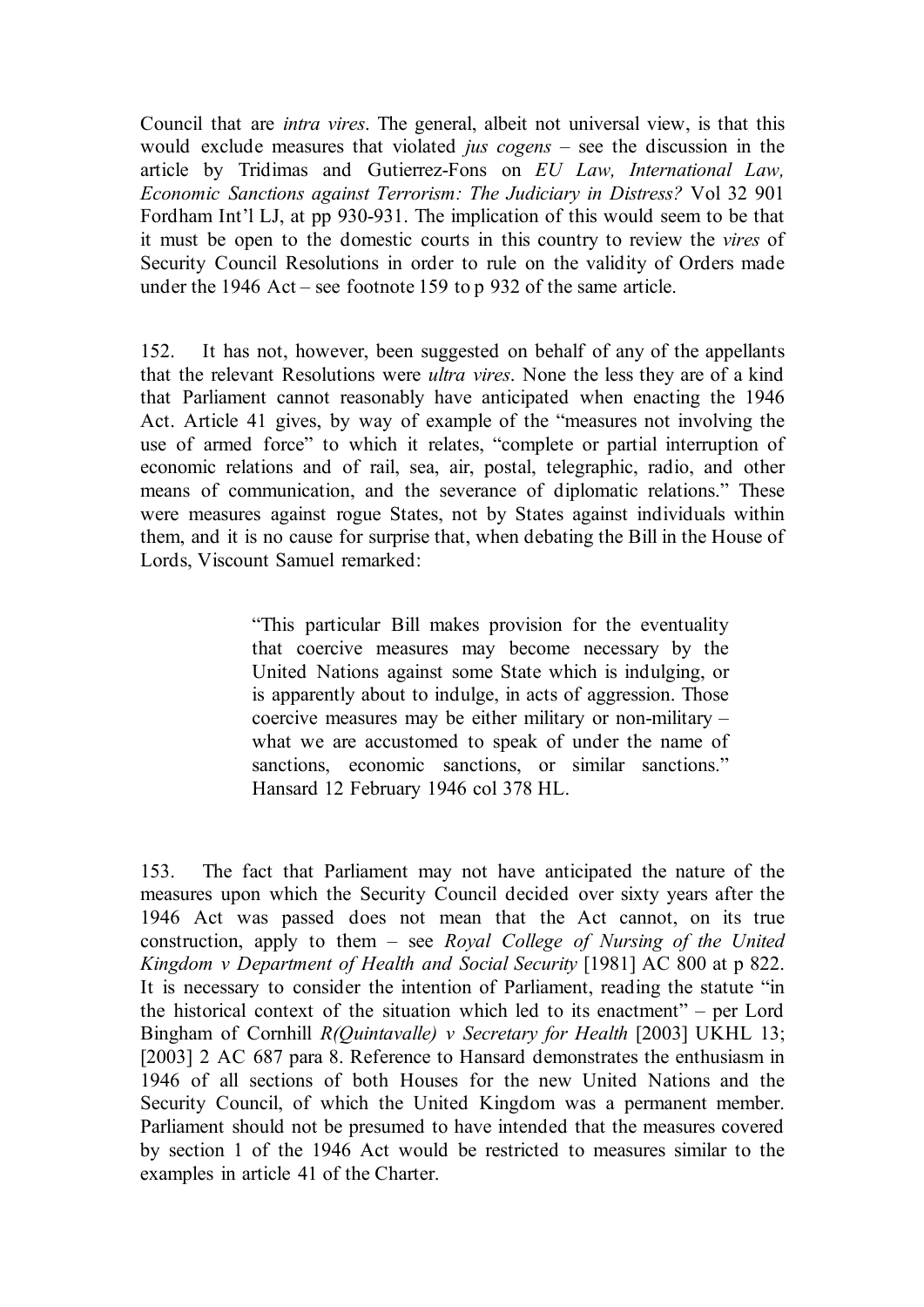154. Different considerations apply, however, to the question of whether Parliament would have appreciated the possibility that the Security Council would, under article 41, decide on measures that seriously interfered with the rights of individuals in the United Kingdom on the ground of the behaviour of those individuals without providing them with a means of effective challenge before a court. I conclude that Parliament would not have foreseen this possibility, having particular regard to the reference to human rights in the preamble and article 1.3 of the Charter and to the fact that the 1946 Act was passed at a time when the importance of human rights was generally recognised, as exemplified two years later by the adoption by the General Assembly of the Universal Declaration of Human Rights. This is material, for it makes the principle of legality a realistic guide to the presumed intention of Parliament.

155. Applying that principle, I share with the majority of the court the conclusion that the Resolutions to which the AQO relates, insofar as they call for measures to be applied to those on the Consolidated List, fall outside the scope of section 1 of the 1946 Act. I agree with Lord Mance, for the reasons that he gives, that in so far as the Resolutions relate to Usama bin Laden himself, their validity is not impugned.

156. For these reasons I would grant the relief proposed by Lord Hope in paragraph 83 of this judgment. I endorse his comments in relation to the 2009 Order. I agree for the reasons that he gives that the operation of the Order in HAY's case shall be suspended for one month from the date of judgment.

157. Nobody should conclude that the result of these appeals constitutes judicial interference with the will of Parliament. On the contrary it upholds the supremacy of Parliament in deciding whether or not measures should be imposed that affect the fundamental rights of those in this country.

# **LORD RODGER, with whom Lady Hale agrees**

158. The Court is asked to decide whether, by virtue of section 1(1) of the United Nations Act 1946, Her Majesty in Council had power to enact the Al-Qaida and Taliban (United Nations Measures) Order 2006 ("AQO Order") and the Terrorism (United Nations Measures) Order 2006 ("TO 2006"). The same question arises in respect of the Terrorism (United Nations Measures) Order 2009 ("TO 2009").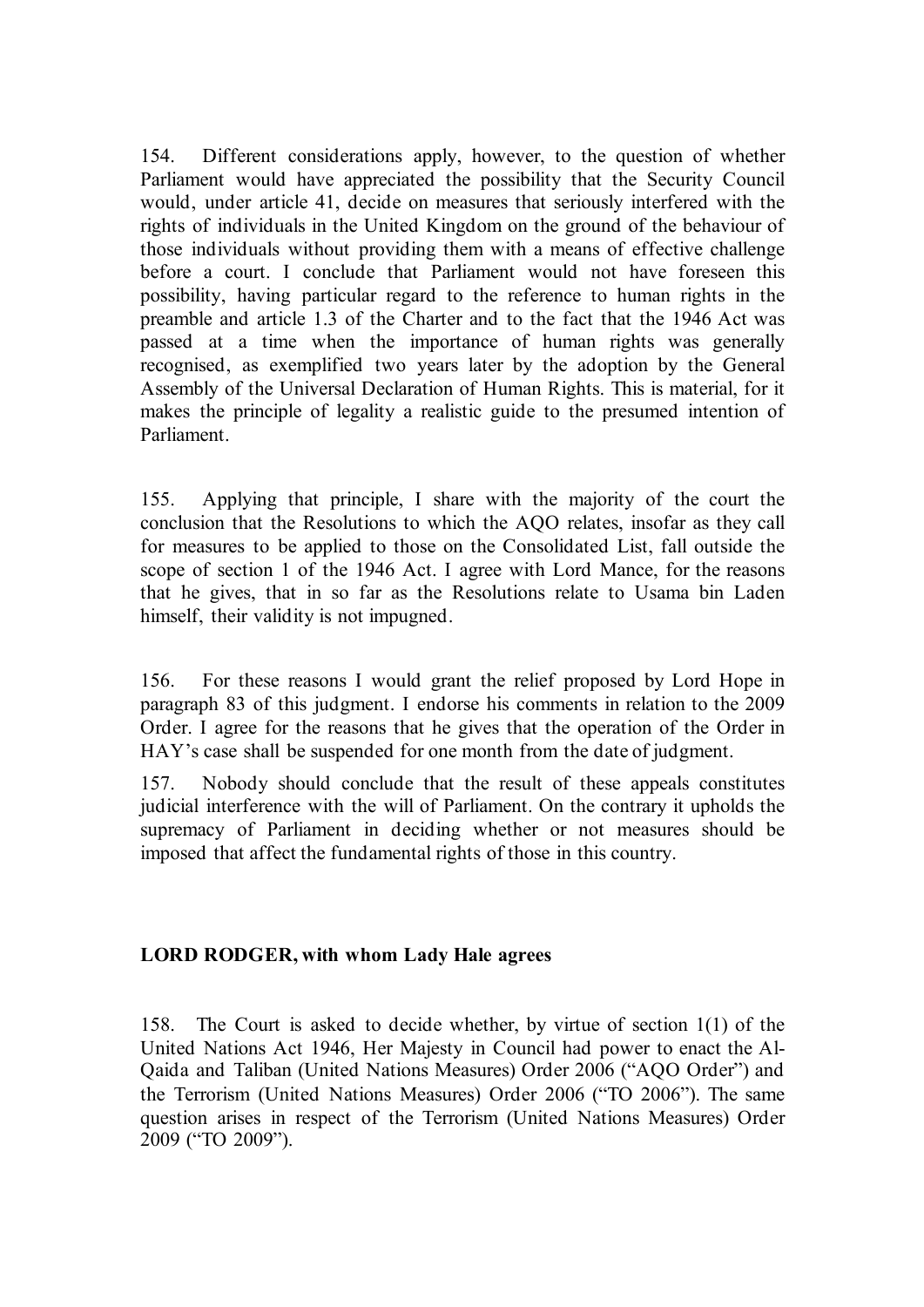159. At the time of the hearing TO 2006 was the current embodiment of the measures by which the United Kingdom implemented SCR 1373, which was adopted by the Security Council on 28 September 2001, in the aftermath of the 9/11 attacks on the United States. But SCR 1373 was by no means the first resolution which the Council had adopted to deal with terrorist attacks. What marks it out is that the other resolutions relate to specific incidents and specific individuals, or organisations. SCR 1373 is, by contrast, generic: it deals with "international terrorism", with threats to international peace and security caused by "terrorist acts". Previous resolutions, such as SCR 1189 (1998), had, of course, included calls for States to take measures for the prevention of terrorism. But SCR 1373 was intended to go much further: the aim was to create a permanent international system for combating terrorism.

160. This helps to explain certain unique, or unusual, features of SCR 1373. The Security Council envisages that its other resolutions relating to terrorist acts will have a limited life before being reconsidered and renewed, if appropriate. There is no such time-limit in SCR 1373: it is intended to apply indefinitely – unless and until the Security Council decides to revoke it. The other SCRs are targeted at a particular threat – for example, SCR 1333 (2000) is directed at the Taliban and Osama bin Laden, Al Qaida and their associates. In para 1(a) of SCR 1373, by contrast, the Security Council simply decides that all States shall prevent and suppress the financing of terrorist acts. Para 1(c) requires States to freeze without delay funds etc of "persons who commit, or attempt to commit, terrorist acts or participate in or facilitate the commission of terrorist acts…." The same thinking runs through the resolution.

161. If, in these respects, SCR 1373 looks more like an international convention, this is not surprising since it really comprises selected measures which had been included in the International Convention for the Suppression of the Financing of Terrorism that was adopted by the General Assembly in December 1999. By September 2001 only a few States had ratified the Convention. So SCR 1373, in effect, imposed on all States the selected obligations which would otherwise have bound them only if they had eventually decided to ratify the Convention.

162. Given its focus on "terrorist acts", it is striking that the resolution does not define "terrorism" or "terrorist acts". This is no accident. It would have been impossible to get agreement on a single definition. So, at the risk of some inconsistency and incoherence in their response, SCR 1373 leaves it up to States to adopt measures to combat what they regard as terrorism. In both TO 2006 and TO 2009 the definition adopted by the United Kingdom is to be found in article  $2(3)-(6)$ . It is important to notice that this definition is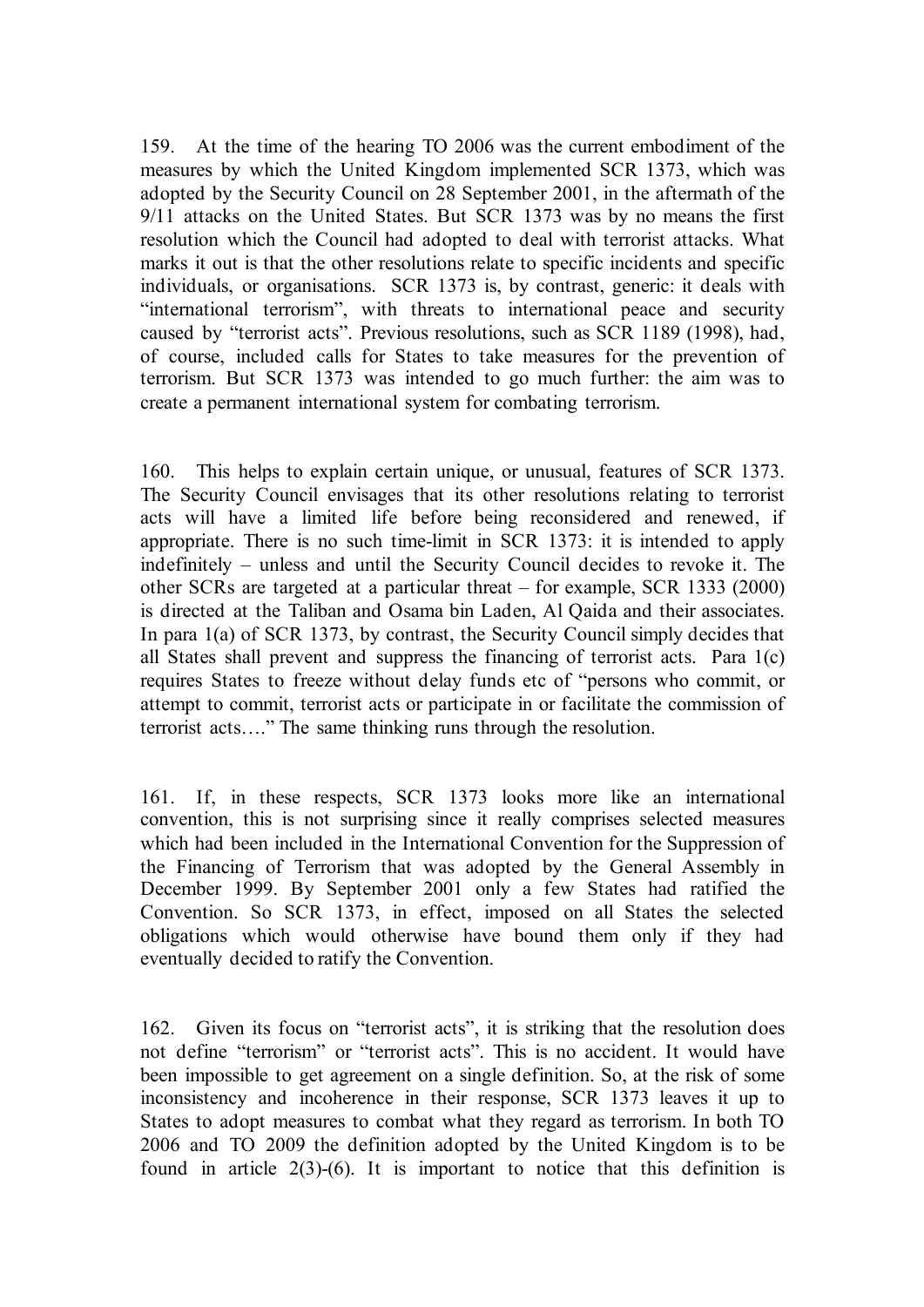extremely wide and, as a result, the power of the Treasury to make a freezing order under the TOs is much more extensive than its power under section 4 of the Anti-terrorism, Crime and Security Act 2001. For example, under article 2(3) of the TOs, "terrorism" means the use or threat of action of the kind falling within article  $2(4)$  which is designed to influence "the government" – and, by article  $2(6)(d)$ , "the government" includes "the government ... of a country other than the United Kingdom." So under the TOs the Treasury is intended to have power to impose a freezing order to deal with a threat which is designed to influence a foreign government – something that could not be done under the 2001 Act.

163. These wide provisions are entirely appropriate in a measure that is intended to allow the requirements of SCR 1373 to be effectively applied in the United Kingdom. The freezing orders that are under consideration in these appeals relate to the funds and assets of individuals who live in this country. It is therefore tempting to think of such cases as the paradigm. But that would be a fundamental error. The very premise of SCR 1373 is that terrorism is an international phenomenon.

164. For example, someone living in Ruritania may facilitate acts of terrorism against the government of Utopia by transferring funds from his account in a bank in the United Kingdom to an account controlled by the terrorist in a bank in Erewhon. The hope and intention behind paras 1(b) and 2(e) of SCR 1373 is that the authorities in Ruritania will have the necessary laws and resources to prosecute the individual concerned for financing and facilitating terrorism. Equally, it is hoped that the Erewhon authorities will have the necessary powers to freeze any funds that reach the account in the bank there. But the reality may well be that, for a variety of reasons, Ruritania is not actually in a position to arrest and prosecute the individual concerned for his actions and Erewhon may not have the necessary legislation to freeze his funds. Terrorists may indeed choose to live or operate in States which are too weak to take effective action against them. And, of course, in all probability the British courts will not have jurisdiction to prosecute the individual for facilitating terrorist acts in Utopia – even supposing that he could ever be arrested or extradited to this country from Ruritania. Nevertheless, the intention behind SCR 1373 is that the United Kingdom should be able to counter the threat of terrorist acts in Utopia by freezing the individual's assets in the British bank. And the United Kingdom aims to assist in fulfilling the Security Council's intention by giving the Treasury power under TO 2006 and TO 2009 to designate the individual and to freeze his funds in the British bank.

165. It follows that it could never have been the intention of the Security Council that a State should freeze only the funds of individuals whom it could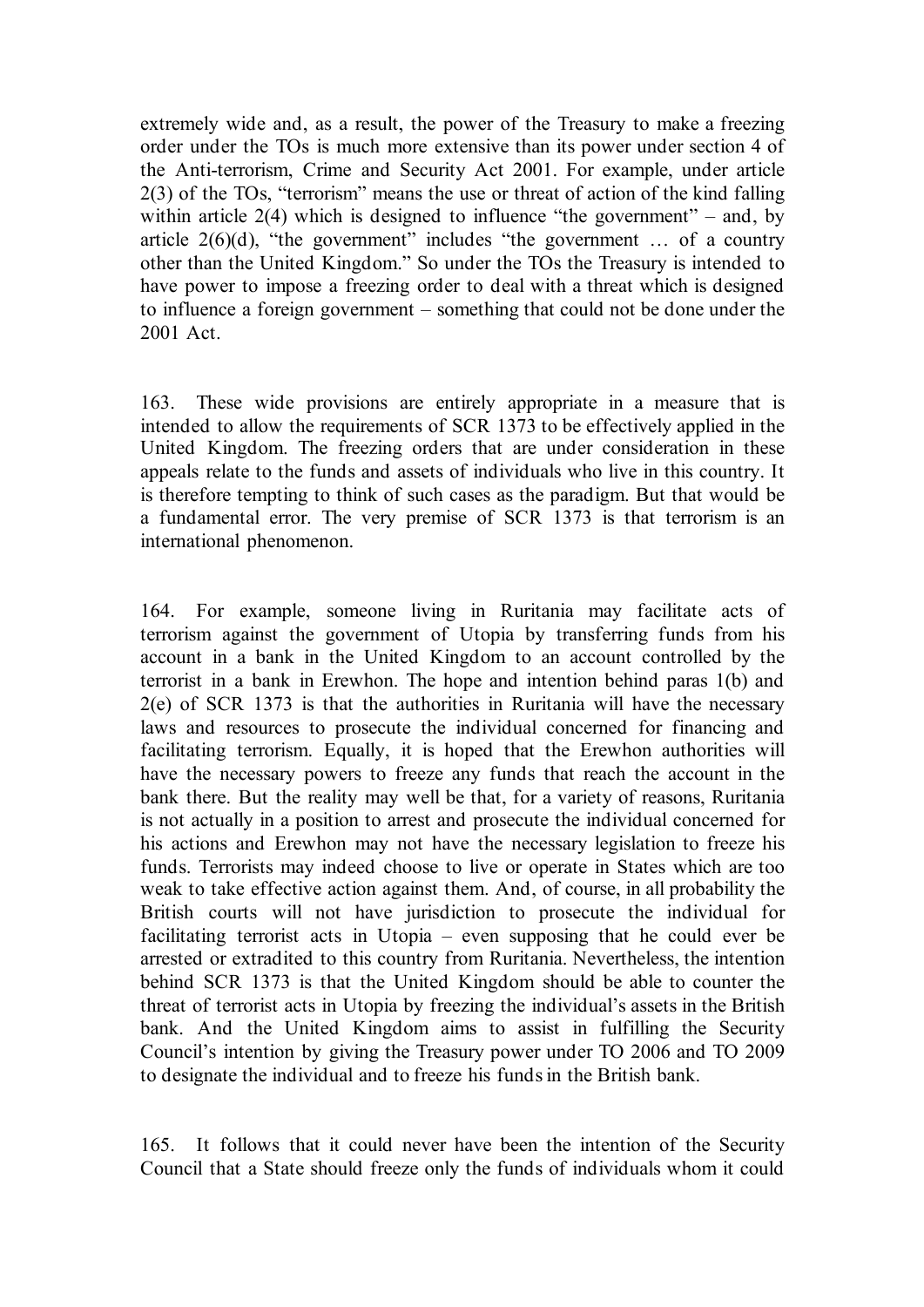itself charge with committing, attempting to commit, participating in or facilitating, acts of terrorism. It would be equally unconvincing to say that, unless someone had been charged with, or convicted of, one of these offences, his assets were to remain unfrozen. After all, the Treasury might have reliable information that showed that the individual, living in another country, was facilitating terrorism, even though there was not the slightest chance of his ever being brought to justice. It would be absurd to allow the individual to continue transferring funds to be used to carry out terrorist acts, simply because he was going to evade justice for the foreseeable future. In such a case the Treasury would not only have reasonable grounds for suspecting that the individual was facilitating acts of terrorism; they would have a solid basis for concluding that he was actually doing so. So the international law obligation imposed on the United Kingdom by para 1(c) of SCR 1373 to freeze the individual's assets would be clear.

166. The appellants, A, K, M and G, argue, however, that TO 2006 is ultra vires because it goes further and allows the Treasury to designate an individual and to freeze his assets if they "have reasonable grounds for suspecting that [he] is or may be ... a person who commits, attempts to commit, participates in or facilitates the commission of acts of terrorism…." The argument is that this goes further than the terms of para 1(c) of SCR 1373 and that it is neither "necessary" nor "expedient", in terms of section 1(1) of the United Nations Act 1946, for the Treasury to be given power to designate and freeze on the basis of reasonable grounds for suspicion. As Lord Mance puts it, at para 230, this is to freeze "the assets of a different and much wider group of persons on an indefinite basis" and to change "the essential nature and target of the freezing order."

167. I acknowledge the force of the argument, but I have come to the conclusion that it should be rejected.

168. In the first place, as is perhaps apparent from the variety of approaches adopted in the judgments, para 1(c) of SCR 1373 does not provide any express guidance. It simply prescribes the result that is to be achieved: freezing without delay the funds etc of persons who commit etc terrorist acts. It does not indicate how States are to identify the people in question.

169. There will, of course, be no difficulty if the authorities of a State catch someone red-handed committing a terrorist act or handing over cash to a terrorist organisation. The State will freeze his assets if there are any within its jurisdiction. And, if satisfied that the information provided is accurate, other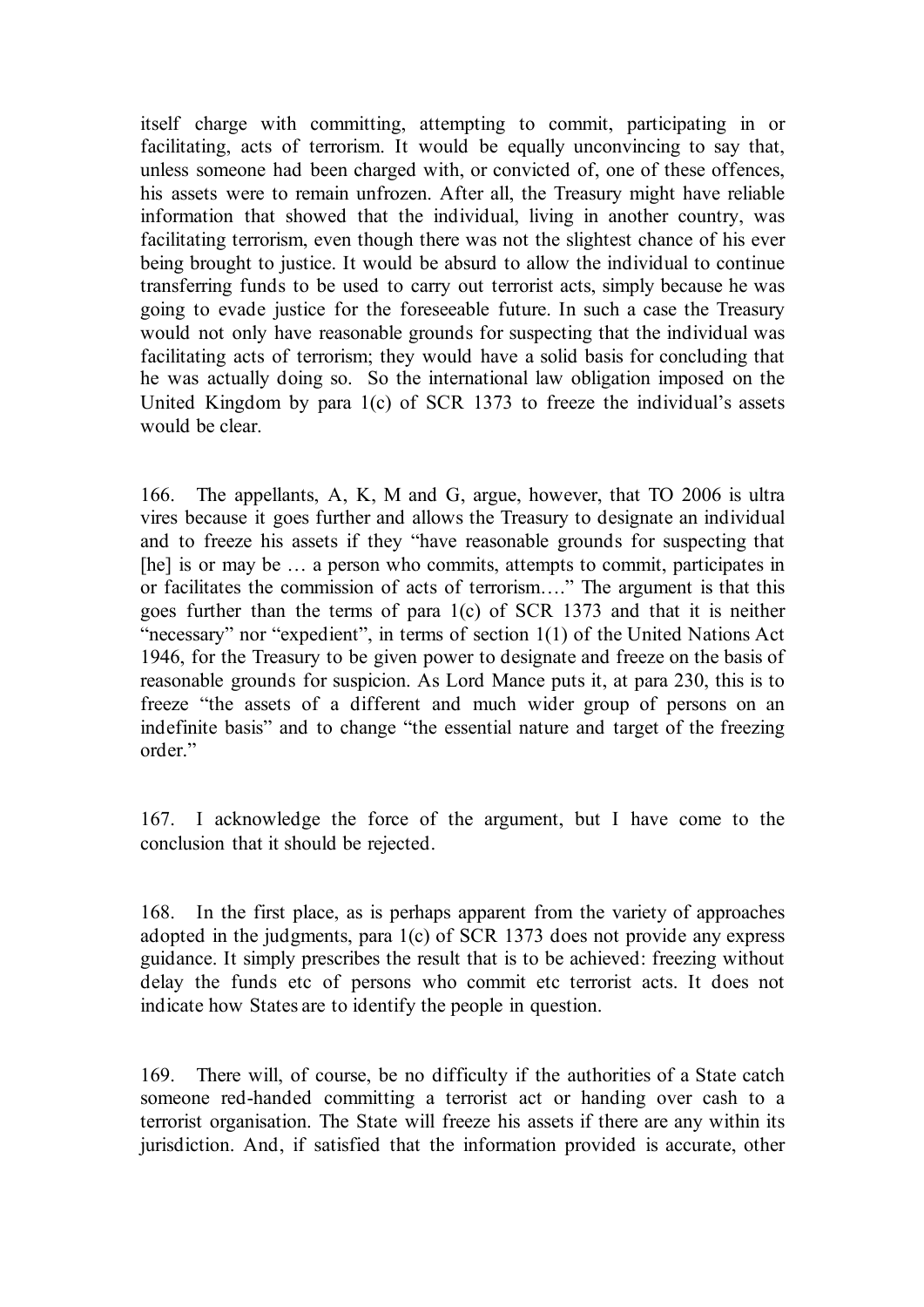States will do the same – even though they will not have first-hand knowledge of the act in question.

170. Often, however, things will not be so clear-cut. Items of information may come from a variety of sources which, if pieced together, indicate, more or less clearly, what an individual or a group is doing. How is effect to be given to para 1(c) of SCR 1373 in that situation? Lord Phillips, at para 136 of his opinion, seems to envisage that a long-term freezing order should be dependent on "conviction of the relevant criminal offence to the criminal standard of proof" or that it would be merely "ancillary to a criminal charge or conviction" (para 142). I have just explained why I cannot accept that approach which would emasculate the international system that the Security Council wishes to create. I infer from what Lord Mance says, at para 230, that in his view the Security Council envisages that a (long-term) freezing order should be made only against individuals who, the State is satisfied, on the balance of probabilities, have committed etc a terrorist act. In other words, even if the State thinks that there is, say, a 40% chance that the individual is busy financing terrorist activities, he should be allowed to continue. I would reject that approach because it would leave a lot of loop-holes and would be unlikely to conduce to achieving the Security Council's overall aim of preventing terrorist acts.

171. I understand Lord Brown to opt, at para 199, for a requirement that the Treasury should have reasonable grounds for *believing* that the person in question is committing, or has committed, etc terrorist acts. That seems to me to be one possible approach which would be likely to identify many people whose funds etc are to be frozen in terms of para 1(c). Plainly, however, if a State applies that test, it will be liable to freeze the assets of a number of people who, it turns out, are not committing, or have not committed etc, terrorist acts. Nevertheless, in my view, a measure which adopted that approach could be said to be expedient for enabling the United Kingdom to fulfil its obligation under SCR 1373 to freeze the assets of those who facilitate terrorist acts.

172. The actual test in the TOs, based on reasonable grounds for *suspecting*, is just a little less stringent than the one favoured by Lord Brown. In other words, while it may (slightly) increase the chances of catching individuals who are actually committing etc terrorist acts, it correspondingly increases the chances that someone who is not committing etc a terrorist act will have his assets frozen. Lord Hope, at para 58, considers that it may well have been expedient to introduce the reasonable suspicion test to reproduce what the SCR requires, but he is of the view that the formulation of the text should be left to Parliament. In his view, therefore, TO 2006 really fails, not because it is framed too widely, but because of the "principle of legality" (para 61).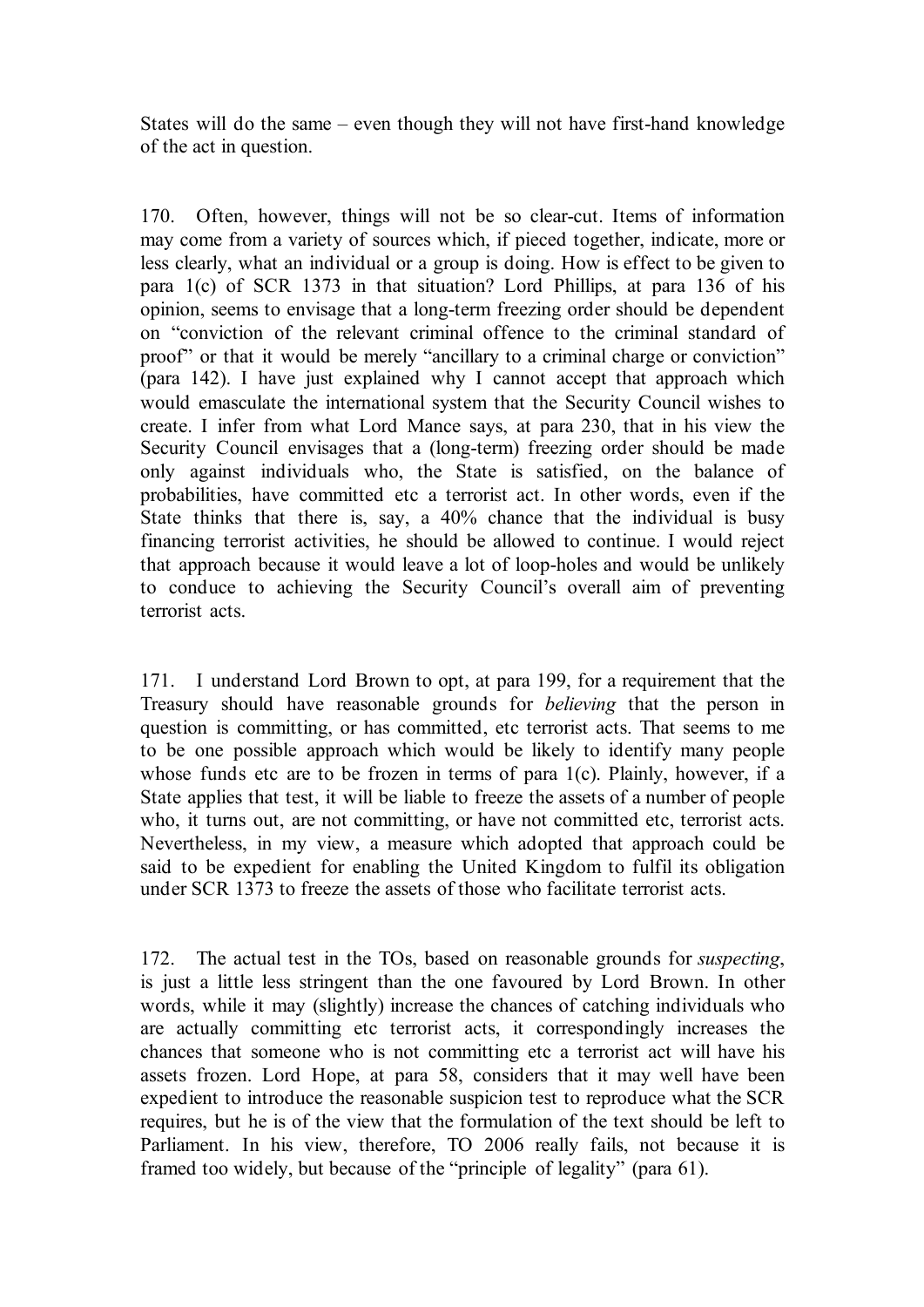173. As Lord Hope points out, there is evidence that the reasonable grounds for suspecting test would be consistent with the approach of the United Nations International Task Force. It seems to me that the expediency of the United Kingdom adopting that test really depends on a whole range of practical matters with which the members of this Court are largely unfamiliar. Inevitably, much of the information about terrorist activities that is available to national authorities will come from other countries and, often, in the form of intelligence provided by overseas security services. In the case of the United Kingdom, the Treasury – and indeed the British security services – may well be in no position to make an independent assessment of the material. Similarly, it may well be that, in a significant number of cases, because of its variable quality and fragmentary nature, the available information does not permit the Treasury to go further than to say that they have reasonable grounds for suspecting that the person concerned is committing or facilitating terrorist acts. If so, then it may be better to base designation on reasonable grounds for suspicion rather than on some higher standard which could not be readily achieved and which, if applied faithfully, would mean that the Treasury failed to freeze a significant number of assets which were actually under the control of people who committed etc terrorist acts. I therefore see no sufficient reason to conclude that the test in the TOs is not expedient for enabling the United Kingdom to fulfil its obligations under para 1(c) of SCR 1373.

174. Nevertheless, adopting that test does mean that, sooner or later, someone will be designated who has not actually been committing or facilitating terrorist acts. That is inevitable. The availability of judicial review under Part 6 of the Counter-Terrorism Act 2008 is, of course, a palliative. But, in my view, for the reasons given by Lord Hope, at paras 60 and 61, the making of an Order, which, in effect, amounts to permanent legislation conferring powers to affect, directly, very basic domestic law rights of citizens and others lawfully present in the United Kingdom goes well beyond the general power to make Orders in Council conferred by section 1(1) of the United Nations Act 1946. If such measures are to be taken, it is for Parliament to deliberate and to determine that the benefits of giving the Treasury such powers outweigh the potential disadvantages and that it is accordingly expedient to adopt these measures in order to enable the United Kingdom to fulfil its obligations under SCR 1373.

175. That is so, even though, for the reasons given by Lord Hope, at paras 70-73, the Court must proceed on the basis that, having regard to articles 25 and 103 of the Charter, the United Kingdom's obligations under the SCRs would trump any relevant obligations under the European Convention.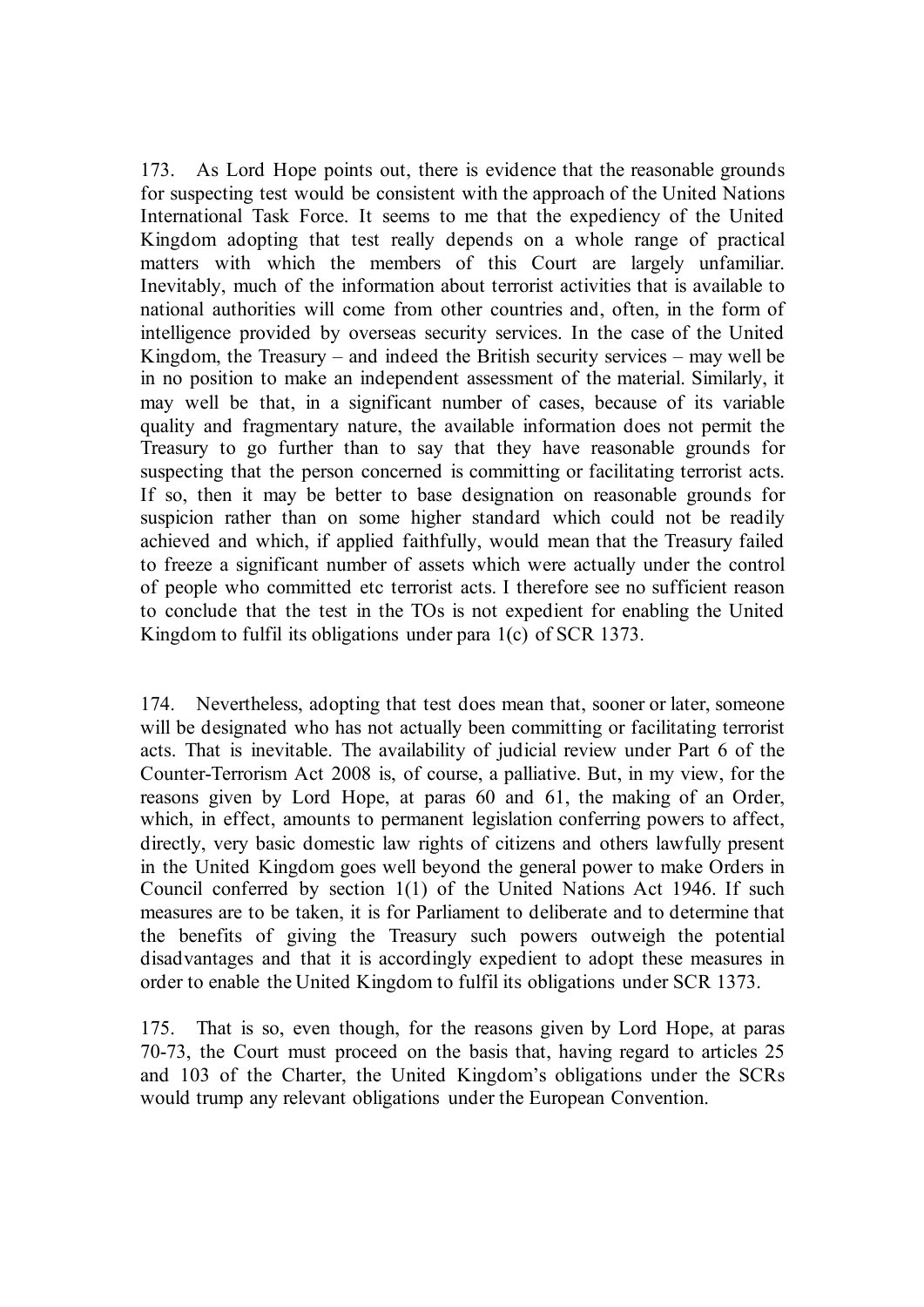176. I consider, however, that section 1(1) would authorise Her Majesty to make an Order in Council, even with these far-reaching effects, provided that it had only a limited life-span and was replaced, as soon as practically possible, by equivalent legislation passed by Parliament. In this way the United Kingdom could promptly fulfil its obligations under the United Nations Charter.

177. For these reasons TO 2006 was ultra vires and TO 2009, which is, so far as relevant, in similar terms, must also be ultra vires. I am accordingly satisfied that the designation orders relating to A, K and M under TO 2006 were void and that the new orders made under TO 2009 must also be void.

## 178. I turn now to the AQO.

179. The history of the matter has been described by Lord Hope and Lord Mance. In para 4(b) of SCR 1267 (1999) the Security Council decided that all States should – in broad terms – freeze funds and other financial resources owned or controlled directly or indirectly by the Taliban, or by any undertaking owned or controlled by the Taliban, as designated by the Committee that was to be established under para 6 of the SCR. This committee, comprising all the members of the Security Council, came to be known as the "1267 Committee". The following year, in SCR 1333 (2000), the Security Council decided that all States were to freeze without delay, inter alia, funds and other financial assets of "Usama bin Laden and individuals and entities associated with him as designated by" the 1267 Committee, "including those in the Al-Qaida organisation". After the 9/11 atrocity, at the instigation of the United States, the Committee added a large number of names to its list of groups and individuals associated with Osama bin Laden and Al-Qaida.

180. SCR 1267 was aimed at the Taliban regime. So the role of the Committee was to designate Taliban funds which States were to freeze. But, from SCR 1333 onwards, the Security Council has targeted the funds and assets of individuals and entities associated with Osama bin Laden and the Al-Qaida organisation. And the role of the 1267 Committee has, therefore, been to designate those individuals whose funds are then to be frozen. As Lord Mance explains, at para 215, this was not a new device: the Security Council had previously adopted resolutions which left it to a committee to designate individuals to whom particular sanctions were to apply. Those resolutions had been directed, however, at individuals associated with a particular régime in a particular country. By contrast, from SCR 1333 onwards, the 1267 Committee was having to identify individuals and groups associated with a much more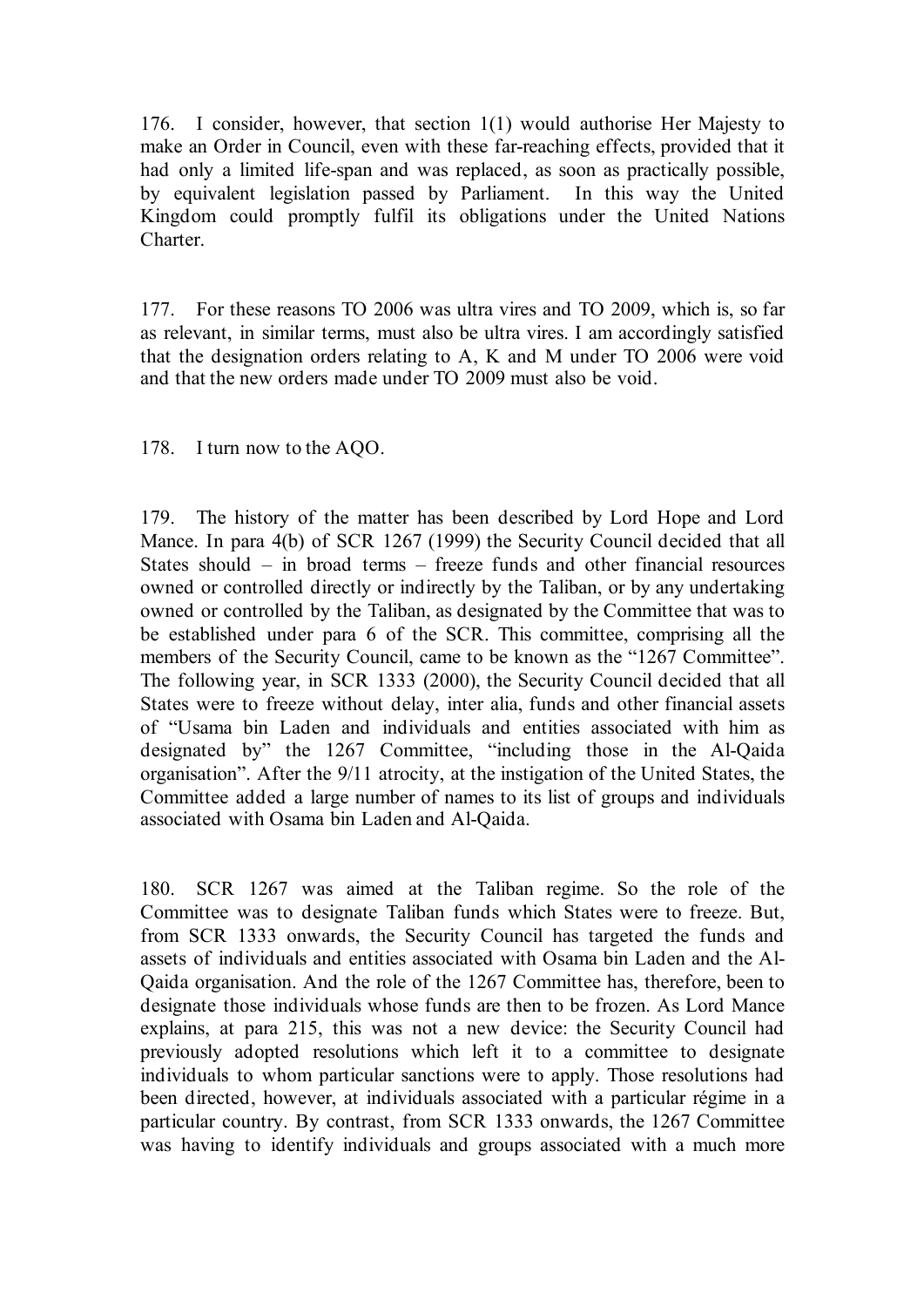amorphous organisation, emanations of which might be operating in countries all over the world.

181. Obviously, preventing terrorists from obtaining funds and other assets is a crucial part of any system for combating terrorism. Equally obviously, if there is to be a successful international effort to combat terrorism all over the world, a central organisation which gathers information and co-ordinates action is going to play a vital role. Assessing the information and deciding whether to act on it involved matters of political judgment. Obviously, again, much of the necessary information will come from the security services of different countries and there may well be problems about revealing it. The 1267 Committee acts as the central co-ordinating body and is not in the habit of revealing much about the basis for its decisions. It would, of course, be absurd to expect the Committee to notify individuals of any proposal to list them: any funds would quickly be disposed of. But, even after the reforms introduced in the last two years, there is little that individuals can do to launch an effective challenge to their listing after it has occurred. The Committee is not obliged to publish more than a narrative summary of reasons for their listing. There is no appeal body outside the Committee to which they can complain. The individuals themselves cannot apply directly to the Committee to have their names removed from the list. Such requests now go to the Ombudsperson. And, if a State applies on their behalf, the name will still not be removed unless all members of the Committee agree. There is an obvious danger that States will use listing as a convenient means of crippling political opponents whose links with, say, Al-Qaida may be tenuous at best.

182. The Security Council is a political, not a judicial, body – as is the 1267 Committee. And it may be that the Committee's procedures are the best that can be devised if it is to be effective in combating terrorism. But, again, the harsh reality is that mistakes in designating will inevitably occur and, when they do, the individuals who are wrongly designated will find their funds and assets frozen and their lives disrupted, without their having any realistic prospect of putting matters right. On one view, they are simply the incidental but inevitable casualties of the measures which the Security Council has judged it proper to adopt in order to counter the threat posed by terrorism to the peace and security of the world. The Council adopts those measures in order to prevent even worse casualties – those who would be killed or wounded in terrorist attacks.

183. On the assumption that the Human Rights Act is not in play, Parliament can pass legislation to give effect in our domestic law to the obligations imposed on the United Kingdom by the Security Council resolutions relating to Osama bin Laden, Al- Qaida etc - however grave the interference with rights of property and even though there is no effective remedy against an unjustified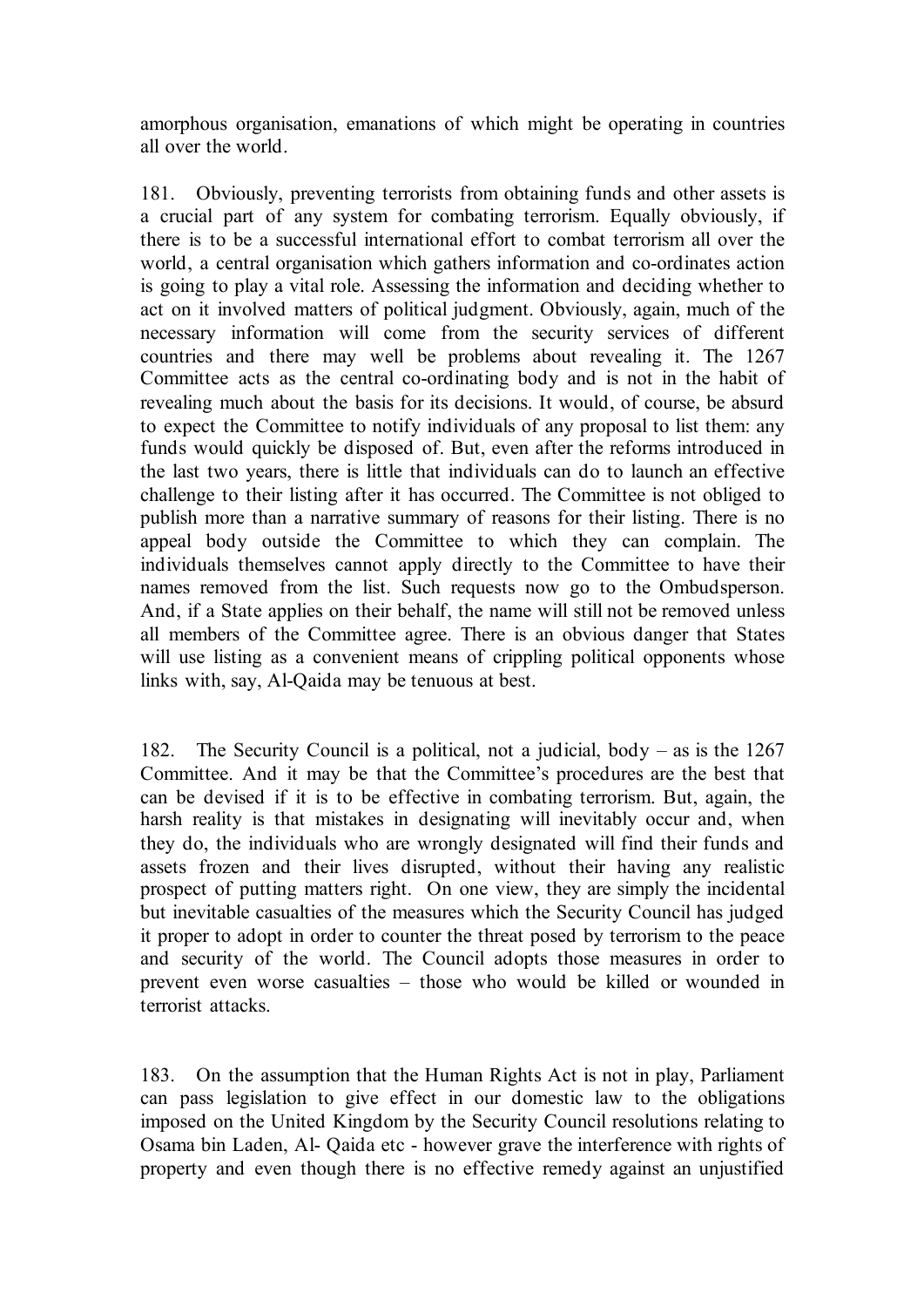listing. In effect, Parliament could enact a statute in similar terms to the AQO. In doing so, Parliament would be consciously deciding that the need to fulfil the Chapter VII obligations imposed by the Security Council meant that the basic common law rights of the individuals concerned would have to yield.

184. Can the same be done by Order in Council under section 1(1) of the United Nations Act 1946? In other words, does section 1(1) authorise Her Majesty in Council to make legislation which encroaches to such an extent on individuals' basic common law rights of property and access to the courts?

185. Undoubtedly, given the terms of article 41 of the Charter which envisages interruption of economic relations, Parliament must have envisaged that, for example, an Order in Council giving effect to a ban on trade with a particular country would interfere significantly with the rights of individuals or companies to export their goods or to use their funds to make payments to individuals or companies in the country concerned. But, having regard to the principle stated by Lord Browne-Wilkinson in *R v Secretary of State for the Home Department, Ex p Pierson* [1998] AC 539, 575, I have come to the conclusion that, by enacting the general words of section 1(1) of the 1946 Act, Parliament could not have intended to authorise the making of AQO 2006 which so gravely and directly affected the legal right of individuals to use their property and which did so in a way which deprived them of any real possibility of challenging their listing in the courts.

186. Lord Brown rejects that conclusion because, he says, there could surely be no political cost in doing what, unless we were flagrantly to violate our UN Charter obligations, the United Kingdom had no alternative but to do. I accept that there might be no real political cost in enacting the measure. But the essential point is that these matters should not pass unnoticed in the democratic process and that the democratically elected Parliament, rather than the executive, should make the final decision that this system, with its inherent problems, should indeed be introduced into our law. The need for Parliamentary endorsement is all the more important if the ordinary human rights restraints do not apply.

187. I would accordingly hold that article  $3(1)(b)$  of the AQO is ultra vires and void.

188. For these reasons I agree that the appeals of A, K, M and G should be allowed and the appeal by the Treasury should be dismissed.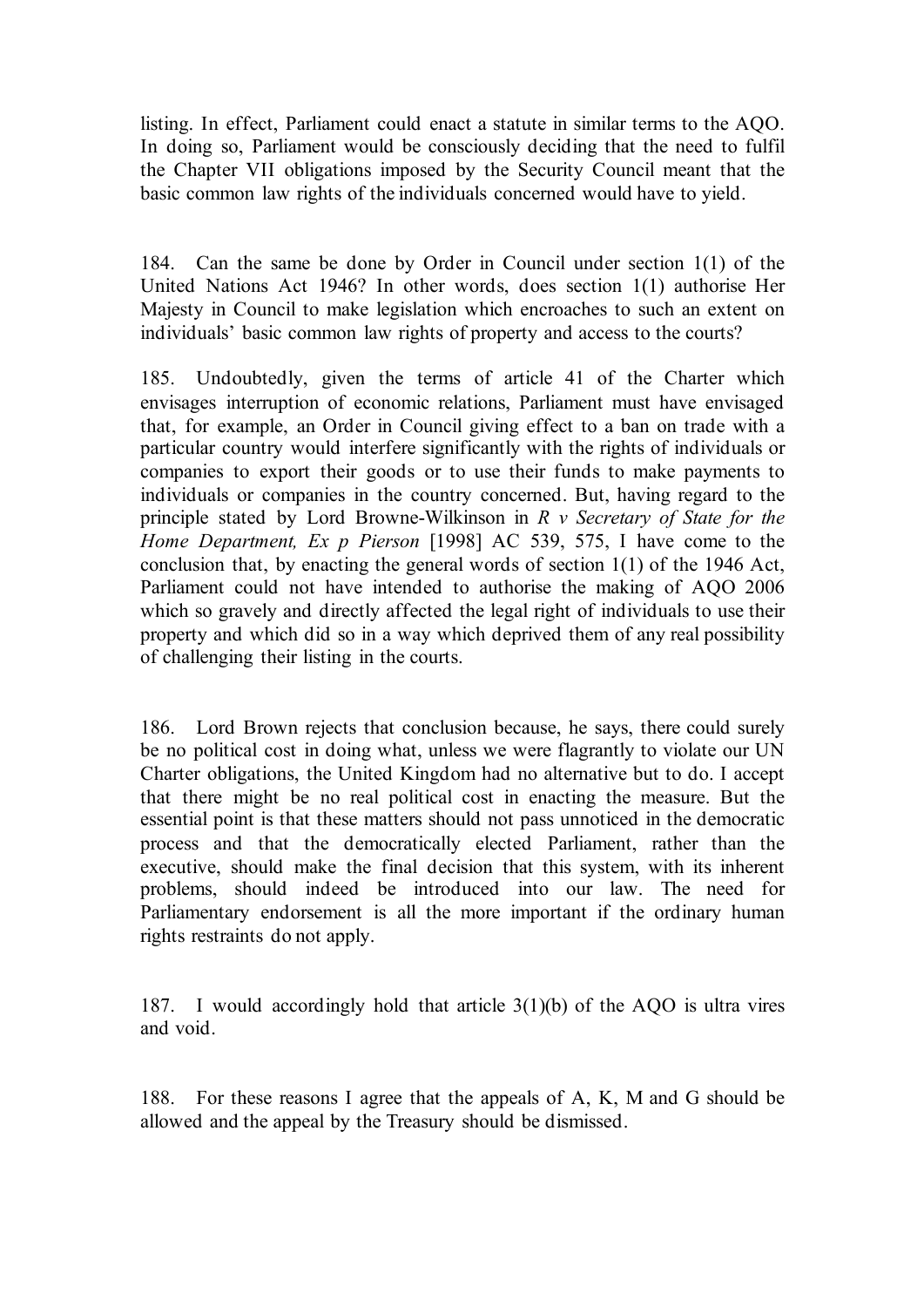## **LORD BROWN**

189. The principal question for the Court's decision on these appeals is whether the Terrorism (United Nations Measures) Order 2006 (The Terrorism Order) or the Al-Qaida and Taliban (United Nations Measures) Order 2006 (The Al-Qaida Order) or both fall to be quashed as having been made *ultra vires* the enabling power – section 1 (1) of the United Nations Act 1946 (the 1946 Act). Section  $1(1)$  is central to the appeals:

"If, under Article 41 of the Charter of the United Nations . . . (being the Article which relates to measures not involving the use of armed force) the Security Council of the United Nations call upon His Majesty's Government in the United Kingdom to apply any measures to give effect to any decision of that Council, His Majesty may by Order in Council make such provision as appears to Him necessary or expedient for enabling those measures to be effectively applied, including (without prejudice to the generality of the preceding words) provision for the apprehension, trial and punishment of persons offending against the Order."

190. The appellants (together with JUSTICE who intervene in these proceedings in support of their case) submit (and I simplify) that the Terrorism Order and the Al-Qaida Order are *ultra vires* the 1946 Act, first, because they offend the common law principle of legality and, secondly, because they necessarily involve violations of Convention rights. Essentially what are challenged here are not the designations of the individual appellants and the directions made against them by the Treasury as such, but rather the Orders themselves.

191. I gratefully adopt without repetition Lord Hope's detailed recitation of the facts of these appeals and the relevant provisions of all the main instruments under consideration: the United Nations Charter, the various United Nations Security Council Resolutions, the impugned Orders and, indeed, a number of other relevant Orders in Council made under the 1946 Act. This enables me to proceed at once to what I regard as the core issues.

192. Although, as I shall come to explain, my final conclusion on these appeals is that the Terrorism Order should be struck down but the Al-Qaida Order should stand, let me first make one or two brief introductory observations applicable to both. The draconian nature of the regime imposed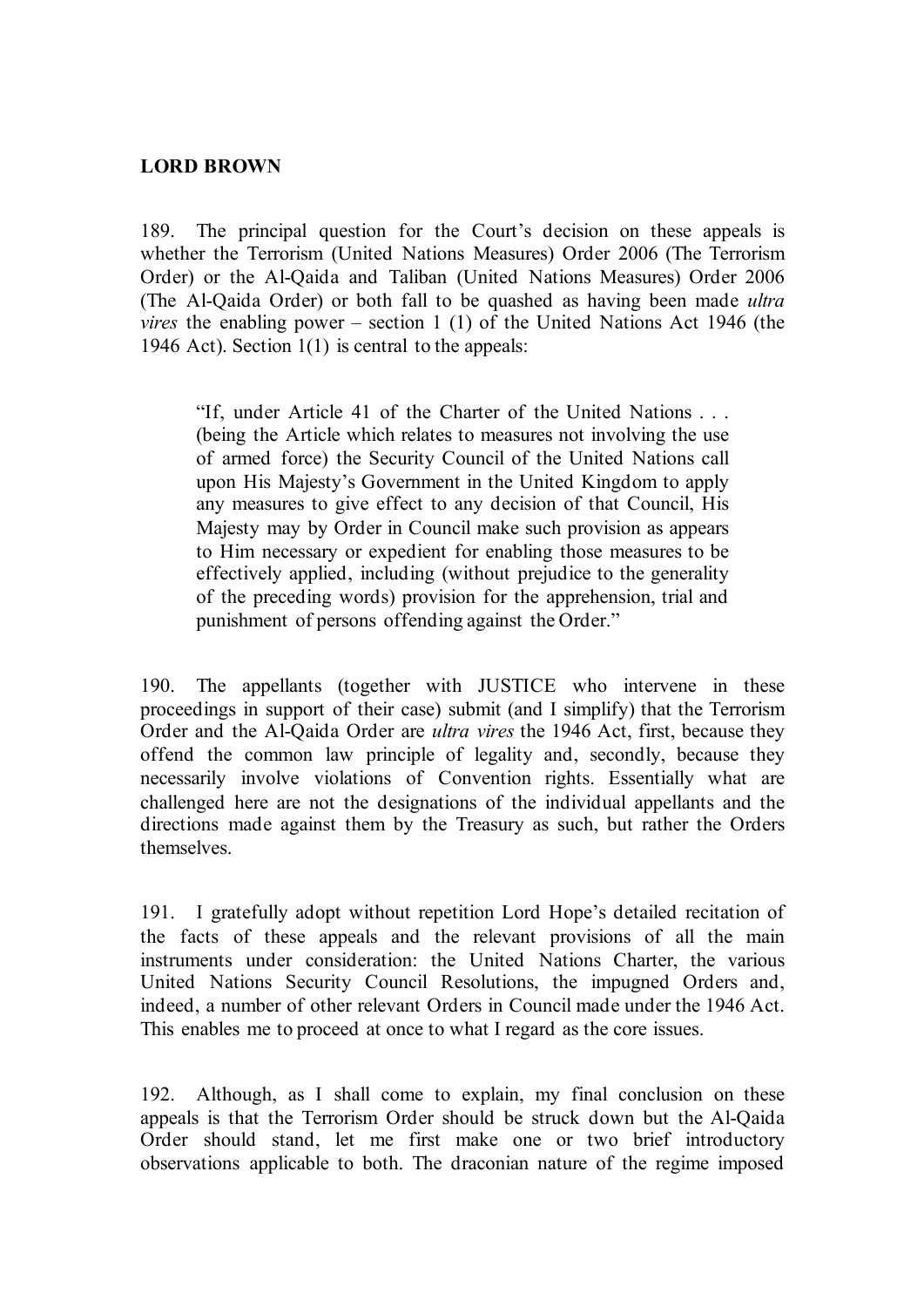under these asset-freezing Orders can hardly be over-stated. Construe and apply them how one will – and to my mind they should have been construed and applied altogether more benevolently than they appear to have been – they are scarcely less restrictive of the day to day life of those designated (and in some cases their families) than are control orders. In certain respects, indeed, they could be thought even more paralysing. Undoubtedly, therefore, these Orders provide for a regime which considerably interferes with the article 8 and article 1 of Protocol 1 rights of those designated. Similarly, it is indisputable that serious questions arise as to the sufficiency of protection of the article 6 rights of those designated. This is so, moreover, even if one superimposes upon the regime (as the Court of Appeal thought permissible) the services of a special advocate when required and the means of overcoming the potentially unfair effect of section 17 of the Regulation of Investigatory Powers Act 2000 with regard to the use of intercept evidence.

193. These, then, are powerful reasons for questioning the legitimacy of introducing such restrictive measures by executive order instead of by primary legislation. As Lord Hoffmann famously said in *R v Secretary of State for the Home Department, Ex p Simms* [2000] 2 AC 115, 131:

"Parliamentary sovereignty means that Parliament can, if it chooses, legislate contrary to fundamental principles of human rights. . . . But the principle of legality means that Parliament must squarely confront what it is doing and accept the political cost. Fundamental rights cannot be overridden by general or ambiguous words. This is because there is too great a risk that the full implications of their unqualified meaning may have passed unnoticed in the democratic process. In the absence of express language or necessary implication to the contrary, the courts therefore presume that even the most general words were intended to be subject to the basic rights of the individual."

I shall call this for simplicity's sake the *Simms* principle.

194. There is, however, an important countervailing principle also in play here. Chapter VII of the UN Charter concerns action to be taken with regard to threats to international peace and security and by article 41 authorises the Security Council to decide on measures to be taken short of armed force to maintain peace and security and to call upon member states to apply such measures. When one considers the ravages of terrorism and war and the gross invasions of human rights which they inevitably entail, it is difficult to think of any greater imperative than that member states should fully honour their international law obligation to implement Security Council decisions under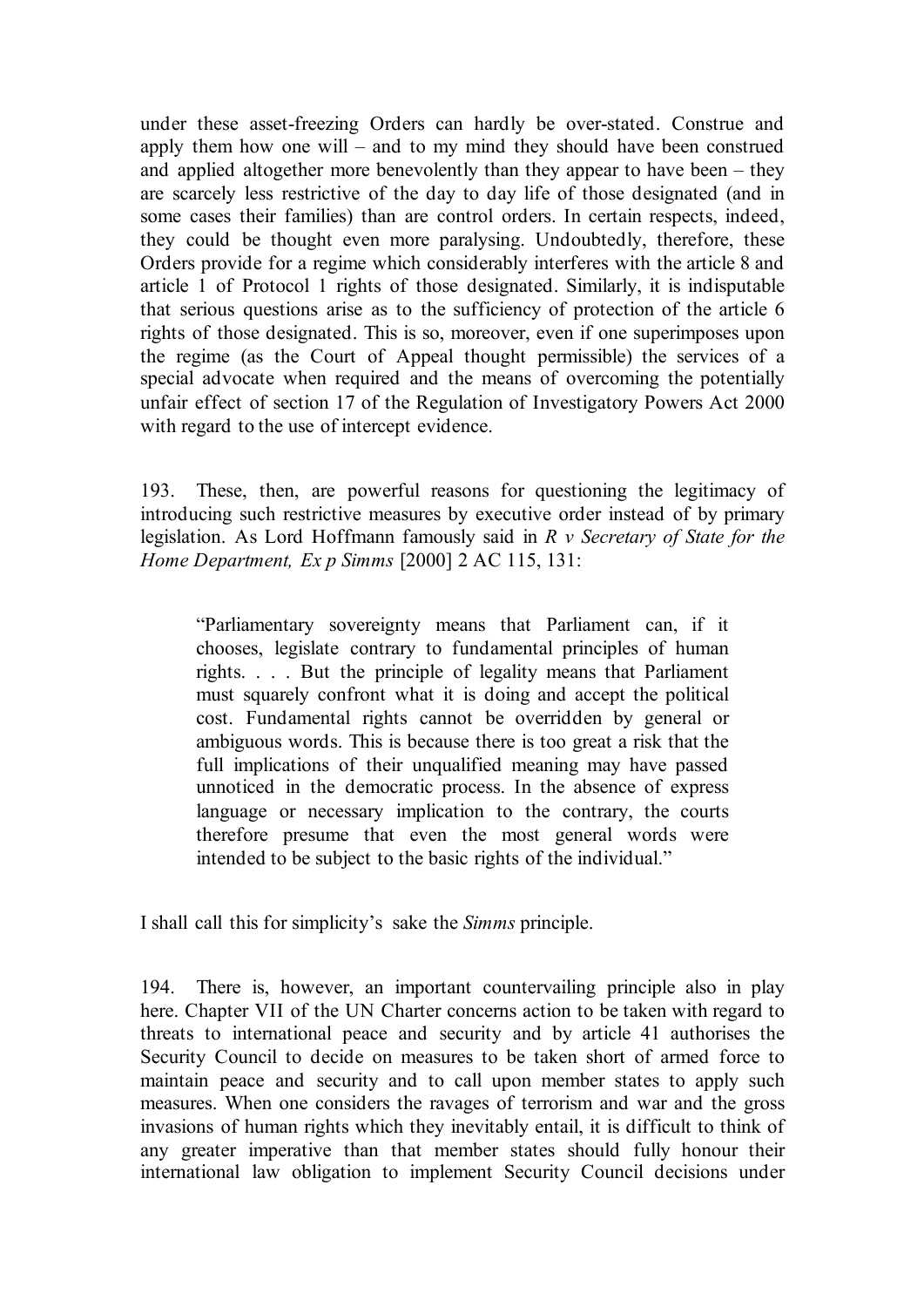article 41. The existence of such an obligation could not be plainer. Article 25 of the Charter mandates it and article 103 expressly dictates that it is to prevail over any conflicting international law obligation.

195. It follows that these appeals involve the clash of conflicting principles, each of profound importance.

196. As it seems to me, almost any Order made under section 1(1) of the 1946 Act is likely to interfere with somebody's fundamental rights. Take a UN resolution imposing trading actions against some state. Any domestic measure giving effect to such a decision is bound to interfere with someone's contractual dealings and impinge on their article 1 Protocol 1 rights and quite likely their article 8 rights too. Obviously the *Simms* principle cannot operate to emasculate the section 1(1) power entirely. What, then, are the touchstones by which to decide whether a particular executive Order falls within the scope of the power? As it seems to me, two paramount considerations will always arise: first, the degree of specificity of the UN decision which the UK is called upon to implement; second, the extent to which the implementing measure will interfere with fundamental human rights. Of course, the legislation affords the Minister some margin of appreciation as to just what is "necessary or expedient" for enabling the effective implementation of the United Nations resolution. But, the more invasive of the human rights of those affected the proposed provision is, the narrower that margin will be – until, indeed, the point is reached where, unless the UK could not consistently with its obligations under the Charter introduce provisions any less invasive of human rights than those proposed, they could not properly be introduced by Order in Council at all but only by primary legislation. Where, as here, those to be designated under the proposed measure will suffer very considerable restrictions under the regime, I would hold that it can only properly be introduced by executive Order in Council if the measure is in all important respects clearly and categorically mandated by the UN resolution which it is purporting to implement. If the implementing measure is to go beyond this, then, consistently with the *Simms* principle, it can only properly be introduced by primary legislation.

197. Turning to the impugned Orders, there seems to me a crucially important distinction between them. The fundamental reason why I for my part would strike down the Terrorism Order but not the Al-Qaida Order as *ultra vires* the 1946 Act is that whereas I cannot regard the former as sufficiently mandated by SCR 1373 to which it purports to give effect, the Al-Qaida Order to my mind *does* faithfully implement SCRs 1267, 1333 and 1390. Let me explain. First, the Terrorism Order. SCR1373, by paragraph 1(c), decided that all States shall "[f]reeze without delay funds and other financial assets or economic resources of persons who commit, or attempt to commit, terrorist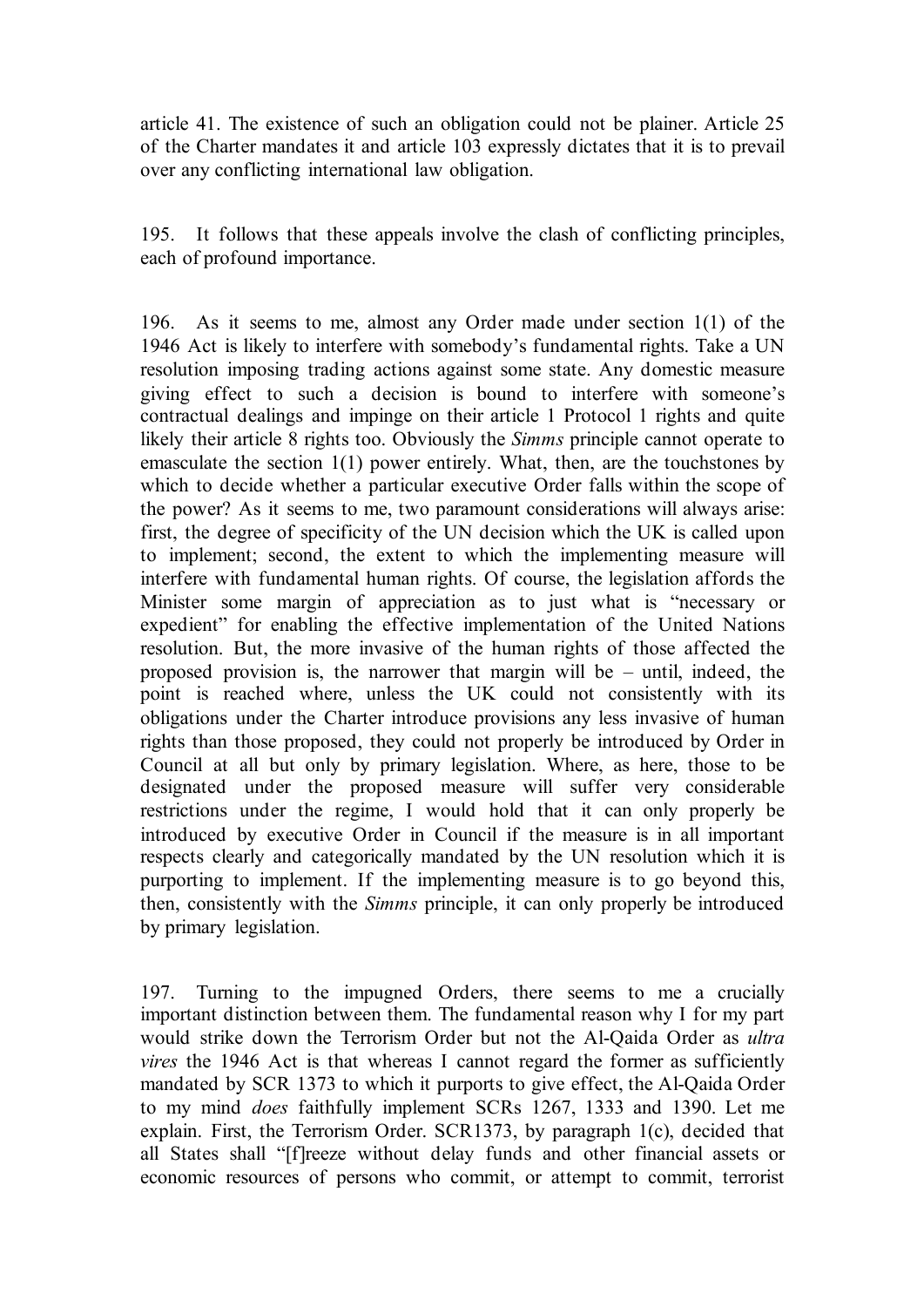acts or participate in or facilitate the commission of terrorist acts . . ." The Terrorism Order, however, provides for designation by HM Treasury on the basis merely that it has "reasonable grounds for suspecting" that the person "is" (I omit the words "or may be", struck out by the Court of Appeal) "a person who commits, attempts to commit, participates in or facilitates the commission of acts of terrorism". This goes well beyond the strict requirements of Resolution 1373. To my mind, it was not open to the Minister to introduce such a provision by Order in Council under the 1946 Act.

198. By contrast, paragraph 2 of SCR 1390 required that all States "[f]reeze without delay the funds and other financial assets or economic resources" of Osama Bin-Laden, members of the Al-Qaida organisation and the Taliban and others associated with them as referred to in the Sanctions Committee list. And that, as it seems to me, is precisely what the implementing Al-Qaida Order sets out to achieve, no more and no less. What essentially it provides for is the designation of all those designated by the UN Sanctions Committee. I cannot see why the *Simms* principle should apply to limit the power of the executive to accomplish this.

199. I have found it instructive in this regard to see how certain other Commonwealth countries have given effect to these same UNSCRs. Australia, New Zealand and Canada all have legislation akin to our 1946 Act. All three countries initially implemented both SCR 1267 and SCR 1373 by Regulations made under that legislation but in 2002 Australia and New Zealand (although not Canada) replaced these by primary legislation. As I understand it, both the Regulations and the legislation have directly implemented the Sanctions Committee designations under Resolution 1267 i.e. they automatically freeze the listed person's assets in just the same way as our Al-Qaida Order. On the other hand, the provisions implementing Resolution 1373 are altogether more tightly drawn than our Terrorism Order. Unless designated by the Sanctions Committee, people cannot be subjected to executive designation and asset freezing unless the following conditions are met: in Australia only when the Minister is satisfied that the person "is" involved in terrorism; in Canada only when the Governor General is satisfied that there are reasonable grounds to believe this; in New Zealand only if the Prime Minister believes this on reasonable grounds (except that he can make an interim designation for 30 days if he has good cause to suspect it). Contrast all this with the position under the Terrorism Order where HM Treasury can designate – on a long-term basis – merely on "reasonable grounds for suspecting" the person to be involved in terrorism. As I pointed out in a very different context in *R v Saik* [2007] 1 AC 18, 61, at para 120: "To suspect something to be so is by no means to believe it to be so: it is to believe only that it may be so."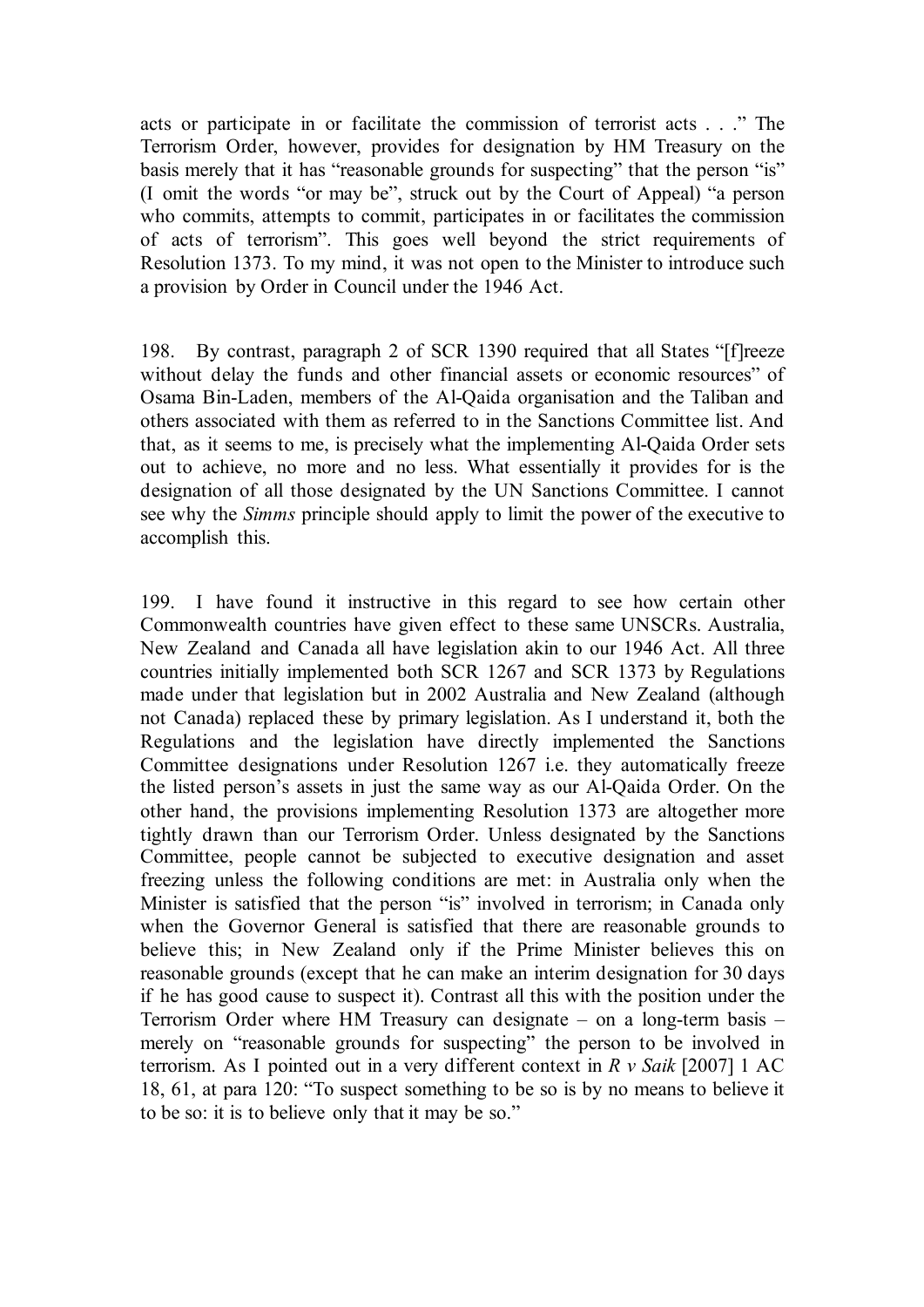200. The way Australia, New Zealand and Canada have dealt with these UNSCRs to my mind tends to support the conclusions I have reached about the impugned Orders. It suggests that whilst SCR 1267 is regarded as mandating the automatic asset-freezing of those designated by the Sanctions Committee, SCR 1373 certainly cannot be regarded as mandating the long-term assetfreezing of people not designated by the Sanctions Committee merely on the ground of reasonable suspicion.

201. With regard to the Terrorism Order I add only this. The logic of the Treasury's argument is that not only is that Order sufficiently mandated by the terms of Resolution 1373 but so too would have been Orders in Council introducing the various other regimes aimed at combating terrorism in fact introduced over recent years by primary legislation. Consider for example paragraph 2(b) of Resolution 1373, deciding that all states should "[t]ake the necessary steps to prevent the commission of terrorist acts". Why should not the control order regime or, indeed, the earlier regime involving the executive detention of suspected terrorists unable to be deported have been the subject of Orders in Council under section 1(1) of the 1946 Act? The answer to my mind is plain. Both regimes were hugely invasive of human rights. Plainly they would have had to be mandated in the clearest and most categoric terms by a Chapter VII Resolution before they could properly have been introduced by Orders in Council. Equally clearly they were not. But by the same token that the control order regime – itself similarly triggered by the Minister merely having reasonable grounds for suspecting someone of terrorist activity – was lawfully introduced by legislation, so too, provided always, of course, that Parliament was persuaded to enact it, could the asset-freezing regime have been. I am unimpressed by the alternative grounds on which the Order is challenged, those of certainty and proportionality. Primary legislation introducing this same asset-freezing regime could not have been declared incompatible on those grounds. It is only because the Order was plainly insufficiently mandated by the SCR 1373 that I would hold it invalid.

202. I return to the Al-Qaida Order which, as I have suggested, does precisely what SCR 1267 (and subsequent Resolutions) expressly required the UK to do. I recognise, of course, that the UK's international law obligations give rise to no domestic law rights or obligations unless and until they are given effect in domestic law. But here the Resolution *was* given domestic law effect. The only question is whether that could properly be done by Order in Council under the 1946 Act.

203. Inevitably in considering this question one is struck by the dramatic consequences of implementing SCR 1267: the long-term radical restrictions upon the lives of those designated by the Sanctions Committee without their being afforded any judicial means of challenging that designation. (I cannot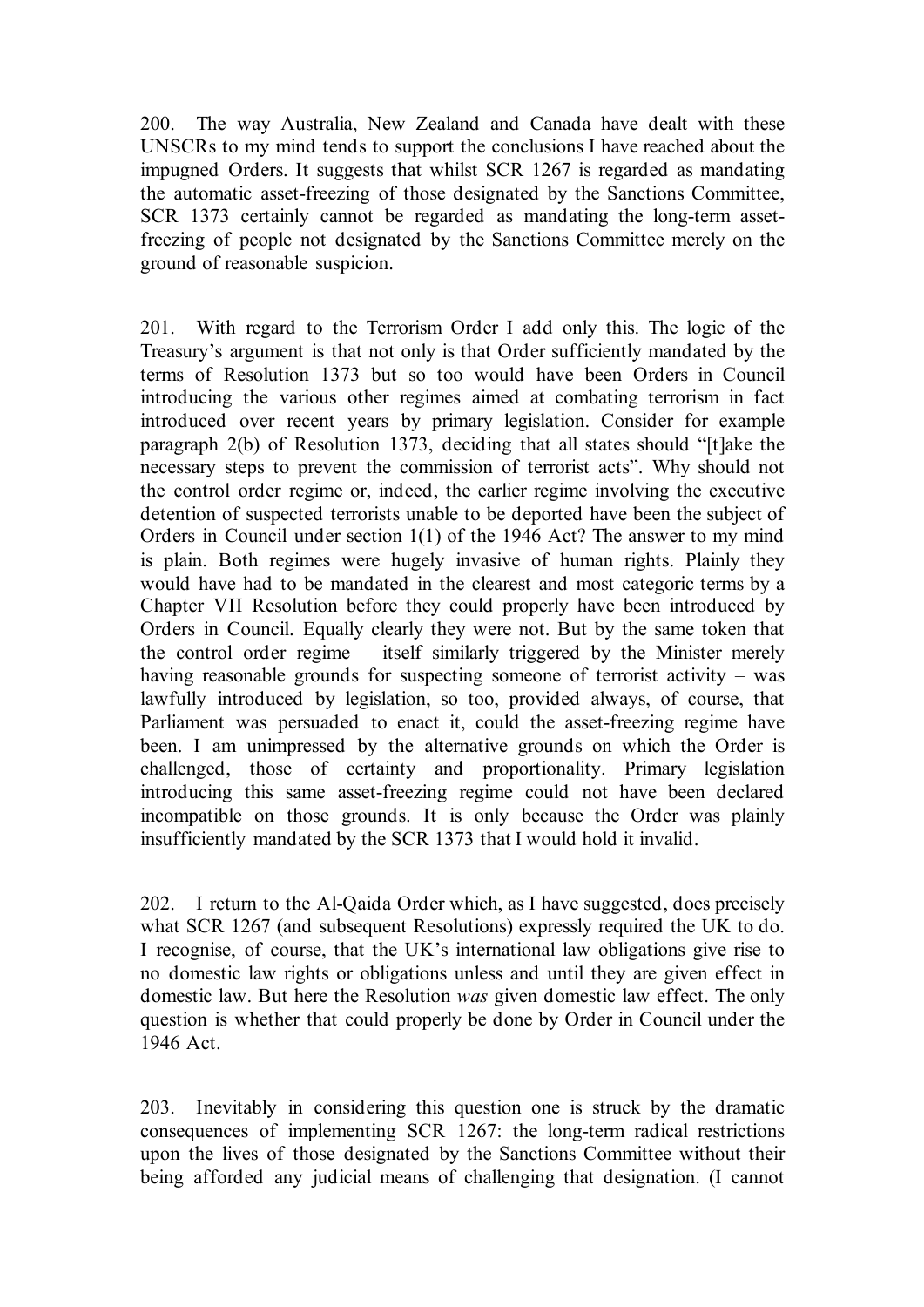accept the Court of Appeal's suggestion that a merits-based review can somehow be achieved within the scope of this regime.) In these circumstances it is perhaps unsurprising that the European Court of Justice in *Kadi v Council of the European Union* (Joined Cases C-402/05P and C-415/05P) [2009] AC 1225 struck down an implementing EC Regulation for want of any procedure for telling those designated of the evidence against them or for a hearing on the merits of the case for (and against) their inclusion in the Sanction Committee's list. But, of course, the European Community is not a member state of the UN: unlike the UK, it is not under an international law obligation to implement Security Council decisions under article 41 of Chapter VII of the Charter and, more particularly, to do so in the light of article 103 of the Charter:

"In the event of a conflict between the obligations of the Members of the United Nations under the present Charter and their obligations under any other international agreement, their obligations under the present Charter shall prevail."

The UK's position as a member state is quite different. Not merely was the UK entitled to introduce this asset-freezing scheme in respect of those designated by the Sanctions Committee; it was (under international law) bound to do so. And given that it was bound to do so, I can see no good reason why that should not have been achieved under the 1946 Act. I accept, of course, that the regime introduced by the Al-Qaida Order is "contrary to fundamental principles of human rights" (to use Lord Hoffmann's phrase in *Simms*). But that was the inevitable consequence of implementing Resolution 1267. Obviously, as it seems to me, it could have been implemented by primary legislation. Certainly, whilst *R (Al-Jedda) v Secretary of State for Defence (JUSTICE intervening)* [2008] AC 332 stands, such legislation could not be declared incompatible with Convention Rights. What purpose then, one asks, would be served by adopting this course rather than making use of the 1946 Act?

204. The *Simms* principle is intended to ensure that human rights are not interfered with to a greater extent than Parliament has already unambiguously sanctioned. The loss of such rights is not to be allowed to "[pass] unnoticed in the democratic process". "Parliament must squarely confront what it is doing and accept the political cost." But in this case the Security Council by Resolution 1267 unambiguously stated what was required of the UK and the 1946 Act equally unambiguously provided that that measure could be implemented by Order in Council. There could surely be no political cost in doing what, unless we were flagrantly to violate our UN Charter obligations, the UK had no alternative but to do.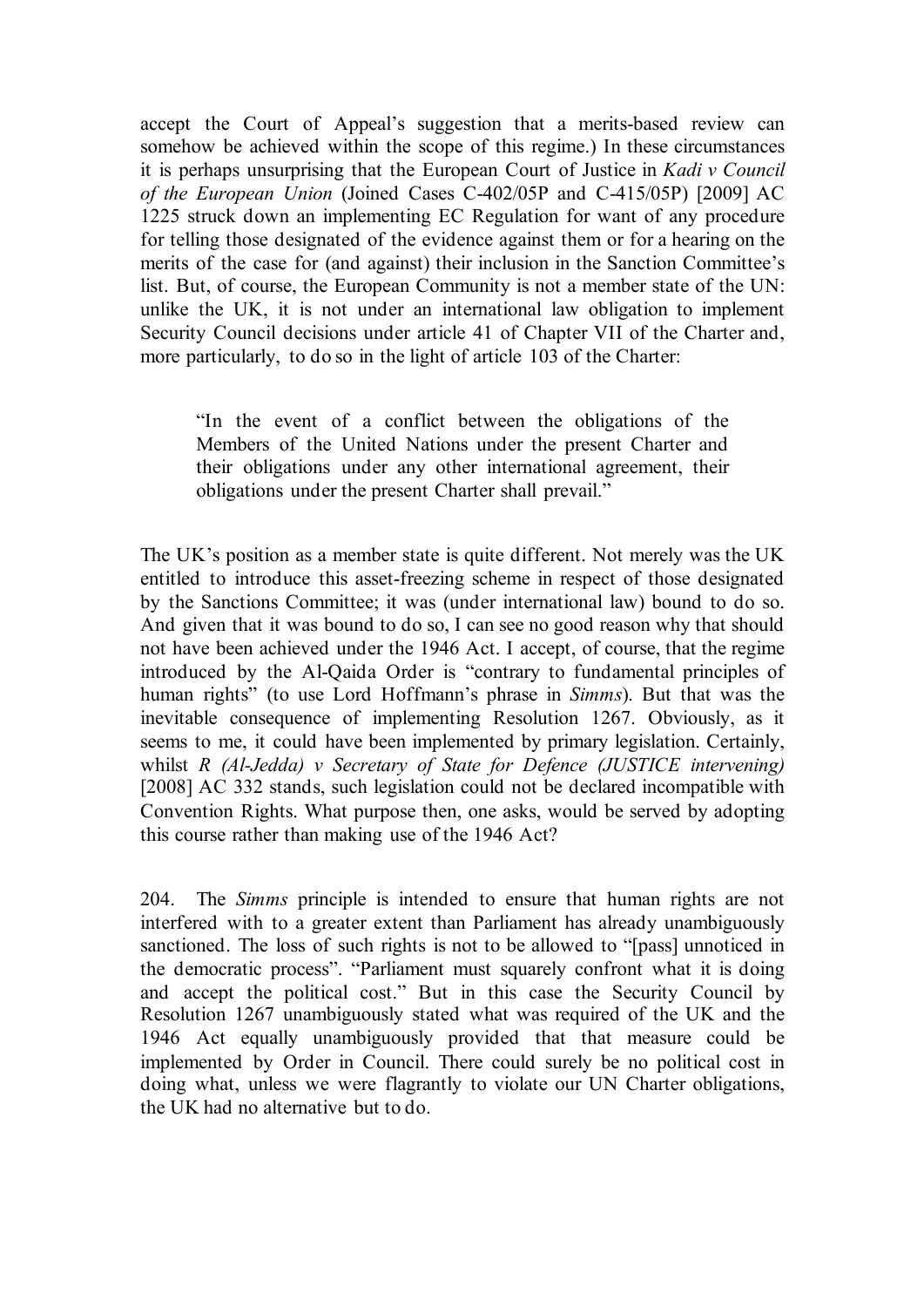205. I do not accept that such an approach carries with it the implication that the 1946 Act could similarly be used to introduce by Order in Council the sort of internment regime mandated by the Security Council Resolution under consideration in *Al-Jedda.* Given the obvious extent to which internment interferes with fundamental human rights, such a resolution would need a degree of specificity at least as great as that characterising SCR 1267 to satisfy my suggested criteria (see para 196 above) for the proper use of the 1946 Act power. "Internment where this is necessary for imperative reasons of security" (the terms of the resolution providing for internment in post-war Iraq with which the House was concerned in *Al-Jedda)*, understandable as that was in its particular context, would not sufficiently clearly mandate a comprehensive internment regime in the UK pursuant to Executive Order; internment of named individuals in certain circumstances might.

206. Since, however, it now appears that the approach I favour is not one which commends itself to the majority of the Court, it would be unhelpful to pursue the matter further. I content myself with the hope that the view of the majority will not be thought to indicate any weakening in this country's commitment to the UN Charter.

## **LORD MANCE**

#### *Introduction*

207. These appeals concern the validity of (i) the Terrorism (United Nations Measures) Order 2006 and (ii) the Al-Qaida and Taliban (United Nations Measures) Order 2006. I shall refer to these as the Terrorism Order 2006 and the Al-Qaida Order. Both were made in reliance on the power contained in section 1(1) of the United Nations Act 1946, providing:

"**Measures under article 41** If under article forty-one of the Charter of the United Nations signed at San Francisco on the twenty-sixth day of June, nineteen hundred and forty-five (being the Article which relates to measures not involving the use of armed force) the Security Council of the United Nations call upon His Majesty's Government in the United Kingdom to apply any measures to give effect to any decision of that Council, His Majesty may by Order in Council make such provision as appears to Him necessary or expedient for enabling those measures to be effectively applied, including (without prejudice to the generality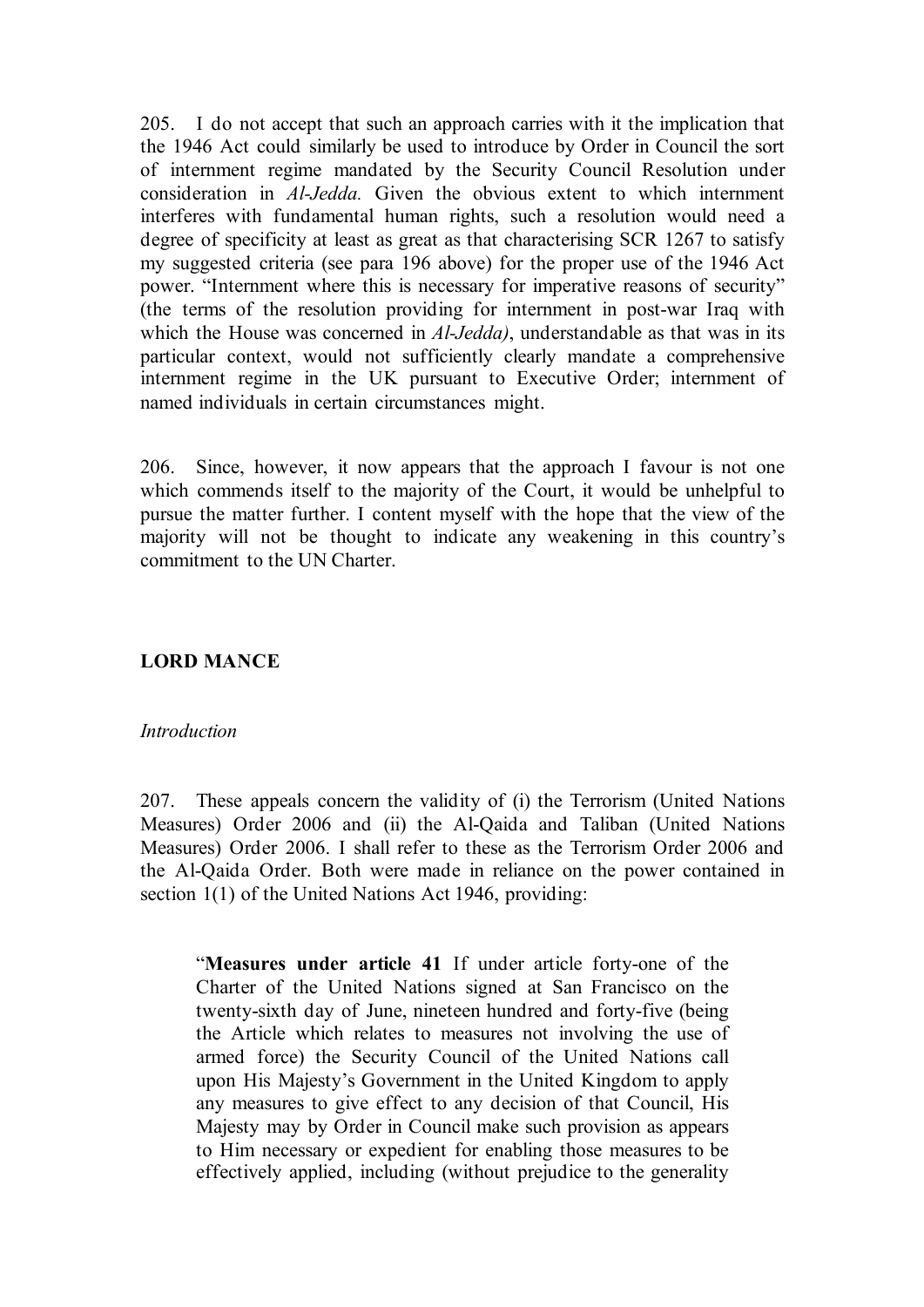of the preceding words) provision for the apprehension, trial and punishment of persons offending against the Order".

208. Article 41 appears in Chapter VII of the Charter of the United Nations which is headed "Action with respect to threats to the peace, breaches of the peace, and acts of aggression" and provides:

"39. The Security Council shall determine the existence of any threat to the peace, breach of the peace, or act of aggression and shall make recommendations, or decide what measures shall be taken in accordance with Articles 41 and 42, to maintain or restore international peace and security.

…..

41. The Security Council may decide what measures not involving the use of armed force are to be employed to give effect to its decisions, and it may call upon the Members of the United Nations to apply such measures. These may include complete or partial interruption of economic relations and of rail, sea, air, postal, telegraphic, radio, and other means of communication, and the severance of diplomatic relations.

42. Should the Security Council consider that measures provided for in article 41 would be inadequate or have proved to be inadequate, it may take such action by air, sea, or land forces as may be necessary to maintain or restore international peace and security. Such action may include demonstrations, blockade, and other operations by air, sea, or land forces of Members of the United Nations."

209. In the cases of *A, K, M and G v Her Majesty's Treasury* [2008] EWCA Civ 1187, [2009] 3 WLR 25, the Court of Appeal, overruling Collins J [2008] EWHC 869 (Admin), [2008] 3 All ER 361, held by a majority (Sir Anthony Clarke MR and Wilson LJ) that both Orders were valid, subject only to the excision from the former Order of the words "or may be". Sedley LJ dissented on the issue of the validity of the Terrorism Order. The majority reasoning was that the Orders fell, subject to the excision, within the scope of section 1(1), that they were certain and proportionate and that their operation could be accompanied by sufficient procedural safeguards to preclude any objection to their validity at common law or under the Human Rights Act 1998. Against those conclusions, appeals have been brought with leave by A, K, M and G (who, in the light of our ruling on the first day of the appeal, can be given his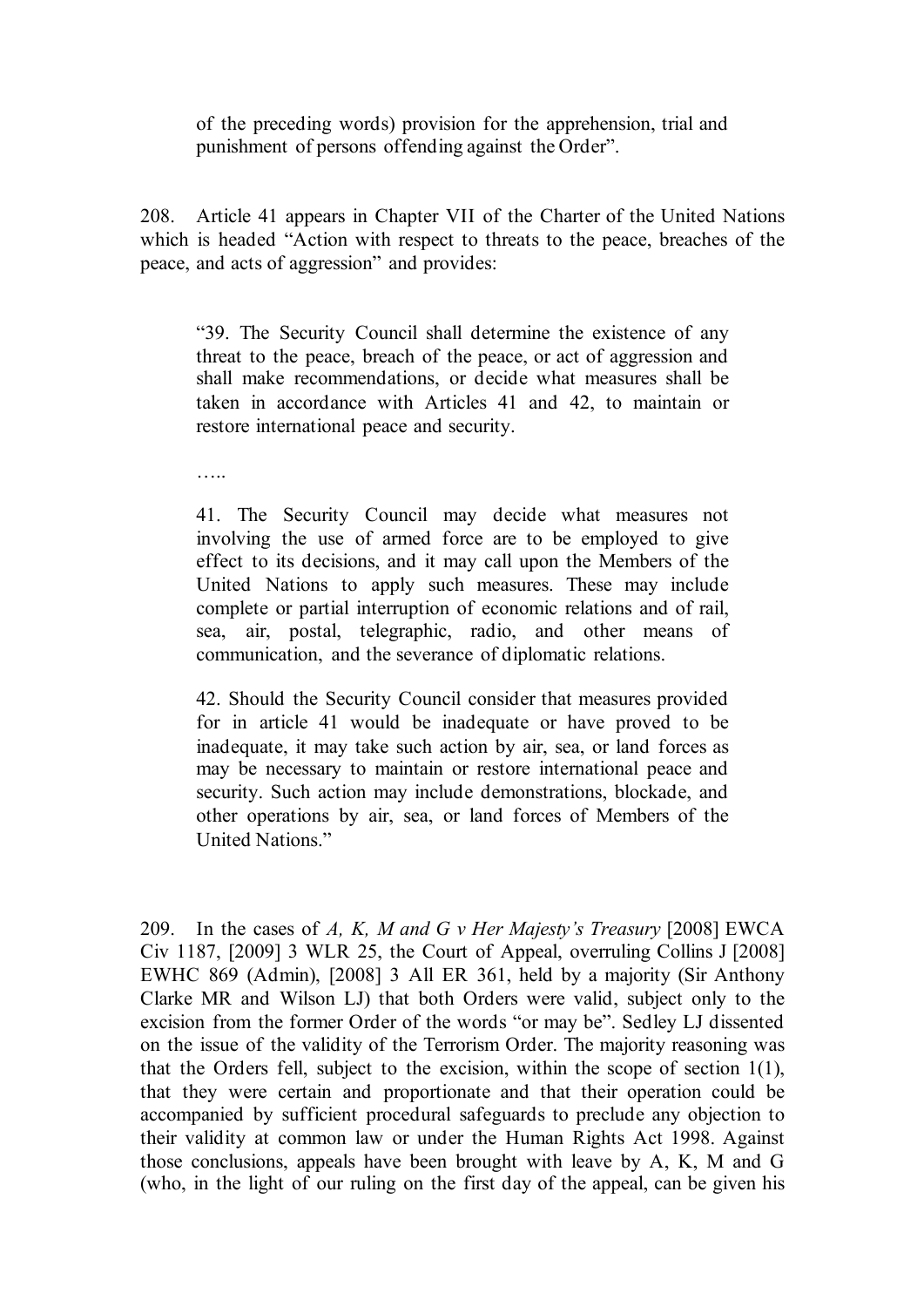full name, Mohammed al Ghabra). In the case of *R (HAY) v Her Majesty's Treasury* [2009] EWHC 1677 (Admin), Owen J held, in the light of the Court of Appeal's reasoning in *A, K, M and G*, that, on the particular facts in *HAY*, sufficient procedural safeguards could not be provided by the court, and that the Al-Qaida Order should be "quashed in so far as it applies to the claimant". On this appeal, the Treasury seeks to uphold the validity of the Order in relation to HAY, while HAY cross-appeals on the ground that the judge ought to have quashed the Order generally.

210. Lord Hope has set out the background to and salient terms of the Terrorism Order 2006 and the Al-Qaida Order in paras 21 to 27, and the circumstances and effect of application of these Orders to A, K, M, G and HAY in paras 1 to 4 of his judgment. A, K, M and G were each made the subject of a direction by the Treasury under article 4 of the Terrorism Order 2006. They were entitled to challenge the Treasury's direction under article 5(4)(a) of that Order. In late October 2009 (subsequent to the hearing of these appeals), their designations under the Terrorism Order 2006 were revoked and replaced, as Lord Hope recounts in para 27, by designations under the Terrorism (United Nations Measures) Order 2009 (SI 2009/1747), which was itself framed to replace the Terrorism Order 2006. For the reasons which Lord Hope gives in para 28 and without pre-judging any contrary argument which may be raised, this redesignation does not appear to make the central issues argued before us under the Terrorism Order 2006 either academic or of past interest only. G and HAY were persons designated by the Sanctions Committee and were accordingly covered without more by article 3(1)(b) of the Al-Qaida Order. They were not entitled to bring any challenge under article 5(4)(a) of the Al-Qaida Order, since that applies only to persons covered by virtue of a Treasury direction. G's application to the court under article 5(4)(a) of the Al-Qaida Order was thus treated by Collins J as an application for judicial review. HAY's application was brought from the outset as an application for judicial review.

#### *Section 1(1) of the 1946 Act*

211. The primary argument of the appellants A, K, M and G, supported by the interveners JUSTICE, is that, notwithstanding the wide wording of section 1(1), the Terrorism Order 2006 was by its nature a measure falling outside the scope of section 1(1). Section 1(1) was, they submit, conceived with measures in mind arising from disputes between states, while the Terrorism Order 2006 was an executive order directed in the first place to individuals and interfering with their fundamental rights in a manner which could not, as a matter of constitutional propriety, have been contemplated without legislation in Parliament. A similar argument is mounted in respect of the Al-Qaida Order, reinforced by the consideration that, in that case, the Order purports to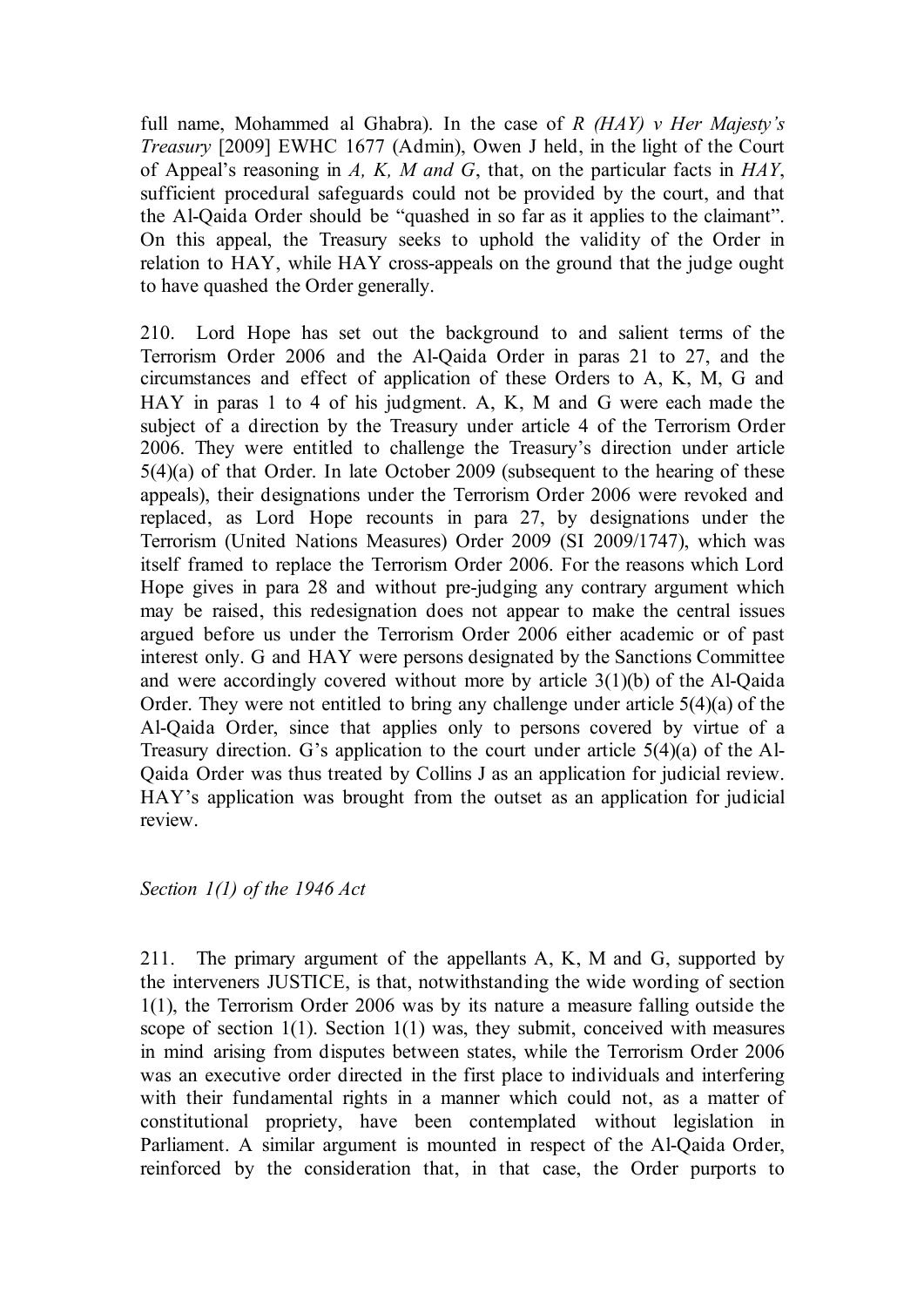introduce into domestic law asset freezing provisions which apply automatically to persons designated by an international committee (the Sanctions Committee) whose designations are not subject to any direct challenge in domestic law.

212. Section 1(1) of the 1946 Act was introduced to provide a quick and simple means by which the United Kingdom could honour its international obligations and impose upon its citizens the duty to comply with decisions of the Security Council under article 41 of the United Nations Charter. In these circumstances, I agree with views expressed in the Court of Appeal in *Oakley Inc v Animal Ltd (Secretary of State for Trade and Industry intervening)* [2005] EWCA Civ 1191; [2006] Ch 337. The Court there said that the power under the European Communities Act 1972 to give effect to this country's international (Community) obligations was a power *sui generis* and should not be construed narrowly. The same applies to the power conferred by section 1(1) to give effect to Security Council Resolutions under article 41. In considering whether the general language of section 1(1) extends to the implementation of any such Resolution, however radical its effect on individual rights, it is nonetheless of some relevance that section 1(1) involves purely executive action, to implement inter-governmental decisions taken in the Security Council, free in each case of any procedure for direct Parliamentary scrutiny.

213. Not surprisingly, article 41 itself illustrates its application in its second sentence by reference to the interruption of economic relations or communications and the severance of diplomatic relations – familiar measures directed against states. In the debates in Parliament, these examples were cited by the Lord Chancellor (Hansard 12 February 1946, col 375) and by the Minister of State in the Commons (Hansard 5 April 1946, col 1516). But section 1(1) of the 1946 Act expressly contemplates that sanctions against another state may, in order to be effective, require to be supported at the domestic level by criminal prohibitions addressed directly to and enforceable against persons (individual or corporate). The present appeal concerns measures taken at the international level, but addressed to and enforceable against non-state actors and individuals, and the issue is how far section 1(1) enables effect to be given to such measures.

214. That the line between measures against state and non-state actors is not as great as might appear is demonstrated by the history of Security Council Resolutions leading to the Terrorism and Al-Qaida Orders. Initially, the focus was on the control by the Taliban (described in Resolution 1267 as "the Afghan faction known as the Taliban, which also calls itself the Islamic Emirate of Afghanistan") of part of Afghanistan, accompanied by pretensions to control the whole country, and its making available the areas that it controlled to Al-Qaida for the purposes of international terrorism against other states.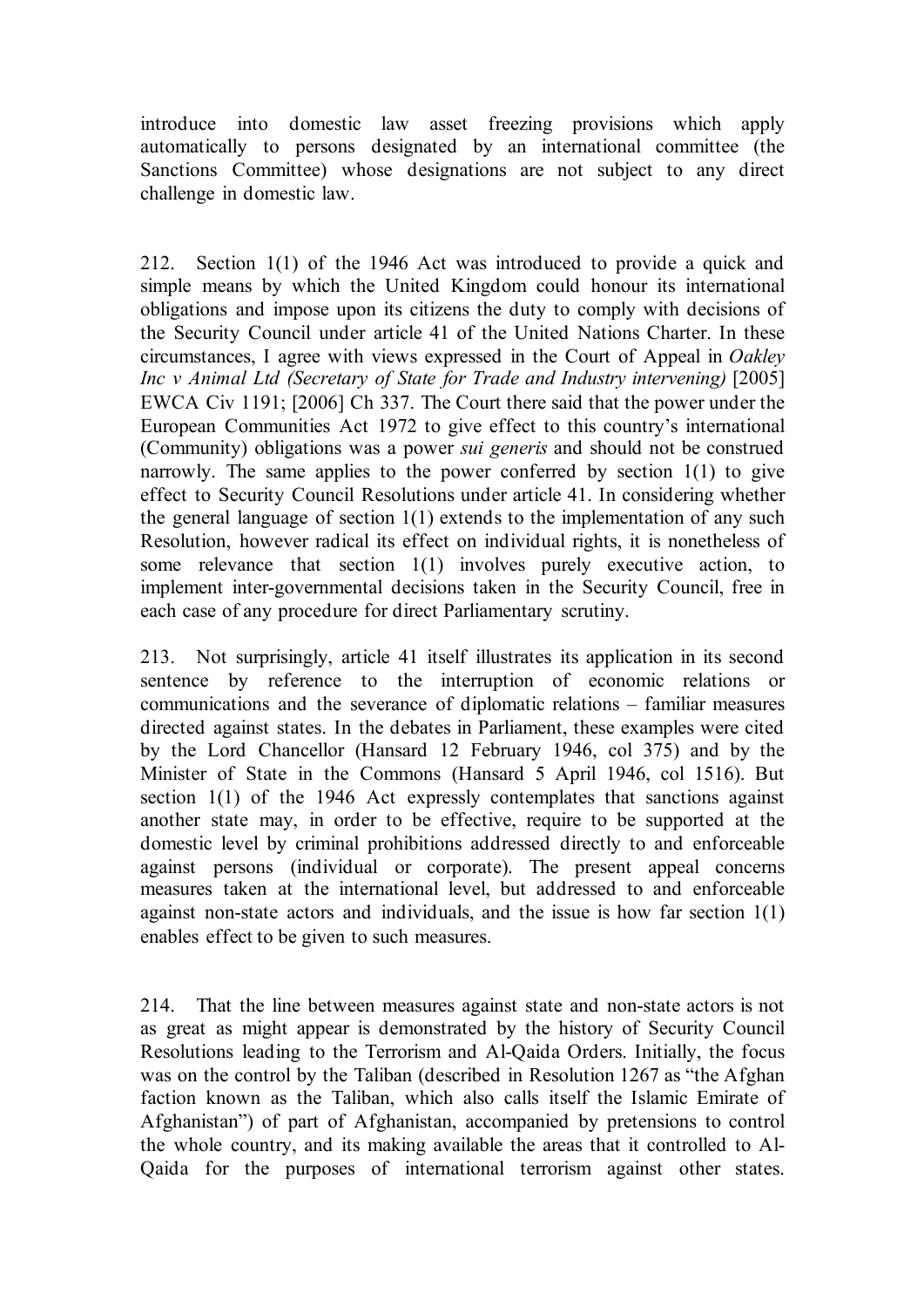Subsequently, in the aftermath of the New York attacks, attention was widened in Resolution 1373(2001) to the threat to international peace caused by terrorist activity generally. This led in the United Kingdom on 9 October 2001 to the making under section 1(1) of the 1946 Act of the Terrorism (United Nations Measures) Order 2001 (the "Terrorism Order 2001") and on 14 December 2001 to the Anti-terrorism, Crime and Security Act ("ACTA") 2001. The Terrorism Order 2001 was the more limited predecessor of, and was revoked by, the Terrorism Order 2006. Later, by Resolution 1390 (2002), recalling previous Resolutions 1267, 1333 and 1363, the Security Council condemned both the attacks of 11 September 2001 and the Taliban ("for allowing Afghanistan to be used as a base for terrorists training and activities, including the export of terrorism by Al-Qaida network and other terrorist groups as well as for using foreign mercenaries in hostile actions in the territory of Afghanistan") and the Al-Qaida network and other associated groups (for multiple terrorist acts). Resolution 1390 and the later Resolution 1455 (2003) refer to the list drawn up by the Sanctions Committee as covering "Usama bin Laden, members of the Al-Qaida organization and the Taliban and other individuals, groups, undertakings and entities associated with them". Resolution 1390 led on 23 January 2002 to the Al-Qa'ida and Taliban (United Nations Measures) Order 2002, prohibiting the supply or delivery, agreement to supply or deliver and any act calculated to promote supply or delivery of restricted goods to Usama bin Laden, any person designated by the United Nations Sanctions Committee or to any member of, or group, undertaking or entity associated with, Al-Qaida or the Taliban and was later amended and supplemented by the Al-Qaida Order 2006. (The Terrorism Order 2006 and the Al-Qaida Order 2006 also reflect the passing on 20 December 2002 of Security Council Resolution 1452, deciding that Resolutions 1267 and 1390 do not apply to funds and other financial assets or economic resources determined by the relevant State to be necessary for basic or, in particular circumstances, extraordinary expenses.)

215. No doubt the threat to international peace by rogue states or states under rogue leadership was in the forefront of everyone's mind in 1945-46. But a threat to peace by an organisation which has succeeded in taking over a significant part of a state cannot sensibly be distinguished. Nor indeed can a threat posed by an international organisation which establishes itself outside the jurisdiction, or without taking over any particular part, of any state and presents a threat to international peace. Under article 39 of the United Nations Charter, it is the Security Council's role to identify the existence of a threat to international peace from any such organisation, not just from states. What matters is such a threat, not whether it originates in a traditional subject of international law. Earlier instances exist of Security Council Resolutions under Chapter VII directing states to take measures against non-state actors: for example, measures under Resolution 841(1993) to freeze within their territories funds of the de facto authorities in Haiti, as well as funds of the legitimate, though ousted government of President Aristide; measures under Resolution 864(1993) against the UNITA movement in Angola; measures under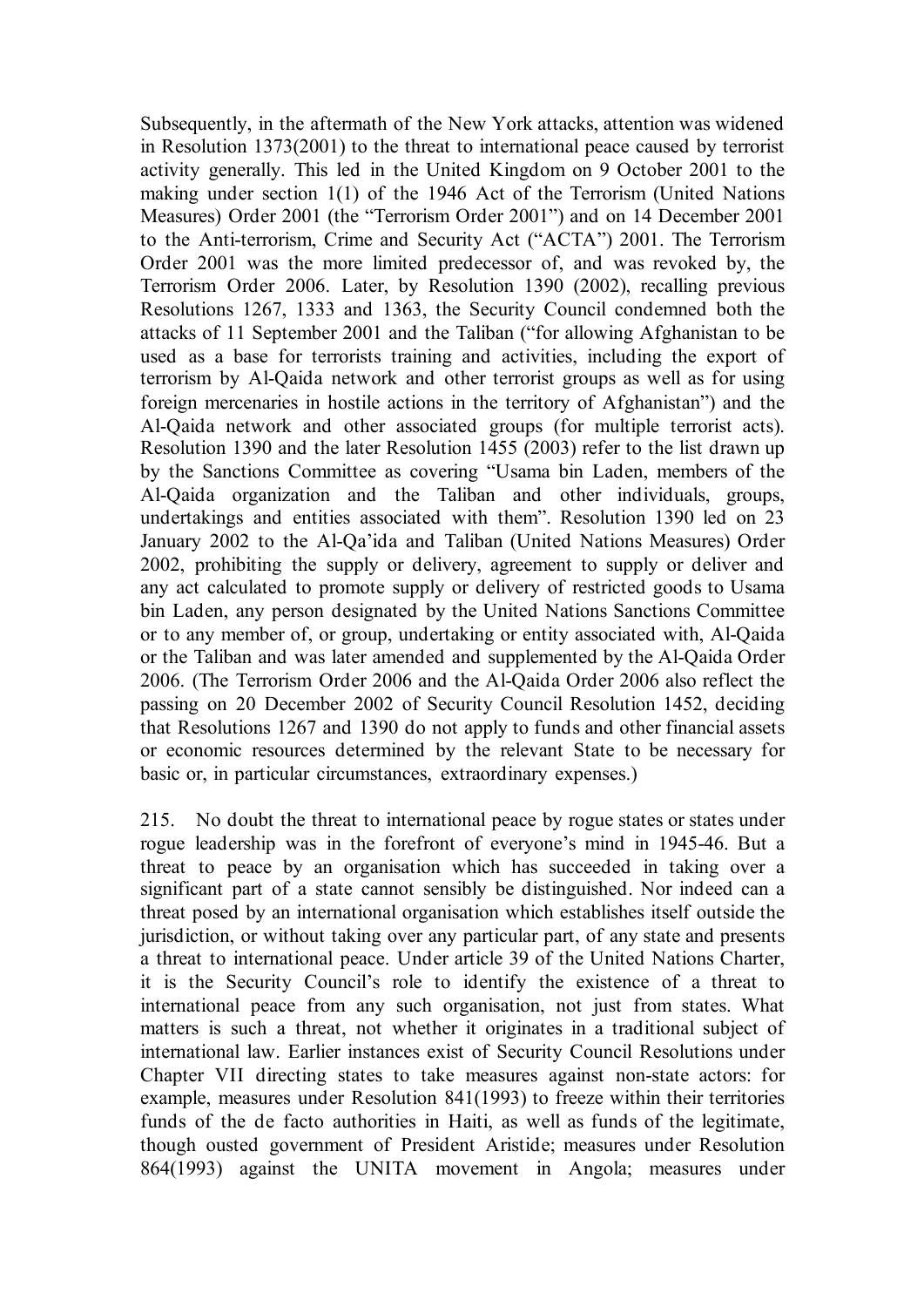Resolution 1127(1997) to restrict entry into or transit through their territories by "senior officials of UNITA and … adult members of their immediate families" and providing that a Security Council committee should "draw up guidelines for the[ir] implementation …, including the designation of officials and of adult members of their immediate families" to be affected; and measures under Resolution 1171(1998) requiring states to prevent all arms sales to Sierra Leone, other than to the government, and to prevent entry into or transit through their territories of "leading members of the former military junta". The extension of such measures to "senior" or "leading" officials or adult members of their families is understandable. These are persons who can be identified with the relevant state or non-state actor, rather than mere agents. Had the United Nations existed during the Second World War, Chapter VII measures could have been directed to Hitler and his entourage.

216. Where the present Resolutions can be said to go further is that they are directed in the case of Resolutions 1267, 1333 and 1390 not only at particular non-state actors, the Al-Qaida organization and the Taliban and at Usama bin Laden, but at all "members of the Al-Qaida organization and the Taliban and other individuals, groups, undertakings and entities associated with them", and in the case of Resolution 1373 at individuals engaging in terrorism. In the case of the latter, the means of identifying such individuals were to be established in domestic law, but in the case of the former the Resolutions provided for identification of the "associated" individuals, groups, undertakings and entities at the international level by the committee consisting of all Security Council members.

217. The appellants did not challenge - indeed they said expressly that they accepted - the legitimacy of Resolution 1373 under article 41 of the United Nations Charter. In any event, the legitimacy of such measures is not as such justiciable at a domestic level. It is all the same worth noting the opinion expressed by Sir Michael Wood in his first Hersch Lauterpacht lecture (delivered 7 November 2006) on *The Legal Framework of the Security Council* that:

"Depending on the nature of the threat, such measures may be specific, addressed, for example, to the threat emanating from North Korea, or they may be general, addressed, for example, to the global threat from terrorist groups. I do not see any great principle involved here, though the circumstances in which general measures are considered necessary and appropriate may prove to be rare".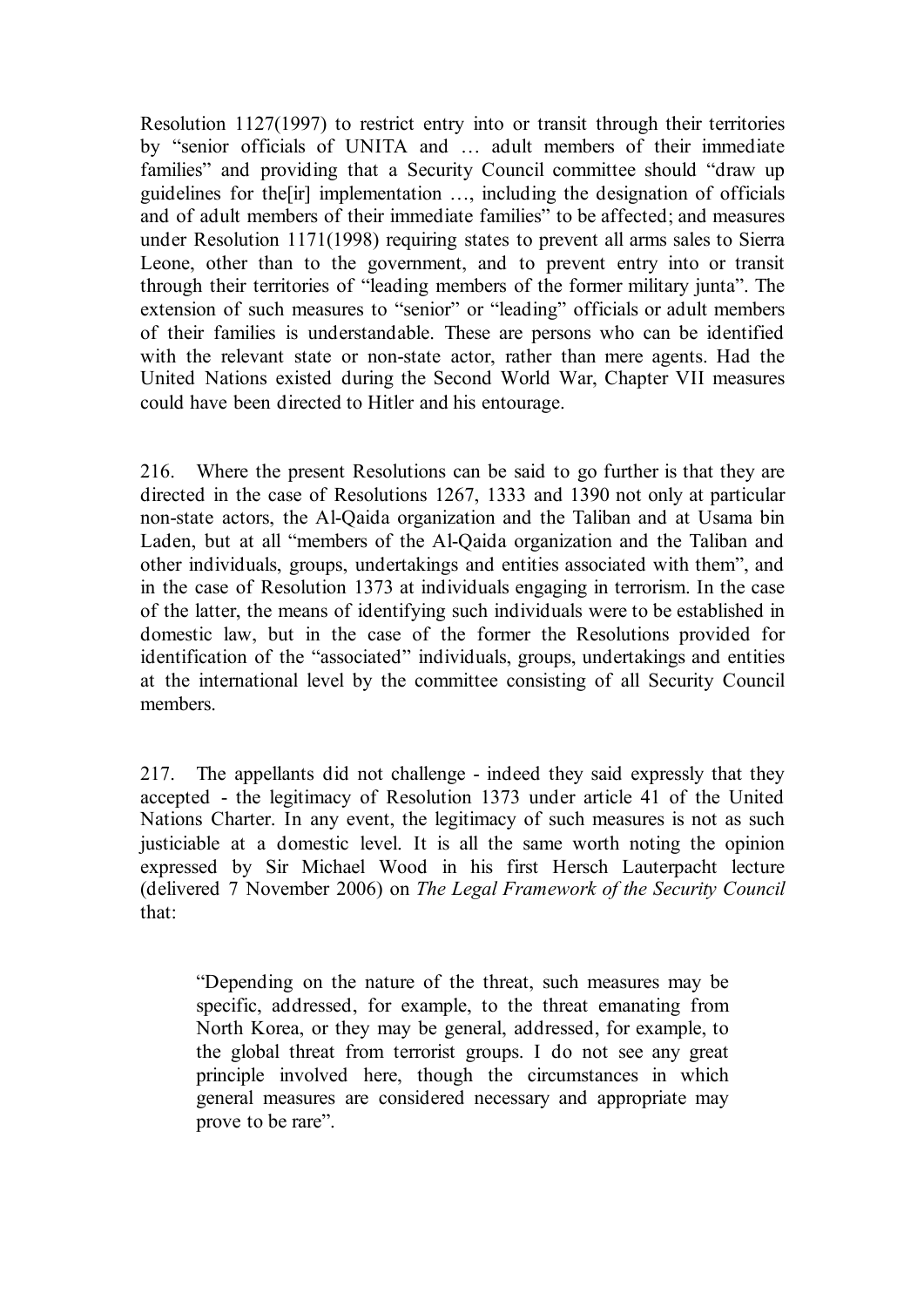218. At a domestic level, the question does, however, arise as to how far all such measures are capable of being reflected by Orders in Council made under section 1(1) of the United Nations Act 1946. Essentially, the question is whether the power in section 1(1) is subject to implicit limitations, arising from the background against which it was passed and the need for express language to override what would otherwise be regarded as basic rights. A similar issue was raised by Hazel Fox (Lady Fox) in 1997 in relation to an order implementing the Resolution 827(1993), whereby the Security Council established the International Tribunal for the former Yugoslavia. The United Nations (International Tribunal) (Former Yugoslavia) Order 1996 (SI 1996/716), made in reliance on section 1(1), providing for, inter alia, the arrest and transfer out of the jurisdiction of individuals for trial to and sentence by the Tribunal. Hazel Fox described the Security Council's Resolution as "a wholly novel exercise of power" and questioned the legitimacy of the use of section 1(1) for the purpose of its implementation: *The objections to transfer of criminal jurisdiction to the UN Tribunal* (1997) 46 ICLQ 434. Professor Christopher Greenwood, as he then was, later responded, arguing that the wording of section 1(1) is unconfined: see V Gowlland-Debbas (ed.), *National Implementation of United Nations Sanctions: a Comparative Study* (2004, Martinus Nijhoff), 581, esp at pp 601-603.

#### *The Terrorism Order 2006 – general*

219. The aim of section 1(1) was to enable the United Kingdom government to respond, with despatch, to any call by the Security Council "to apply any measures to give effect to any decision of that Council". Section  $1(1)$  is in my view apt to cover Security Council decisions under article 41 requiring every state to take domestic measures against persons who that state identified as involved in terrorist activities. Section 1(1) expressly envisages that Security Council decisions under article 41 will, in order to be effective, require to be accompanied by prohibitions and sanctions addressed to domestic individuals or entities, and impacting, therefore, on rights or freedoms that they would otherwise have - particularly to make contracts and deal with or dispose of property. This might be the case either because the Security Council Resolution expressly so required, or because its effective domestic application appeared to the executive to make it necessary or expedient. On the face of it, therefore, it was open to the executive government to react by Order in Council to Security Council Resolutions 1267 and 1373 and their successive resolutions in the same series, by introducing provisions freezing the assets of persons who were identified at the domestic level as terrorists, and thereby enabling measures required by article 4(2) of Resolution 1267 and article 1 of Resolution 1373 to be effectively applied in the United Kingdom.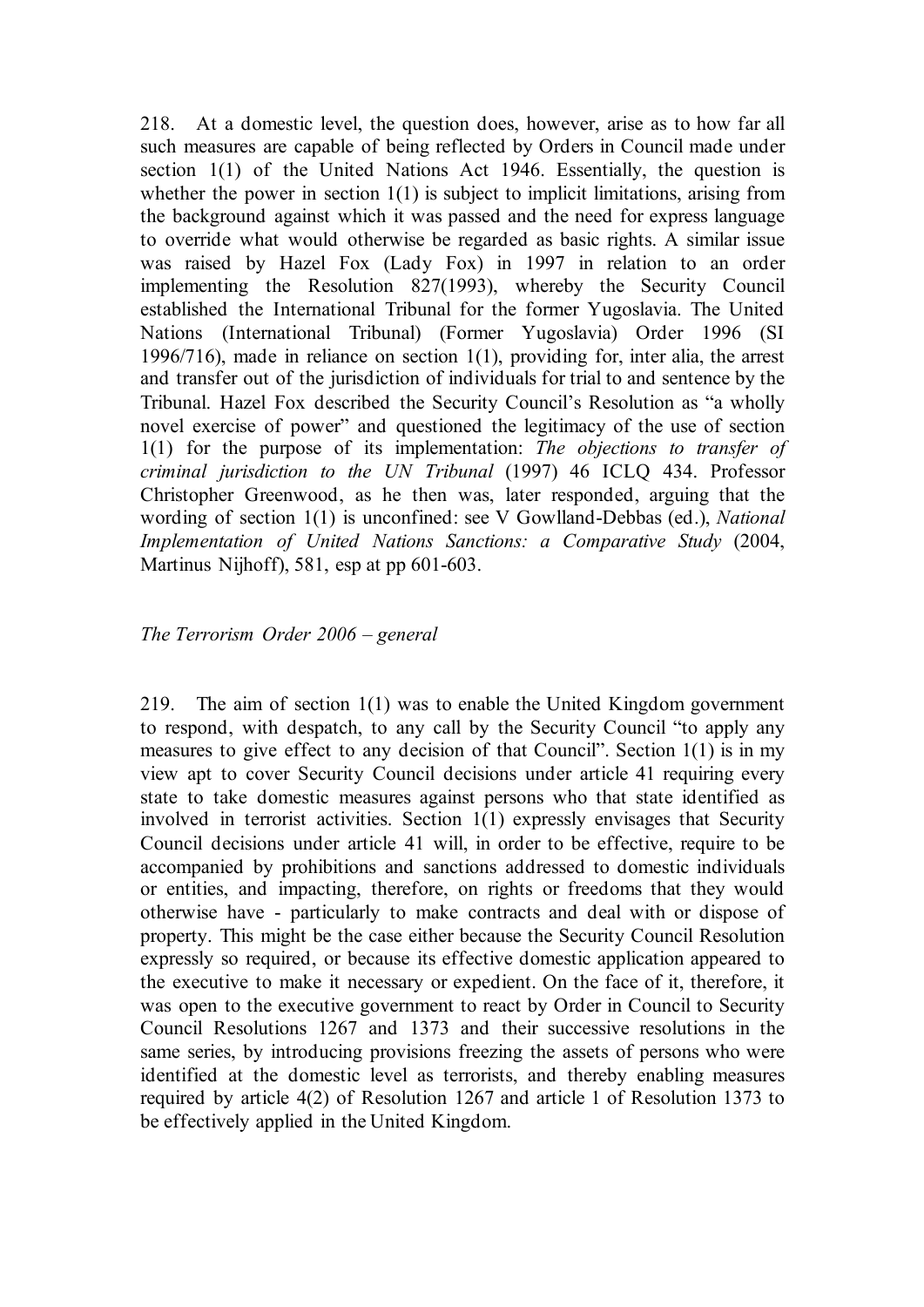220. The essential question is whether the Terrorism Order 2006 was in terms which can be regarded as making "such provision as appears to [Her Majesty in Council] necessary or expedient for enabling those measures to be effectively applied". Before the Supreme Court, though it appears to a lesser extent below, considerable emphasis was placed upon the extent to which Parliament had been asked to enact and had enacted anti-terrorist measures by primary legislation (in particular the Terrorism Act 2000, passed on 20 July 2000, and ACTA 2001, passed on 14 December 2001) and the suggested "constitutional impropriety of the Government by-passing Parliament and deciding what powers to accord itself" through the Terrorism Orders 2001 and later 2006 and 2009. One can certainly feel concern about the development and continuation over the years of a patchwork of over-lapping anti-terrorism measures, some receiving Parliamentary scrutiny, others simply the result of executive action. However, the primary legislation does not implement all measures required by the United Nations Resolutions and the primary and secondary legislation are not actually inconsistent.

221. More particularly, Part III of the Terrorism Act 2000 introduced a series of offences relating to "terrorist property", defined to include money or other property likely to be used for the purposes of terrorism, as well as the proceeds of, or of acts carried out for the purposes of, terrorism. But these offences are all defined in terms which require *mens rea* such as an intention, knowledge or reasonable suspicion that money or other property will be used for terrorist purposes. In contrast, the Terrorism Orders 2001 and 2006 both included absolute prohibitions on certain dealings with designated persons. The 2001 Order included a precursor (article 3) to article 8 of the 2006 Order (article 3 was confined to making available "any funds or financial (or related services)"), as well as a precursor (article 4) to articles 4 and 7(1) of the 2006 Order (article 4 only gave power to the Treasury to direct that funds be not made available to any person by a person by, for or on behalf of whom such funds were held where the Treasury had reasonable grounds for suspecting that the latter person "is or may be" within one of the three categories matching article  $4(2)(a)$ , (b) and (d) of the 2006 Order).

222. As to the ACTA 2001, this was passed over two months after the Terrorism Order 2001. In theory at least, Parliament had the opportunity, when enacting the ACTA 2001 to consider whether the Terrorism Order 2001 should be allowed to continue in force. The same may be said in relation to the enactment of the Terrorism Act 2006. However there is little, if anything, to suggest that Parliamentary attention was ever focused on or drawn to this opportunity. The Explanatory Notes to the 2001 and 2006 Acts make no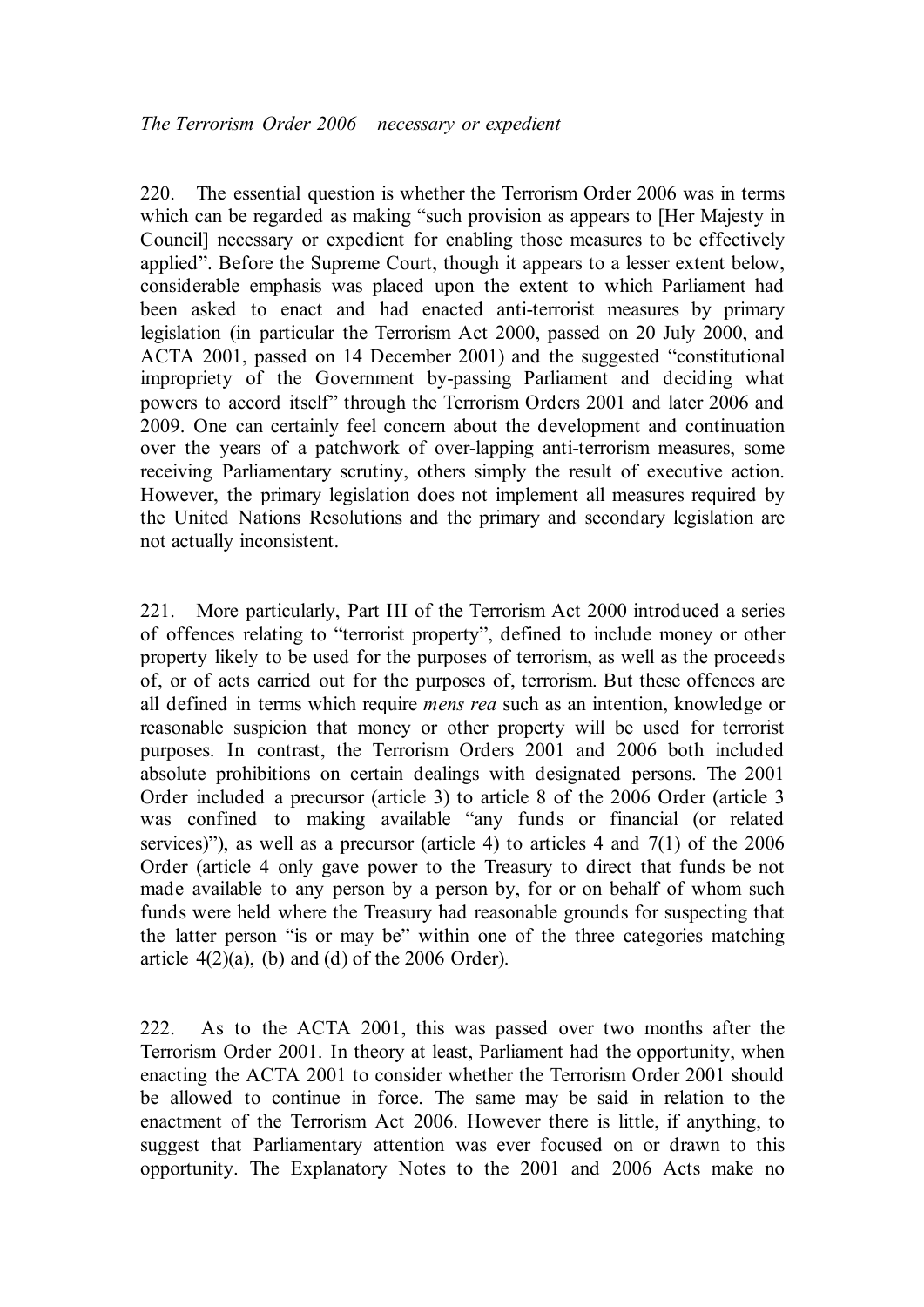reference to the Terrorism Order 2001 or the Al-Qa'ida Order 2002. The Notes to the 2001 Act refer only to the previous power to freeze assets under the Emergency Laws (Re-enactments and Repeals) Act 1964, and debate in the House of Lords on 28 November 2001 took place on the scope of the power to freeze without reference to the existence of the Terrorism Order 2001 (Hansard 211128-14). (The possibility that financial sanctions agreed by the United Nations or European Union would be implemented in some way other than under the 2001 Act was briefly mentioned at one point.) The Notes to the 2006 Act describe "previous counter-terrorism legislation" solely by reference to the previous statutes.

223. The extensive power to make freezing orders under Part 2 of ACTA 2001 is limited by pre-conditions, the first that the Treasury should reasonably believe that action to the detriment of the United Kingdom economy or constituting a threat to the life or property of one or more United Kingdom nationals has been or is likely, but the second, critically, that the person taking or likely to take such action is a foreign government or overseas resident. The Terrorism Orders 2001 and 2006 extend, and have regularly been used, in relation to purely domestic threats. It may well be thought desirable that such measures should be debated in Parliament alongside the primary legislation which Parliament did enact, and correspondingly undesirable that there should be developed and continued, as a result of executive Orders, a patchwork of measures that have and have not been debated in Parliament. But I cannot view the making of the Orders under section 1(1), or their continuation in force, as constitutionally improper merely because of these considerations. This however leaves open whether the measures introduced by executive Order were of a nature falling within the scope of section 1(1) of the United Nations Act 1946.

224. The argument in the courts below focused on the prescribed preconditions to the making of any direction under article 4, and, in particular, on the words "that the Treasury have reasonable grounds for suspecting that the person is or may be …". While Collins J and the Court of Appeal considered that the words "or may be" lowered the threshold too far, the majority in the Court of Appeal accepted that the executive "could properly conclude that it was expedient to provide that reasonable grounds for suspicion was an appropriate test" (paras 42 and 155-157). The Master of the Rolls observed that Resolution 1373 was "silent on the standard of proof to be satisfied on the question whether a particular person 'commits, or attempts to commit, terrorist acts …' before a state can freeze his assets within paragraph 1(c) or prohibit certain activities within paragraph 1(d)" (para 42).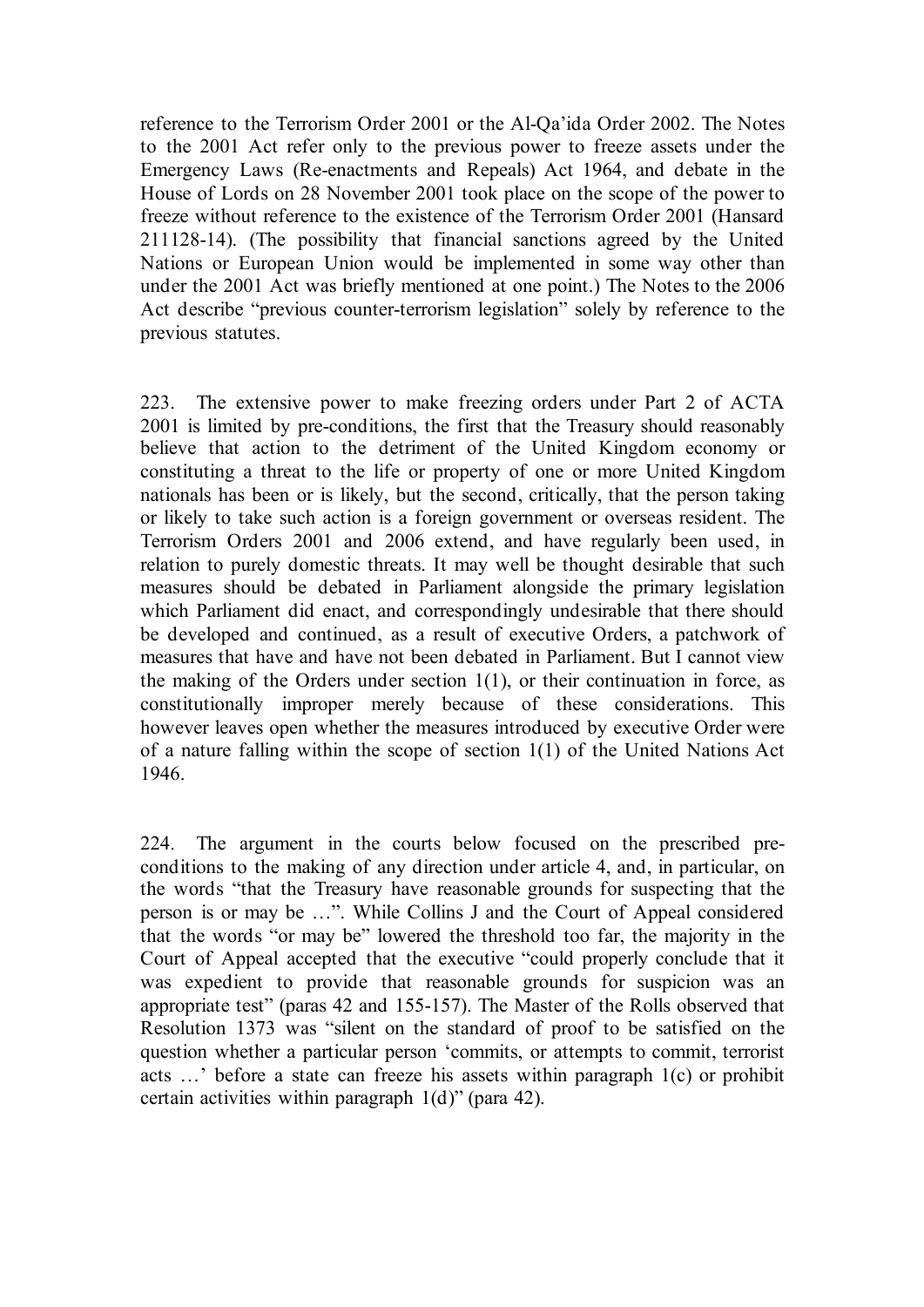225. In this context, because of the nexus with domestic law arising from the language of section 1(1) itself, it is necessary to form a view about the scope of Security Council Resolution 1373. I see its scope differently to the Master of the Rolls. The relevant wording of Security Council Resolution 1373 article 1(c) and (d) is directed at the prevention and suppression and the criminalisation and prosecution of actual terrorist acts; at the freezing of funds or other financial assets or economic resources of persons "who commit, or attempt to commit, terrorist acts or participate in or facilitate the commission of terrorist acts" and of entities owned or controlled, or acting on behalf of or at the direction of such persons and entities; and at prohibiting nationals or persons and entities within their territories from making any funds, financial assets or economic resources or financial or related services available for the benefit of any such persons. This wording does not suggest that the Security Council had in mind "reasonable suspicion" as a sufficient basis for an indefinite freeze.

226. When, following the terrorist bombing on 14 February 2005 which killed former Lebanese Prime Minister Rafiq Hariri, the Security Council adopted Resolution 1636 (2005) under Chapter VII, it decided, "as a step to assist in the investigation of this crime and without prejudice to the ultimate judicial determination of the guilt or innocence of any individual", that "all individuals designated by the [international investigation] Commission [S/2005/662] or by the Government of Lebanon as suspected of involvement in … this terrorist act, upon notification of such designation to and agreement of the Committee [established by the Security Council for the purpose]" should be prohibited entry to or transit through states other than their own, and that all states should freeze all such individuals' funds, financial assets and economic resources. The absence of any similar reference to "persons suspected" in Resolution 1373 is notable.

227. Further, the freezing measures prescribed by Resolutions 1267, 1333 and 1390 (which in turn led to the Al-Qaida Order 2006) have been explained as "preventative in nature and … not reliant upon criminal standards set out under national law": see recitals to Resolutions 1735 (2006), 1822 (2008) and 1904 (2009). Resolutions 1735 and 1822 themselves called on states not merely to freeze the assets of individuals on the Sanctions Committee list, but also to prevent the supply, sale or transfer to such individuals of arms and related material. The latter would have to be proscribed at the domestic level, at which level issues would arise as to the standard of proof contemplated. The wording of the recitals to Resolutions 1735 and 1822, post-dating that of Resolution 1636 (2005), does not suggest that reasonable suspicion was contemplated as the appropriate test, but rather an ordinary civil standard of proof of relevant allegations.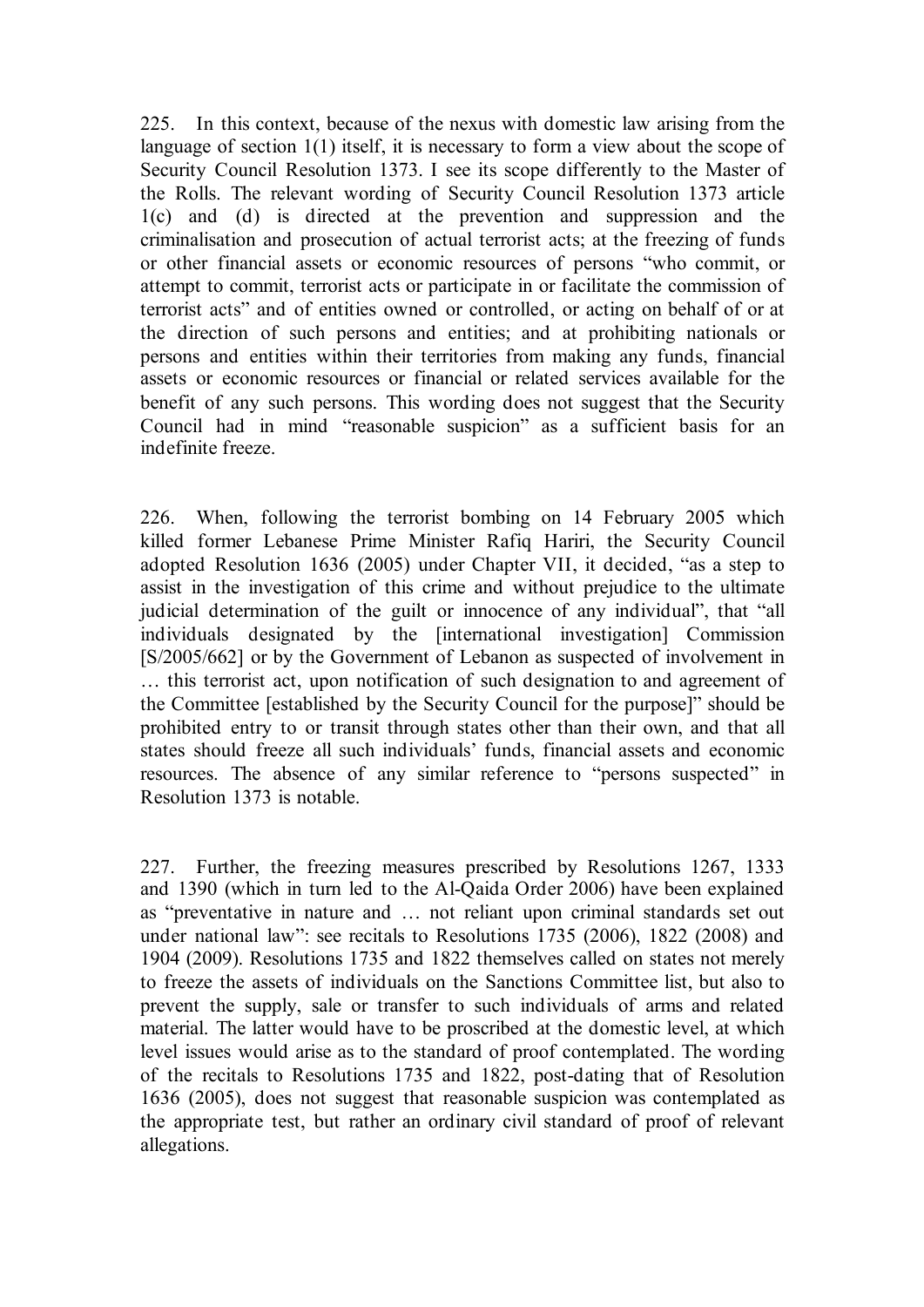228. In so far as the Court of Appeal justified its decision on the basis that the Security Council Resolutions contemplate indefinite freezing orders based not on proof but on reasonable suspicion, I therefore disagree. That is not the end of the matter, because of the power to make such provision as appears to Her Majesty in Council necessary or expedient for enabling the relevant Security Council Resolutions to be effectively applied. That undoubtedly justifies provisions going beyond those of the Resolutions, and expediency goes wider than necessity. To that extent, I cannot accept the description of section  $1(1)$ given by Mr Fordham QC as a mere "transposition power". An example of such a provision under section 1(1) itself is found in *R v Her Majesty's Treasury, Ex p Centro-Com* [1994] CLC 628 (CA). The Order in Council there went beyond Security Council Resolution 757 (1992) relating to the conflict in the former Yugoslavia, in so far as it enabled the Treasury to prohibit the making of payments from funds held in the United Kingdom even of medical supplies and foodstuffs, and the Treasury determined that it would refuse permission for payment of all supplies (even supplies already made), other than medical supplies and foodstuffs supplied from the United Kingdom. The reason was the risk that payments were being made from funds held in the United Kingdom, for supplies from other countries which were ostensibly but were not in fact medical supplies or foodstuffs, and the impracticality of eliminating this risk in relation to goods supplied from abroad. The Court of Appeal (unanimous on this point) upheld the validity of the Treasury's determination in principle, with Glidewell LJ dissenting only in relation to its retrospective application to past supplies. The court mentioned that its decision did not prevent the supply of medical supplies or foodstuffs from any country. It merely imposed a limitation on the origin of the funds which the purchasers could use to pay for such supplies.

229. In the present case, the Order as worded imposes an indefinite freeze on the use of funds or economic resources by any person designated by the Treasury for the purposes of the Order on the basis that the Treasury have reasonable grounds for suspecting that he is or may be (a) a terrorist or (b) a person identified in Council Decision 2006/379(EC) or (c)/(d) a person owned or controlled or acting on behalf or at the direction of any person so designated. Only on the basis that the Treasury did not have reasonable grounds for suspecting this, could a person seek under article 5(4) to set aside a Treasury direction made under article 4. The courts below held that the phrase "or may be" was outside the scope of the power in section 1(1), as lowering the threshold too far. Mr Swift for the Treasury does not concede that this conclusion was correct (though there has been no cross-appeal against it), but said frankly that the reason there was no cross-appeal in respect of the deletion of the words "or may be" was because the Treasury did not really need to, if it had the words "have reasonable grounds for suspecting".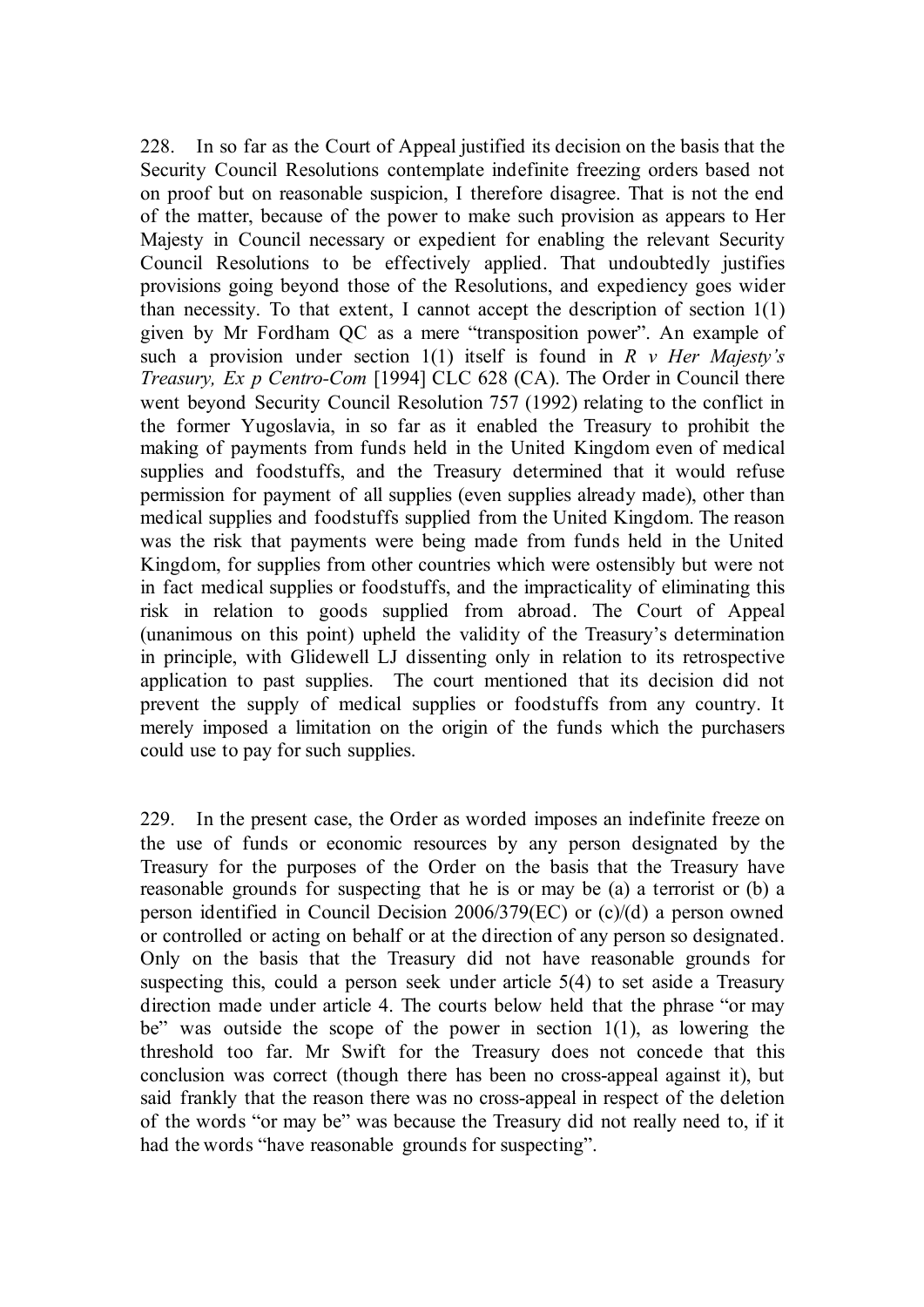230. In my opinion, there is an objective limit to the extent to which section 1(1) permits the executive by Order in Council to enact any measure that appears to it expedient to enable the effective application of the core prohibition mandated by Resolution 1373 and summarised in para 225 above. A measure cannot be regarded as effectively applying that core prohibition, if it substitutes another, essentially different prohibition freezing the assets of a different and much wider group of persons on an indefinite basis. I accept that it could have been regarded as necessary or expedient to freeze the funds and economic resources of suspects on a temporary basis, in order to ensure the effectiveness of any permanent freezing order, once their terrorist activity had been shown or they had had, at the least, the opportunity of disproving it to a civil standard. I also accept that the indefinite freezing of funds and economic resources of suspects may make it probable that the group of persons whose funds, etc. are frozen will include more actual terrorists, etc. But it does so by changing the essential nature and target of the freezing order. That being the case, it is no longer possible to say that the Order is either necessary or expedient "for enabling those measures [those decided by Resolution 1373] to be effectively applied". It is enabling or applying different measures. Further and in any event, since the Treasury's case involves interpreting the words "necessary or expedient" in section 1(1) of the United Nations Act 1946 as authorising a major inroad, on the basis of reasonable suspicion alone, into the rights of individuals to dispose of their assets and live their lives free of executive interference, the principle of legality, which I discuss in more detail below in relation to the Al-Qaida Order, argues for the more limited interpretation.

231. For these reasons, I consider that the Terrorism Order 2006 was outside the power conferred upon the Treasury under section 1(1). It was not submitted that, in these circumstances, not only the words "or may be" but also the words "that the Treasury have reasonable grounds for suspecting" in article 4(2) could be blue-pencilled, so as to leave the Order valid on that changed basis. But, in any event, such a suggestion would, even if accepted, have made no difference to the appeals of A, K, M and G in respect of the Terrorism Order 2006, since their designation was based on too relaxed a test. In these circumstances, I consider that we should allow the appeal in respect of this Order, declare that the Order was ultra vires and quash it. Since A, K, M and G are all now subject to designation under the Terrorism Order 2009, which could only be quashed in separate proceedings, there is no point in staying the operation of our order quashing the Terrorism Order 2006 for any period.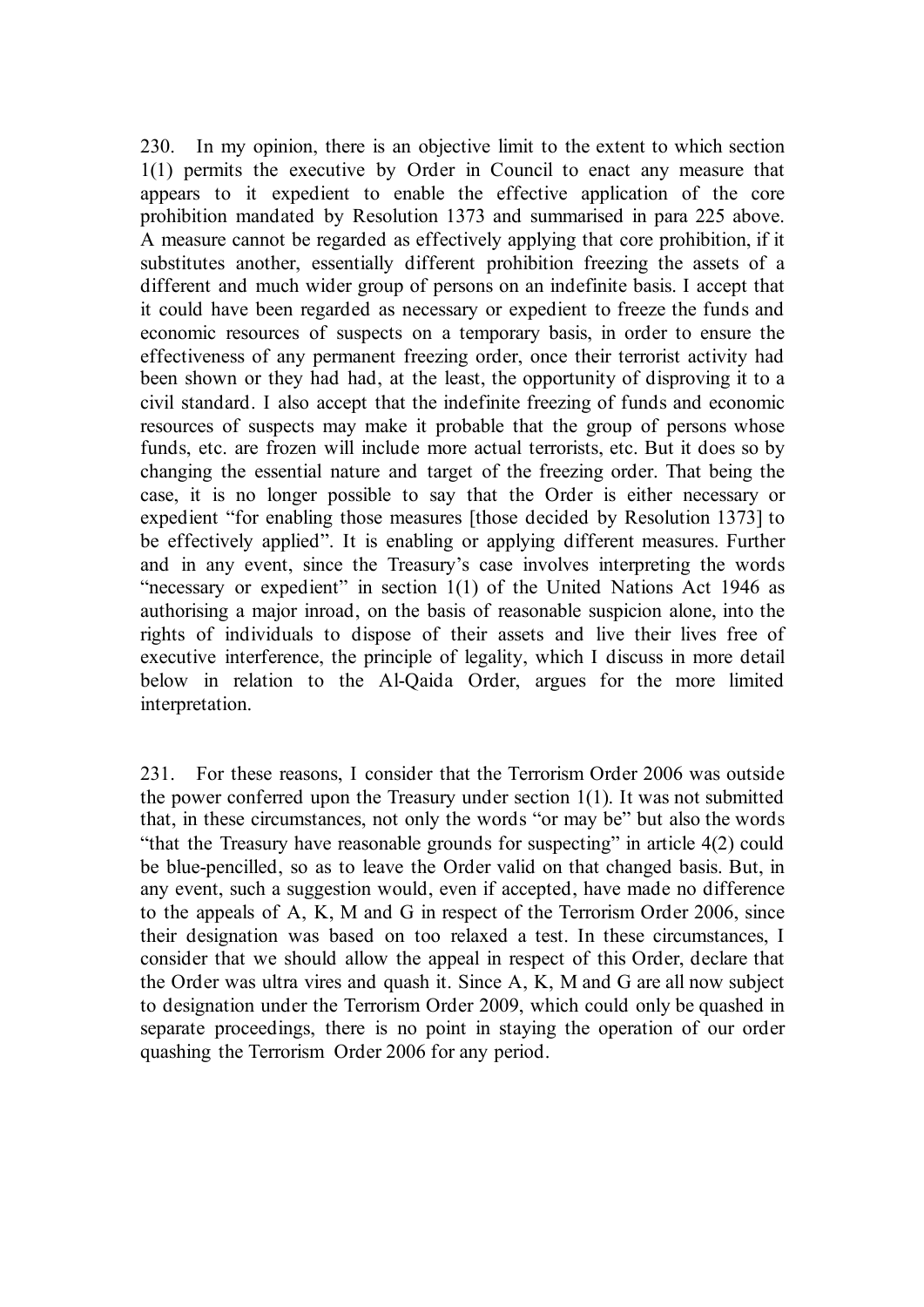232. I add some words on the alternative grounds on which the appellants sought to challenge the Terrorism Order 2006. They were presented under the heads of certainty and proportionality, in each case in reliance on the Human Rights Convention. The prohibitions in articles 7(1) and 8(1) of the Order were said to amount to an unlawful interference with Convention rights, particularly the right to peaceful protection of possessions protected by article 1 of Protocol 1 and the right to respect for private and family life protected by article 8. The same prohibitions, in combination with the criminal sanctions provided by articles  $7(3)$  and  $8(2)$ , are said to have been insufficiently certain to comply with article 7 of the Convention. Three particular aspects of alleged uncertainty are identified: the first, the scope of the prohibition in article  $7(2)(d)$  in respect of "any person acting on behalf or at the direction of a person referred to subparagraph (a) or (b)"; the second, the scope of the words "make … economic resources … available, directly or indirectly" in article 8(1); and the third, the scope of the further words in that article "to or for the benefit of a person referred to in article 7(2)".

233. The requisite standard governing certainty under article 7 was summarised by the European Court of Human Rights in *Kafkaris v Cyprus*  (2008) 49 EHRR 877 as follows:

"141. Furthermore, the term 'law' implies qualitative requirements, including those of accessibility and foreseeability (see, among other authorities, *Cantoni v France*, judgment of 15 November 1996, *Reports of Judgments and Decisions* 1996-V, p 1627, para 29; *Coëme v Belgium*, cited above, para 145; and *EK v Turkey* (2002) 35 EHRR 1344, para 51). These qualitative requirements must be satisfied as regards both the definition of an offence and the penalty the offence in question carries (see *Achour v France* (2006) 45 EHRR 9, para 41). An individual must know from the wording of the relevant provision and, if need be, with the assistance of the courts' interpretation of it, what acts and omissions will make him criminally liable and what penalty will be imposed for the act committed and/or omission (see, among other authorities, *Cantoni*, cited above, para 29). Furthermore, a law may still satisfy the requirement of "foreseeability" where the person concerned has to take appropriate legal advice to assess, to a degree that is reasonable in the circumstances, the consequences which a given action may entail (see, among other authorities, *Cantoni,* cited above, p 1629, para 35; and *Achour*, cited above, para 54).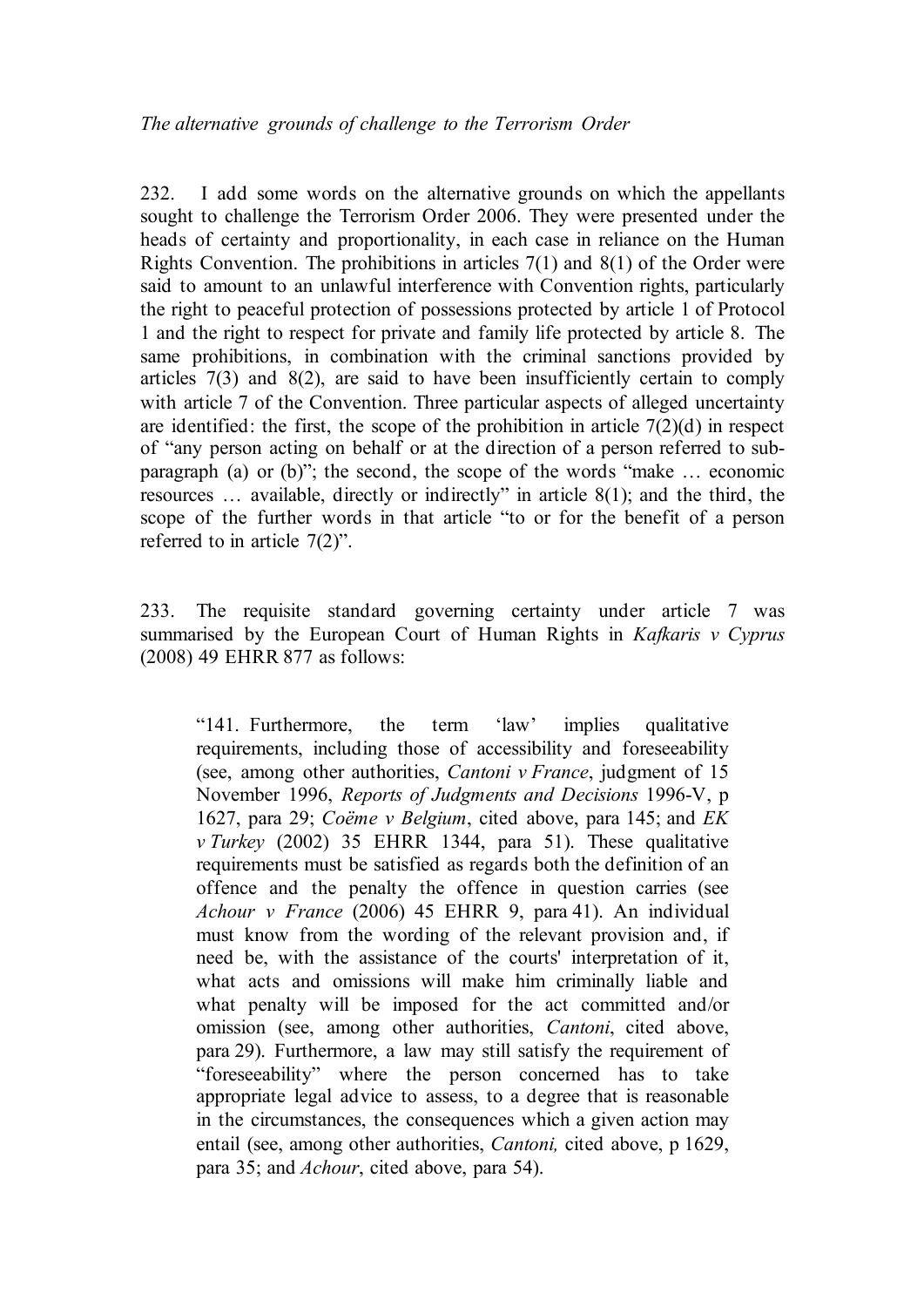142. The Court has acknowledged in its case-law that however clearly drafted a legal provision may be, in any system of law, including criminal law, there is an inevitable element of judicial interpretation. There will always be a need for elucidation of doubtful points and for adaptation to changing circumstances. Again, whilst certainty is highly desirable, it may bring in its train excessive rigidity and the law must be able to keep pace with changing circumstances. Accordingly, many laws are inevitably couched in terms which, to a greater or lesser extent, are vague and whose interpretation and application are questions of practice (see, *mutatis mutandis*, *Sunday Times No 1*, cited above, p 31, para 49, and *Kokkinakis,* cited above, p 19, para 40). The role of adjudication vested in the courts is precisely to dissipate such interpretational doubts as remain (see, *mutatis mutandis*, *Cantoni*, cited above)*.* Article 7 of the Convention cannot be read as outlawing the gradual clarification of the rules of criminal liability through judicial interpretation from case to case, "provided that the resultant development is consistent with the essence of the offence and could reasonably be foreseen" (see *SW v United Kingdom*, cited above, para 36, and *Streletz, Kessler and Krenz v. Germany* GC, nos 34044/96, 35532/97 and 44801/98, para 50, ECHR 2001-II)."

234. Judged by these standards, I agree with the Court of Appeal's reasoning and conclusion that the relevant provisions of articles 7 and 8 were and are sufficiently certain to be valid. That difficult cases may arise is not the point. Further, both under domestic law and under the jurisprudence of the European Court of Human Rights, criminal law provisions will, in case of real doubt, be construed restrictively, in the accused's favour: see *Kafkaris*, para 138. Among other points, it is relevant to note that article  $7(1)$  read with  $7(2)(d)$  is addressing a situation where a person (A) deals with funds or economic resources belonging to, owned or held by a person (B) acting on behalf or at the direction of a terrorist or designated person (usually C, though it could be A) rather than with funds owned or held by A. In relation to "make … economic resources … available" in article 8(1), it is relevant to note that "economic resources" are defined to mean "assets … which are not funds, but can be used to obtain funds, goods or services". This would be unlikely to be the case in respect of a number of the examples canvassed in argument (supply of a cooked meal or a bed for the night, for example). The appellants were able to point to the stringent interpretation of the words "for the benefit of", for which the Treasury has argued under Council Regulation (EC) 881/2002 in *R(M) v HM Treasury (Note)* [2008] UKHL 26; [2008] 2 All ER 1097. The interpretation advanced there by the Treasury would, if correct, preclude the payment (without Treasury licence) to the wife of a designated person of social security benefits, enabling her to expend money on domestic expenses such as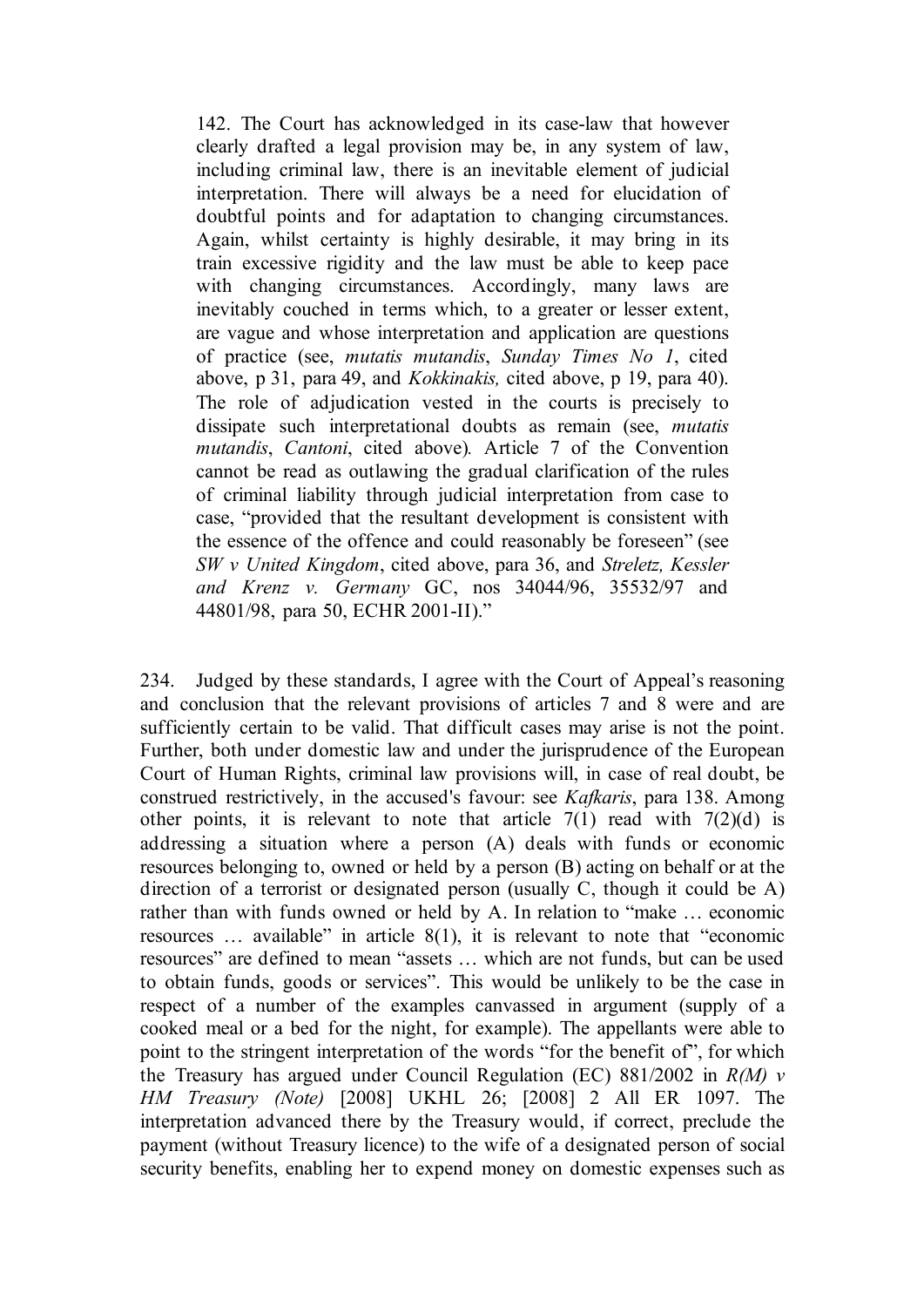buying household food, from which the designated person would derive a benefit in kind. The House of Lords, in referring that issue to the European Court of Justice, expressed its own clear view that the Treasury's interpretation should be rejected as unnecessarily and overly wide.

235. I am at present also unpersuaded that the content of the Orders could be challenged on grounds of lack of proportionality, although I need express no final view about this. Combating terrorism, and the freezing of funds or resources which can be used for terrorist purposes, are undoubtedly matters of first importance. Those introducing legislative measures in this area have to make a judgment as to the nature and stringency of the measures required. The severity of impact of the freezing order provisions in the Terrorism Orders 2001 and 2006 on designated individuals in respect of whom there is only a "reasonable suspicion" of terrorism and on others such as members of their families is relevant when considering whether such measures could be introduced as delegated legislation under section 1(1) of the 1946 Act. But, assuming this otherwise to be permissible, designation was not automatic and the Treasury was under the Terrorism Order 2006 empowered to grant licences to make available or deal with funds or economic resources in a manner which would otherwise be prohibited. The appellants complained about the stringency with which and way in which the Treasury has in fact operated its licensing system, but this does not appear as a complaint which can affect the validity of the Orders themselves, as opposed to the propriety of the Treasury's interpretation or use of its powers under the Orders. The latter aspect is not in issue before us.

236. The appellants in their printed case also sought in relation to the Terrorism Order 2006 to rely upon the absence of any statutory provisions for the use of closed material by way of the special advocate procedure, and for the disapplication of the statutory prohibition under section 17 of the Regulation of Investigatory Powers Act ("RIPA") 2000. The Counter-Terrorism Act 2008 now makes express provision covering both points (ss.67-69). The original designations under the Terrorism Order 2006 were quashed, as a result of the conclusion in the courts below that the words "or may be" were inadmissibly included in the Order. Fresh designations were made after the Court of Appeal's decision, and have in turn been replaced by those now in existence under the Terrorism Order 2009. The procedures in the Counter-Terrorism Act 2008 would apply to any challenges to these fresh designations. The points raised below regarding the absence of an express special advocate procedure and the disapplication of section 17 of RIPA are therefore academic under the Terrorism Order 2006, and I need say no more about them in that connection.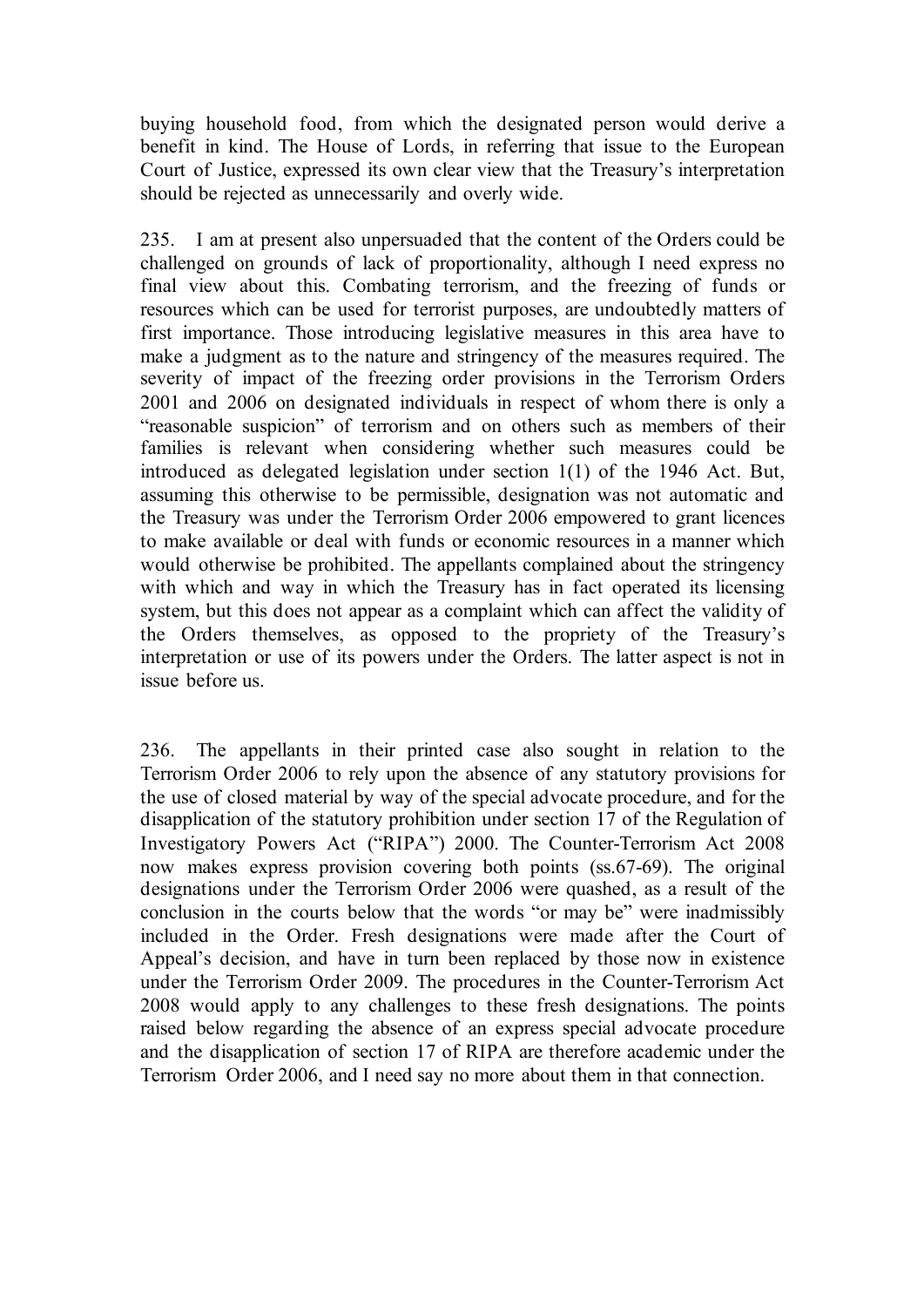237. I turn to the Al-Qaida Order, relevant to both G and HAY. G and HAY are persons designated by the Sanctions Committee within article  $3(1)(b)$ , and subject accordingly to the prohibitions in articles 7 and 8, of the Order. It is at the heart of both the Treasury's and G's and HAY's cases that the application to them of such prohibitions was required by the Security Council Resolutions to which the Order was intended to give effect, and that, once their designation by the Sanctions Committee was accepted, the merits of their designation were and are a matter external to and incapable of challenge in any domestic court. The Treasury derives from this the conclusion that the making of the Order incorporating article 3(1)(b) was authorised and valid under section 1(1). G and HAY submit that, precisely because domestic law can in these circumstances offer them no effective recourse, the making of the Order was invalid. In the case of G, where the United Kingdom had sought and obtained G's listing, it was held (at least by Wilson LJ: para 157) that effective recourse consisted in no more than "a merits-based judicial review of the executive's response to [G's] application that it should request or support his own request, for delisting by the Sanctions Committee". In the case of HAY, Owen J held, after reviewing the Court of Appeal's reasoning, that no effective recourse existed in respect of HAY, because of the lack of any certainty that he would be delisted, despite the United Kingdom's support, in circumstances where another unidentified state had sought his listing.

238. The appellants put their case on two distinct bases, one common law, the other based on the Human Rights Act. At common law, the submission is that section 1(1) cannot be taken to have contemplated or permitted Orders which would interfere with, or at all events violate, fundamental rights. Under the Human Rights Act, they recognise an obstacle in the reasoning in *R(Quark Fishing Ltd.) v Secretary of State for Foreign and Commonwealth Affairs* [2005] UKHL 57; [2006] 1 AC 529, particularly at paras 25 and 88, per Lord Bingham and Lord Hope, and in the decision in *R(Al-Jedda) v Secretary of State for Defence (JUSTICE intervening)* [2007] UKHL 58; [2008] AC 332. In *Al-Jedda* the House of Lords held, in the light of article 103 of the Charter, that a power to detain authorised by Security Council Resolution 1546 and successive further Resolutions under Chapter VII prevailed over the limitations on the power to detain otherwise contained in article 5 of the Convention (although a detainee's rights under article 5 were not to be infringed to any greater extent than was inherent in such detention: para 39, per Lord Bingham). G and HAY invite the Supreme Court to reconsider both these cases and to depart from them so far as necessary.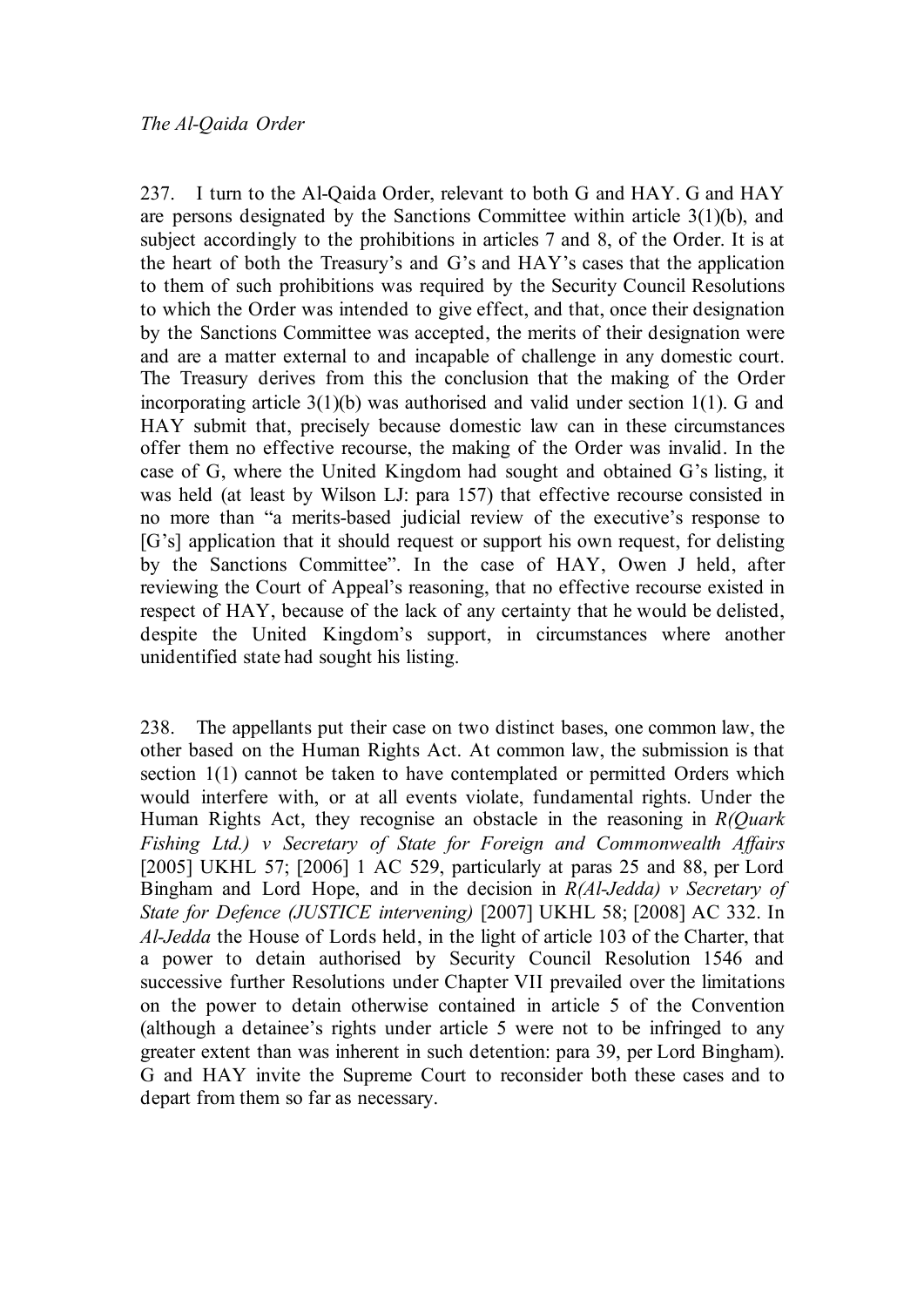239. As noted above (para 218), section 1(1) of the United Nations Act 1946 contemplates that Orders in Council implementing Security Council Resolutions under Chapter VII may interfere with individual persons' rights to enter into contracts or to deal with or dispose of their business. The limitations imposed by the Al-Qaida Order on G's and HAY's rights to use their property and on their privacy or family life were not, as such, of a character falling outside the scope of the section 1(1) power to give effect to Security Council Resolutions. The real issue is whether section 1(1) permits the making of an Order which interferes with such rights on a basis which is immune from any right of challenge on the merits before a court or other judicial tribunal. G and HAY submit that section 1(1) does not embrace the making of an Order in Council which deprived them of any effective right of access to a court or judicial tribunal to challenge the basis upon which they had been categorised as associates of Al-Qaida or the Taliban, with the limitations on their rights to use their property and on their privacy and family life that followed from that categorisation. It is not suggested that the Sanctions Committee equates with a court or judicial tribunal, though steps have been taken to respond to the General Assembly's call in September 2005 on the Security Council "to ensure that fair and clear procedures exist for placing individuals and entities on sanctions lists and removing them, as well as for granting humanitarian exemptions" (UNGA Resolution 60/1 of 16 September 2005). The Committee's procedures are set out in Guidelines first adopted on 7 November 2002 and now current in a version adopted on 9 December 2008. The Committee usually meets in closed session, and it determines what information about its proceedings or considered by it should be made public or otherwise disclosed. Its decisions are usually taken by consensus, but if none is achieved the matter may be submitted to the Security Council itself, which decides by majority. The Committee receives applications for removal of a name from the list either by states, or, through the "Focal Point" procedure established by Resolution 1730 (2006), from any person or entity on the list. But there is no judicial procedure enabling a person or entity affected to know and respond to the full case regarding it. The identity of the member state seeking a listing or seeking to uphold a listing may not even be known or disclosed to that person or entity. Under Resolution 1822 (2008) para 12, the member state proposing inclusion on the list identifies those parts of the detailed statement of case that may be publicly released, and about which the person affected should under para 17 be notified. The most recent Resolution 1904 (2009) adopted on 17 December 2009 reflects in a number of respects concerns expressed about the effects of the United Nations Resolutions and the Committee's procedures; it reverses the onus by deciding that "the statement of case shall be releasable upon request, except for the parts a Member State identifies as being confidential to the Committee, and may be used to develop the narrative summary of reasons for listing" to be published on the Committee's website (para 11); and it provides for an Ombudsperson ("an eminent individual of high moral character, impartiality and integrity with high qualifications and experience in relevant fields, such as legal, human rights, counter-terrorism and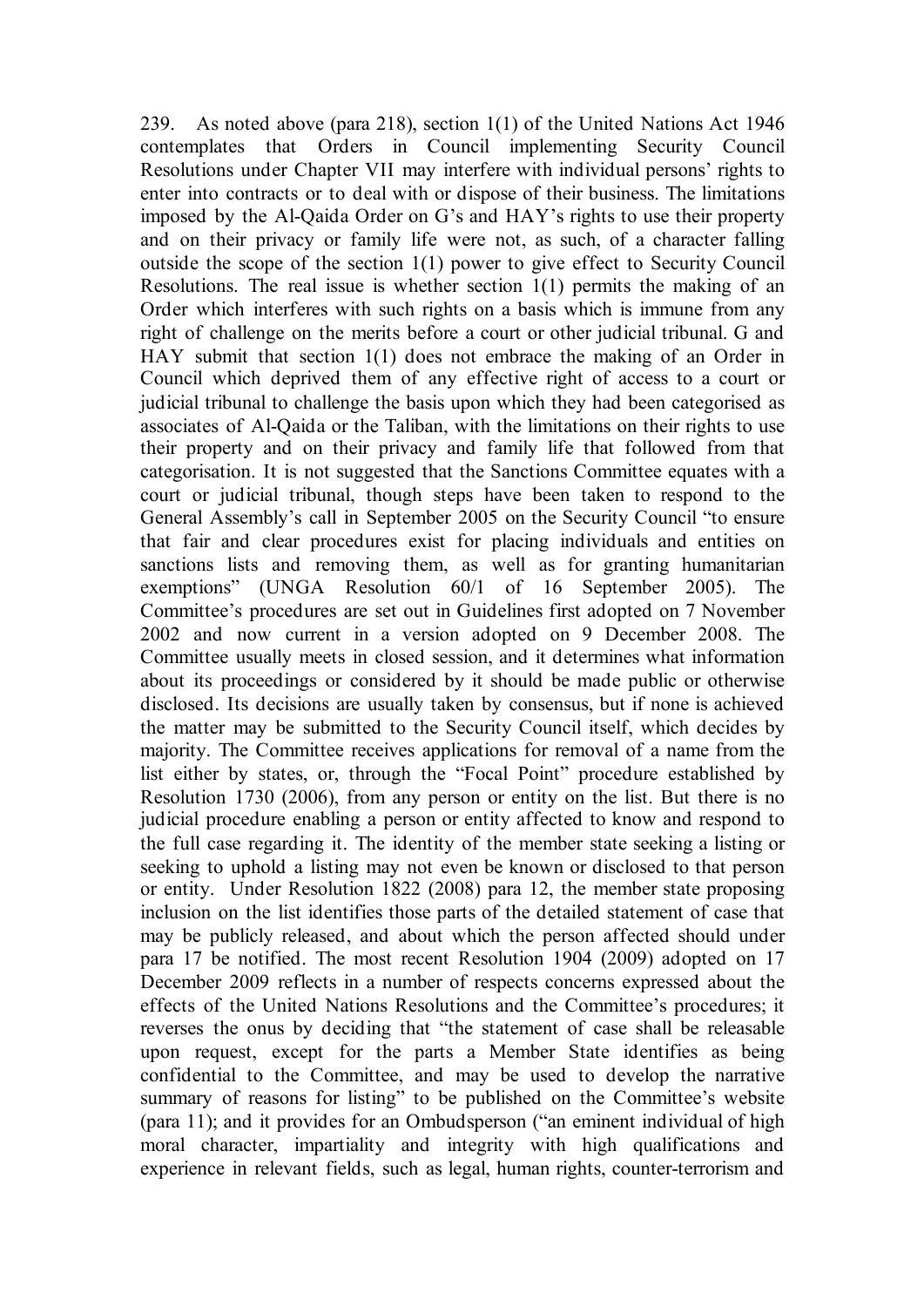sanctions") to assist the Committee in delisting requests. But nothing in it affects the basic problems that there exists no judicial procedure for review and no guarantee that individuals affected will know sufficient about the case against them (or even know the identify of the Member State which sought their designation) in order to be able to respond to it.

240. G and HAY invoke under English law the statement of principle in Lord Browne-Wilkinson's speech in *R v Secretary of State for the Home Department, Ex p Pierson* [1998] AC 539, 575C-D to the effect that:

"A power conferred by Parliament in general terms is not to be taken to authorise the doing of acts by the donee of the power which adversely affect the legal rights of the citizen or the basic principles on which the law of the United Kingdom is based unless the statute conferring the power makes it clear that such was the intention of Parliament."

Lord Browne-Wilkinson dissented in that case only as to whether the principle applied on its particular facts. In *R v Secretary of State for the Home Department, Ex p Simms* [2000] 2 AC 115, 131E-G, Lord Hoffmann developed the principle of legality in these terms:

"Parliamentary sovereignty means that Parliament can, if it chooses, legislate contrary to fundamental principles of human rights. The Human Rights Act 1998 will not detract from this power. The constraints upon its exercise by Parliament are ultimately political, not legal. But the principle of legality means that Parliament must squarely confront what it is doing and accept the political cost. Fundamental rights cannot be overridden by general or ambiguous words. This is because there is too great a risk that the full implications of their unqualified meaning may have passed unnoticed in the democratic process. In the absence of express language or necessary implication to the contrary, the courts therefore presume that even the most general words were intended to be subject to the basic rights of the individual. In this way the courts of the United Kingdom, though acknowledging the sovereignty of Parliament, apply principles of constitutionality little different from those which exist in countries where the power of the legislature is expressly limited by a constitutional document."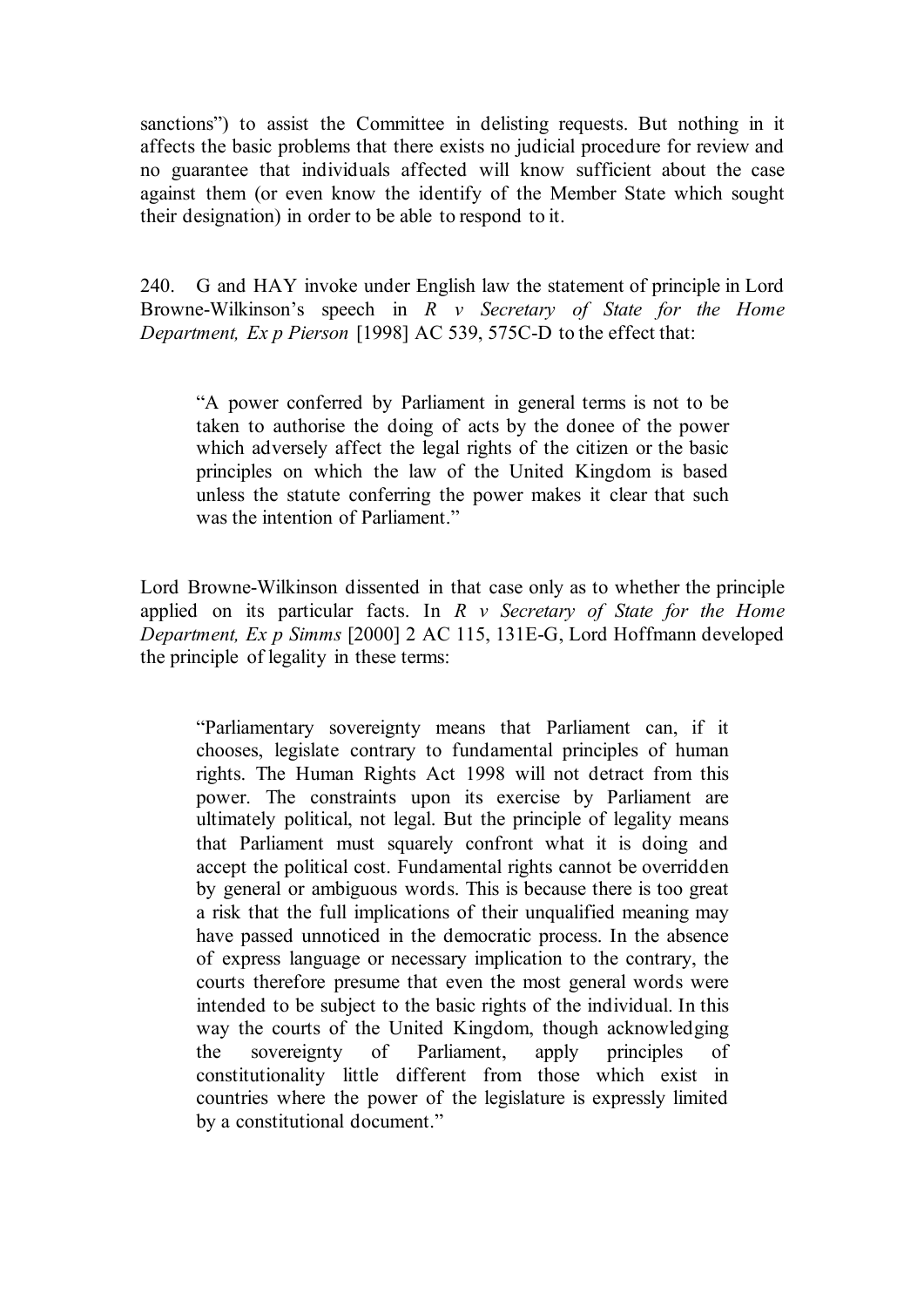In *Pyx Granite Co Ltd v Ministry of Housing and Local Government* [1960] AC 260, 286, Viscount Simonds referred to the principle "that the subject's right of recourse to Her Majesty's courts for the determination of his rights" as a "fundamental rule" and as "not by any means to be whittled down". In *Ex p Pierson* Lord Browne-Wilkinson referred with approval to *R v Lord Chancellor, Ex p Witham* [1998] QB 575, where the right of access to the courts was treated as "a basic 'constitutional' right", the abrogation of which was not to be taken as authorised by the general words of a statutory provision, so that the setting of court fees at a level precluding access to the court by some litigants was not authorised by a general power to prescribe fees.

241. Applying the principles recognised in these cases, I put aside, as circular in this context, the submission made by Mr Swift for the Treasury that G's and HAY's right of access to a court is unaffected since the only right they have under the Al-Qaida Order is to challenge the fact of their listing or their identity with any listed person. That is a relevant submission once the court's adjudicative power is shown to be excluded or limited by some valid and applicable legislative provision or common law principle: *Holland v Lampen-Wolfe* [2000] 1 WLR 1573 provides an example. But here the question is whether the Al-Qaida Order (or more particularly article 3(1)(b) of that Order) is valid. That depends upon whether section 1(1) of the 1946 Act enables the executive not merely to legislate in a manner which interferes with individual property rights - that is as such clearly contemplated by section 1(1) - but to restrict them so directly and radically as severely to curtail personal and family life on an indefinite basis, without affording any means of judicial recourse (domestic or international) to test the underlying premise of the restriction, namely "association" with an organisation identified by the Security Council as a threat to international peace.

242. In arguing for a negative answer to this question, G and HAY suggest as an analogy the reasoning and decision of the European Court of Justice in *Kadi v Council of the European Union* (Joined Cases C-402/05P and C-415/05P) [2009] AC 1225. That case concerned Regulation 881/2002(EC), the aim of which, since the Community is not as such a member of the United Nations, was to ensure a uniform application of the United Nations Resolutions 1267 and 1390 within the member states of the Community. The Regulation set out in Annex I the names of persons designated by the United Nations Sanctions Committee as associated with Al-Qaida and the Taliban and contained provisions mirroring those of the Security Council Resolutions freezing their assets.

243. The Court held that the European Community was an autonomous legal system, based on the rule of law and in which fundamental rights formed an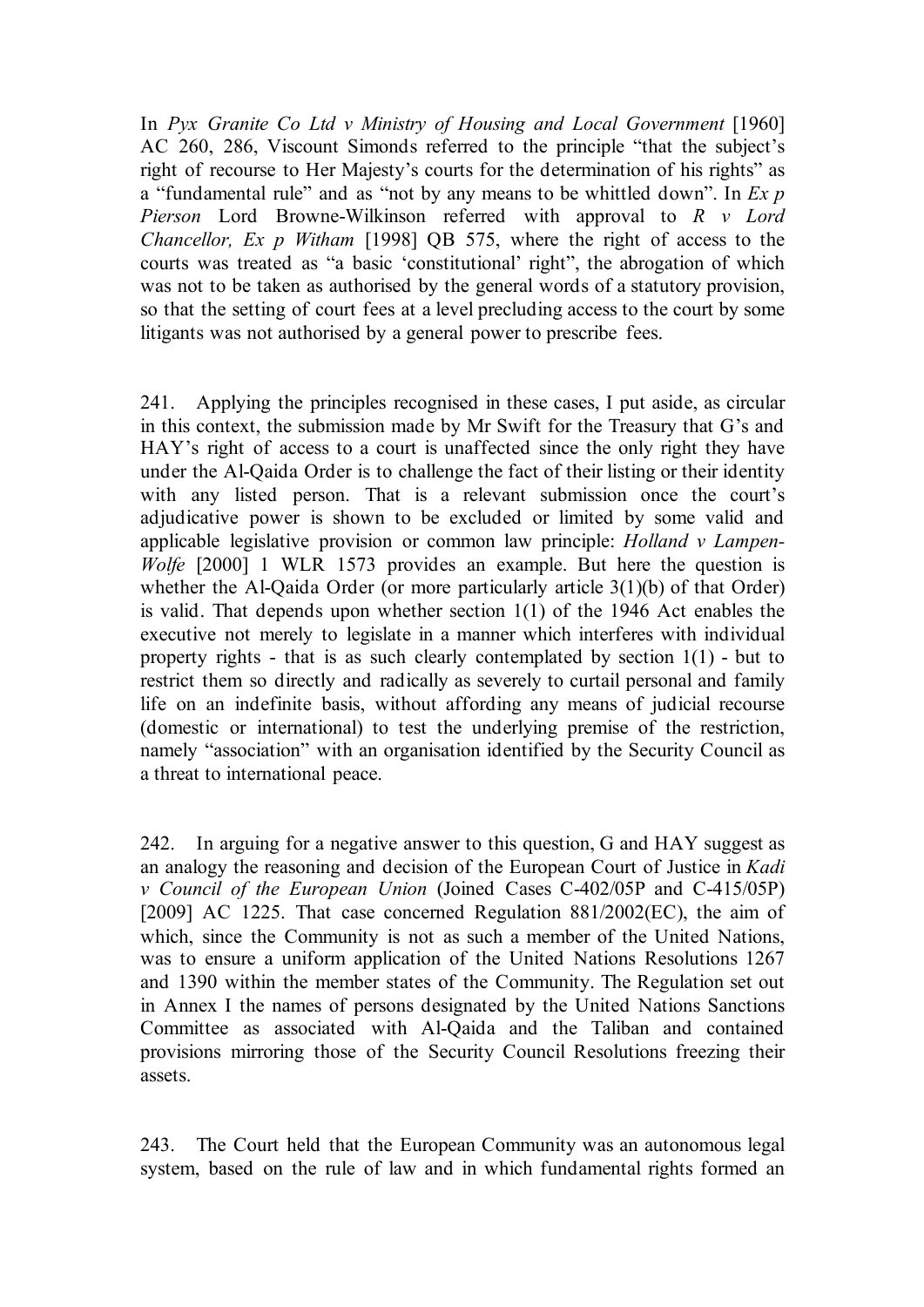integral part of the general principles of law which Community legislation had to observe if they were to be lawful (paras 282-284). One of the principles that formed "part of the very foundations of the Community" was "the protection of human rights, including the review by the Community judicature of the lawfulness of Community measures as regards their consistency with those fundamental rights" (para 304); and this "principle of effective judicial protection" meant that "it must be possible to apply to the lawfulness of the grounds on which, in these cases, the name of a person or entity is included in the list forming Annex I to the contested Regulation" (para 336). This in turn meant that "the Community authority in question is bound to communicate those grounds to the person or entity concerned, so far as possible, either when that inclusion is decided on or, at the very least, as swiftly as possible after that decision in order to enable those persons or entities to exercise, within the periods prescribed, their right to bring an action" (paras 336-338). The Court annulled the Regulation as far as it concerned Mr Kadi and his co-appellants in the absence of any procedure for communicating (or any communication) to them of the evidence against them and in the absence of any procedure for hearing them, before or after the decision on the merits of their inclusion in the list (paras 344-352 and 368-369).

244. Mr Swift points out that the decision in *Kadi* turned on the Court's view of the Community as an autonomous legal order (and not itself a member of the United Nations, although this factor does not appear explicitly in the Court's reasoning). The United Kingdom is, in contrast, a member of the United Nations, bound by its Charter, and committed in international law to giving effect to Security Council Resolutions under Chapter VII. Counsel for G and HAY, supported by Mr Fordham for Justice, point out in response that the United Kingdom takes a dualist view of international law, and that international law has no domestic effect unless and until implemented at a domestic level: *J H Rayner (Mincing Lane) Ltd v Department of Trade and Industry* [1990] 2 AC 418. The force of this submission is weakened by the consideration that the whole purpose of section  $1(1)$  is to address the consequences of the dualist view by facilitating the implementation at domestic level of the United Kingdom's international legal obligations under Chapter VII. Nevertheless, the issue remains, whether section 1(1) covers any and every Security Council Resolution that might be passed, including even a Resolution directed at what would otherwise be regarded as basic constitutional rights under domestic law.

245. In considering this issue, it is relevant background that the United Nations is itself an institution committed to the promotion of human rights. The preamble to the Charter reaffirms "faith in fundamental human rights" and article 1 includes among its purposes, in addition to maintaining international peace and security and developing friendly relations among nations: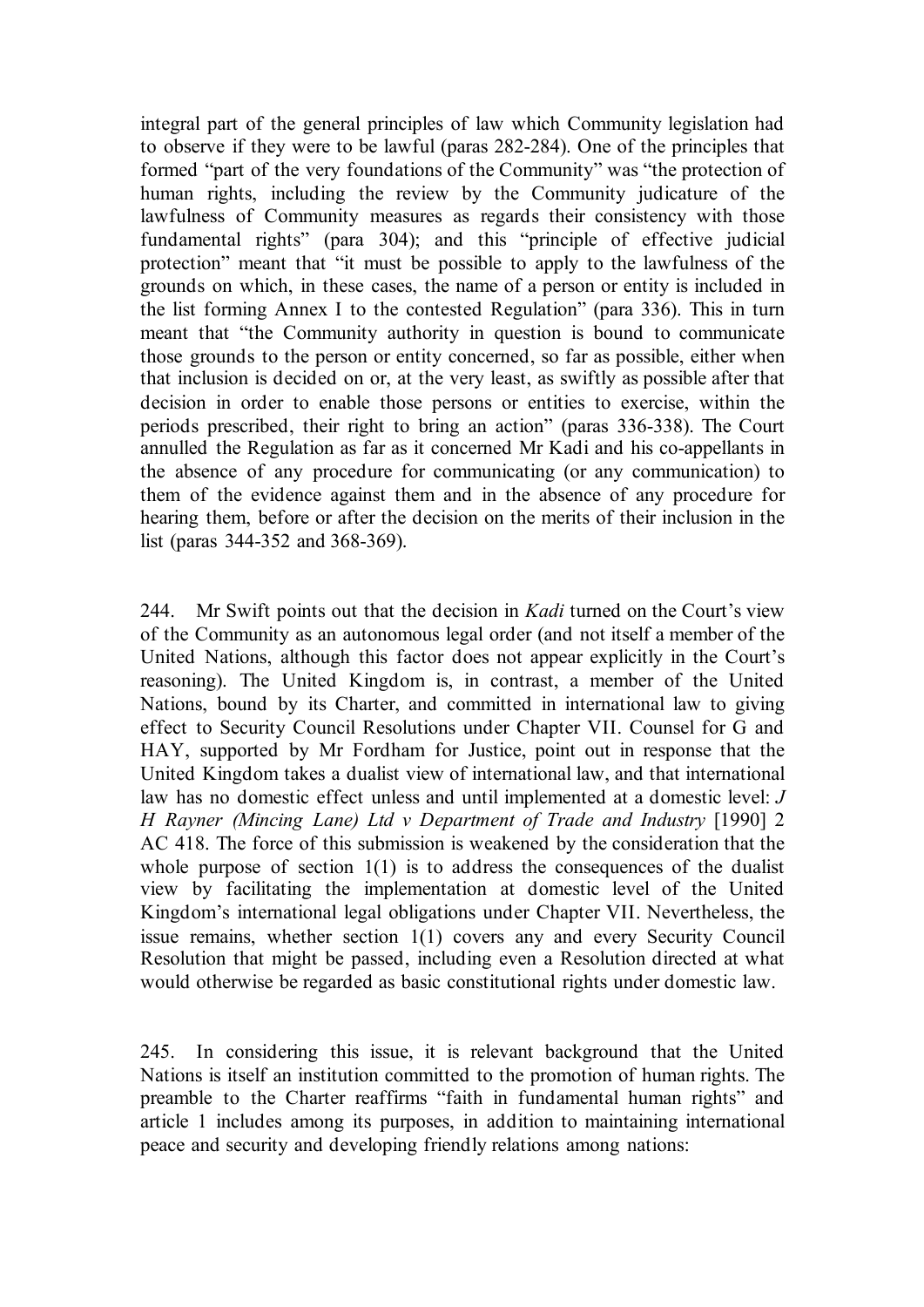"3. To achieve international co-operation in solving international problems of an economic, social, cultural, or humanitarian character, and in promoting and encouraging respect for human rights and for fundamental freedoms for all without distinction ……

4 To be a centre for harmonising the actions of nations in the attainment of these common ends."

It is also of note that the Security Council by Resolution 1456 on 20 January 2003 adopted the following "declaration on the issue of combating terrorism":

"1. All States must take urgent action to prevent and suppress all active and passive support to terrorism, and in particular comply fully with all relevant resolutions of the Security Council, in particular resolutions 1373 (2001), 1390 (2002) and 1455 (2003): ……

6. States must ensure that any measure taken to combat terrorism comply with all their obligations under international law, and should adopt such measures in accordance with international law, in particular international human rights, refugee, and humanitarian law; …."

In its second report (S/2005/83) to the United Nations Sanctions Committee, the Analytical Support and Sanctions Monitoring Team established pursuant to Resolution 1526(2004) identified the challenges made to European Community and national measures implementing Security Council Resolution 1267 and acknowledged, as the High Level Panel before it had, that at that date:

"The way entities or individuals are added to the terrorist list maintained by the Council and the absence of review or appeal for those listed raise serious accountability issues and possibly conflict with fundamental rights, norms and conventions" (para 53).

More recently, Resolution 1822 (2008) reaffirms "the need to combat by all means, in accordance with the Charter … and international law, including applicable international human rights, refugee and humanitarian law". Against this background, it is open to question at an international level how far the United Nations Security Council Resolutions can have been intended either to require member states to enact domestic legislation that would violate fundamental principles of human rights under their domestic constitutions or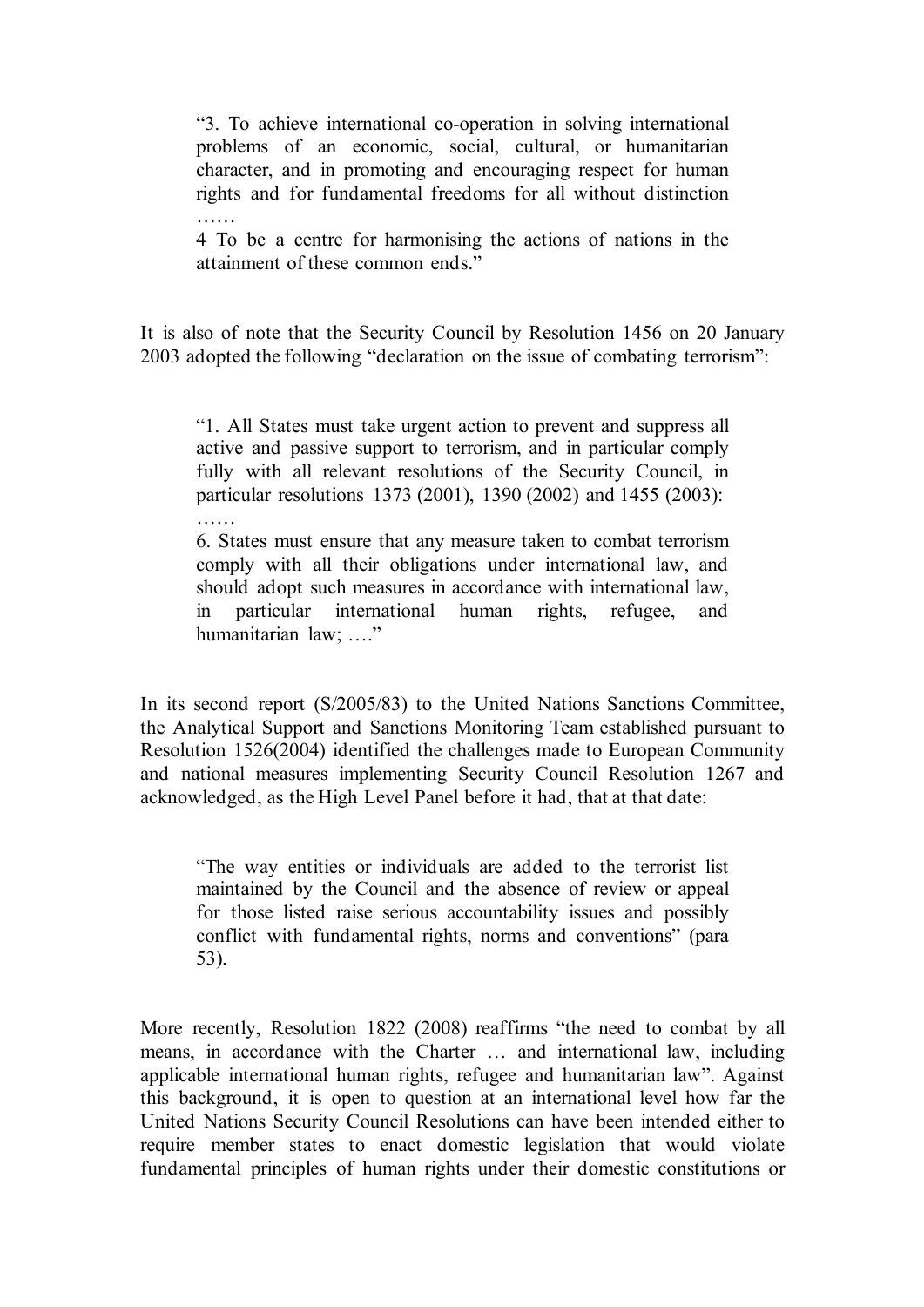laws or to exclude domestic review of the compatibility of such legislation with such rights. Be that as it may, the relevant question at the domestic level is how far the United Kingdom Parliament in enacting section 1(1) of the 1946 Act can have envisaged that a Security Council Resolution could or would be used as the basis for introducing a domestic measure that would conflict with such rights.

246. The basic common law right at issue on these appeals is G's and HAY's right to access to a domestic court or tribunal to challenge the basis for including their names in the list of persons associated with Al-Qaida or the Taliban and so freezing their property with the severe personal consequences already indicated. This was also the limit of the equivalent right identified under European Community law by the Court of Justice in *Kadi.* There was no suggestion in *Kadi* that Mr Kadi was entitled to an opportunity to challenge the basic premise of Security Council Resolution 1267 and of Regulation 881/2002 (EC), viz that the Taliban (or Al-Qaida) was and is a terrorist organisation. In the traditional sphere of decision-making under article 41 (that is action, in the form of, say, sanctions, against a member state of the United Nations or against a non-state actor, such as the Taliban or Al-Qaida), a person affected by a domestic prohibition aimed at giving effect to such sanctions could not sensibly suggest that he had a fundamental right to access to a domestic court to challenge the premise of that prohibition. He could not demand access to a domestic court to challenge the proposition that the member state or non-state actor was in some way a threat to international peace meriting the imposition of sanctions.

247. Equally, a head of a state or senior minister or other person closely identifiable with (an *alter ego* of) a state or non-state actor could, I think, find it hard to suggest that he had any basic right to challenge the legitimacy of a Security Council Resolution requiring the sanctions to extend to his movements or his dealings with property. He could of course be expected to have a right of access to a domestic court to challenge any suggestion that the prohibition applied to him (eg that he was the head of state) or his activities or that he had infringed it. But, if one takes Usama bin Laden himself, who is identified in Resolutions 1267 read with 1333 as an individual whose assets are required to be frozen and appears on this basis in the United Nations list and in article 3(1)(a) of the Terrorism Order 2006, as well as in Annex I to Regulation 881/2002 (EC), it must be very doubtful whether the European Court of Justice would have held in *Kadi* that he should have a right to challenge his listing. Several points can be made about this. First, the listing of Usama bin Laden was directly determined by the Security Council's legally binding decision, rather than by any listing decision of the Sanctions Committee. Second, the position of Usama bin Laden, in relation to a non-state actor like Al-Qaida, parallels that of a head of state in relation to sanctions against a state; while,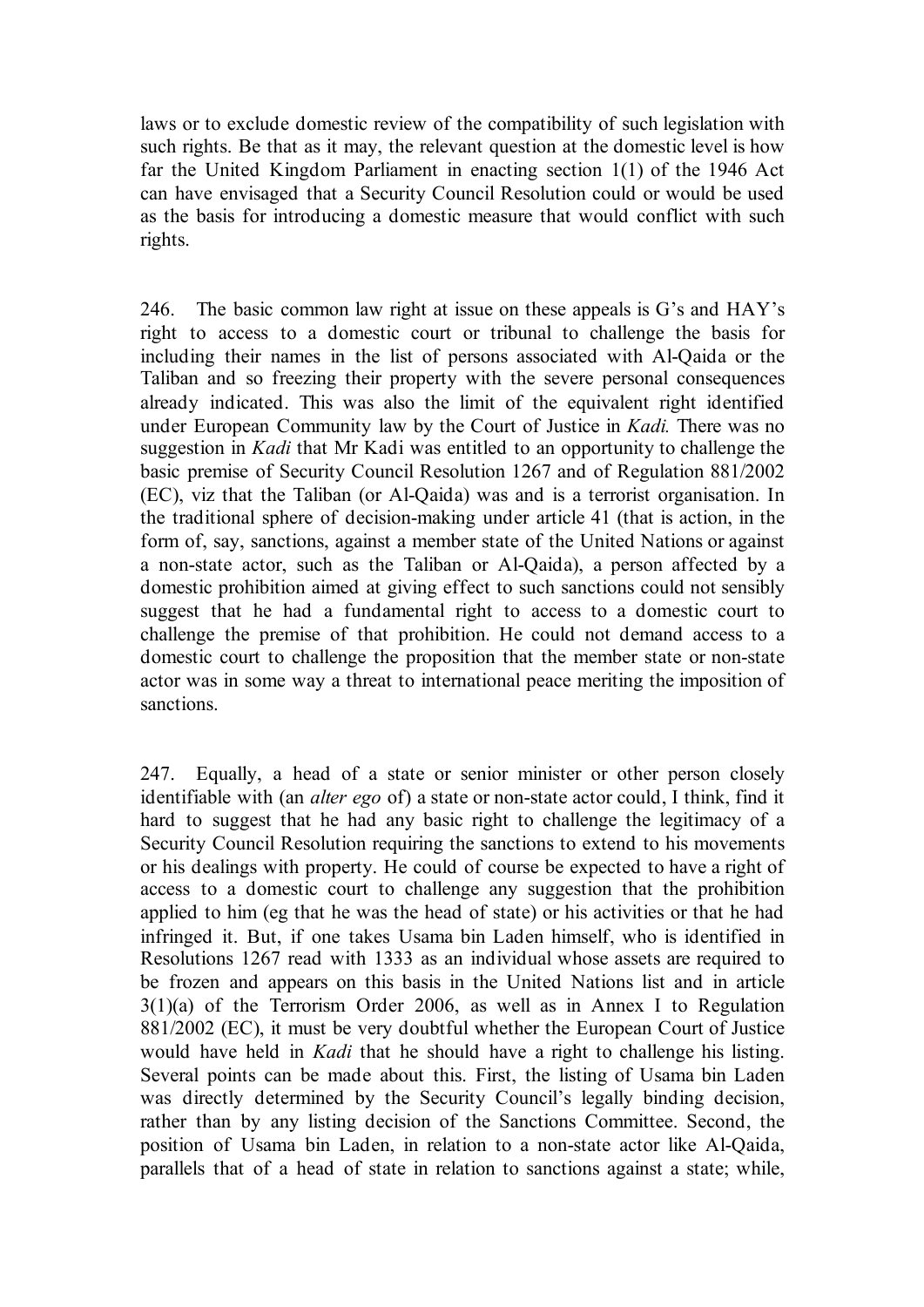third, the origins and history of the Second World War are a sufficient demonstration of the potential threat to world peace which a single individual heading a state may pose. On this basis, if the question ever arose, section 1(1) of the United Nations Act 1946 could be seen as authorising the making of article 3(1)(a) of the Terrorism Order 2006 directed expressly at Usama bin Laden. But the present appeal does not require us to determine very remote and, as yet, entirely hypothetical situations.

248. The Security Council and Sanctions Committee are closely related. To describe the former as legislating and the latter as executing or adjudicating upon the implementation of measures determined by the former is hardly realistic. The former was delegating listing to the latter, composed of representatives of all states sitting on the former. In these circumstances, I do not think that the Al-Qaida Order was outside the scope of section 1(1) merely because it gave effect to a determination made by the Sanctions Committee, rather than the Security Council. But I do consider that there is a relevant distinction between, on the one hand, measures directed at states or non-state actors such as Al-Qaida identified by the Security Council as threats to international peace, or at their acknowledged heads or alter egos, and, on the other hand, measures directed in entirely general terms at anyone associated with such non-state actors. In the case of the Terrorism Order, it was left to domestic legal systems to determine the identity of persons active as terrorists on whom the sanctions should bite. In the case of the Al-Qaida Order, the determination was undertaken by non-judicial process at the international level, by which member states were to be bound without more.

249. The words of section 1(1) are general, but for that very reason susceptible to the presumption, in the absence of express language or necessary implication to the contrary, that they were intended to be subject to the basic rights of the individual: see *Ex p Simms*, per Lord Hoffmann (above). In the event of the Security Council establishing under Chapter VII a régime requiring the internment of individuals (as was held to be the case in *Al-Jedda*), section 1(1) could hardly enable the executive by Order in Council to introduce provisions for such internment within the United Kingdom. As an extreme form of restriction of individual liberty, internment without the right to challenge its basis before any court or judicial tribunal would, if it were to be possible at all, at the least require primary legislation. Designation as an "associate" of a rogue state or non-state organisation under Resolutions 1267, 1333 and 1390, and the consequential freezing of assets, also has radical consequences for personal and family life. It is a matter which one would expect to be subject to judicial control, before or after the designation. So here, in my view, section 1(1) was and is an inappropriate basis for the Al-Qaida Order, freezing indefinitely the ordinary rights of individuals to deal with or dispose of property on the basis that they were associated with Al-Qaida or the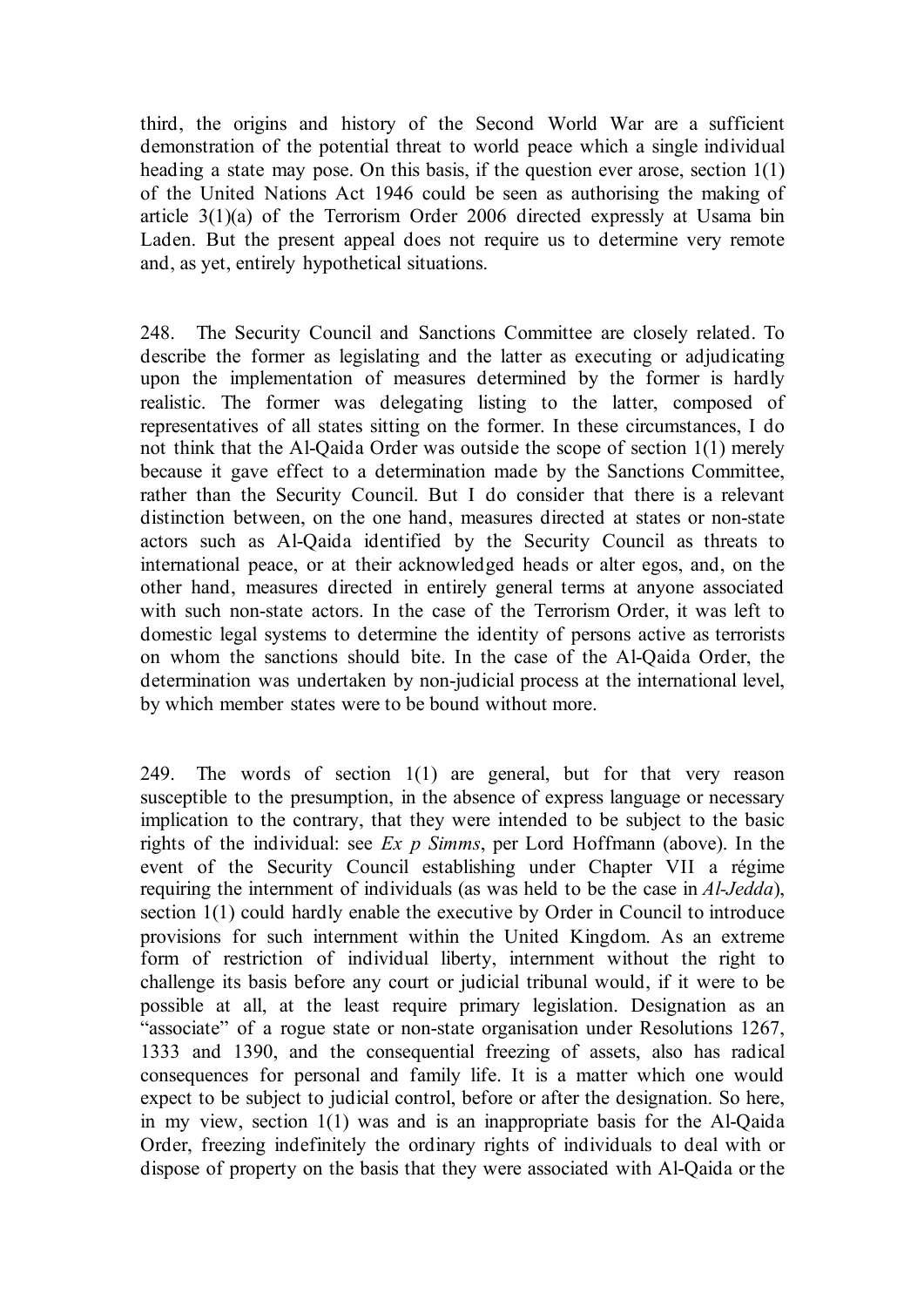Taliban, without providing any means by which they could challenge the justification for treating them as so associated before any judicial tribunal or court, at a domestic or international level. On this basis, I would hold that section 1(1) did not extend to authorise the making of article  $3(1)(b)$  of that Order. I would allow the appeal of G and to that extent dismiss the Treasury's appeal in the case of HAY (allowing it only to the extent that Owen J's order referred in terms to the whole Al-Qaida Order, rather than to article 3(1)(b) alone). Owen J in the case of HAY also limited himself to dealing with the position under the Al-Qaida Order only "insofar as it applies to" HAY. HAY cross-appeals against that conclusion, in my opinion with justification. The conclusion I have reached means necessarily that article 3(1)(b) of the Order is invalid generally and it should be so declared and quashed, accordingly subject to a stay of one month on the operation of this order in respect of HAY. There would appear to be no point in such a stay in respect of G's designation under the Al-Qaida Order, in view of his concurrent designation under the Terrorism Act 2009.

250. This makes it unnecessary to consider the alternative submissions developed under article 5 of the European Convention on Human Rights. The House's previous decision in *Al-Jedda* is about to be reviewed in proceedings brought by Mr Al-Jedda before the European Court of Human Rights. I would in these circumstances decline the invitation to re-consider that decision at this stage. It is also unnecessary to express any views on the fairness of the procedure available (particularly in the absence of any special provision for the use of special advocates), had it been the position that G and HAY were entitled under English law to challenge domestically the basis for their listing as associates of Al-Qaida or the Taliban.

*Conclusion*

251. I would therefore dispose of the appeals and make orders in respect of the Terrorism Order 2006 as indicated in paragraph 231 and the Al-Qaida Order as indicated in paragraph 249 above.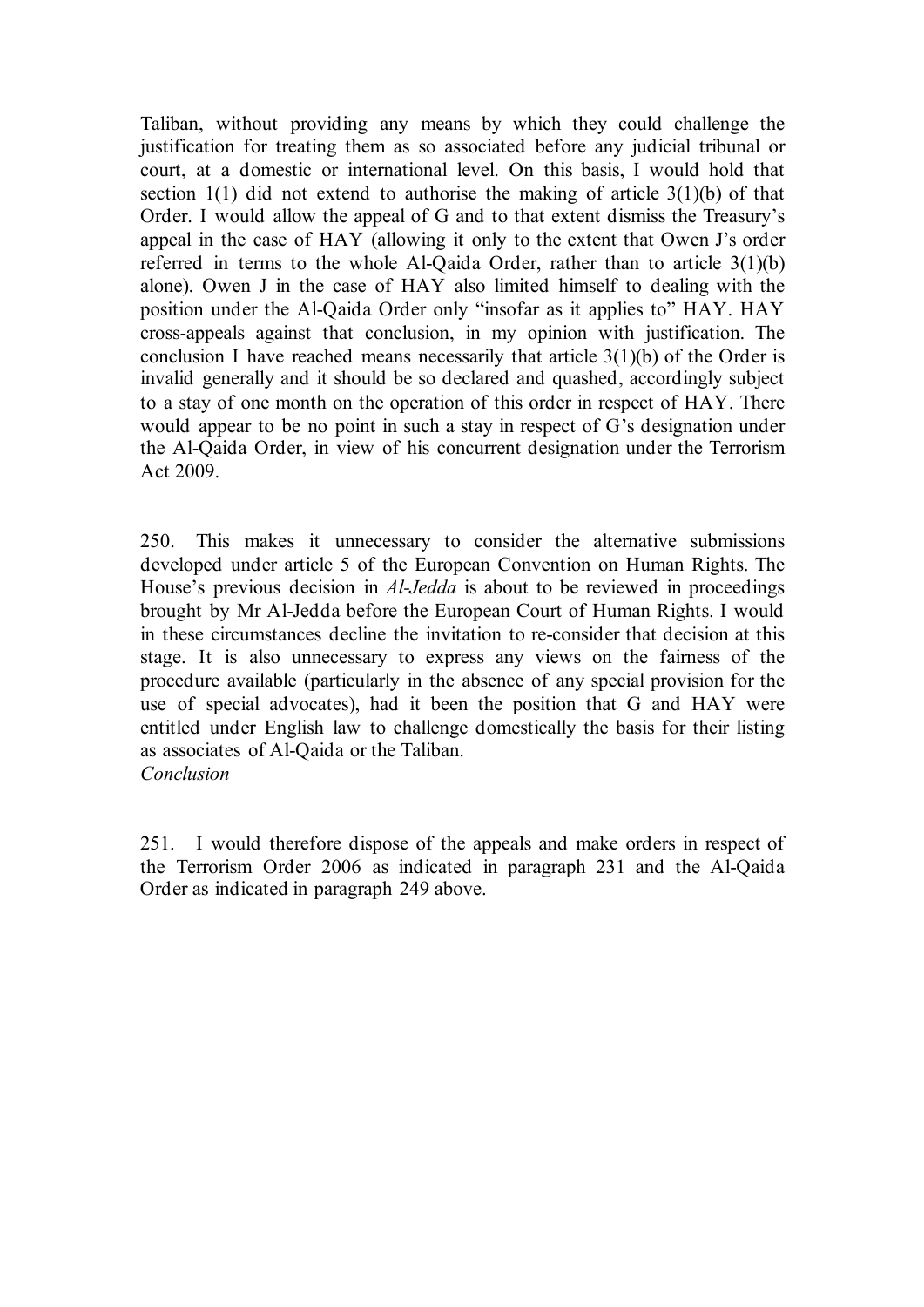

# **JUDGMENT**

**Her Majesty's Treasury (Respondent)** *v* **Mohammed Jabar Ahmed and others (FC) (Appellants) Her Majesty's Treasury (Respondent)** *v* **Mohammed al-Ghabra (FC) (Appellant) R (on the application of Hani El Sayed Sabaei Youssef) (Respondent)** *v* **Her Majesty's Treasury (Appellant) (No. 2)** 

**before** 

**Lord Phillips, President Lord Hope, Deputy President Lord Rodger Lord Walker Lady Hale Lord Brown Lord Mance**

## **JUDGMENT GIVEN ON**

**4 February 2010**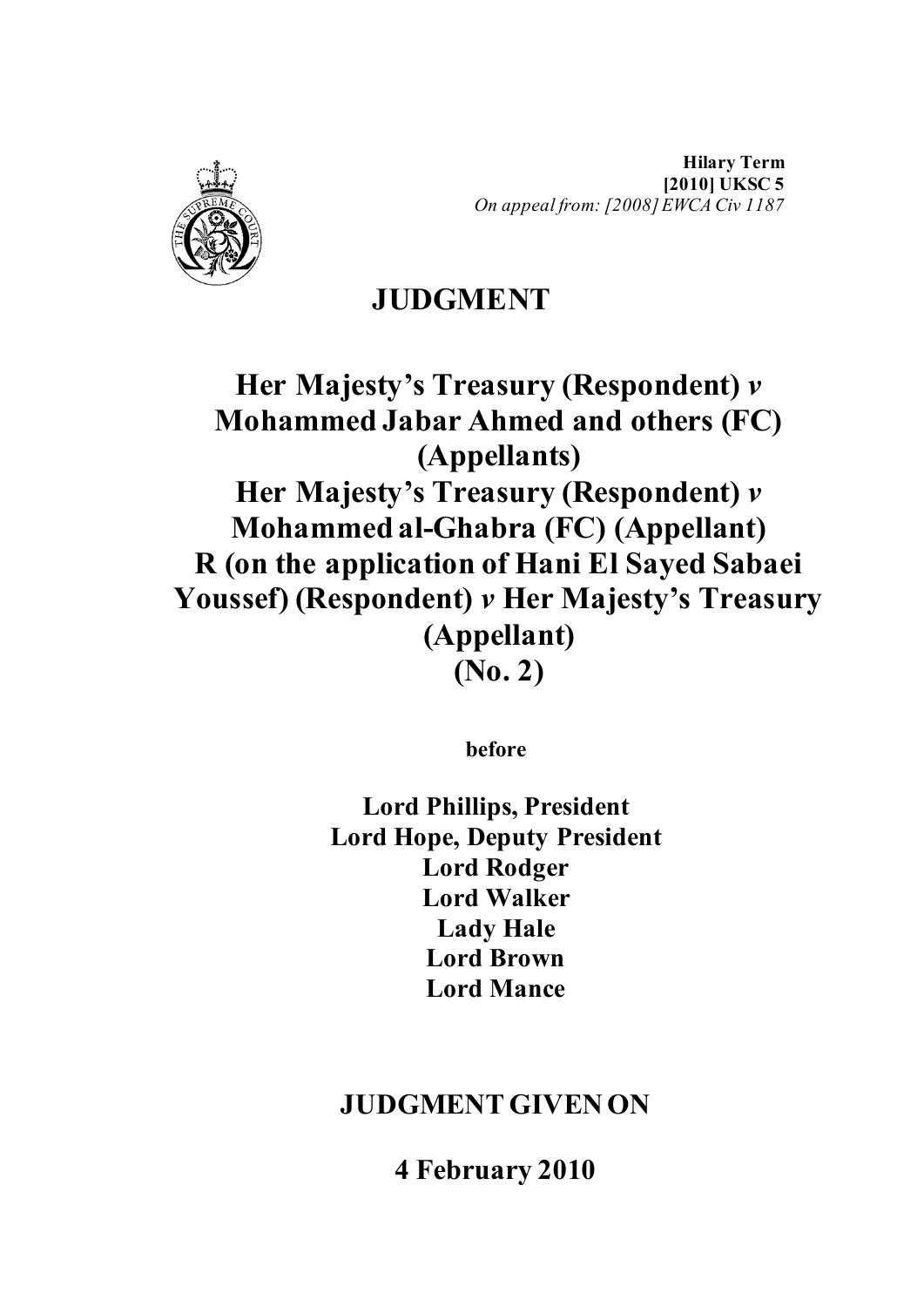**Heard on 28 January 2010**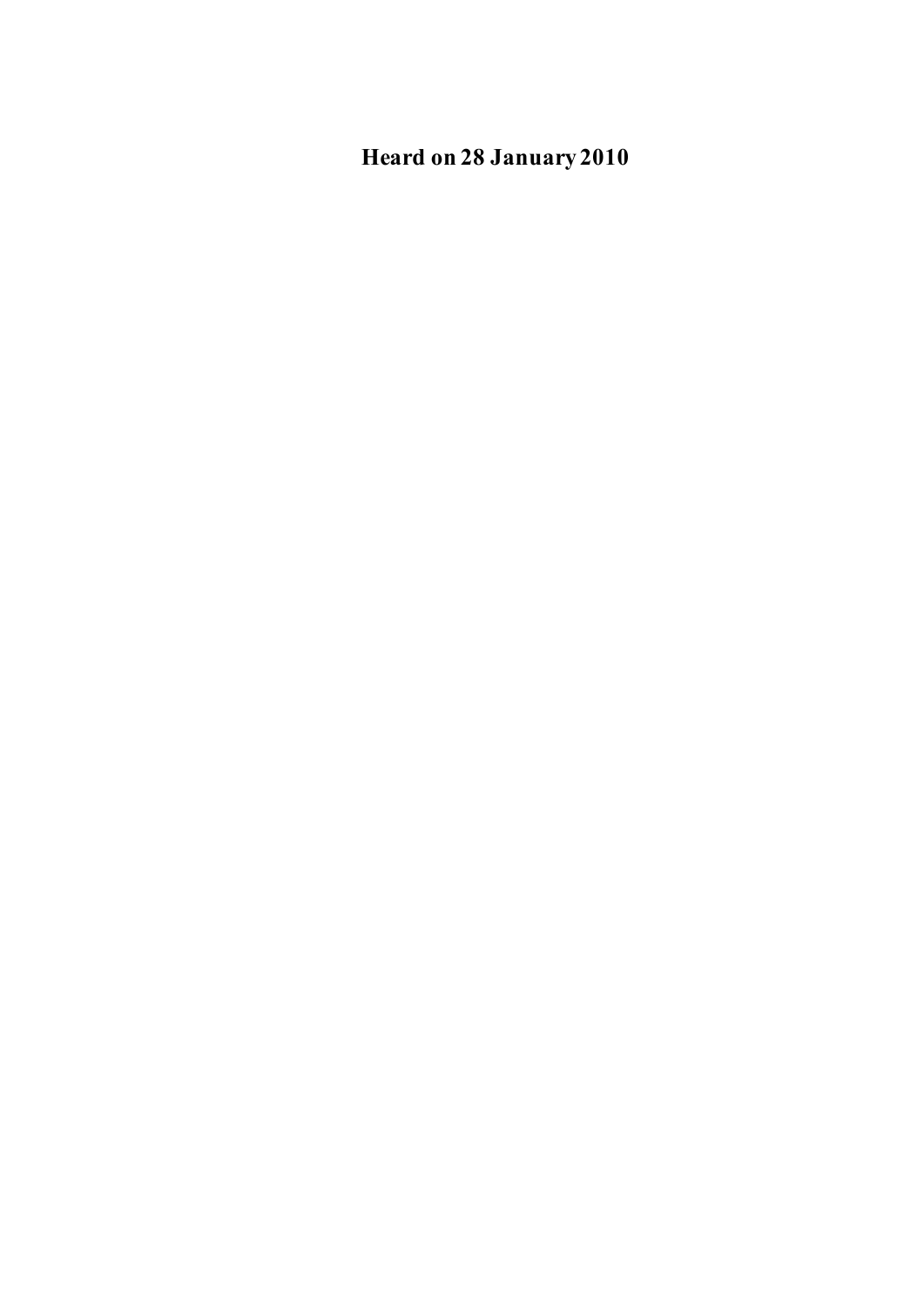*Appellants A, K, M and* Respondent<br>Raza Husain **Raza Busain** Jonathan Swif

(Instructed by Birnberg Peirce and Partners)

Appellant G<br>Alex Bailin

Jonathan Swift Andrew O'Connor (Instructed by Treasury Solicitor)

*Appellant G Respondent HAY*

(Instructed by Tuckers) (Instructed by Birnberg Peirce and Partners)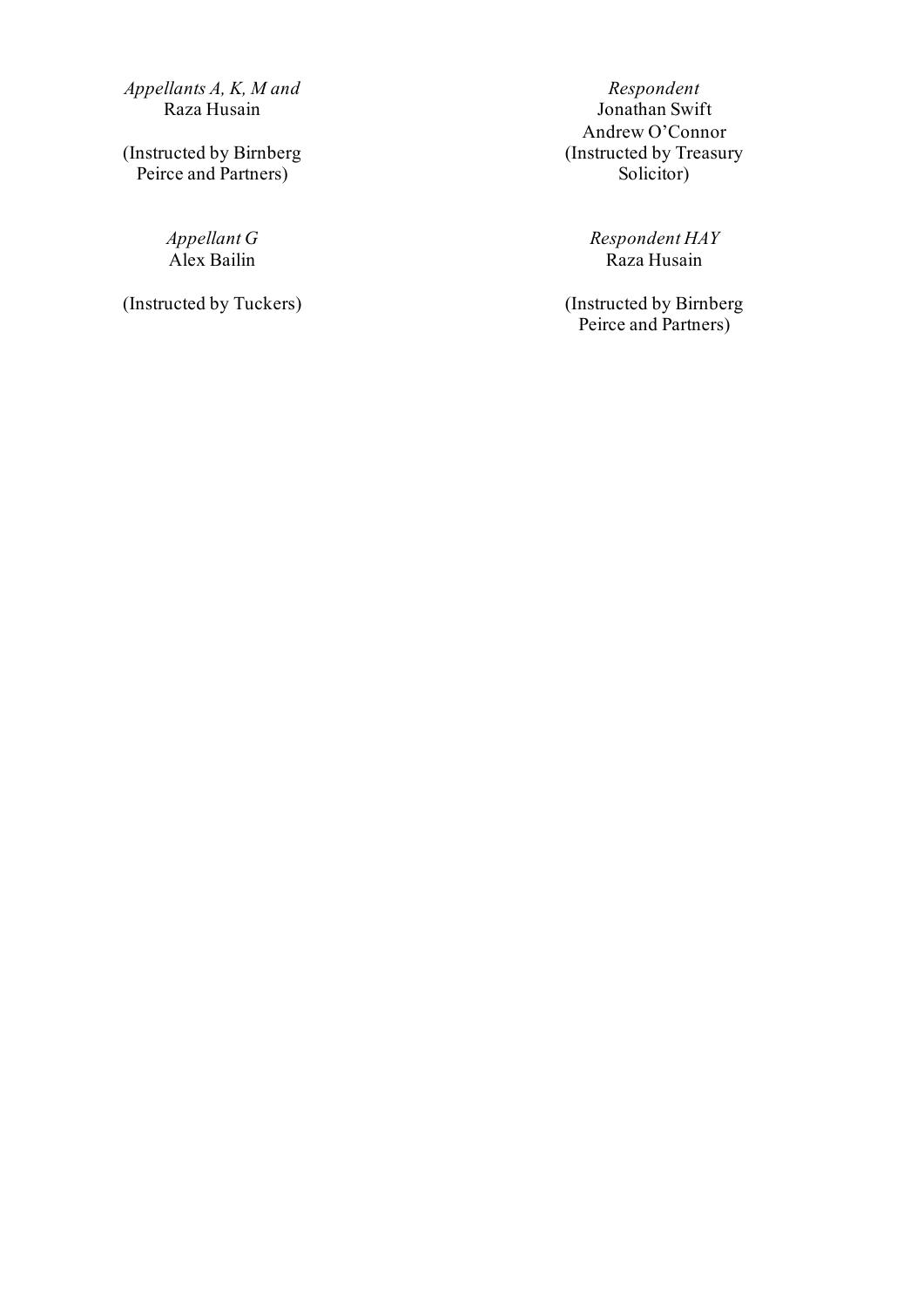## **LORD PHILLIPS, with whom Lord Rodger, Lord Walker, Lady Hale, Lord Brown and Lord Mance agree.**

1. When judgment was given on 27 January 2010 an issue arose in respect of the order that the court proposed to make. The court has held that the TO and article 3(1)(b) of the AQO were ultra vires*.* This means that the restrictions imposed on individuals pursuant to these Orders have been imposed without authority and are of no effect in law. Because this has not been appreciated there has been compliance with these restrictions, not least by third parties, including banks holding funds of those purportedly affected by the Orders. Thus the Orders have, in practice, achieved the effect that the Treasury intended when making them.

2. The Treasury is anxious that this state of affairs should persist until the invalid restrictions can be replaced by restrictions that have the force of law. To this end Mr Swift has submitted that the court should suspend the operation of the orders that it proposes to make declaring the TO and article  $3(1)(b)$  of the AQO ultra vires and quashing them, in the case of the former for a period of 8 weeks to 25 March 2010 and in the case of the latter for a period of 6 weeks to 11 March 2010.

3. This submission is a variation and extension of a limited suspension to the operation of its orders that Lord Hope had proposed that the court should make in paragraph 84 of his judgment. I had concurred in this proposal, but having considered the matter further I have concluded that it would not be appropriate to suspend any part of the court's order.

4. Mr Swift submitted that this court has power to suspend the effect of any order that it makes. Counsel for the appellants conceded that this was correct and that concession was rightly made. The problem with a suspension in this case is, however, that the court's order, whenever it is made, will not alter the position in law. It will declare what that position is. It is true that it will also quash the TO and part of the AQO, but these are provisions that are ultra vires and of no effect in law. The object of quashing them is to make it quite plain that this is the case.

5. The effect of suspending the operation of the order of the court would be, or might be, to give the opposite impression. It would suggest that, during the period of suspension of the quashing orders, the provisions to be quashed would remain in force. Mr Swift acknowledged that it might give this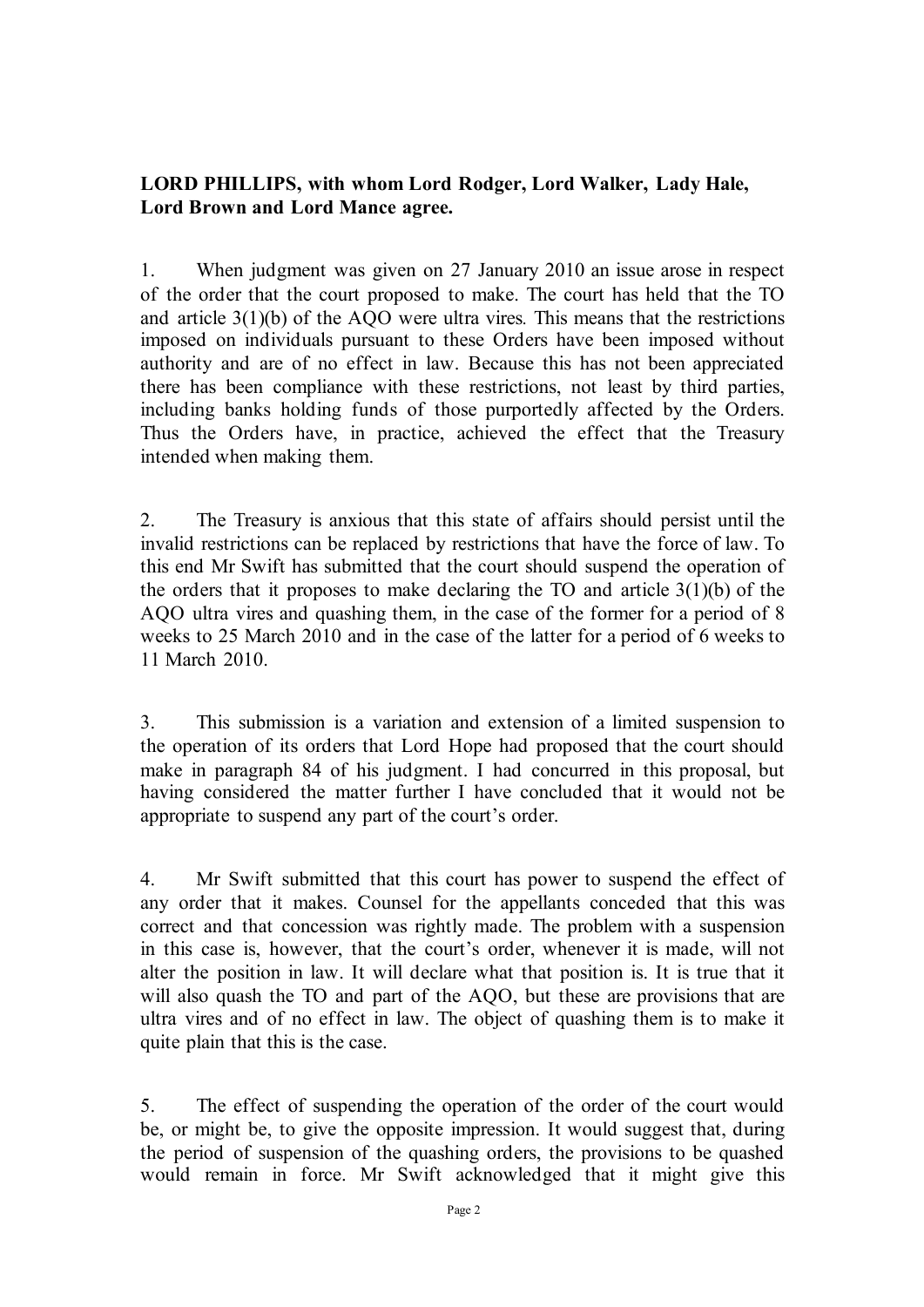impression. Indeed, he made it plain that this was the object of seeking the suspension.

6. Mr Swift's submissions are described in the dissenting judgment of Lord Hope. He did not suggest that the court could or should give temporary validity to the unlawful provisions. He did not suggest that the court could or should purport prospectively to overrule them. He did not suggest that suspension was necessary in order to permit action by the executive which might otherwise appear to be flouting the decision of the court, as it was in *Koo Sze Yiu v Chief Executive of the Hong Kong Special Administrative Region, Final Appeal Nos* 12 & 13 of 2006 (Civil) 12 July 2006. He did not suggest that the suspension would have any effect in law.

7. Mr Swift urged the court to suspend the operation of its judgment because of the effect that the suspension would have on the conduct of third parties. He submitted that the banks, in particular, would be unlikely to release frozen funds while the court's orders remained suspended. I comment that if suspension were to have this effect this would only be because the third parties wrongly believed that it affected their legal rights and obligations.

8. The ends sought by Mr Swift might well be thought desirable, but I do not consider that they justify the means that he proposes. This court should not lend itself to a procedure that is designed to obfuscate the effect of its judgment. Accordingly, I would not suspend the operation of any part of the court's order. That order should provide as follows:

## THE COURT ORDERS that

(1) the appeals of Mohammed Jabar Ahmed, Mohammed Azmir Khan and Michael Marteen and of Mohammed al-Ghabra as regards the Terrorism (United Nations Measures) Order 2006 (S.I. 2006/2657) be allowed

(2) it be declared that the Terrorism (United Nations Measures) Order 2006 is ultra vires and the Order quashed

(3) the appeal of Mohammed al-Ghabra as regards the Al-Qaida and Taliban (United Nations Measures) Order 2006 (S.I. 2006/2952) be allowed to the extent that it be declared that article 3(1)(b) of the Order is ultra vires and the Order quashed

(4) the appeal of HM Treasury be allowed to the extent only of setting aside the declaration made by Mr Justice Owen on 10 July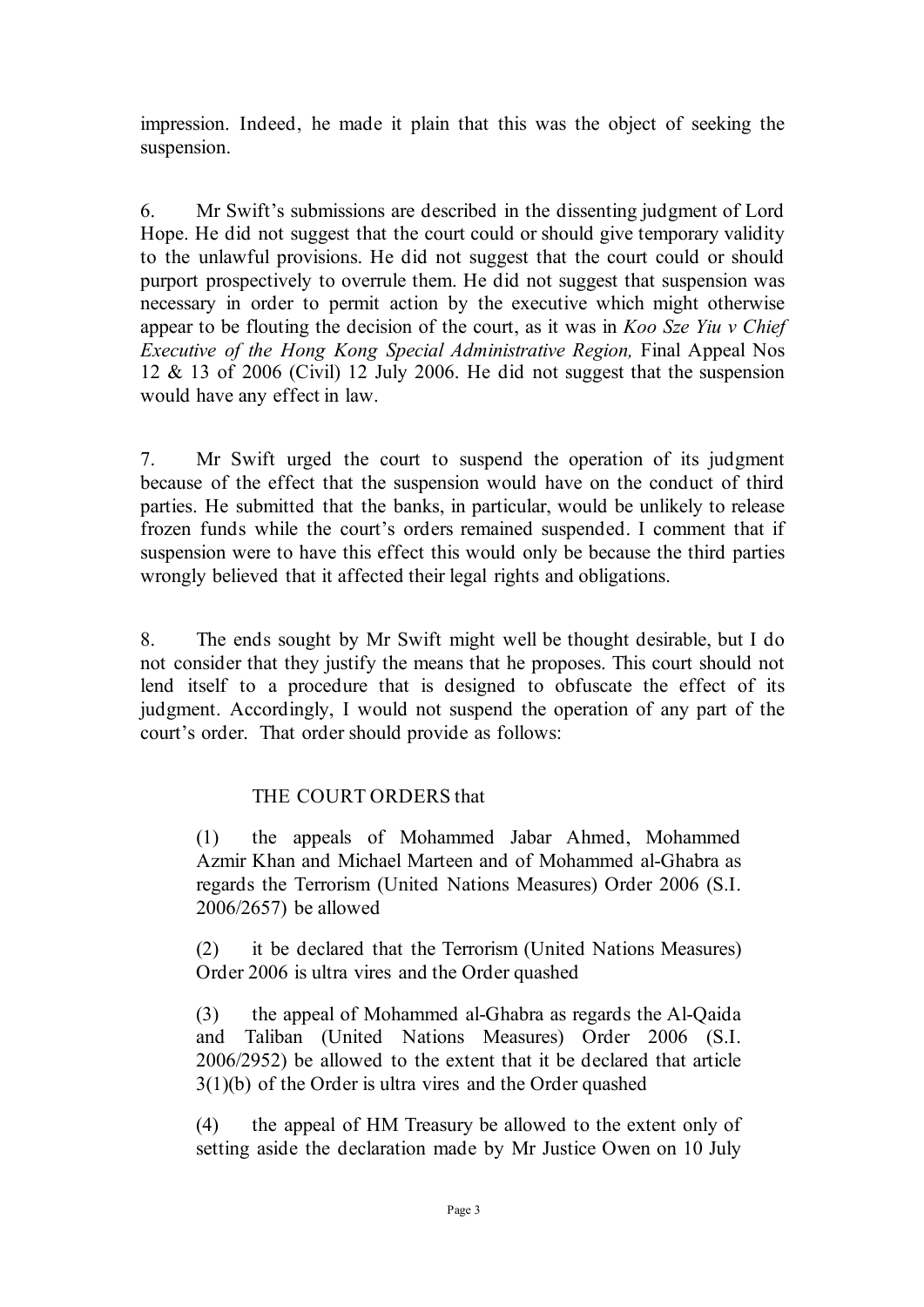2009 in the Administrative Court of the Queen's Bench Division of the High Court

(5) the respondent pay, or cause to be paid, to the appellants, Mohammed Jabar Ahmed, Mohammed Azmir Khan and Michael Marteen, their costs in the House of Lords, the Supreme Court, the Court of Appeal and the Administrative Court, to be subject to detailed assessment if not agreed

(6) the parties in the appeal of R (on the application of Hani El Sayed Sabaei Youssef) *v*. HM Treasury and in the appeal of HM Treasury *v*. Mohammed al-Ghabra make written submissions on costs in the House of Lords, the Supreme Court, the Court of Appeal and the Administrative Court by 18 February 2010

(7) there be a detailed assessment of the publicly funded costs in all three appeals.

## **LORD HOPE, dissenting**

9. I have the greatest possible respect for the views of my colleagues and for the reasons which Lord Phillips has set out so carefully in his judgment. I regret however that I am unable to agree with what he proposes. As the issue is important, was not the subject of any decision by the House of Lords and has not previously been considered by this Court, I should like to explain in my own words why I am of that opinion.

10. In para 84 of my judgment which was given on 27 January 2010 I said that I would suspend the operation of the orders that I would make as regards article 3(1)(b) of the Al-Qaida and Taliban (United Nations Measures) Order 2006 (SI 2006/2952) ("the AQO") in the case of Hani El Sayed Sabaei Youssef (referred to previously as HAY in these proceedings) for a period of one month. This was to enable the Treasury, if so minded, to take the steps that were needed to give effect to the obligation by which the United Kingdom is bound by article 25 of the Charter of the United Nations pending the proceedings that are currently being taken by the United Kingdom for him to be de-listed by the United Nations Security Council 1267 Committee. Lord Phillips said in para 156 that, for the reasons that I gave, he agreed that the operation of the order in HAY's case should be suspended for one month from the date of judgment. Lord Mance said in para 249 that the declaration that he would make that article 3(1)(b) of the AQO was invalid generally should be subject to a stay of one month on its operation on respect of HAY. There was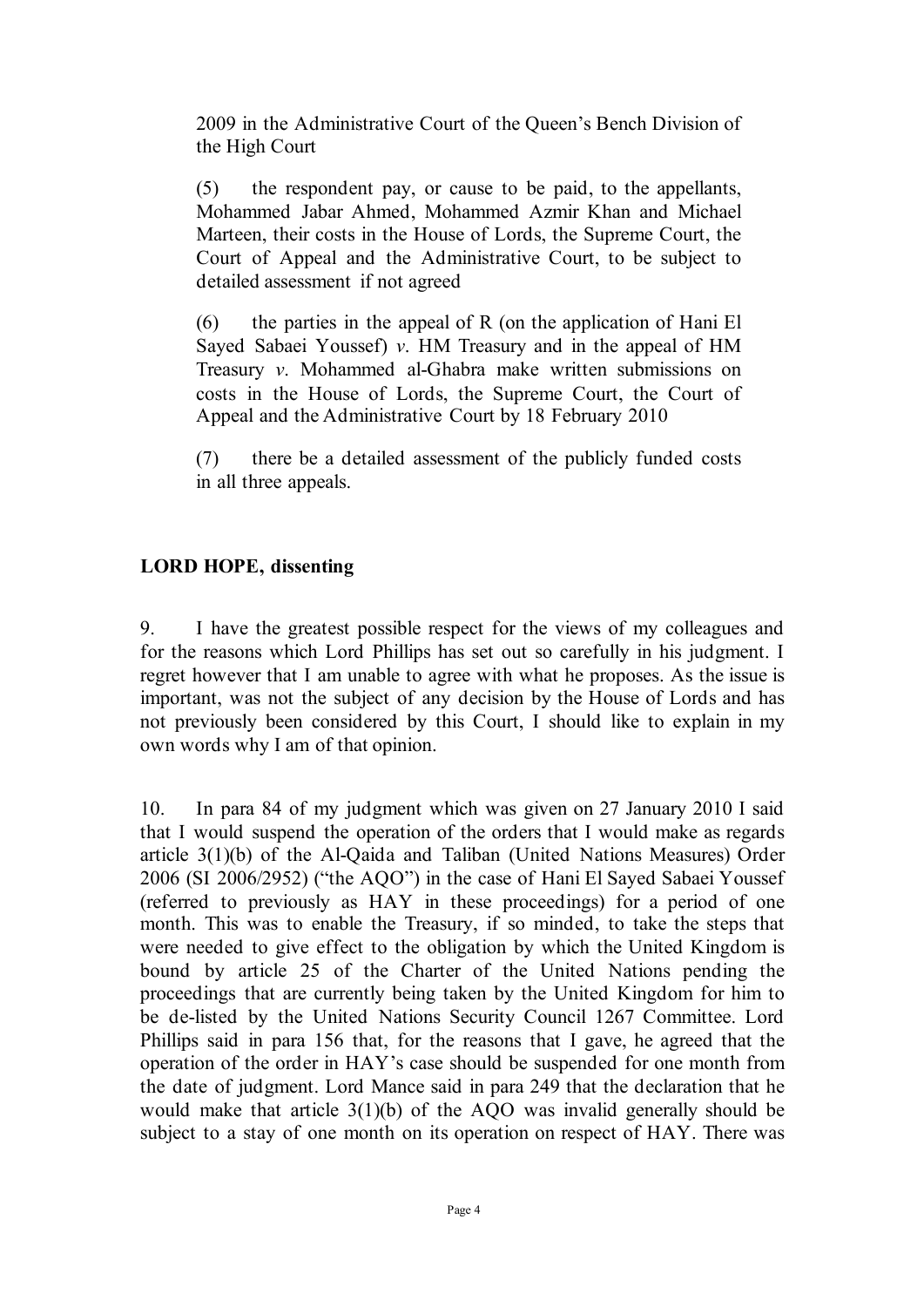no dissent from this proposal, although Lord Brown did not agree with the view of the majority that article 3(1)(b) of the AQO was ultra vires.

11. In accordance with Supreme Court Practice Direction 6.8.3 the parties were provided in advance with a copy of the Court's judgment and a draft of the orders that the Court proposed to make. Written submissions on behalf of the Treasury, Mohammed al-Ghabra (referred to previously as G) and HAY were shown to the Court before it sat to deliver the judgment. Counsel for HAY did not object to the proposal that the operation of the Court's order in his case should be suspended for a period of one month. Mr Husain adhered to this position on HAY's behalf when the proposed orders were discussed in more detail the day after judgment was given. He informed the Court that his position was one of neutrality. He then said that, on instructions, he agreed with Mr Swift for the Treasury that the judgment was not self-executing and that the Court had power to suspend the operation of the orders that it proposed to make in his case. He said that HAY welcomed the opportunity that the Court's judgment gave for the orders that the Treasury proposed to make to receive proper Parliamentary scrutiny, and that he would prefer a stay to a resort to emergency legislation without such scrutiny to cover the period until the steps that were necessary to achieve this could be taken. His attitude may well be: better the devil you know than the devil you don't. But, whatever his reasons, it is clear that HAY's position is that he does not oppose the order that I was proposing. Had the matter rested there, I would have been satisfied that the order that I was proposing should be made.

12. But the matter does not rest there. Mr Swift for the Treasury asks the Court to suspend the operation of the order for the quashing of the Terrorism (United Nations Measures) Order 2006 (SI 2006/2657) ("the TO 2006") for a period of 8 weeks to 25 March 2010 to enable the Treasury to address the effects of the Court's judgment in relation to that Order by introducing primary legislation for consideration by Parliament. He also asks the Court to suspend the operation of the orders that it proposes to make in relation to the AQO for a period of 6 weeks to 11 March 2010, not the 4 weeks that I had suggested, and that it should extend this suspension to the order that quashed the AQO generally, not just in the case of HAY as I had suggested. This was to enable the Treasury to made an order under section 2 of the European Communities Act 1972 containing enforcement measures in support of Council Regulation (EC) No 881/2002 implementing UN resolutions under Chapter VII of the Charter of the United Nations for the freezing of the funds and economic resources of persons associated with Osama bin Laden, Al Qaeda or the Taliban. In each case the suspension is sought for the purpose of enabling steps to be taken to ensure that the United Kingdom remains in compliance with its international obligations under the UN Charter. These applications have made it necessary for the Court to look more closely at the question whether it has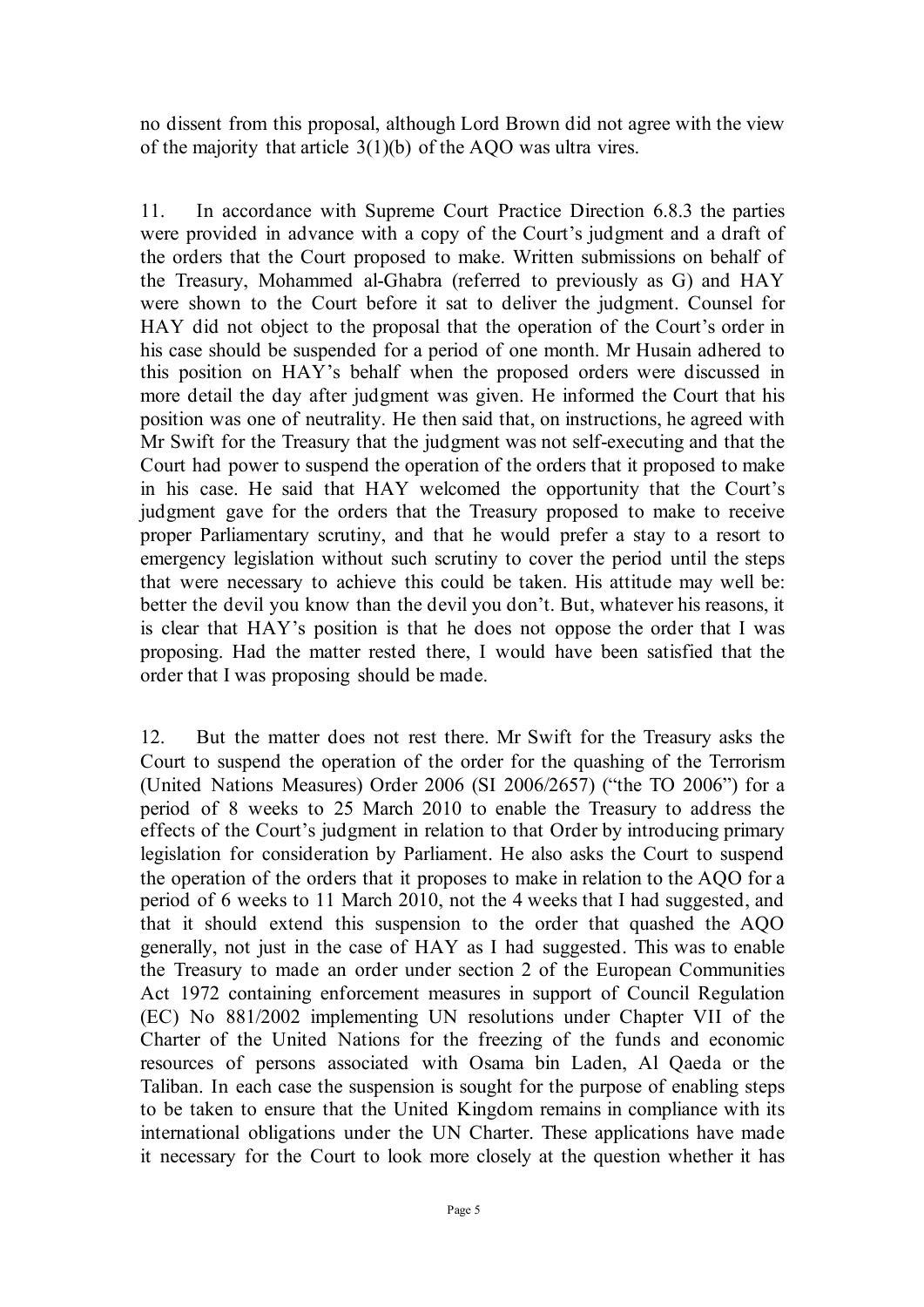power to make orders of that kind and, if so, whether it should do so in this case.

13. Before considering these issues I should mention some other matters by way of background. The Court was told that at present 13 persons remain designated under the TO 2006. There are also 25 persons or entities who remain designated under the Terrorism Order 2001 and 21 persons who have been designated under the Terrorism Order 2009. As I indicated in para 84 of my judgment, I had assumed that the existence of the 2009 Order under which A, K, M and G were re-designated had removed the need for a short period to be given for the Treasury to address the consequences of the Court's judgment in regard to the TO 2006. On the facts that are now before the Court the web created by these Orders is more far-reaching than I had imagined. As for the AQO, the court was told that 18 persons including G and HAY, and 4 other entities present in the United Kingdom who are named on the Consolidated List, have been designated by the 1267 Committee. The United Kingdom will be in breach of its obligations under UN Security Council Resolution 1904/ 2009, which replaced Resolution 1822/2008 with effect from 17 December 2009, and under EC Regulation 881/2002 if effect is not given to these designations in domestic law.

14. Having regard to these obligations, in a letter dated 9 October 2009 copies of which were sent to the other parties' solicitors, the Treasury sought a widening of the opportunity that is provided by Practice Direction 6.8.3, which enables judgments to be released to counsel, solicitors and in-house legal advisers six days before the delivery of the judgment. Permission was sought for the judgment in this case to be released also to 38 named individuals in relevant government departments and an unspecified number in the Security Service, to allow for contingency planning to safeguard national security should the Treasury be unsuccessful in the appeals. As this was an open letter, the reasons for this request were not fully explained. But the point was made that operational concerns might arise in the form of an increased risk of previously frozen funds being withdrawn from unfrozen bank accounts and diverted for terrorist purposes or being used as a conduit to this end. It was made clear at the same time that the Treasury would, for operational reasons, strongly oppose provision of the embargoed judgment to A, K, M, G and HAY for any period additional to the 24 hours provided for in the Practice Direction. The Court was not willing to accede to this request. But the reasons why it was made have not gone away.

15. I was aware of the Treasury's request when I proposed in my judgment that the order quashing article  $3(1)(b)$  of the AQO should be suspended for one month in HAY's case. It is worth noting also that in *Kadi v Council of the European Union* (Joined Cases C-402/05P and C-415/05P) [2009] AC 1225,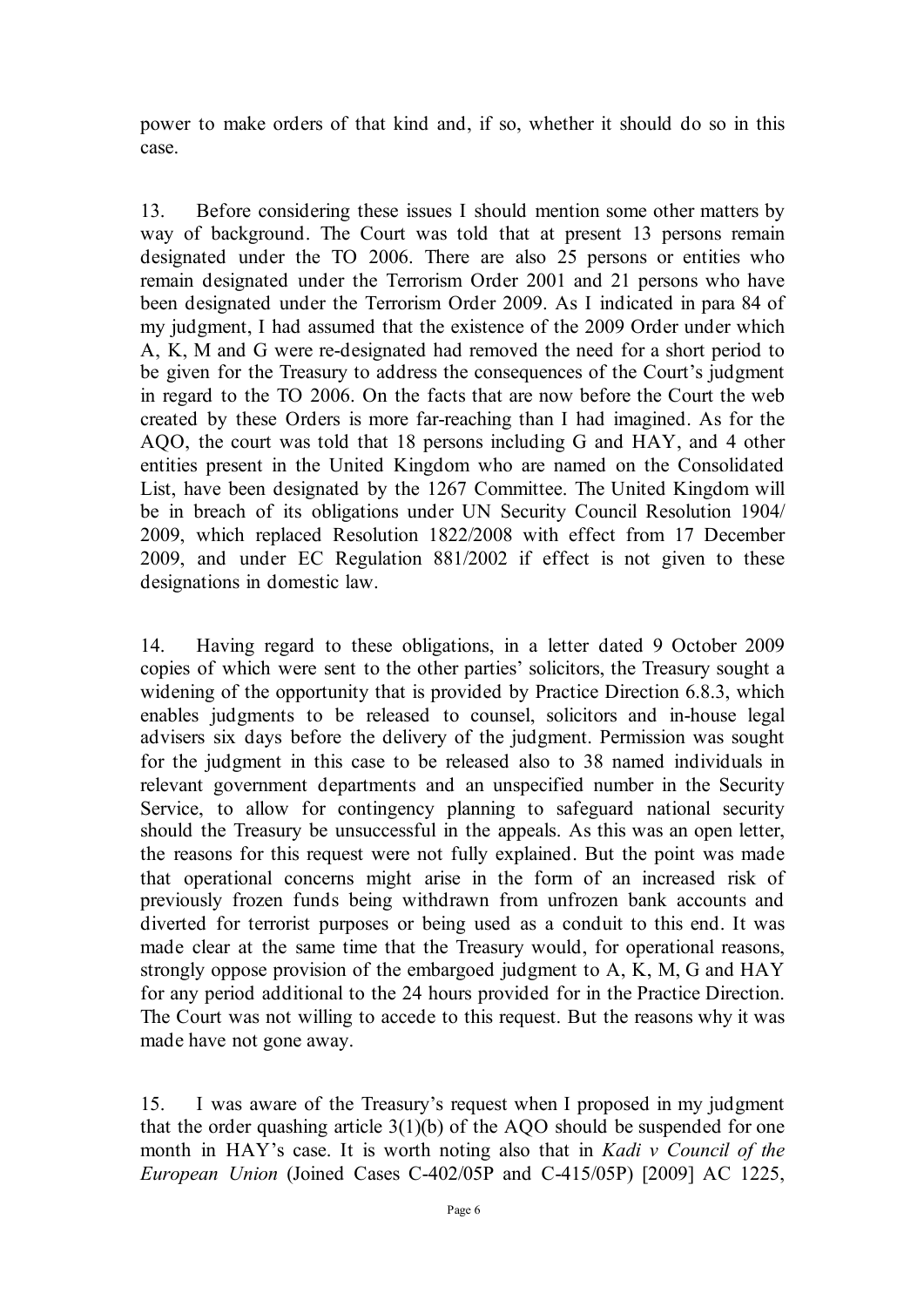para 373, the European Court of Justice recognised that the immediate effect of its decision would be capable of seriously and irreversibly prejudicing the effectiveness of the restrictive measures imposed by Regulation 881/2002 which the Community was required to implement because, for example, steps might be taken to prevent any further measures freezing funds from being applied to them. So it delayed effect being given to its judgment by three months. The risk of serious and perhaps irreversible damage to efforts to defeat international terrorism in our case too must weigh heavily with this Court in deciding what it should do to meet the concerns that have been expressed by the Treasury. This is not simply a matter of meeting international obligations. The national interest in resisting threats to our own security is just as important.

## *The power to suspend*

16. Mr Swift submitted that it was clear, as a matter of simple vires, that the court had power to make the orders he seeks. Rule 29 of the Supreme Court Rules 2009 (SI 2009/1603) states that the Court has all the powers of the court below, and section 40(5) of the Constitutional Reform Act 2005 gives the Court power to determine any question necessary to be determined for the purposes of doing justice in an appeal. CPR 40.7(1) provides:

> "A judgment or order takes effect from the day when it is given or made, or such later date as the court may specify."

This rule reflects the well-established principle that it is the order that the court makes that disposes of the proceedings and provides the basis for an appeal, not the issuing of the reasons for it in the form of the court's judgment: *Lake v Lake* [1955] P 336; *Re Mathew* [2001] BPIR 531 per Lawrence Collins J at 532A-G. Examples of the application of that principle can be found in this case, as Mr Swift pointed out. They can be seen in the orders that Collins J made suspending the effect of his judgment pending appeal to the Court of Appeal and in the orders made by the Court of Appeal pending applications for leave to appeal to the House of Lords. The situation in which the Supreme Court finds itself is different, as there is no further right of appeal. This has a bearing on the question whether the orders that it proposes to make should be suspended. But I do not think that the Court lacks the power to specify a later date for the taking effect of the orders it proposes to make should it consider that it should do so.

17. There was some discussion in the course of the hearing of the question whether the Court should declare that the orders that it proposed to make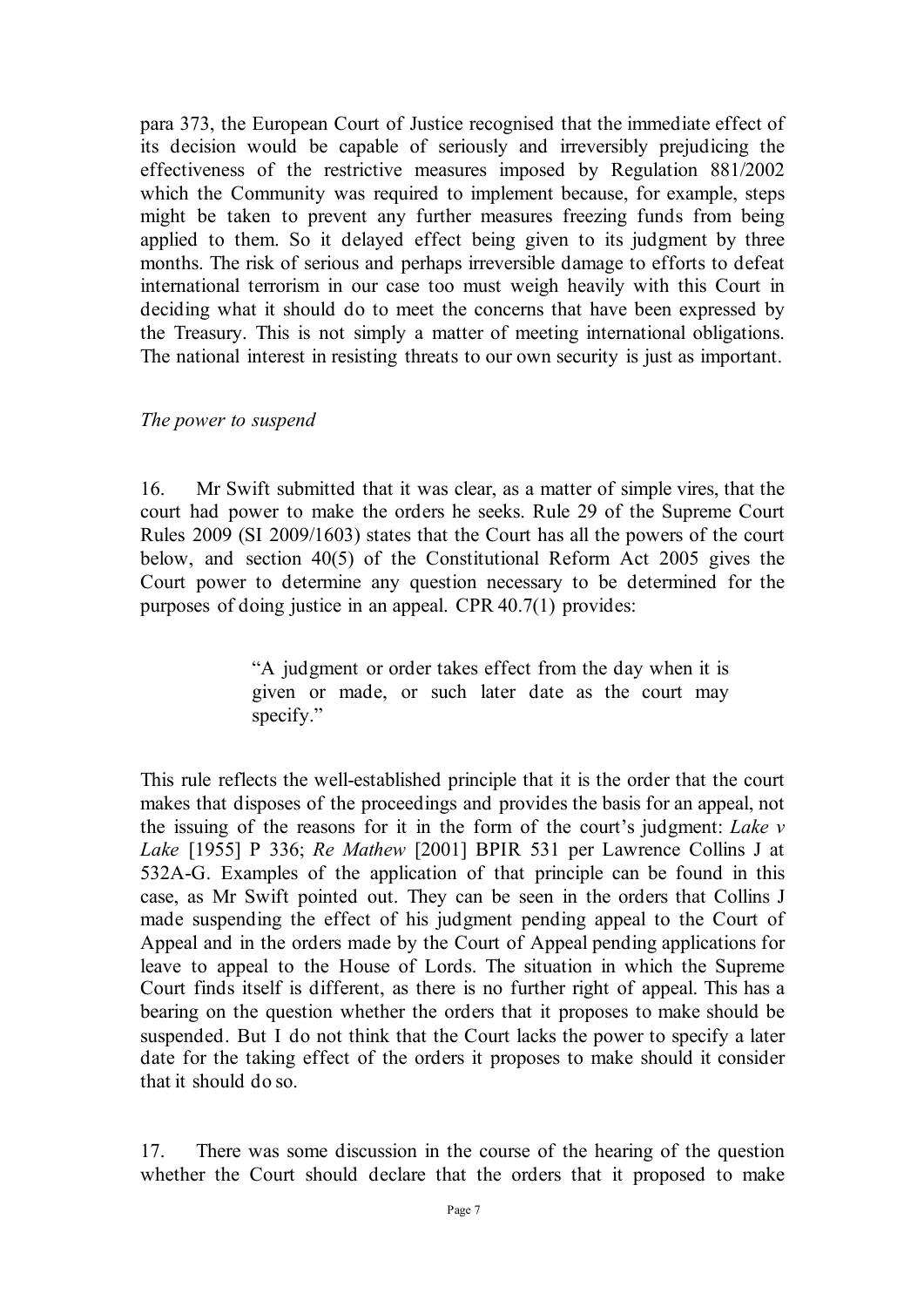should have effect prospectively only. The usual rule, of course, is that an order quashing an order or other measure as ultra vires operates retrospectively as well as prospectively. The question whether there was power to place temporal limitations on the effect of its judgments was considered by the House of Lords in *In re Spectrum Plus Ltd* [2005] UKHL 41, [2005] 2 AC 680. The focus in that case was on the prospective overruling of decisions on points of law. The House held that it had jurisdiction to make such an order, although it declined to do so on the facts of that case. In *A Time for Everything under the Law: Some Reflections on Retrospectivity* (2005) 121 LQR 57, 77 Lord Rodger of Earlsferry acknowledged that prospective overruling might be particularly useful in cases involving the application of Convention rights.

18. The situation in this case is quite different. For the reasons that the Court has given, the TO 2006 and article 3(1)(b) of the AQO were ultra vires and void from the moment that the Orders were made. It would be entirely contrary to the reasoning on which that conclusion is based for the ruling to be applied only to the future and not to the past. But I do not think that it is necessary to explore the point further because Mr Swift, very properly, made it clear that the Treasury were not seeking prospective overruling in this case. He accepted that the Court's orders, when made, will apply retroactively as usual. What he is seeking is simply a delay in the date as from which that consequence will take effect. That being so, I would hold that the Court has power to make the orders that he seeks. I do not think that there is any difference of view between us on that point. The more difficult question is whether it should do so. The view of the majority, as Lord Phillips has explained, is that this would not be appropriate.

## *Should the power be exercised?*

19. The first question that needs to be considered is the effect, if any, that suspension would have in practice. It would be wrong to regard the suspension as giving any kind of temporary validity to the provisions that are to be quashed. As Mr Justice Bokhary PJ said in *Koo Sze Yiu v Chief Executive of the Hong Kong Special Administrative Region*, Final Appeal Nos 12 & 13 of 2006 (Civil), 12 July 2006, para 63, there is no shield from legal liability for functioning pursuant to what has been declared to be ultra vires during the period of the suspension. Mr Swift did not seek to argue the contrary. He made it clear that the Treasury accepted that suspension would do no more than delay the taking effect of the Court's orders, which would then operate retrospectively as from the specified date. It would have no effect whatever on remedies for what had happened in the past or during the period of the suspension.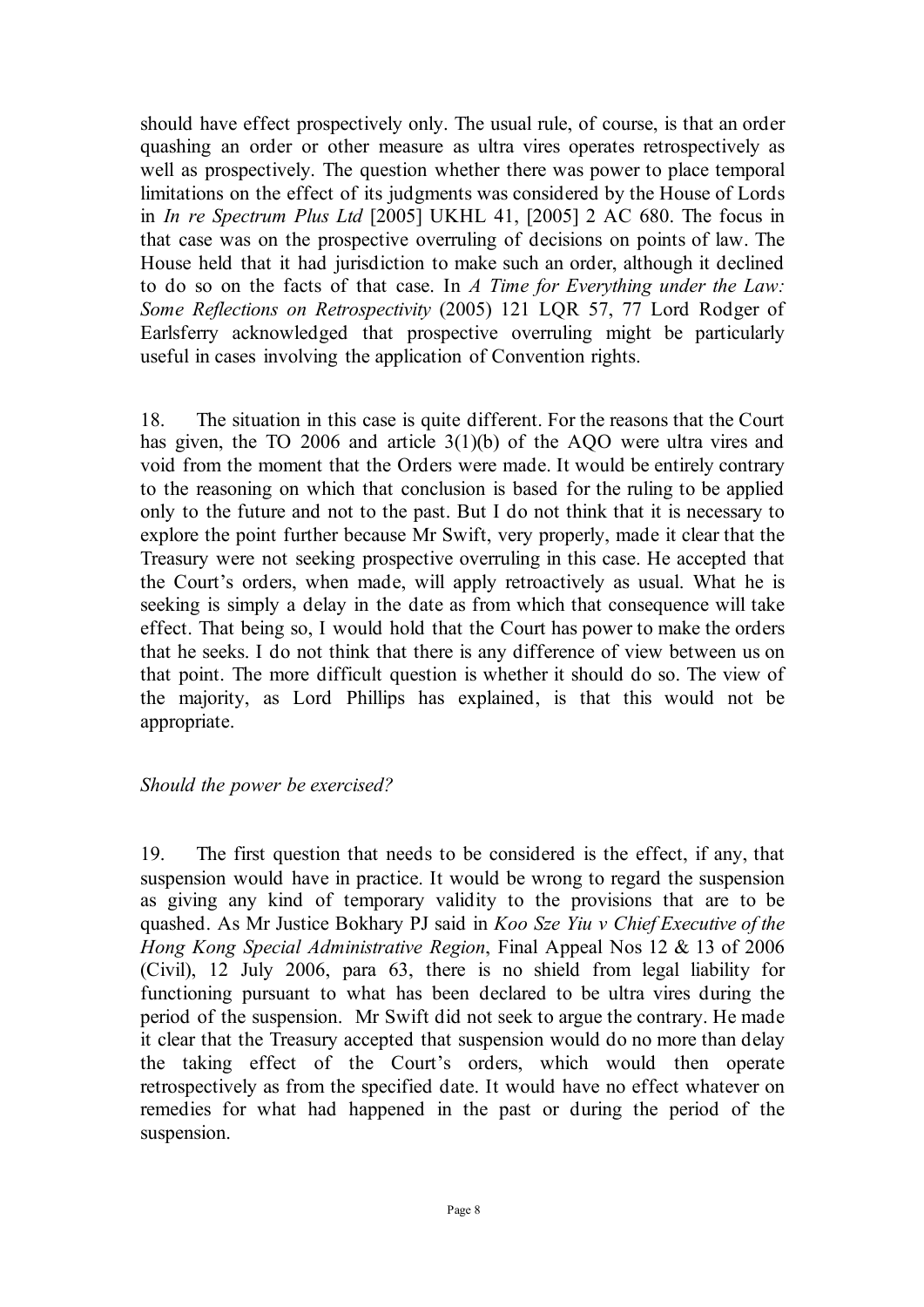20. It was suggested in the course of the hearing that this was an absurd result. After all, now that the Court's judgment has been made public everyone knows what the Court proposes to do. The prohibitions that the Orders have imposed will remain in place, but to use them as a fetter on the designated person's access to funds would be contrary to what is now known to be the law. Any person who contravenes the prohibition in article 7(1) of the TO 2006 in the meantime would on paper be committing a criminal offence. But that would be a pointless restriction. Mr Swift's answer was that, while technically that was so, it would be obvious by the time any prosecutions were brought that the Order was ultra vires. So any prosecutions that might be brought for what was done during this period would not be proceeded with. I agree that to prosecute would plainly be a waste of time and public money. So, to the extent that it may be thought to prolong the effect of the criminal sanctions, it can be seen that nothing would be gained by a suspension.

21. Mr Swift insisted that a suspension would nevertheless have practical effect. This was because it would not be ignored by the banks and other institutions, which would continue to give effect to the prohibitions and obligations in the TO and the AQO until they were directed otherwise by an order of the Court. That, he indicated, is how these institutions conduct their affairs in practice and what they could be expected to do in this case. Judging by the grounds that the Treasury gave for seeking a relaxation on the embargo under the Practice Direction, this is a matter of far greater significance to combating international terrorism than breaches of the prohibitions by individuals such as the friends and family members of those who have been designated. For obvious reasons the Court has not been given any detailed information about the whereabouts or amounts of the funds that may be in the hands of the financial institutions, of the damage that would be caused to the national interest if the institutions were to feel able to release them or disregard the conditions that may have been attached to any licences that may have been issued to them without notifying the Treasury or whether or not that damage would be irreparable. Nor has it been given any indication by the financial institutions themselves, who have not been named, that they would not release any funds during the period of the suspension. But I think that it would be wrong for the Court not to accept Mr Swift's assurance that in this respect suspension would achieve something that would be of real practical value.

22. Although the situation now is different from that which the courts below faced when they suspended the effect of their orders, it is comparable in this respect. We have recognised that the breaches of fundamental law which render the Orders in question ultra vires are capable of being remedied. In their case there was the possibility of their decisions being reversed on appeal. In our case there is the possibility – indeed more than that, the likelihood – that the remedial measures will be approved by Parliament. If that were not so, there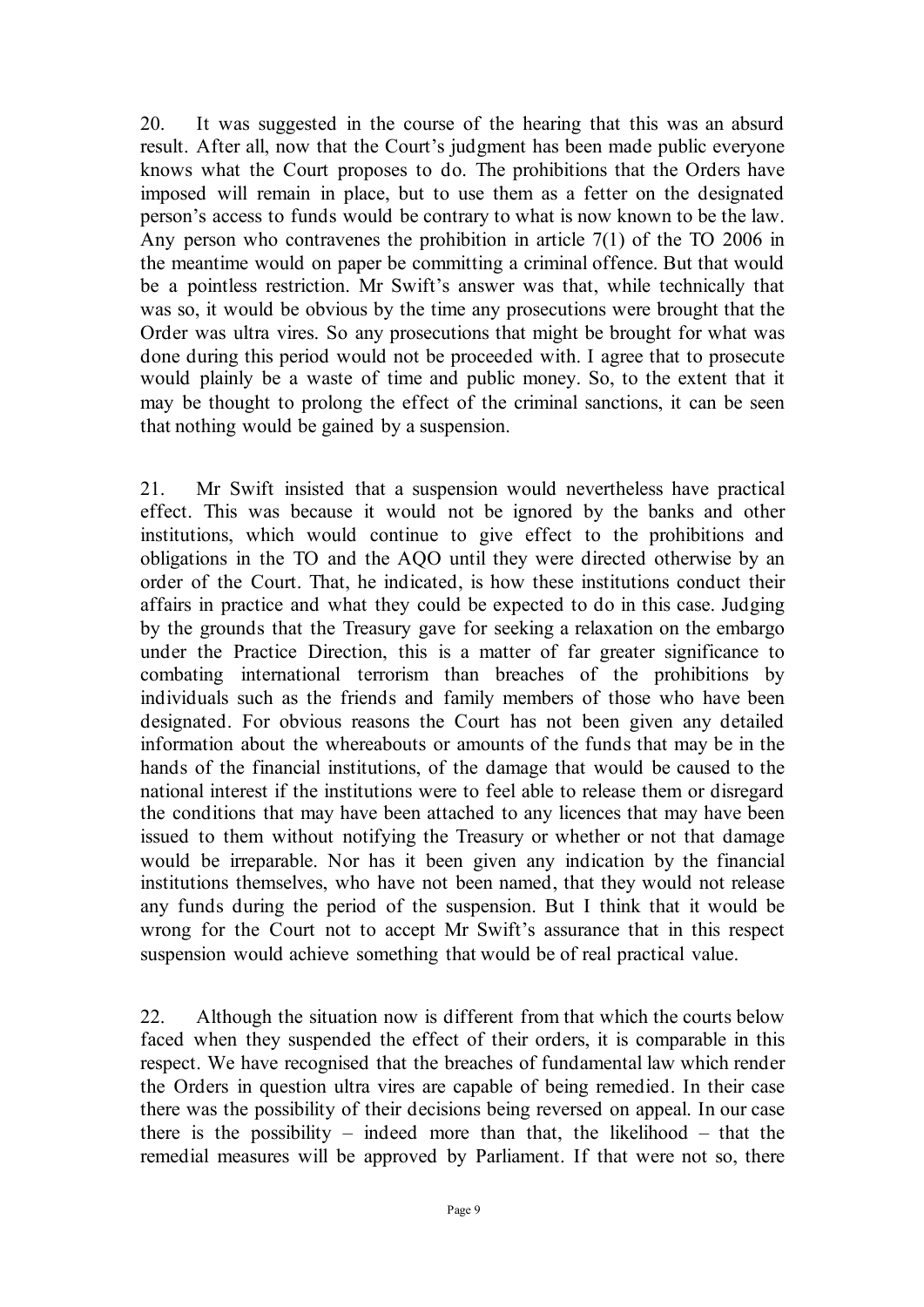would be no grounds for any delay in making the orders that are needed to give effect to the court's judgment. As it is, it would seem that there is everything to be said for not letting the cat – whose dimensions and capacity to inflict damage we can only guess at  $-$  out of the bag in the meantime. I think that the national interest, as well as respect for our international obligations, requires the Court to do what it can to see that this does not happen.

23. There was also some discussion at the hearing of measures that the Treasury might itself take to achieve the same result. In para 176 of the judgment Lord Rodger said that in his opinion section 1(1) of the United Nations Act 1946 would authorise Her Majesty to make an Order in Council, even with the far-reaching effects that are to be seen in the current Orders, provided it only had a limited life-span and was replaced as soon as practically possible by equivalent legislation passed by Parliament. Mr Swift said that the Treasury had given some thought to this suggestion but had concluded, after studying the judgment as a whole, that it would not be appropriate for it to adopt it. Emergency legislation by Parliament is also in theory not impossible. But that would mean achieving the desired result by two Acts of Parliament in quick succession, not one. It was suggested that this would be an absurd way to proceed, but it may be the only practicable alternative.

## *Conclusion*

24. There is an obvious attraction in putting the orders that the Court proposes to make into effect as soon as possible. There is perhaps a risk, as Lord Phillips has said, that suspension would tend to obfuscate the effect of the Court's judgment. But I would not myself regard that as a decisive factor in deciding where the balance of advantage lies. The judgment itself has been promulgated, and the Treasury accepts that suspension would have no effect whatever on its effect once the period of suspension has been lifted. Furthermore, the steps that the Treasury proposes to take to comply with the international obligations are now known. So it is possible to assess the advantages of a suspension as against the disadvantages. The periods proposed are short – indeed they have been shortening by the day as time has gone by since the judgment was issued. In view of the way the financial institutions can be expected to respond to a suspension, it cannot be said that this would be of no practical value. On the contrary, not to suspend could result in damage to the effectiveness of the measures that the international obligations require which might well be, as the ECJ indicated in *Kadi*, serious and irreversible. Bearing in mind too, as Mr Swift concedes, that suspension would have no effect whatsoever on remedies for what had happened in the past or during the period of the suspension, I consider that the balance lies in favour of suspension in the terms requested by the Treasury.